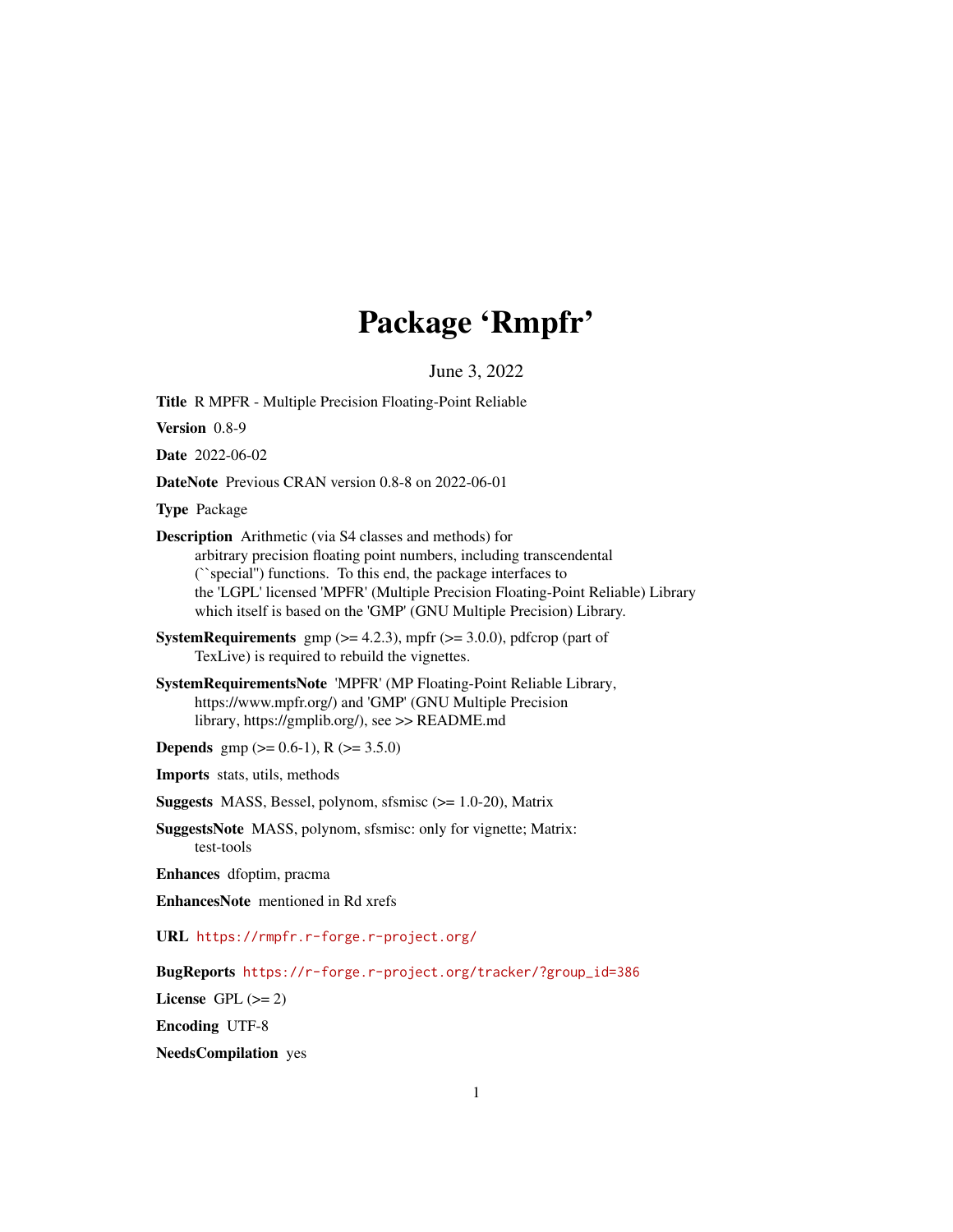Author Martin Maechler [aut, cre] (<<https://orcid.org/0000-0002-8685-9910>>), Richard M. Heiberger [ctb] (formatHex(), \*Bin, \*Dec), John C. Nash [ctb] (hjkMpfr(), origin of unirootR()), Hans W. Borchers [ctb] (optimizeR(\*, ``GoldenRatio''); origin of hjkMpfr())

Maintainer Martin Maechler <maechler@stat.math.ethz.ch>

Repository CRAN

Date/Publication 2022-06-03 17:10:22 UTC

# R topics documented:

|           | 3              |
|-----------|----------------|
|           | 6              |
|           | $\overline{7}$ |
|           | 8              |
| Bernoulli | $\overline{Q}$ |
|           | 10             |
|           | 11             |
|           | 12             |
|           | 14             |
|           | 16             |
|           | 19             |
|           | 21             |
|           | 23             |
|           | 24             |
|           | 26             |
|           | 28             |
|           | 30             |
|           | 31             |
|           | 33             |
|           | 35             |
|           | 36             |
|           | 38             |
|           | 44             |
|           | 45             |
|           | 47             |
|           | 51             |
|           | 53             |
|           | 54             |
|           | 57             |
|           | 58             |
|           | 61             |
|           | 64             |
|           | 65             |
|           | 65             |
|           | 66             |
|           | 67             |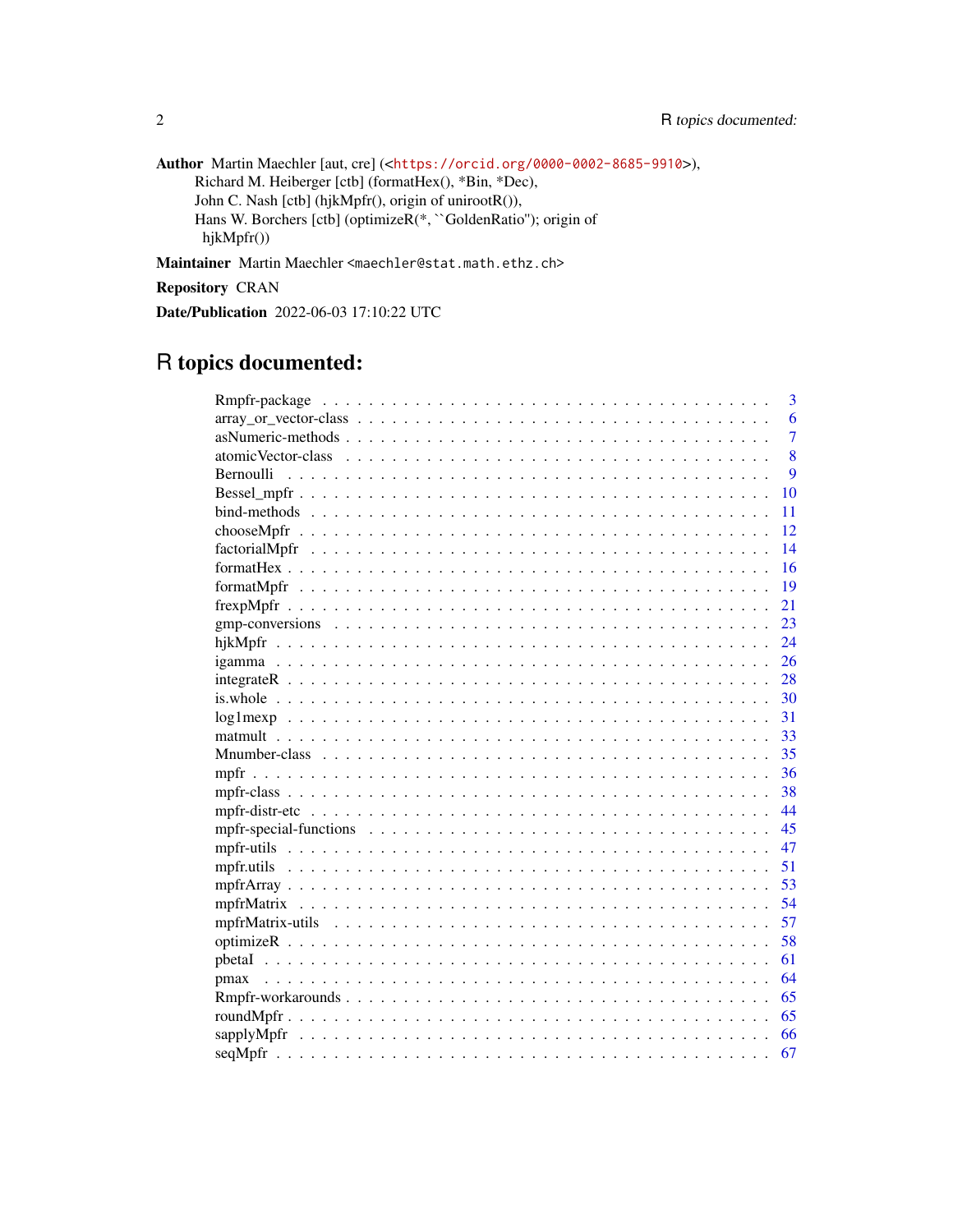# <span id="page-2-0"></span>Rmpfr-package 3

| Index |  |  |  |  |  |  |  |  |  |  |  |  |  |  |  |  |  |  |
|-------|--|--|--|--|--|--|--|--|--|--|--|--|--|--|--|--|--|--|

Rmpfr-package *R MPFR - Multiple Precision Floating-Point Reliable*

# Description

Rmpfr provides S4 classes and methods for arithmetic including transcendental ("special") functions for arbitrary precision floating point numbers, here often called "mpfr - numbers". To this end, it interfaces to the LGPL'ed MPFR (Multiple Precision Floating-Point Reliable) Library which itself is based on the GMP (GNU Multiple Precision) Library.

# Details

| Package:            | Rmpfr                                                                                                             |
|---------------------|-------------------------------------------------------------------------------------------------------------------|
| Title:              | R MPFR - Multiple Precision Floating-Point Reliable                                                               |
| Version:            | $0.8-9$                                                                                                           |
| Date:               | 2022-06-02                                                                                                        |
| DateNote:           | Previous CRAN version 0.8-8 on 2022-06-01                                                                         |
| Type:               | Package                                                                                                           |
| Authors $@R$ :      | $c(\text{person("Martin", "Maechler", role = c("aut", "cre"), email = "maechler@stat.math.ethz.ch", con})$        |
| Description:        | Arithmetic (via S4 classes and methods) for arbitrary precision floating point numbers, including                 |
| SystemRequirements: | $gmp$ ( $>= 4.2.3$ ), mpfr ( $>= 3.0.0$ ), pdfcrop (part of TexLive) is required to rebuild the vignettes.        |
|                     | SystemRequirementsNote: 'MPFR' (MP Floating-Point Reliable Library, https://www.mpfr.org/) and 'GMP' (GNU Multipl |
| Depends:            | $gmp$ (>= 0.6-1), R (>= 3.5.0)                                                                                    |
| Imports:            | stats, utils, methods                                                                                             |
| Suggests:           | MASS, Bessel, polynom, sfsmisc (>= 1.0-20), Matrix                                                                |
| SuggestsNote:       | MASS, polynom, sfsmisc: only for vignette; Matrix: test-tools                                                     |
| Enhances:           | dfoptim, pracma                                                                                                   |
| EnhancesNote:       | mentioned in Rd xrefs                                                                                             |
| URL:                | https://rmpfr.r-forge.r-project.org/                                                                              |
| BugReports:         | https://r-forge.r-project.org/tracker/?group_id=386                                                               |
| License:            | $GPL (= 2)$                                                                                                       |
| Encoding:           | UTF-8                                                                                                             |
| Author:             | Martin Maechler [aut, cre] ( <https: 0000-0002-8685-9910="" orcid.org="">), Richard M. Heiberger [c</https:>      |
| Maintainer:         | Martin Maechler <maechler@stat.math.ethz.ch></maechler@stat.math.ethz.ch>                                         |
|                     |                                                                                                                   |

Index of help topics:

| .bigq2mpfr  | Conversion Utilities gmp <-> Rmpfr            |
|-------------|-----------------------------------------------|
| Bernoulli   | Bernoulli Numbers in Arbitrary Precision      |
| Bessel_mpfr | Bessel functions of Integer Order in multiple |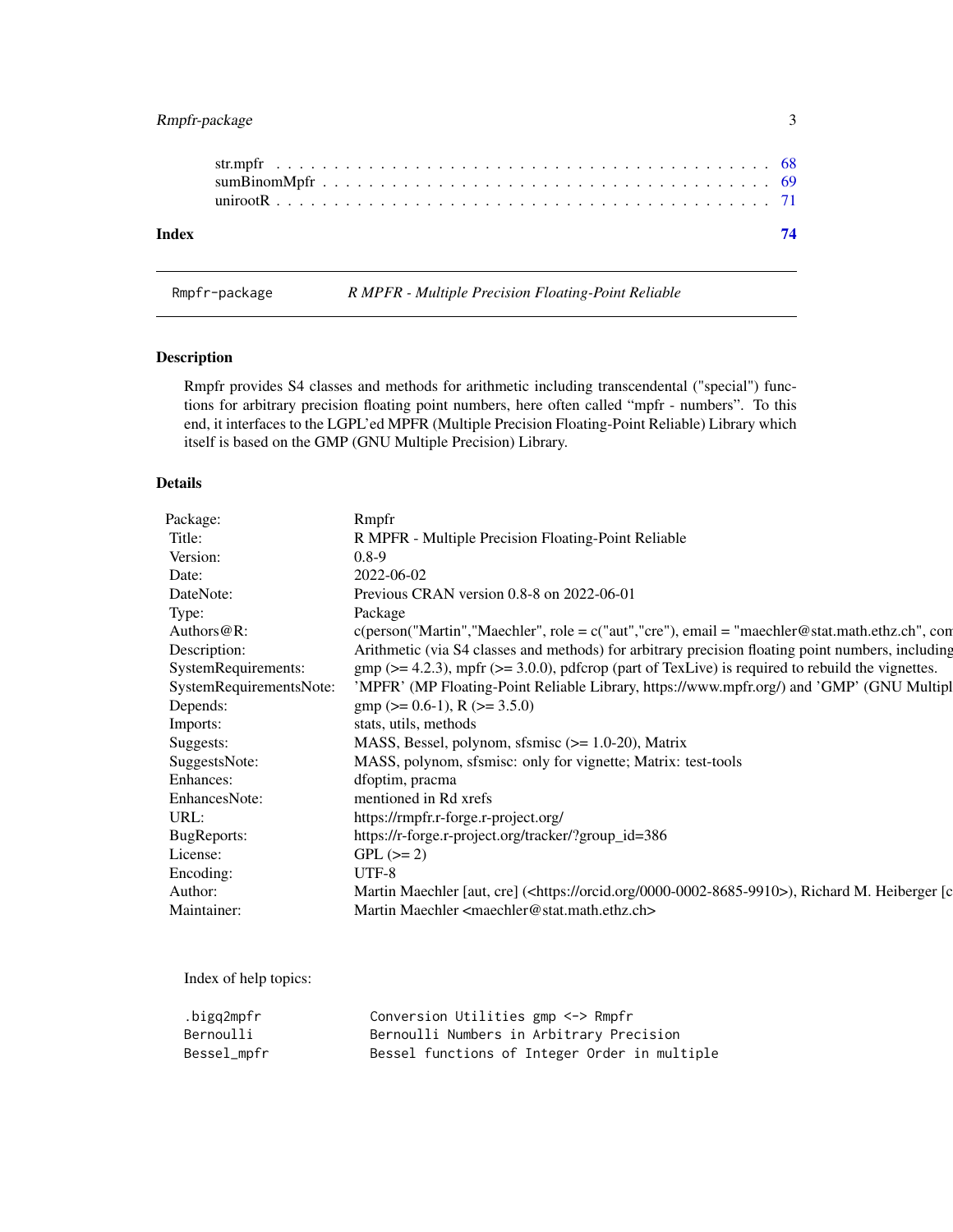```
precisions
Mnumber-class Class "Mnumber" and "mNumber" of "mpfr" and
                   regular numbers and arrays from them
Rmpfr-package R MPFR - Multiple Precision Floating-Point
                   Reliable
array_or_vector-class Auxiliary Class "array_or_vector"
asNumeric-methods Methods for 'asNumeric(<mpfr>)'
atomicVector-class Virtual Class "atomicVector" of Atomic Vectors
c.mpfr MPFR Number Utilities
cbind "mpfr" '...' - Methods for Functions cbind(),
                   rbind()
chooseMpfr Binomial Coefficients and Pochhammer Symbol aka
                   Rising Factorial
determinant.mpfrMatrix
                   Functions for mpfrMatrix Objects
factorialMpfr Factorial 'n!' in Arbitrary Precision
formatHex Flexibly Format Numbers in Binary, Hex and
                   Decimal Format
formatMpfr Formatting MPFR (multiprecision) Numbers
frexpMpfr Base-2 Representation and Multiplication of
                   Mpfr Numbers
getPrec Rmpfr - Utilities for Precision Setting,
                   Printing, etc
hjkMpfr Hooke-Jeeves Derivative-Free Minimization R
                   (working for MPFR)
igamma Incomplete Gamma Function
integrateR One-Dimensional Numerical Integration - in pure
                   R
is.whole.mpfr Whole ("Integer") Numbers
log1mexp Compute f(a) = log(1 +/- exp(-a)) Numerically
                   Optimally
matmult (MPFR) Matrix (Vector) Multiplication
mpfr Create "mpfr" Numbers (Objects)
mpfr-class Class "mpfr" of Multiple Precision Floating
                   Point Numbers
mpfrArray Construct "mpfrArray" almost as by 'array()'
mpfrMatrix-class Classes "mpfrMatrix" and "mpfrArray"
optimizeR High Precision One-Dimensional Optimization
outer Base Functions etc, as an Rmpfr version
pbetaI Accurate Incomplete Beta / Beta Probabilities
                   For Integer Shapes
pmax Parallel Maxima and Minima
pnorm Distribution Functions etc (MPFR)
roundMpfr Rounding to Binary bits, "mpfr-internally"
sapplyMpfr Apply a Function over a "mpfr" Vector
seqMpfr "mpfr" Sequence Generation
str.mpfr Compactly Show STRucture of Rmpfr Number Object
sumBinomMpfr (Alternating) Binomial Sums via Rmpfr
```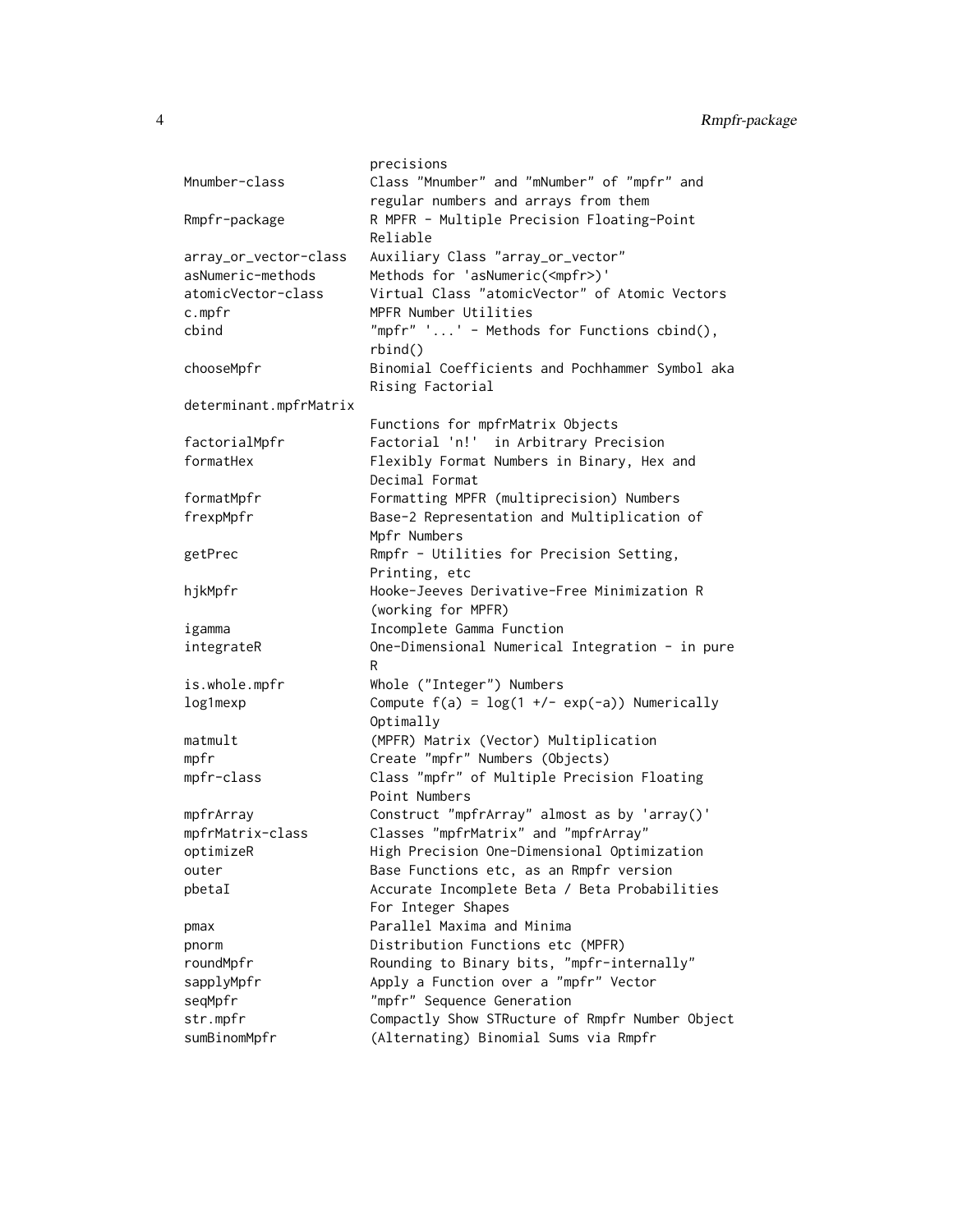# Rmpfr-package 5

| unirootR | One Dimensional Root (Zero) Finding - in pure R |  |
|----------|-------------------------------------------------|--|
| zeta     | Special Mathematical Functions (MPFR)           |  |

Further information is available in the following vignettes:

| Maechler_useR_2011-abstr | useR-2011-abstract (source)                                         |
|--------------------------|---------------------------------------------------------------------|
| Rmpfr-pkg                | Arbitrarily Accurate Computation with R Package Rmpfr (source)      |
| log1mexp-note            | Accurately Computing $log(1 - exp(.))$ – Assessed by Rmpfr (source) |

The following (help pages) index does not really mention that we provide *many* methods for mathematical functions, including [gamma](#page-0-0), [digamma](#page-0-0), etc, namely, all of R's (S4) Math group (with the only exception of [trigamma](#page-0-0)), see the list in the examples. Additionally also [pnorm](#page-43-1), the "error function", and more, see the list in [zeta](#page-44-1), and further note the first vignette (below).

# *Partial* index:

| mpfr             | Create "mpfr" Numbers (Objects)                                |
|------------------|----------------------------------------------------------------|
| mpfrArray        | Construct "mpfrArray" almost as by array()                     |
| mpfr-class       | Class "mpfr" of Multiple Precision Floating Point Numbers      |
| mpfrMatrix-class | Classes "mpfrMatrix" and "mpfrArray"                           |
| Bernoulli        | Bernoulli Numbers in Arbitrary Precision                       |
| Bessel_mpfr      | Bessel functions of Integer Order in multiple precisions       |
| c.mpfr           | <b>MPFR Number Utilities</b>                                   |
| cbind            | "mpfr"  - Methods for Functions cbind $($ ), rbind $($ )       |
| chooseMpfr       | Binomial Coefficients and Pochhammer Symbol aka                |
|                  | <b>Rising Factorial</b>                                        |
| factorialMpfr    | Factorial 'n!' in Arbitrary Precision                          |
| formatMpfr       | Formatting MPFR (multiprecision) Numbers                       |
| getPrec          | Rmpfr - Utilities for Precision Setting, Printing, etc.        |
| roundMpfr        | Rounding to Binary bits, "mpfr-internally"                     |
| seqMpfr          | "mpfr" Sequence Generation                                     |
| sumBinomMpfr     | (Alternating) Binomial Sums via Rmpfr                          |
| zeta             | Special Mathematical Functions (MPFR)                          |
| integrateR       | One-Dimensional Numerical Integration - in pure R              |
| unirootR         | One Dimensional Root (Zero) Finding - in pure R                |
| optimizeR        | High Precisione One-Dimensional Optimization                   |
| hjkMpfr          | Hooke-Jeeves Derivative-Free Minimization R (working for MPFR) |
|                  |                                                                |

Further information is available in the following vignettes:

| Rmpfr-pkg | Arbitrarily Accurate Computation with R: The 'Rmpfr' package (source, pdf)              |
|-----------|-----------------------------------------------------------------------------------------|
|           | log1mexp-note Acccurately Computing $log(1 - exp(.))$ – Assessed by Rmpfr (source, pdf) |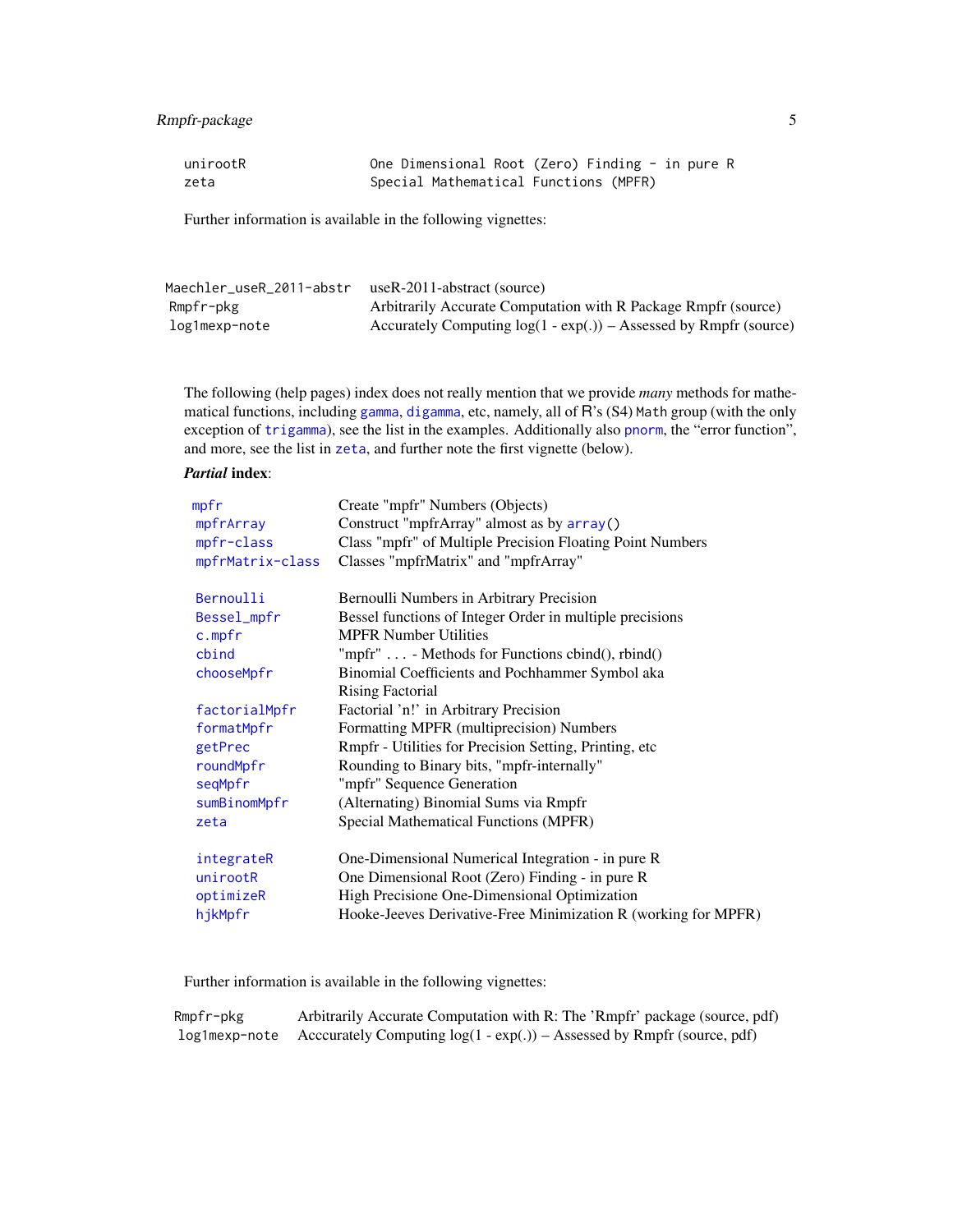#### <span id="page-5-0"></span>Author(s)

Martin Maechler

#### References

MPFR (MP Floating-Point Reliable Library), <https://www.mpfr.org/> GMP (GNU Multiple Precision library), <https://gmplib.org/> and see the vignettes mentioned above.

# See Also

The R package [gmp](#page-0-0) for big integer and rational numbers ([bigrational](#page-0-0)) on which **Rmpfr** now depends.

#### Examples

```
## Using "mpfr" numbers instead of regular numbers...
n1.25 <- mpfr(5, precBits = 256)/4
n1.25
## and then "everything" just works with the desired chosen precision:hig
n1.25 \textdegree c(1:7, 20, 30) ## fully precise; compare with
print(1.25 ^ 30, digits=19)
exp(n1.25)
## Show all math functions which work with "MPFR" numbers (1 exception: trigamma)
getGroupMembers("Math")
```

```
## We provide *many* arithmetic, special function, and other methods:
showMethods(classes = "mpfr")
showMethods(classes = "mpfrArray")
```
<span id="page-5-1"></span>array\_or\_vector-class *Auxiliary Class "array\_or\_vector"*

#### Description

"array\_or\_vector" is the class union of c("array", "matrix", "vector") and exists for its use in signatures of method definitions.

# Details

Using "array\_or\_vector" instead of just "vector" in a signature makes an important difference: E.g., if we had setMethod(crossprod,  $c(x="mpfr"$ ,  $y="vector")$ , function(x,y) CPR(x,y)), a call crossprod(x, matrix(1:6, 2,3)) would extend into a call of CPR(x, as(y, "vector")) such that CPR()'s second argument would simply be a vector instead of the desired  $2 \times 3$  matrix.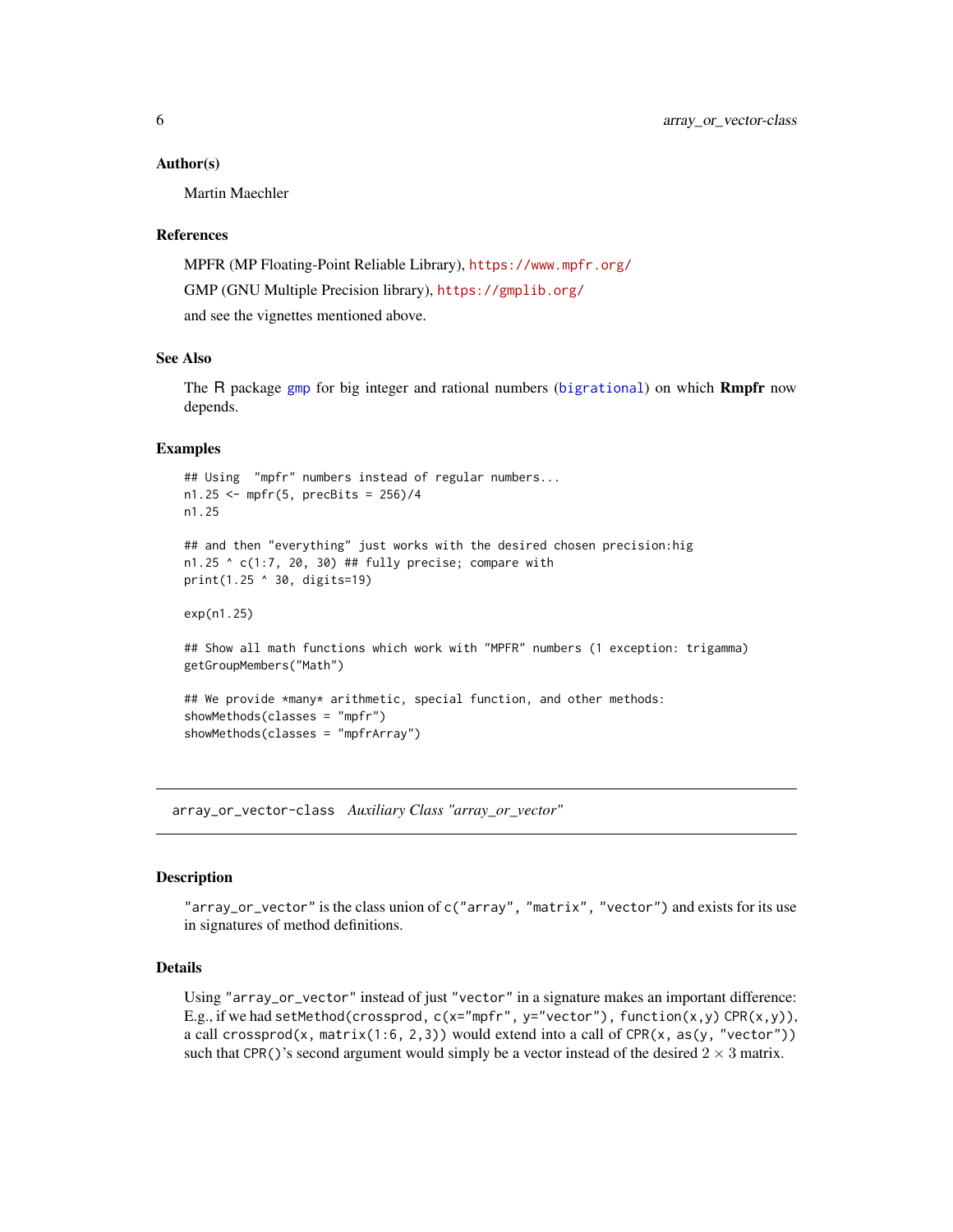# <span id="page-6-0"></span>asNumeric-methods 7

# Objects from the Class

A virtual Class: No objects may be created from it.

#### Examples

```
showClass("array_or_vector")
```
asNumeric-methods *Methods for* asNumeric(<mpfr>)

# Description

Methods for function [asNumeric](#page-0-0) (in package gmp).

# Usage

## S4 method for signature 'mpfrArray' asNumeric(x)

# Arguments

x a "number-like" object, here, a [mpfr](#page-37-1) or typically [mpfrArray](#page-53-1)one.

# Value

```
an R object of type (typeof) "numeric", a matrix or array if x had non-NULL dimension dim().
```
# Methods

```
signature(x = "mpfrArray") this method also dispatches for mpfrMatrix and returns a numeric
     array.
```
signature( $x = "mpfr"$ ) for non-array/matrix, asNumeric( $x$ ) is basically the same as as.numeric( $x$ ).

# Author(s)

Martin Maechler

# See Also

our lower level (non-generic) [toNum\(](#page-46-1)). Further, [asNumeric](#page-0-0) (package gmp), standard R's [as.numeric\(](#page-0-0)).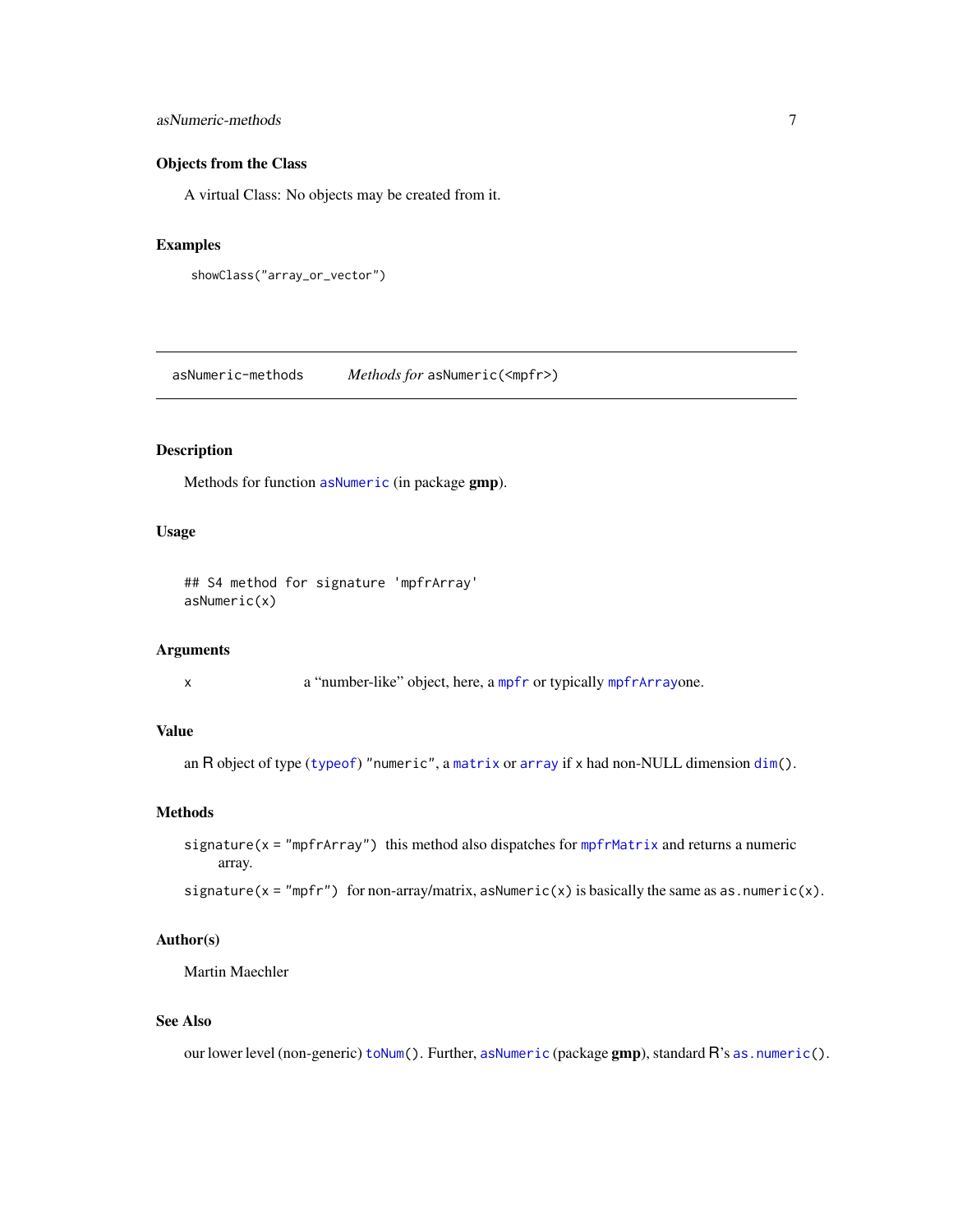# Examples

```
x \le -(0.7)/8 # (exact)
X \leftarrow mpfr(x, 99)stopifnot(identical(asNumeric(x), x),
  identical(asNumeric(X), x))
m < - matrix(1:6, 3,2)
(M <- mpfr(m, 99) / 5) ##-> "mpfrMatrix"
asNumeric(M) # numeric matrix
stopifnot(all.equal(asNumeric(M), m/5),
          identical(asNumeric(m), m))# remains matrix
```
atomicVector-class *Virtual Class "atomicVector" of Atomic Vectors*

#### Description

The [class](#page-0-0) "atomicVector" is a *virtual* class containing all atomic vector classes of base R, as also implicitly defined via [is.atomic](#page-0-0).

# Objects from the Class

A virtual Class: No objects may be created from it.

#### Methods

In the Matrix package, the "atomicVector" is used in signatures where typically "old-style" "matrix" objects can be used and can be substituted by simple vectors.

### Extends

The atomic classes "logical", "integer", "double", "numeric", "complex", "raw" and "character" are extended directly. Note that "numeric" already contains "integer" and "double", but we want all of them to be direct subclasses of "atomicVector".

#### Author(s)

Martin Maechler

# See Also

[is.atomic](#page-0-0), [integer](#page-0-0), [numeric](#page-0-0), [complex](#page-0-0), etc.

# Examples

showClass("atomicVector")

<span id="page-7-0"></span>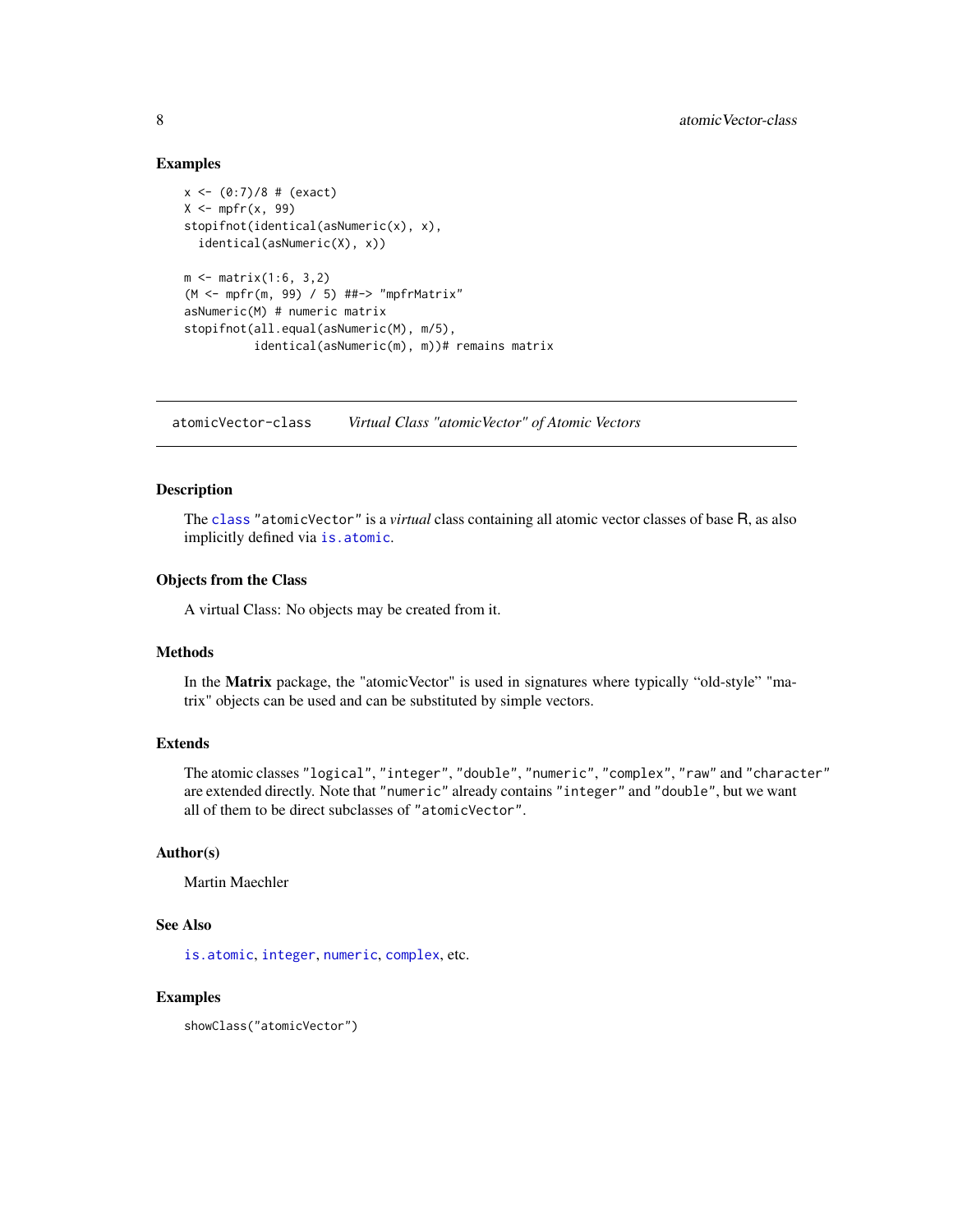<span id="page-8-1"></span><span id="page-8-0"></span>

#### Description

Computes the Bernoulli numbers in the desired (binary) precision. The computation happens via the [zeta](#page-44-1) function and the formula

$$
B_k = -k\zeta(1-k),
$$

and hence the only non-zero odd Bernoulli number is  $B_1 = +1/2$ . (Another tradition defines it, equally sensibly, as  $-1/2$ .)

# Usage

Bernoulli(k, precBits = 128)

#### Arguments

|          | non-negative integer vector           |
|----------|---------------------------------------|
| precBits | the precision in <i>bits</i> desired. |

#### Value

an [mpfr](#page-37-1) class vector of the same length as  $k$ , with i-th component the  $k[i]$ -th Bernoulli number.

#### Author(s)

Martin Maechler

#### References

[https://en.wikipedia.org/wiki/Bernoulli\\_number](https://en.wikipedia.org/wiki/Bernoulli_number)

# See Also

[zeta](#page-44-1) is used to compute them.

The next version of package **[gmp](https://CRAN.R-project.org/package=gmp)** is to contain BernoulliQ(), providing exact Bernoulli numbers as big rationals (class "bigq").

```
Bernoulli(0:10)
plot(as.numeric(Bernoulli(0:15)), type = "h")
curve(-x*zeta(1-x), -.2, 15.03, n=300,
     main = expression(-x %. % zeta(1-x)))legend("top", paste(c("even","odd "), "Bernoulli numbers"),
      pch=c(1,3), col=2, pt.cex=2, inset=1/64)
```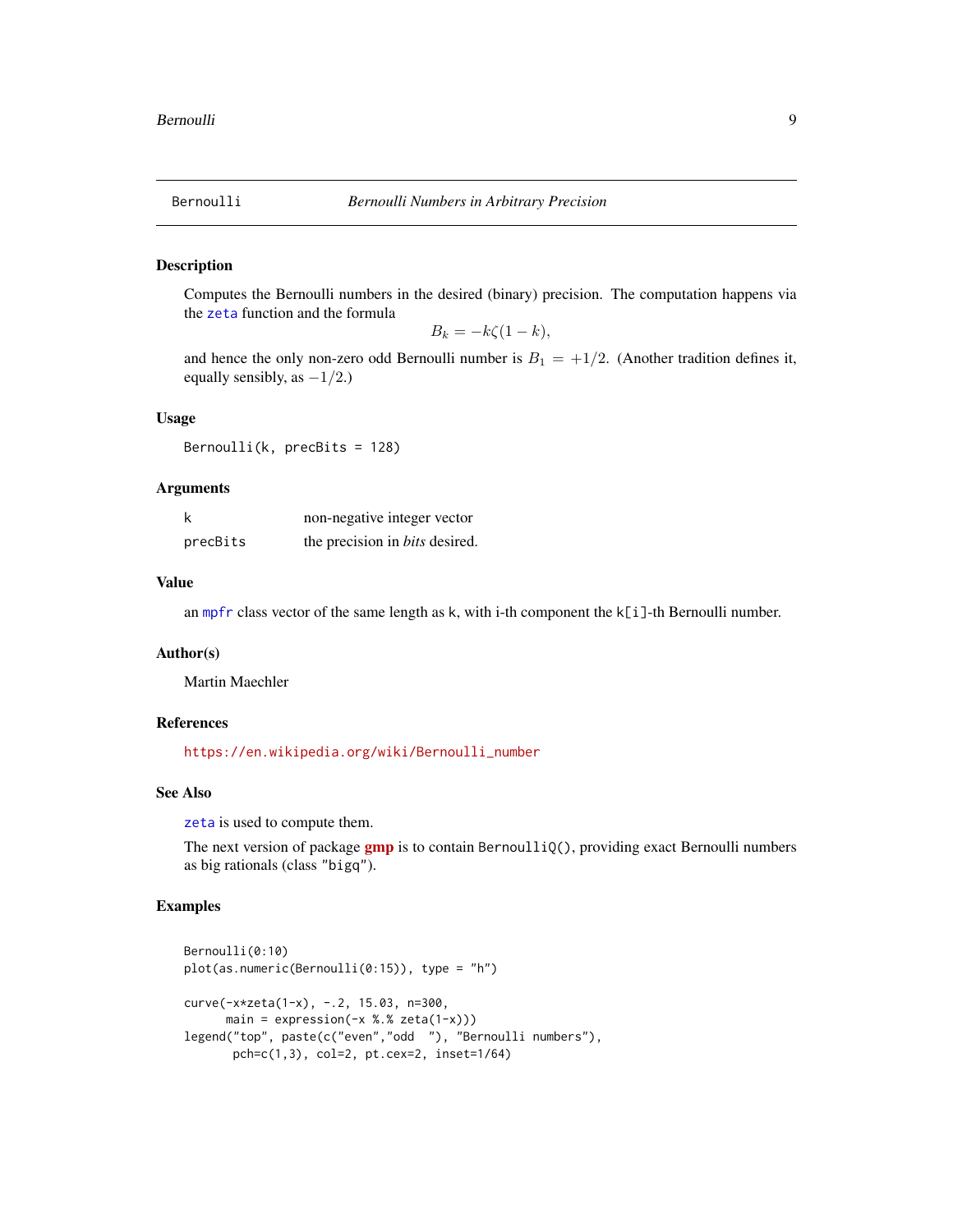```
abline(h=0,v=0, lty=3, col="gray")
k <- 0:15; k[1] <- 1e-4
points(k, -k*zeta(1-k), col=2, cex=2, pch=1+2*(k%%2))
## They pretty much explode for larger k :
k2 <- 2*(1:120)
plot(k2, abs(as.numeric(Bernoulli(k2))), log = "y")
title("Bernoulli numbers exponential growth")
Bernoulli(10000)# - 9.0494239636 * 10^27677
```
<span id="page-9-1"></span>Bessel\_mpfr *Bessel functions of Integer Order in multiple precisions*

#### Description

Bessel functions of integer orders, provided via arbitrary precision algorithms from the MPFR library.

Note that the computation can be very slow when n *and* x are large (and of similar magnitude).

#### Usage

 $Ai(x)$  $j\theta(x)$  $j1(x)$  $jn(n, x, rnd.$ mode = c("N","D","U","Z","A"))  $y\theta(x)$  $y1(x)$ yn(n, x, rnd.mode = c("N","D","U","Z","A"))

#### Arguments

| X        | a numeric or mpfr vector.                                                                                  |
|----------|------------------------------------------------------------------------------------------------------------|
| n        | non-negative integer (vector).                                                                             |
| rnd.mode | a 1-letter string specifying how <i>rounding</i> should happen at C-level conversion<br>to MPFR, see mpfr. |

# Value

Computes multiple precision versions of the Bessel functions of *integer* order,  $J_n(x)$  and  $Y_n(x)$ , and—when using MPFR library 3.0.0 or newer—also of the Airy function  $Ai(x)$ . Note that currently  $Ai(x)$  is very slow to compute for large x.

#### See Also

[besselJ](#page-0-0), and [besselY](#page-0-0) compute the same bessel functions but for arbitrary *real* order and only precision of a bit more than ten digits.

<span id="page-9-0"></span>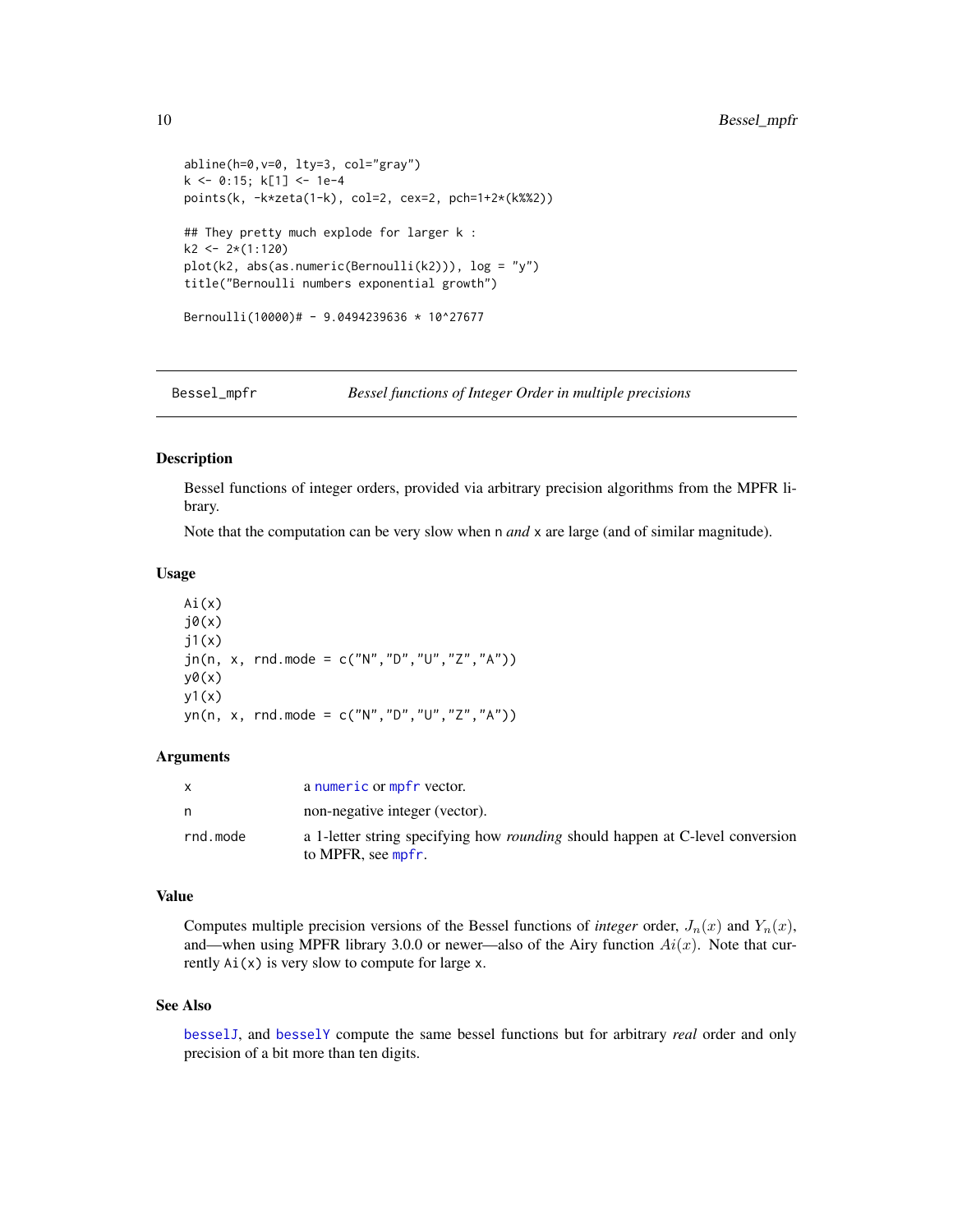# <span id="page-10-0"></span>bind-methods 11

#### Examples

```
x \leq (0:100)/8 # (have exact binary representation)
stopifnot(exprs = {
  all.equal(besselY(x, 0), bY0 \leq -y0(x))
  all.equal(besselJ(x, 1), bJ1 \leftarrow j1(x))
  all.equal(yn(0,x), bY0)
   all.equal(jn(1,x), bJ1)
})
mpfrVersion() # now typically 4.1.0
if(mpfrVersion() >= "3.0.0") { ## Ai() not available previously
 print( aix \leftarrow Ai(x) )
 plot(x, aix, log='y", type='l", col=2)stopifnot(
    all.equal(Ai (0), 1/(3^(2/3) * gamma(2/3))), # see https://dlmf.nist.gov/9.2.ii
   all.equal(Ai(100), mpfr("2.6344821520881844895505525695264981561e-291"), tol=1e-37)
 \lambdatwo3rd <- 2/mpfr(3, 144)
 print( all.equal(Ai(0), 1/(3^two3rd * gamma(two3rd)), tol=0) ) # 1.7....e-40
 if(Rmpfr:::doExtras()) withAutoprint({ # slowish:
     system.time(ai1k <- Ai(1000)) # 1.4 sec (on 2017 lynne)
     stopifnot(all.equal(print(log10(ai1k)),
                       -9157.031193409585185582, tol=2e-16)) # seen 8.8..e-17 | 1.1..e-16
 })
\} # ver >= 3.0
```
bind-methods *"mpfr" '...' - Methods for Functions cbind(), rbind()*

#### <span id="page-10-1"></span>Description

[cbind](#page-10-1) and [rbind](#page-10-1) methods for signature ... (see [dotsMethods](#page-0-0) are provided for class [Mnumber](#page-34-1), i.e., for binding numeric vectors and class ["mpfr"](#page-37-1) vectors and matrices (["mpfrMatrix"](#page-53-1)) together.

#### Usage

```
cbind(..., deparse.level = 1)rbind(..., deparse.level = 1)
```
# Arguments

| . |  | cbind. |  |  |                                                                                                                                                                                                                                   |  | matrix-/vector-like R objects to be bound together, see the <b>base</b> documentation, |  |
|---|--|--------|--|--|-----------------------------------------------------------------------------------------------------------------------------------------------------------------------------------------------------------------------------------|--|----------------------------------------------------------------------------------------|--|
|   |  |        |  |  | $\mathbf{r}$ , and the contract of the contract of the contract of the contract of the contract of the contract of the contract of the contract of the contract of the contract of the contract of the contract of the contract o |  |                                                                                        |  |

deparse.level integer determining under which circumstances column and row names are built from the actual arguments' 'expression', see [cbind](#page-10-1).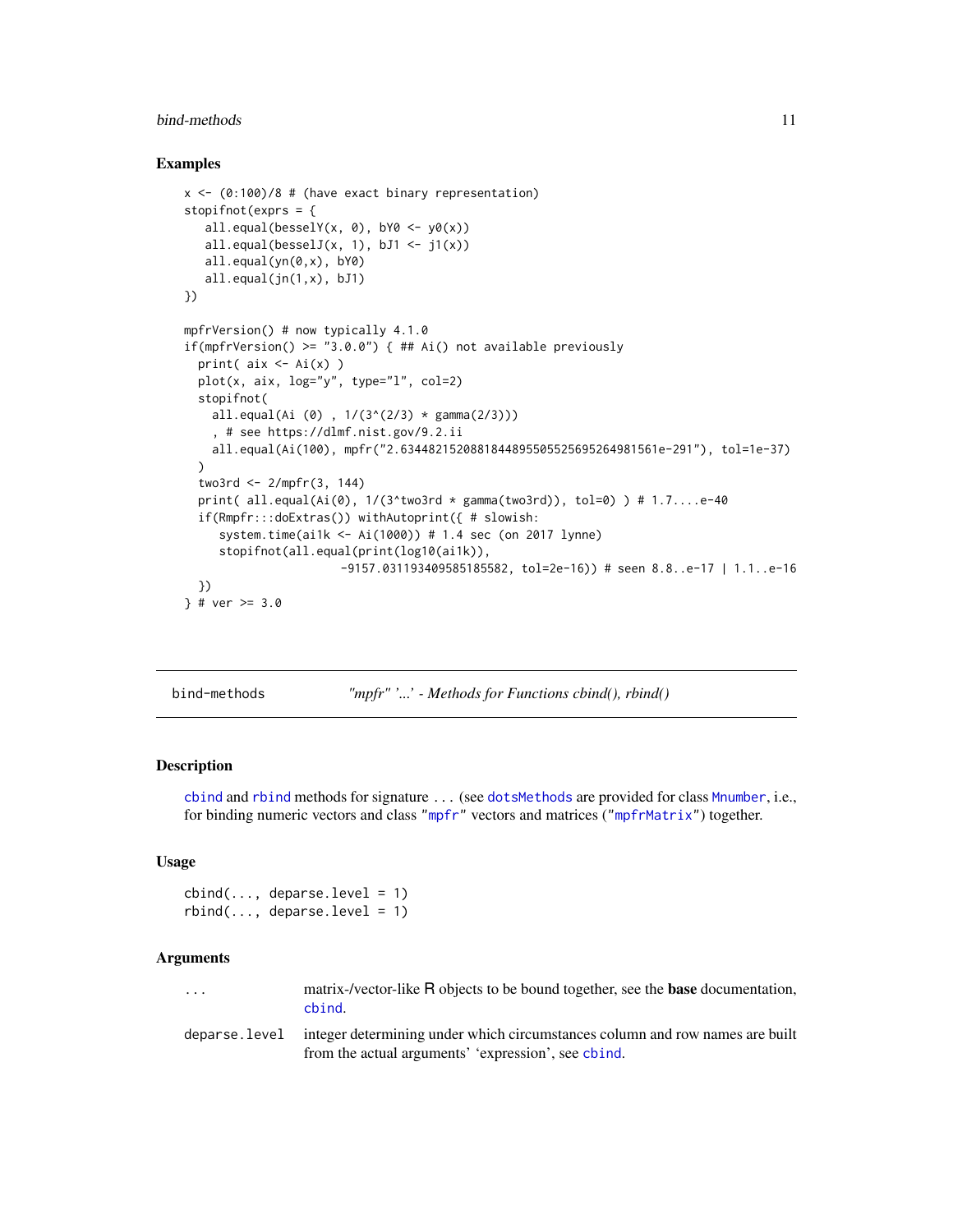<span id="page-11-0"></span>typically a 'matrix-like' object, here typically of [class](#page-0-0) ["mpfrMatrix"](#page-53-1).

# Methods

 $\ldots$  = "Mnumber" is used to (clr)bind multiprecision "numbers" (inheriting from class ["mpfr"](#page-37-1)) together, maybe combined with simple numeric vectors.

... = "ANY" reverts to [cbind](#page-10-1) and rbind from package base.

#### Author(s)

Martin Maechler

# See Also

[cbind2](#page-0-0), [cbind](#page-10-1), Documentation in base R's methods package

# Examples

cbind(1, mpfr(6:3, 70)/7, 3:0)

<span id="page-11-1"></span>chooseMpfr *Binomial Coefficients and Pochhammer Symbol aka Rising Factorial*

#### <span id="page-11-2"></span>Description

Compute binomial coefficients, chooseMpfr(a, n) being mathematically the same as [choose\(](#page-0-0)a, n), but using high precision (MPFR) arithmetic.

chooseMpfr.all(n) means the vector [choose\(](#page-0-0)n, 1:n), using enough bits for exact computation via MPFR. However, chooseMpfr.all() is now deprecated in favor of [chooseZ](#page-0-0) from package gmp, as that is now vectorized.

pochMpfr() computes the Pochhammer symbol or "rising factorial", also called the "Pochhammer function", "Pochhammer polynomial", "ascending factorial", "rising sequential product" or "upper factorial",

$$
x^{(n)} = x(x+1)(x+2)\cdots(x+n-1) = \frac{(x+n-1)!}{(x-1)!} = \frac{\Gamma(x+n)}{\Gamma(x)}.
$$

Usage

chooseMpfr (a, n, rnd.mode =  $c("N", "D", "U", "Z", "A"))$ chooseMpfr.all(n, precBits=NULL, k0=1, alternating=FALSE) pochMpfr(a, n, rnd.mode =  $c("N", "D", "U", "Z", "A")$ )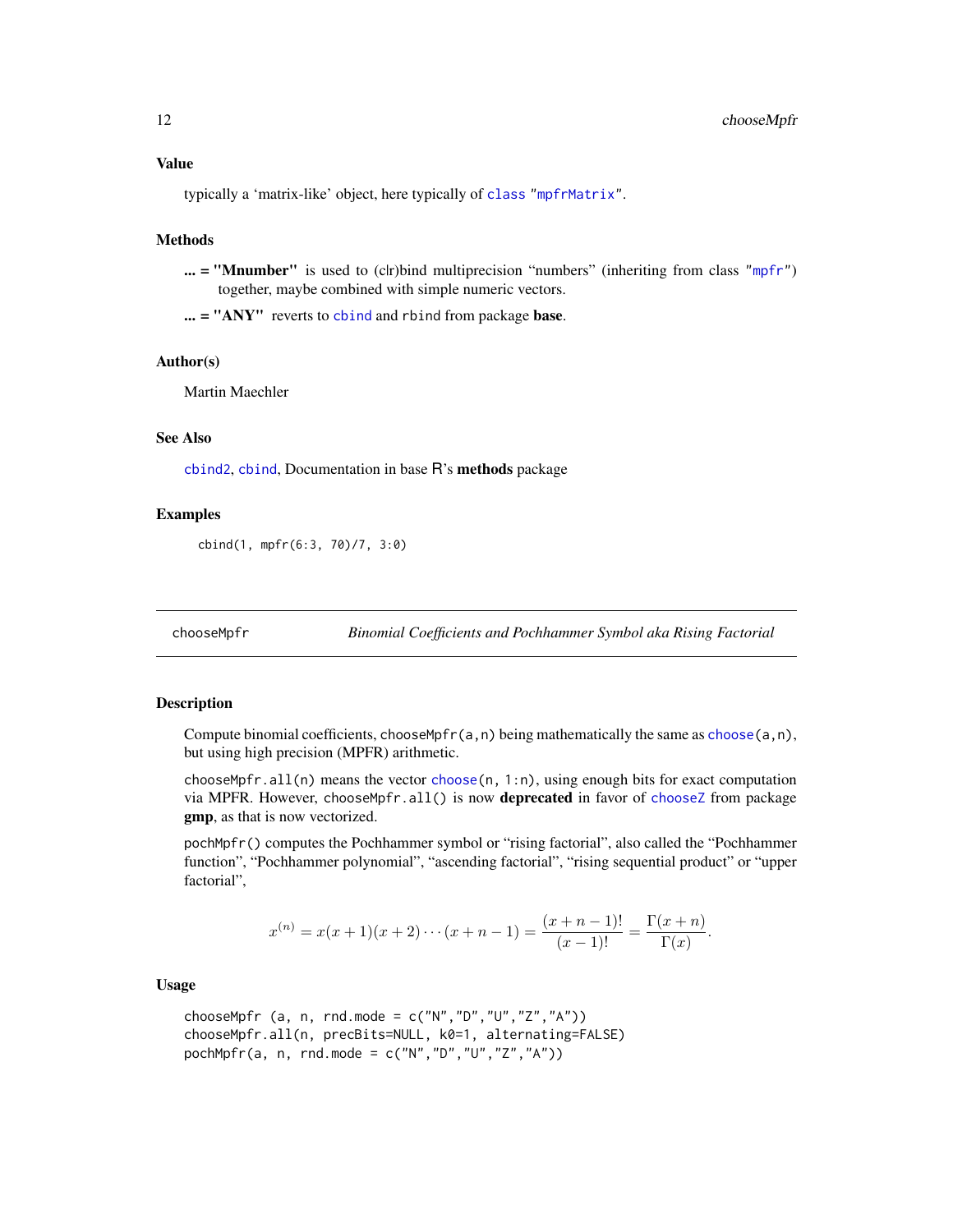# chooseMpfr 13

#### Arguments

| a           | a numeric or mpfr vector.                                                                                             |
|-------------|-----------------------------------------------------------------------------------------------------------------------|
| n           | an integer vector; if not of length one, n and a are recycled to the same length.                                     |
| rnd.mode    | a 1-letter string specifying how <i>rounding</i> should happen at C-level conversion<br>to MPFR, see mpfr.            |
| precBits    | integer or NULL for increasing the default precision of the result.                                                   |
| k0          | integer scalar                                                                                                        |
| alternating | logical, for choose Mpfr. all(), indicating if <i>alternating sign</i> coefficients should<br>be returned, see below. |

# Value

# For

chooseMpfr(), pochMpfr(): an [mpfr](#page-37-1) vector of length max(length(a), length(n));

chooseMpfr.all(n, k0): a mpfr vector of length n-k0+1, of binomial coefficients  $C_{n,m}$  or, if alternating is true,  $(-1)^m \cdot C_{n,m}$  for  $m \in k\mathbb{0}$ :n.

# Note

Currently this works via a (C level) for (i in 1:n)-loop which really slow for large n, say  $10^6$ , with computational cost  $O(n^2)$ . In such cases, if you need high precision choose(a,n) (or Pochhammer(a,n)) for large n, preferably work with the corresponding [factorial\(](#page-0-0)mpfr(..)), or [gamma\(](#page-0-0)mpfr(..)) terms.

# See Also

[choose\(](#page-0-0)n,m) (base R) computes the binomial coefficient  $C_{n,m}$  which can also be expressed via Pochhammer symbol as  $C_{n,m} = (n - m + 1)^{(m)}/m!$ .

[chooseZ](#page-0-0) from package gmp; for now, [factorialMpfr](#page-13-1).

For (alternating) binomial sums, directly use [sumBinomMpfr](#page-68-1), as that is potentially more efficient.

```
pochMpfr(100, 4) == 100*101*102*103 # TRUE
a \leq -100:110pochMpfr(a, 10) # exact (but too high precision)
x \le - mpfr(a, 70)# should be enough
(px \le -pochMpfr(x, 10)) # the same as above (needing only 70 bits)
stopifnot(pochMpfr(a, 10) == px,px[1] ==prod(mpfr(100:109, 100)))# used to fail
(c1 < - chooseMpfr(1000:997, 60)) # \rightarrow automatic "correct" precision
stopifnot(all.equal(c1, choose(1000:997, 60), tolerance=1e-12))
## --- Experimenting & Checking
n.set <- c(1:10, 20, 50:55, 100:105, 200:203, 300:303, 500:503,
           699:702, 999:1001)
```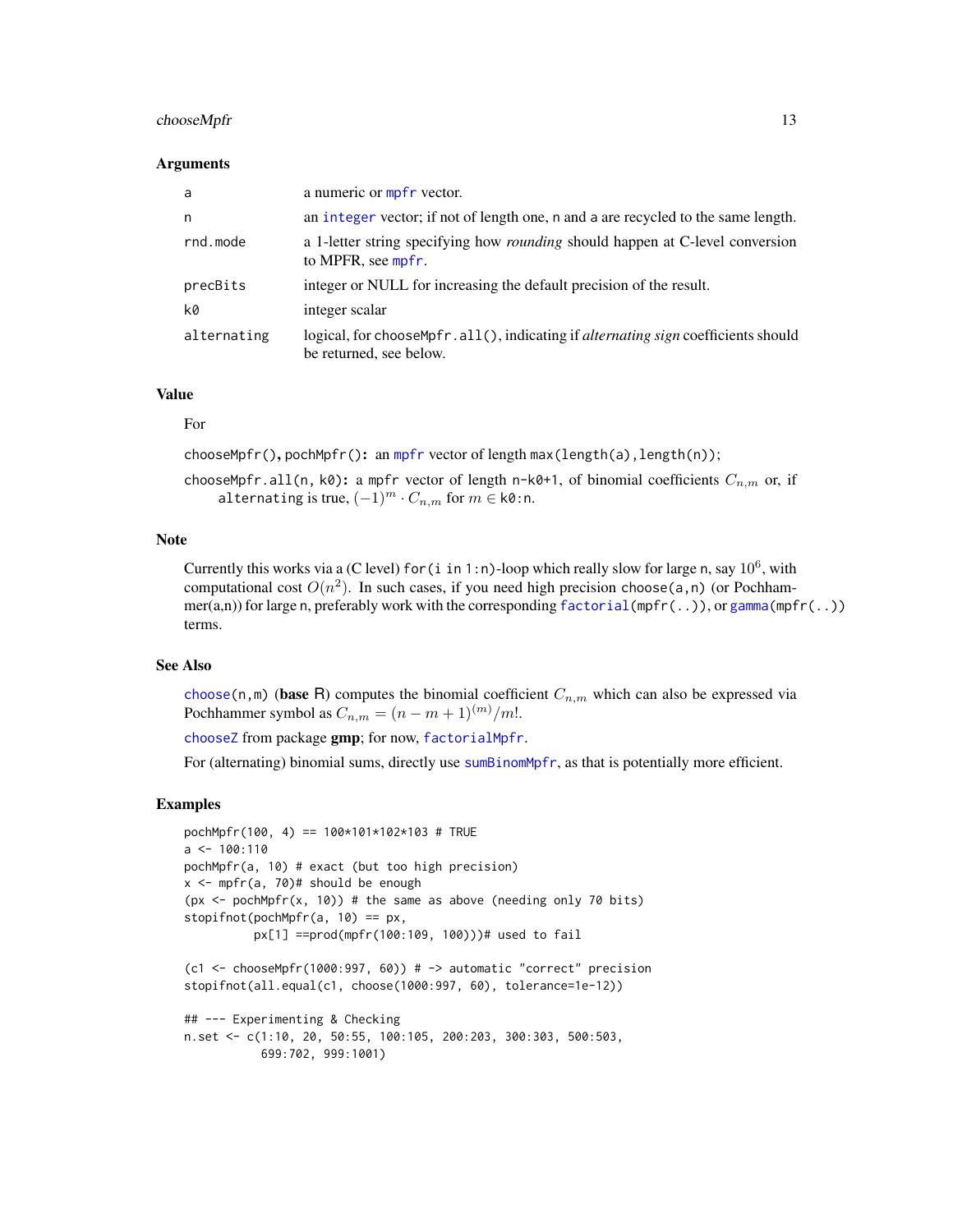```
if(!Rmpfr:::doExtras()) { ## speed up: smaller set
  n. <- n.set[-(1:10)]
 n.set <- c(1:10, n.[ c(TRUE, diff(n.) > 1)])
}
C1 <- C2 <- numeric(length(n.set))
for(i.n in seq_along(n.set)) {
  cat(n \leq n.set[i.n], ":")C1[i..n] \leftarrow system.time(c.c \leftarrow chooseMpfr.all(n) [1]C2[i..n] \leftarrow system.time(c.2 \leftarrow chosenPfr(n, 1:n)[1]stopifnot(is.whole(c.c), c.c == c.2,
            if(n > 60) TRUE else all.equal(c.c, choose(n, 1:n), tolerance = 1e-15))
  cat(" [Ok]\n")
}
matplot(n.set, cbind(C1,C2), type="b", log="xy",
        xlab = "n", ylab = "system.time(.) [s]")legend("topleft", c("chooseMpfr.all(n)", "chooseMpfr(n, 1:n)"),
       pch=as.character(1:2), col=1:2, lty=1:2, bty="n")
## Currently, chooseMpfr.all() is faster only for large n (>= 300)
## That would change if we used C-code for the *.all() version
## If you want to measure more:
measureMore <- TRUE
measureMore <- FALSE
if(measureMore) { ## takes ~ 2 minutes (on "lynne", Intel i7-7700T, ~2019)
  n.s < -2^(5:20)r <- lapply(n.s, function(n) {
      N <- ceiling(10000/n)
      cat(sprintf("n=%9g => N=%d: ",n,N))
      ct <- system.time(C <- replicate(N, chooseMpfr(n, n/2)))
      cat("[Ok]\n")
      list(C=C, ct=ct/N)
  })
  print(ct.n <- t(sapply(r, `[[`, "ct")))
  hasSfS <- requireNamespace("sfsmisc")
  plot(ct.n[,"user.self"] ~ n.s, xlab=quote(n), ylab="system.time(.) [s]",
       main = "CPU Time for chooseMpfr(n, n/2)",
       log = "xy", type = "b", axes = !hasSfS)if(hasSfS) for(side in 1:2) sfsmisc::eaxis(side)
  summary(fm <- lm(log(ct.n[, "user.self") \sim log(n.s), subset = n.s \ge 10^4))
  ## --> slope \approx 2 ==> It's 0(n^2)
  nn <- 2^seq(11,21, by=1/16) ; Lcol <- adjustcolor(2, 1/2)
  bet <- coef(fm)
  lines(nn, exp(predict(fm, list(n.s = nn))), col=Lcol, lwd=3)
  text(500000,1, substitute(AA %*% n^EE,
                            list(AA = signif(exp(bet[1]), 3),EE = signif( bet[2], 3))), col=2)
```
} # measure more

<span id="page-13-1"></span>factorialMpfr *Factorial 'n!' in Arbitrary Precision*

<span id="page-13-0"></span>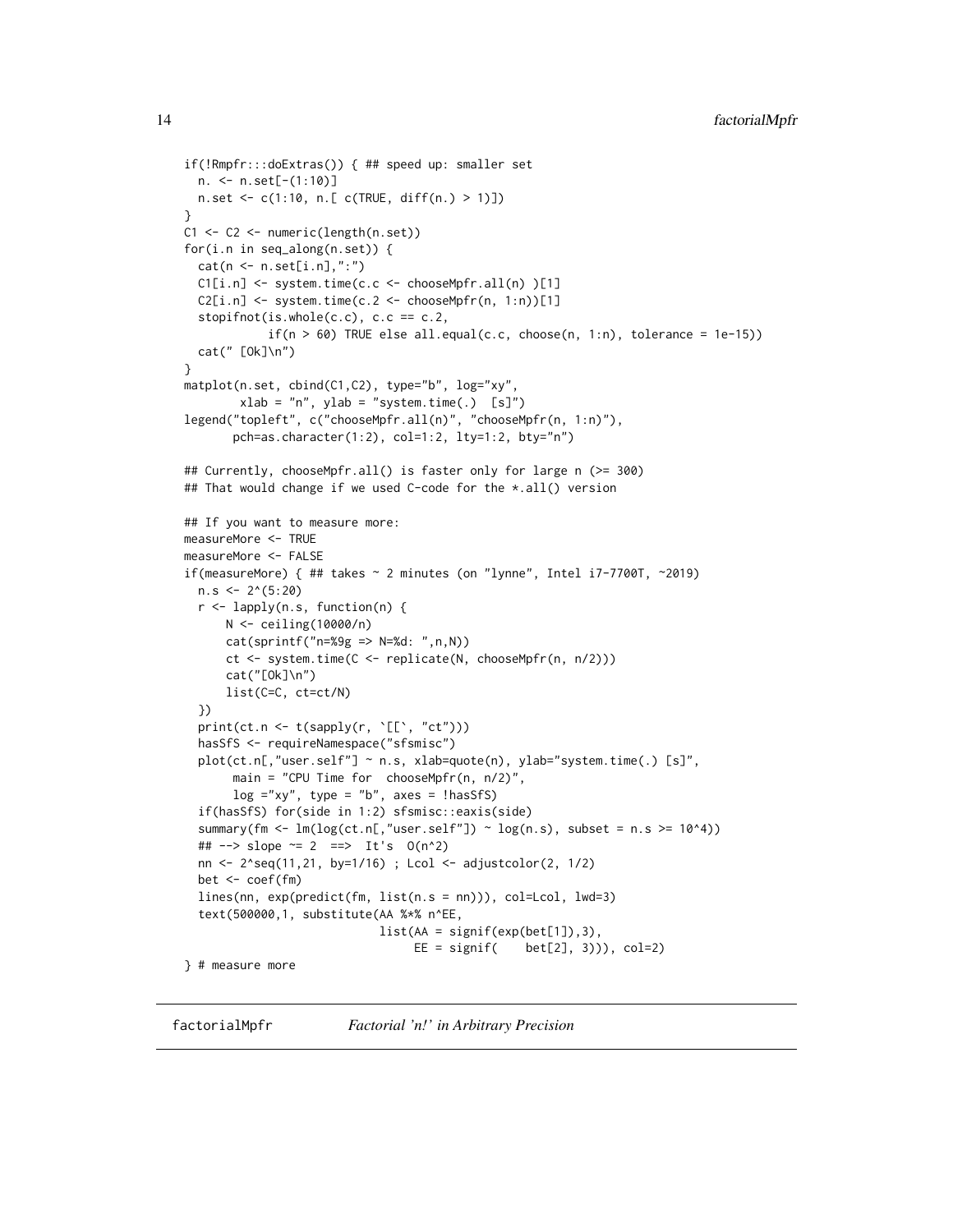# factorialMpfr 15

# Description

Efficiently compute  $n!$  in arbitrary precision, using the MPFR-internal implementation. This is mathematically (but not numerically) the same as  $\Gamma(n + 1)$ .

[factorialZ](#page-0-0) (package gmp) should typically be used *instead* of factorialMpfr() nowadays. Hence, factorialMpfr now is somewhat deprecated.

# Usage

```
factorialMpr(n, precBits = max(2, ceiling(lgamma(n+1)/log(2))),rnd.mode = c("N","D","U","Z","A"))
```
# Arguments

| n        | non-negative integer (vector).                                                                                                 |
|----------|--------------------------------------------------------------------------------------------------------------------------------|
| precBits | desired precision in bits ("binary digits"); the default sets the precision high<br>enough for the result to be <i>exact</i> . |
| rnd.mode | a 1-letter string specifying how <i>rounding</i> should happen at C-level conversion<br>to MPFR, see mpfr.                     |

#### Value

a number of (S4) class [mpfr](#page-37-1).

# See Also

[factorial](#page-0-0) and [gamma](#page-0-0) in base R.

[factorialZ](#page-0-0) (package gmp), to *replace* factorialMpfr, see above.

chooseMpfr() and [pochMpfr\(](#page-11-2)) (on the same page).

```
factorialMpfr(200)
```

```
n \leq 1000:1010f1000 <- factorialMpfr(n)
stopifnot(1e-15 > abs(as.numeric(1 - 1factorial(n)/log(f1000)))
```

```
## Note that---astonishingly--- measurements show only
## *small* efficiency gain of ~ 10% : over using the previous "technique"
system.time(replicate(8, f1e4 <- factorialMpfr(10000)))
system.time(replicate(8, f.1e4 <- factorial(mpfr(10000,
                           prec=1+lfactorial(10000)/log(2)))))
```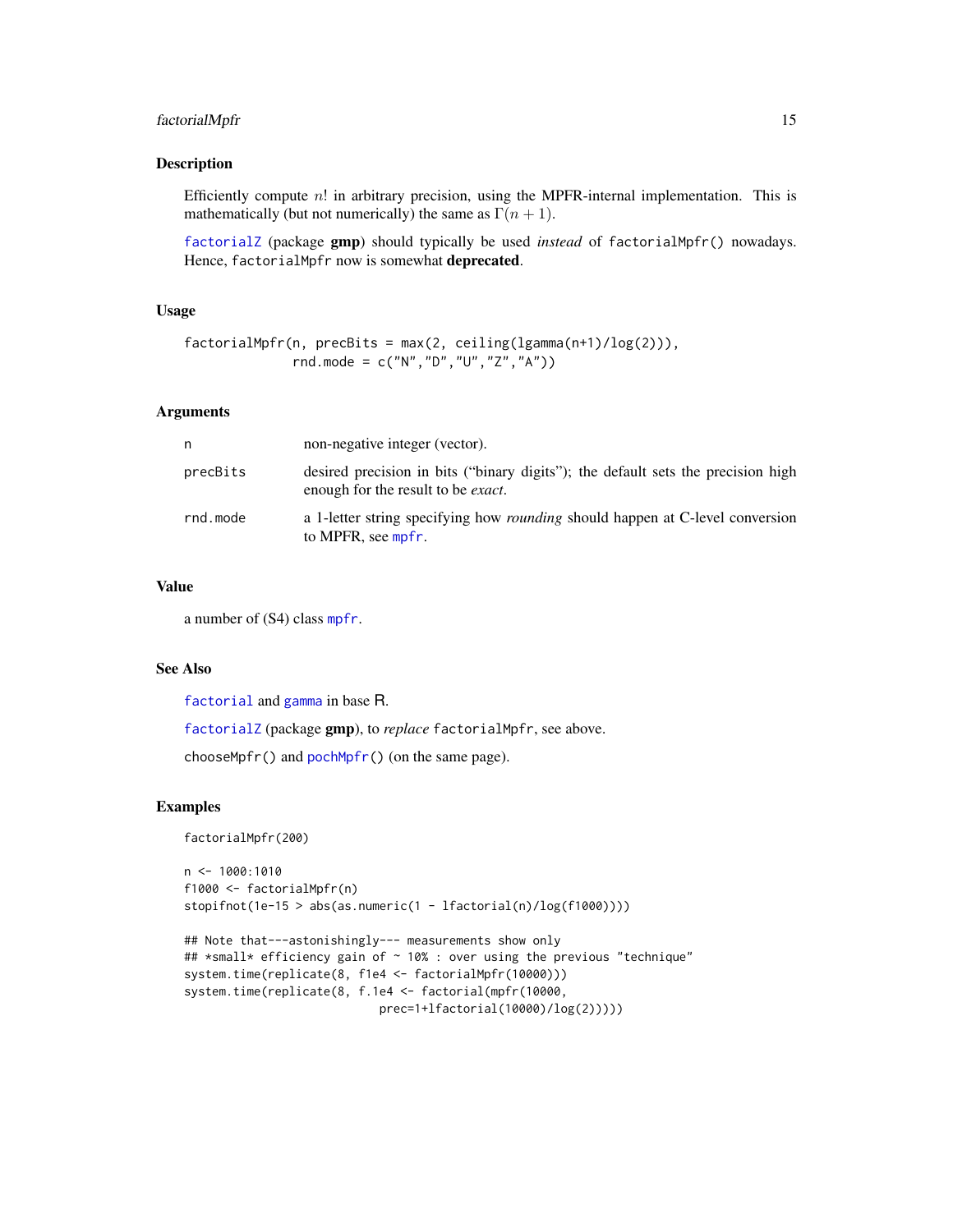<span id="page-15-0"></span>

# <span id="page-15-1"></span>Description

Show numbers in binary, hex and decimal format. The resulting character-like objects can be backtransformed to "mpfr" numbers via [mpfr\(](#page-35-1)).

#### Usage

```
formatHex(x, precBits = min(getPrec(x)), style = "+", expAlign = TRUE)
formatBin(x, precBits = min(getPrec(x)), scientific = TRUE,
         left.pad = "_", right.pad = left.pad, style = "+", expAlign = TRUE)
```

```
formatDec(x, precBits = min(getPrec(x)), digits = decdigits,nsmall = NULL, scientific = FALSE, style = "+",
         decimalPointAlign = TRUE, ...)
```
#### Arguments

| $\mathsf{x}$ | a numeric or mpfr R object.                                                                                                                                                                                                                                                                               |
|--------------|-----------------------------------------------------------------------------------------------------------------------------------------------------------------------------------------------------------------------------------------------------------------------------------------------------------|
| precBits     | integer, the number of bits of precision, typically derived from x, see getPrec.<br>Numeric, i.e., double precision numbers have 53 bits. For more detail, see mpfr.                                                                                                                                      |
| style        | a single character, to be used in sprintf's format (fmt), immediately after the "<br>sets a sign in the output, i.e., "+" or "-", where as style = " " may seem more<br>standard.                                                                                                                         |
| expAlign     | logical indicating if for scientific ("exponential") representations the expo-<br>nents should be aligned to the same width, i.e., zero-padded to the same number<br>of digits.                                                                                                                           |
| scientific   | logical indicating that format Bin should display the binary representation in<br>scientific notation (mpfr(3, 5) is displayed as +0b1.1000p+1). When FALSE,<br>formatBin will display the binary representation in regular format shifted to<br>align binary points (mpfr(3, 5) is displayed +0b11.000). |
| .            | additional optional arguments.                                                                                                                                                                                                                                                                            |
|              | formatHex, formatBin: precBits is the only  argument acted on. Other<br>arguments are ignored.                                                                                                                                                                                                            |
|              | formatDec: precBits is acted on. Any argument accepted by format (except<br>nsmall) is acted on. Other  arguments are ignored.                                                                                                                                                                            |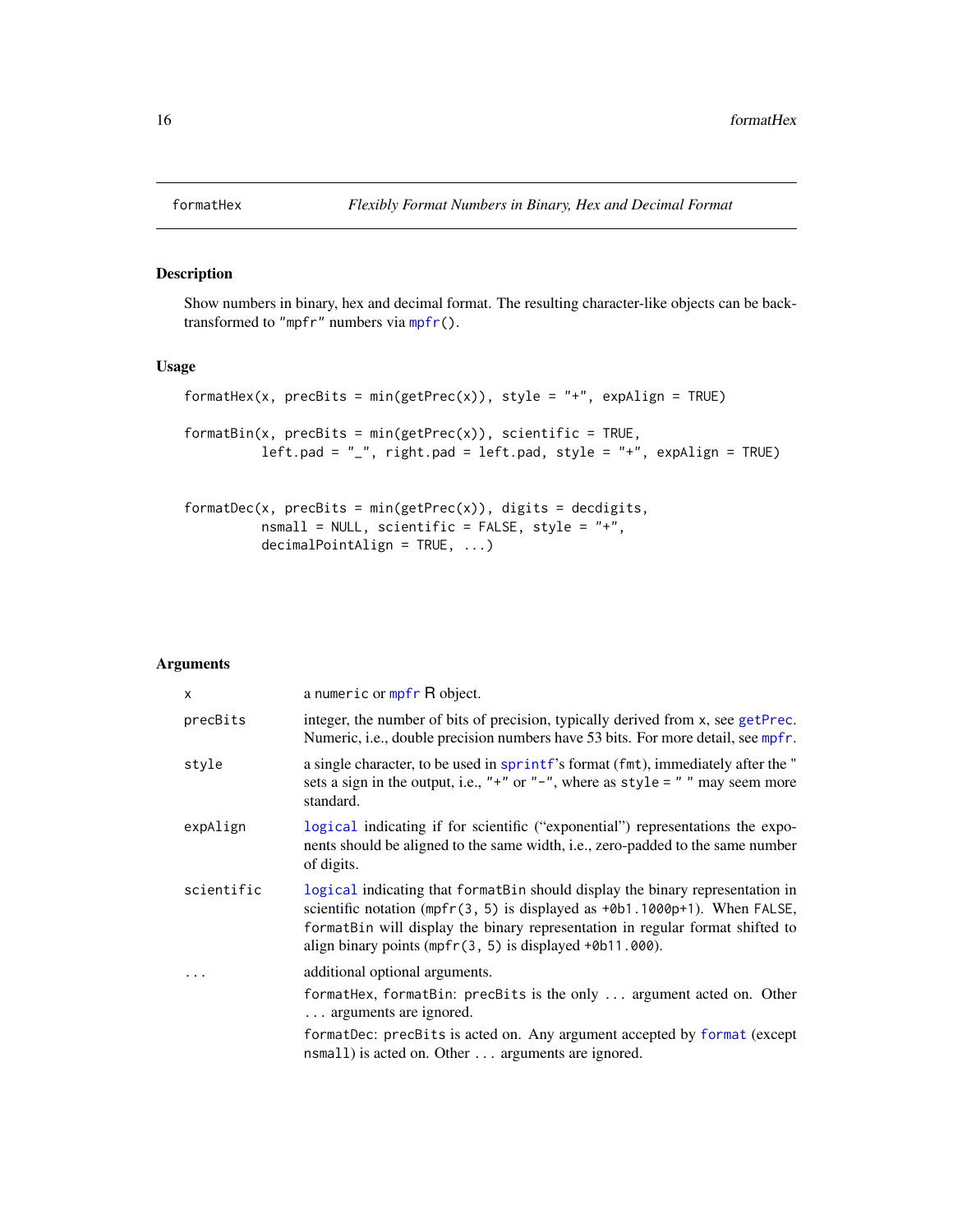#### formatHex 17

| left.pad, right.pad                                                                                                                                                                                             |
|-----------------------------------------------------------------------------------------------------------------------------------------------------------------------------------------------------------------|
| characters (one-character strings) that will be used for left- and right-padding of<br>the formatted string when scientific=FALSE. Do not change these unless for<br>display-only purpose !!                    |
| only used when scientific is false, then passed to format(). If NULL, the<br>default is computed from the range of the non-zero values of x.                                                                    |
| integer; the number of decimal digits displayed is the larger of this argument<br>and the internally generated value that is a function of precBits. This is related<br>to but different than digits in format. |
| decimalPointAlign                                                                                                                                                                                               |
| logical indicating if padding should be used to ensure that the resulting strings<br>align on the decimal point $($ " $\cdot$ " $)$ .                                                                           |
|                                                                                                                                                                                                                 |

# Details

For the hexadecimal representation, when the precision is not larger than double precision, [sprintf\(](#page-0-0)) is used directly, otherwise [formatMpfr\(](#page-18-1)) is used and post processed. For the binary representation, the hexadecimal value is calculated and then edited by substitution of the binary representation of the hex characters coded in the HextoBin vector. For binary with scientific=FALSE, the result of the scientific=TRUE version is edited to align binary points. For the decimal representation, the hexadecimal value is calculated with the specified precision and then sent to the format function for scientific=FALSE or to the sprintf function for scientific=TRUE.

#### Value

a character vector (or matrix) like x, say r, containing the formatted represention of x, with a [class](#page-0-0) (unless left.pad or right.pad were not "\_"). In that case, formatHex() and formatBin() return class "Ncharacter"; for that, [mpfr\(](#page-35-1).) has a method and will basically return x, i.e., work as *inverse* function.

Since Rmpfr version 0.6-2, the S3 class "Ncharacter" extends "character". (class(.) is now of length two and class(.)[2] is "character".). There are simple [ and [print](#page-0-0) methods; modifying or setting dim works as well.

#### Author(s)

Richard M. Heiberger <rmh@temple.edu>, with minor tweaking by Martin M.

#### References

R FAQ 7.31: Why doesn't R think these numbers are equal? system.file("../../doc/FAQ")

# See Also

[mpfr](#page-35-1), [sprintf](#page-0-0)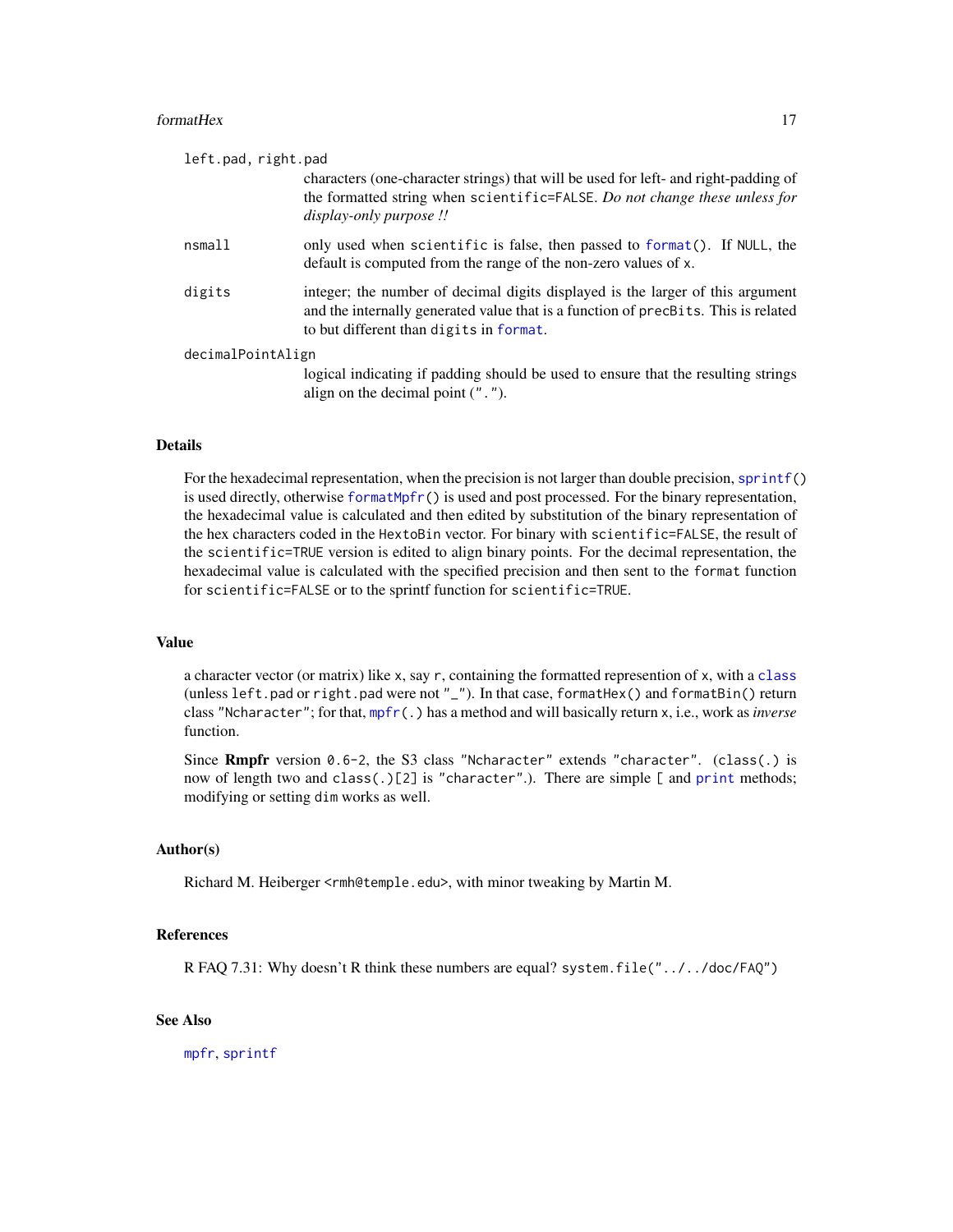```
FourBits <- mpfr(matrix(0:31, 8, 4, dimnames = list(0:7, c(0,8,16,24))),
                precBits=4) ## 4 significant bits
FourBits
formatHex(FourBits)
formatBin(FourBits, style = " ")
formatBin(FourBits, scientific=FALSE)
formatDec(FourBits)
## as "Ncharacter" 'inherits from' "character", this now works too :
data.frame(Dec = c( formatDec(FourBits) ), formatHex(FourBits),
          Bin = formatBin(FourBits, style = " "))
FBB <- formatBin(FourBits) ; clB <- class(FBB)
(nFBB <- mpfr(FBB))
stopifnot(class(FBB)[1] == "Ncharacter",
          all.equal(nFBB, FourBits, tol=0))
FBH <- formatHex(FourBits) ; clH <- class(FBH)
(nFBH <- mpfr(FBH))
stopifnot(class(FBH)[1] == "Ncharacter",
          all.equal(nFBH, FourBits, tol=0))
## Compare the different "formattings" (details will change, i.e. improve!)%% FIXME
M \le m\text{pfr}(c(-Inf, -1.25, 1/(-Inf), NA, 0, .5, 1:2, Inf), 3)data.frame(fH = formatHex(M), f16 = format(M, base=16),
          fB = formatBin(M), f2 = format(M, base= 2),fD = formatDec(M), f10 = format(M), # base = 10 is defaultfSci= format(M, scientific=TRUE),
          fFix= format(M, scientific=FALSE))
## Other methods ("[", t()) also work :
stopifnot(dim(F1 <- FBB[, 1, drop=FALSE]) == c(8,1), identical(class( F1), clB),
         dim(t(F1)) == c(1,8), identical(class(t(F1)),clB),
          is.null(dim(F.2 \leftarrow FBB[,2])), identical(class( F.2), clB),
          dim(F22 <- FBH[1:2, 3:4]) == c(2,2), identical(class(F22), clH),
          identical(class(FBH[2,3]), clH), is.null(dim(FBH[2,3])),
          identical(FBH[2,3:4], F22[2,]),
          identical(FBH[2,3], unname(FBH[,3][2])),
         TRUE)
TenFrac \leq matrix((1:10)/10, dimnames=list(1:10, expression(1/x)))
TenFrac9 <- mpfr(TenFrac, precBits=9) ## 9 significant bits
TenFrac9
formatHex(TenFrac9)
formatBin(TenFrac9)
formatBin(TenFrac9, scientific=FALSE)
formatDec(TenFrac9)
formatDec(TenFrac9, precBits=10)
```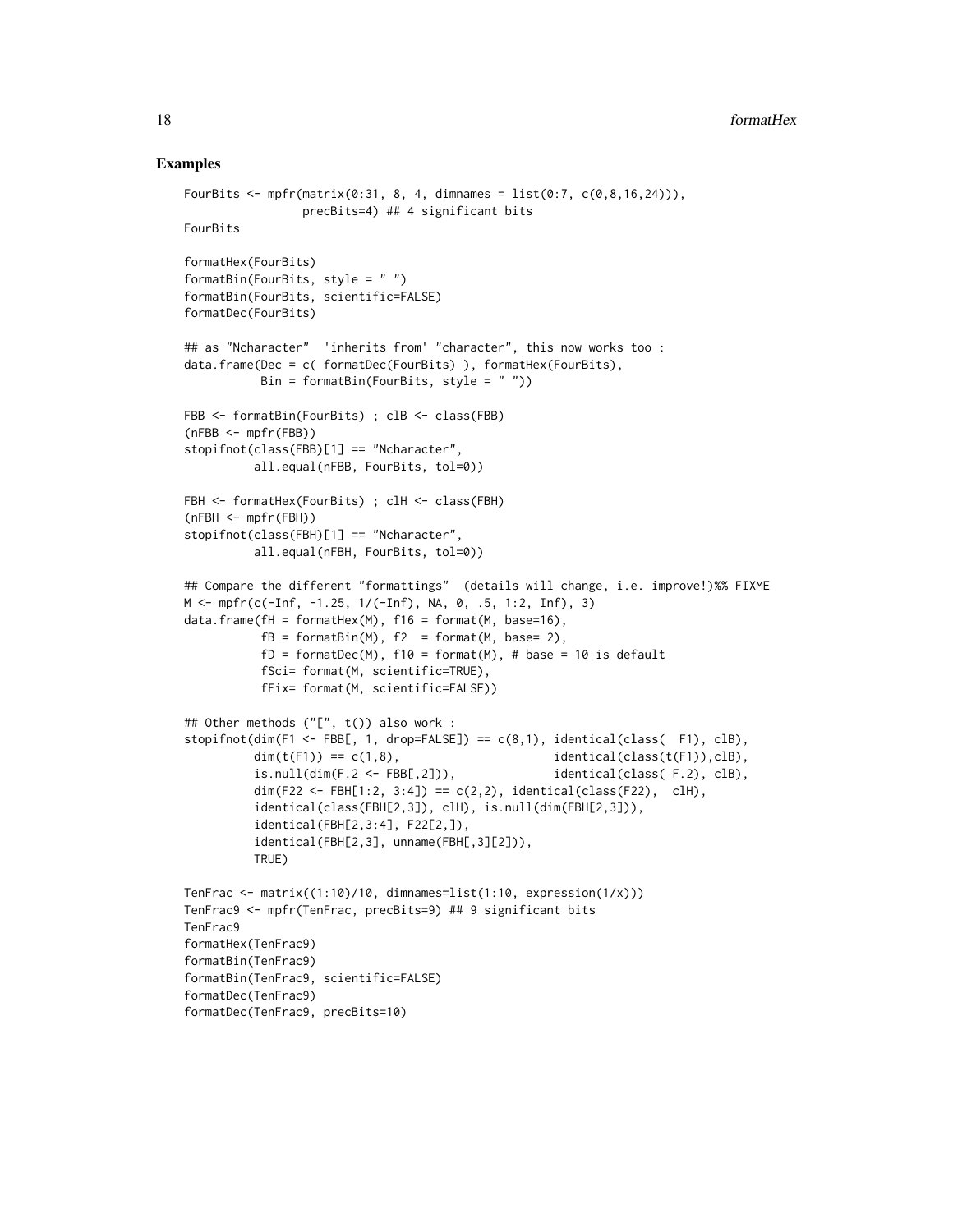# <span id="page-18-2"></span><span id="page-18-1"></span><span id="page-18-0"></span>**Description**

Flexible formatting of "multiprecision numbers", i.e., objects of class [mpfr](#page-37-1). formatMpfr() is also the mpfr method of the generic [format](#page-0-0) function.

The formatN() methods for [mpfr](#page-37-1) numbers renders them differently than their double precision equivalents, by appending "\_M".

Function .mpfr2str() is the low level work horse for formatMpfr() and hence all [print\(](#page-0-0))ing of ["mpfr"](#page-37-1) objects.

# Usage

```
formatMpfr(x, digits = NULL, trim = FALSE, scientific = NA,maybe.full = (!is.null(digits) && is.na(scientific)) || isFALSE(scientific),
           base = 10, showNeg0 = TRUE, max.digits = Inf,
          big.mark = ", big.interval = 3L,
           small.mark = "", small.interval = 5L,
          decimal.mark = ".",
          exponent.char = if(base <= 14) "e" else if(base <= 36) "E" else "|e",
          exponent.plus = TRUE,zero.print = NULL, drop@training = FALSE, ...)## S3 method for class 'mpfr'
formatN(x, drop0trailing = TRUE, ...)
```
.mpfr2str(x, digits = NULL, maybe.full = !is.null(digits), base =  $10L$ )

#### Arguments

| $\mathsf{x}$ | an MPFR number (vector or array).                                                                                                                                                                                                                                                                                                                  |
|--------------|----------------------------------------------------------------------------------------------------------------------------------------------------------------------------------------------------------------------------------------------------------------------------------------------------------------------------------------------------|
| digits       | how many significant digits (in the base chosen!) are to be used in the result.<br>The default, NULL, uses enough digits to represent the full precision, often one<br>or two digits more than "you" would expect. For bases 2,4,8,16, or 32, MPFR<br>requires digits at least 2. For such bases, digits = 1 is changed into 2, with a<br>message. |
| trim         | logical; if FALSE, numbers are right-justified to a common width: if TRUE the<br>leading blanks for justification are suppressed.                                                                                                                                                                                                                  |
| scientific   | either a logical specifying whether MPFR numbers should be encoded in scien-<br>tific format ("exponential representation"), or an integer penalty (see options ("scipen")).<br>Missing values correspond to the current default penalty.                                                                                                          |
| maybe.full   | $logical$ , passed to .mpfr2str().                                                                                                                                                                                                                                                                                                                 |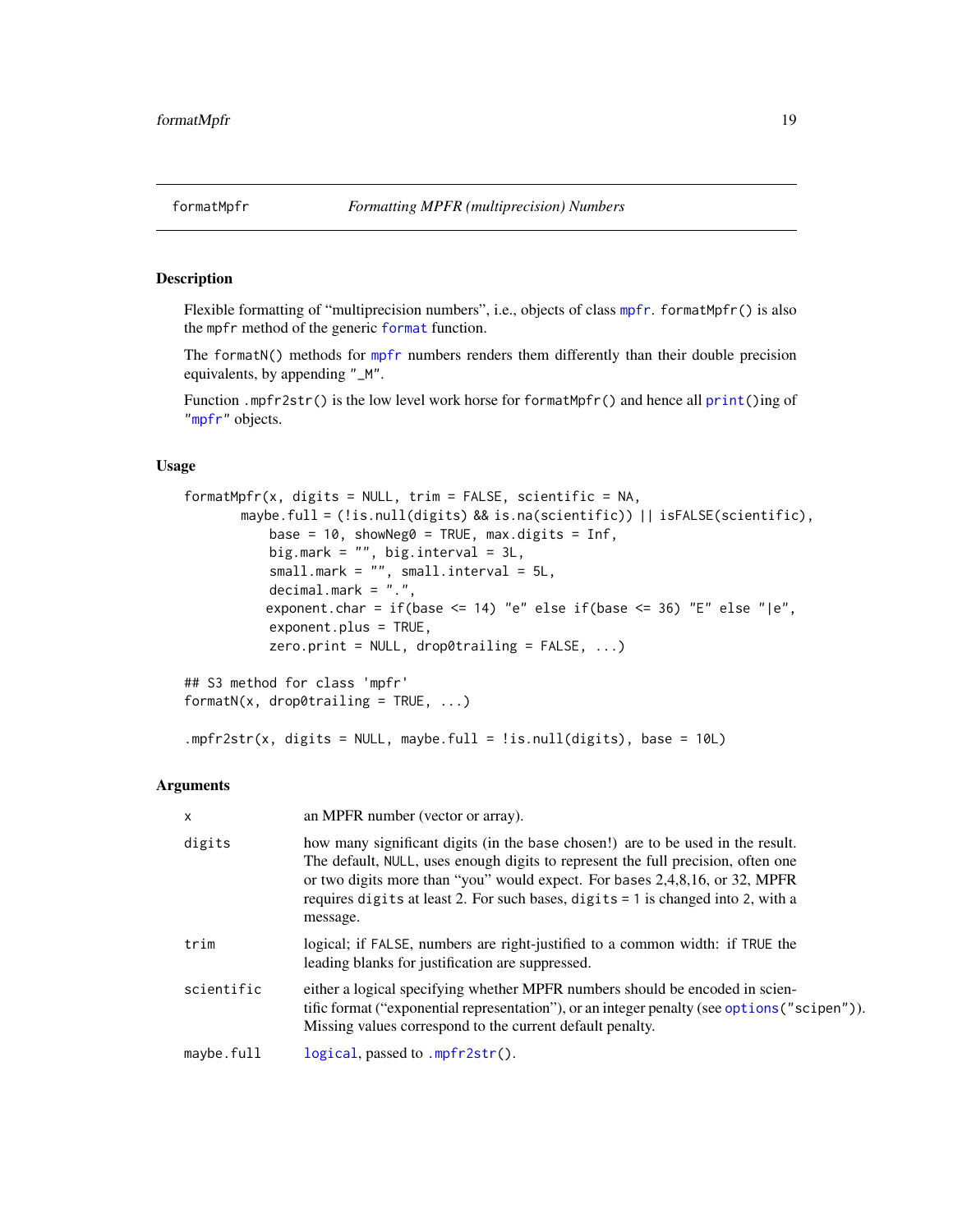| base          | an integer in $2, 3, \ldots, 62$ ; the base ("basis") in which the numbers should be repre-<br>sented. Apart from the default base $10$ , binary (base = 2) or hexadecimal (base<br>$= 16$ ) are particularly interesting.                                                   |
|---------------|------------------------------------------------------------------------------------------------------------------------------------------------------------------------------------------------------------------------------------------------------------------------------|
| showNeg0      | logical indicating if "negative" zeros should be shown with a "-". The default,<br>TRUE is intentially different from format ( <numeric>).</numeric>                                                                                                                         |
| exponent.char | the "exponent" character to be used in scientific notation. The default takes into<br>account that for base $B \ge 15$ , "e" is part of the (mantissa) digits and the same<br>is true for "E" when $B \geq 37$ .                                                             |
| exponent.plus | logical indicating if "+" should be for positive exponents in exponential (aka<br>"scientific") representation. This used to be hardcoded to FALSE; the new default<br>is compatible to R's format ()ing of numbers and helps to note visually when<br>exponents are in use. |
| max.digits    | a (large) positive number to limit the number of (mantissa) digits, notably when<br>digits is NULL (as by default). Otherwise, a numeric digits is <i>preferred</i> to<br>setting max.digits (which should not be smaller than digits).                                      |
|               | big.mark, big.interval, small.mark, small.interval, decimal.mark, zero.print, drop0trailing<br>used for prettying decimal sequences, these are passed to prettyNum and that<br>help page explains the details.                                                               |
| $\ddotsc$     | further arguments passed to or from other methods.                                                                                                                                                                                                                           |

# Value

a character vector or array, say cx, of the same length as x. Since Rmpfr version 0.5-3 (2013-09), if x is an [mpfrArray](#page-53-1), then cx is a character [array](#page-0-0) with the same [dim](#page-0-0) and [dimnames](#page-0-0) as x.

Note that in scientific notation, the integer exponent is always in *decimal*, i.e., base 10 (even when base is not 10), but of course meaning base powers, e.g., in base 32, "u.giE3"is the same as "ugi0" which is  $32<sup>3</sup>$  times "u.gi". This is in contrast, e.g., with [sprintf\(](#page-0-0)"%a", x) where the powers after "p" are powers of 2.

# Note

Currently, formatMpfr(x, scientific = FALSE) does *not work correctly*, e.g., for x <- Const("pi", 128) \* 2^c(-200,200), i.e., it uses the scientific / exponential-style format. This is considered bogous and hopefully will change.

# Author(s)

Martin Maechler

# References

The MPFR manual's description of 'mpfr\_get\_str()' which is the C-internal workhorse for .mpfr2str() (on which formatMpfr() builds).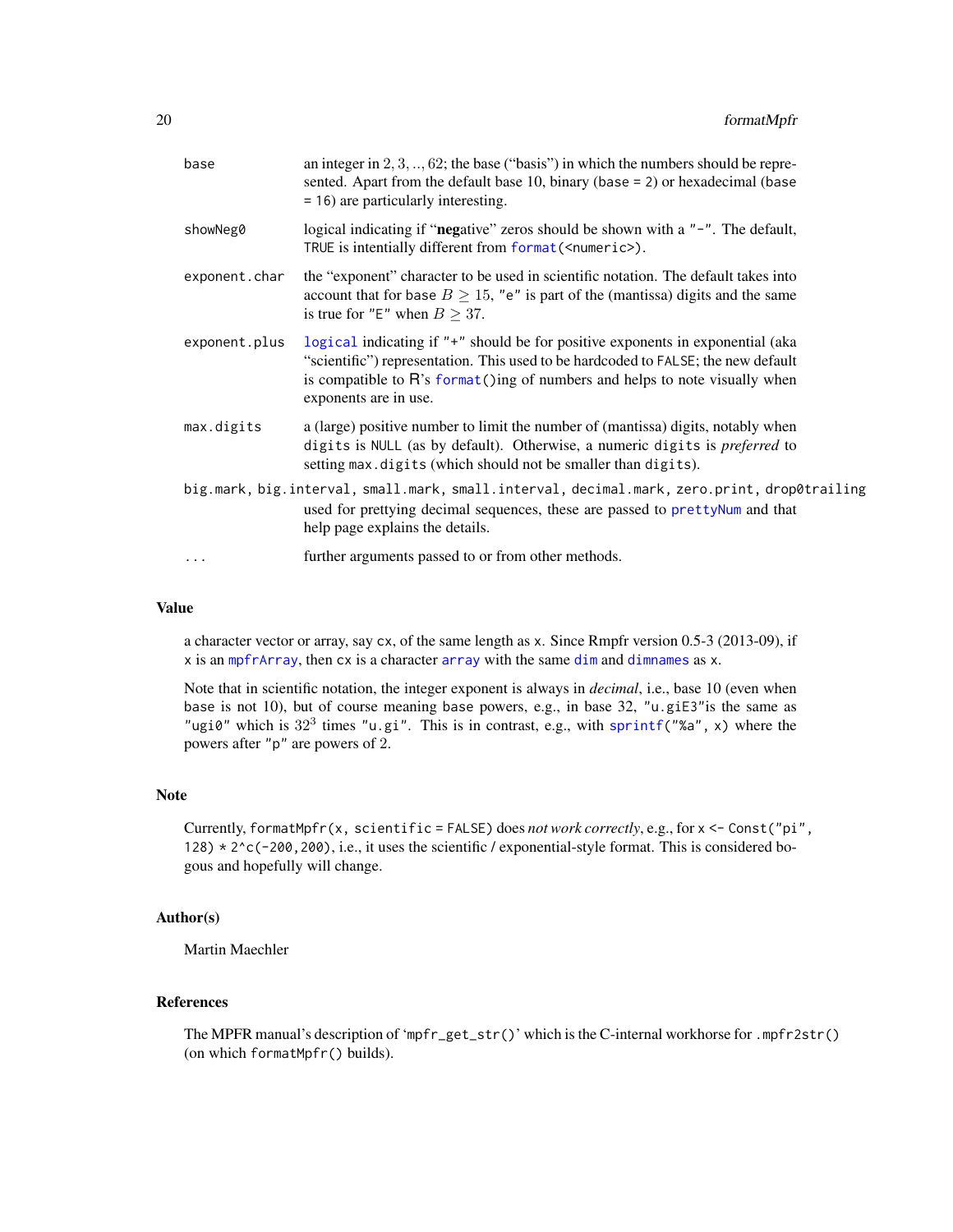#### <span id="page-20-0"></span>frexpMpfr 21

#### See Also

[mpfr](#page-35-1) for creation and the [mpfr](#page-37-1) class description with its many methods. The [format](#page-0-0) generic, and the [prettyNum](#page-0-0) utility on which formatMpfr is based as well. The S3 generic function [formatN](#page-0-0) from package gmp.

[.mpfr\\_formatinfo\(](#page-46-1)x) provides the (cheap) non-string parts of .mpfr2str(x); the (base 2) exp exponents are also available via .mpfr2exp $(x)$ .

# Examples

```
## Printing of MPFR numbers uses formatMpfr() internally.
 ## Note how each components uses the "necessary" number of digits:
 ( x3 <- c(Const("pi", 168), mpfr(pi, 140), 3.14) )
 format(x3[3], 15)
 format(x3[3], 15, drop0 = TRUE)# "3.14" .. dropping the trailing zeros
 x3[4] < -2^30x3[4] # automatically drops trailing zeros
 format(x3[1], dig = 41, small.mark = "'") # (41 - 1 = ) 40 digits after "."
 rbind(formatN( x3, digits = 15),
      formatN(as.numeric(x3), digits = 15)(Zero \leq mpr(c(0, 1/-Inf), 20)) # 0 and "–0"xx <- c(Zero, 1:2, Const("pi", 120), -100*pi, -.00987)
 format(xx, digits = 2)
 format(xx, digits = 1, showNeg0 = FALSE)# "-0" no longer shown
## Output in other bases :
formatMpfr(mpfr(10^6, 40), base=32, drop0trailing=TRUE)
## "ugi0"
mpfr("ugi0", base=32) #-> 1'000'000
## This now works: The large number shows "as" large integer:
x \le Const("pi", 128) * 2^c(-200,200)
formatMpfr(x, scientific = FALSE) # was 1.955...e-60 5.048...e+60i32 \leftarrow mpfr(1:32, precBits = 64)format(i32, base= 2, drop0trailing=TRUE)
format(i32, base= 16, drop0trailing=TRUE)
format(1/i32, base= 2, drop0trailing=TRUE)# using scientific notation for [17..32]
format(1/i32, base= 32)
format(1/i32, base= 62, drop0trailing=TRUE)
format(mpfr(2, 64)^-(1:16), base=16, drop0trailing=TRUE)
```
frexpMpfr *Base-2 Representation and Multiplication of Mpfr Numbers*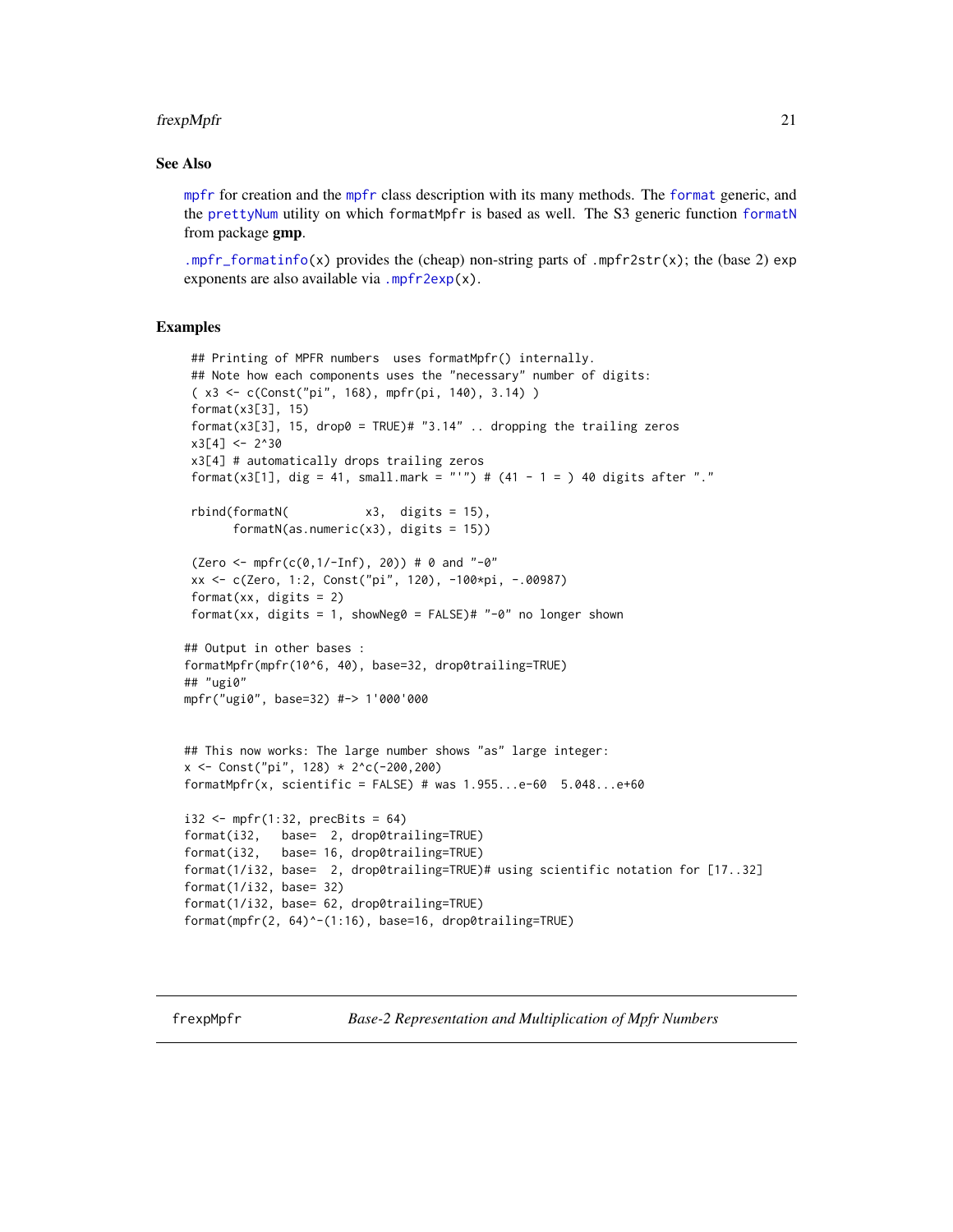# Description

MPFR - versions of the C99 (and POSIX) standard C (and C++) mathlib functions  $f$ rexp() and ldexp().

frexpMpfr(x) computes base-2 exponent e and "mantissa", or *fraction* r, such that  $x = r * 2^e$ , where  $r \in [0.5, 1)$  (unless when x is in c(0, -Inf, Inf, NaN) where  $r = x$  and e is 0), and e is integer valued.

ldexpMpfr(f, E) is the *inverse* of frexpMpfr(): Given fraction or mantissa f and integer exponent E, it returns  $x = f \cdot 2^E$ . Viewed differently, it's the fastest way to multiply or divide MPFR numbers with  $2^E$ .

# Usage

 $f$ rexpMpfr(x, rnd.mode = c("N", "D", "U", "Z", "A")) ldexpMpfr(f, E, rnd.mode = c("N", "D", "U", "Z", "A"))

# Arguments

| $\mathsf{x}$ | numeric (coerced to double) vector.                                                                                                          |
|--------------|----------------------------------------------------------------------------------------------------------------------------------------------|
| f            | numeric fraction (vector), in $[0.5, 1)$ .                                                                                                   |
| Ε            | integer valued, exponent of 2, i.e., typically in $(-1024-50)$ : 1024, otherwise the<br>result will underflow to 0 or overflow to $+/-$ Inf. |
| rnd.mode     | a 1-letter string specifying how <i>rounding</i> should happen at C-level conversion<br>to MPFR, see mpfr.                                   |

# Value

frexpMpfr returns a [list](#page-0-0) with named components r (of class mpfr) and e (integer valued, of type integer is small enough, "double" otherwise).

#### Author(s)

Martin Maechler

# References

On unix-alikes, typically man frexp and man ldexp

# See Also

Somewhat related, [.mpfr2exp\(](#page-46-1)).

```
set.seed(47)
x \leftarrow c(0, 2^{(n)}(-3:3), (-1:1)/0,sort(rlnorm(2^12, 10, 20) * sample(c(-1,1), 512, replace=TRUE)))head(xM <- mpfr(x, 128), 11)
str(rFM <- frexpMpfr(xM))
```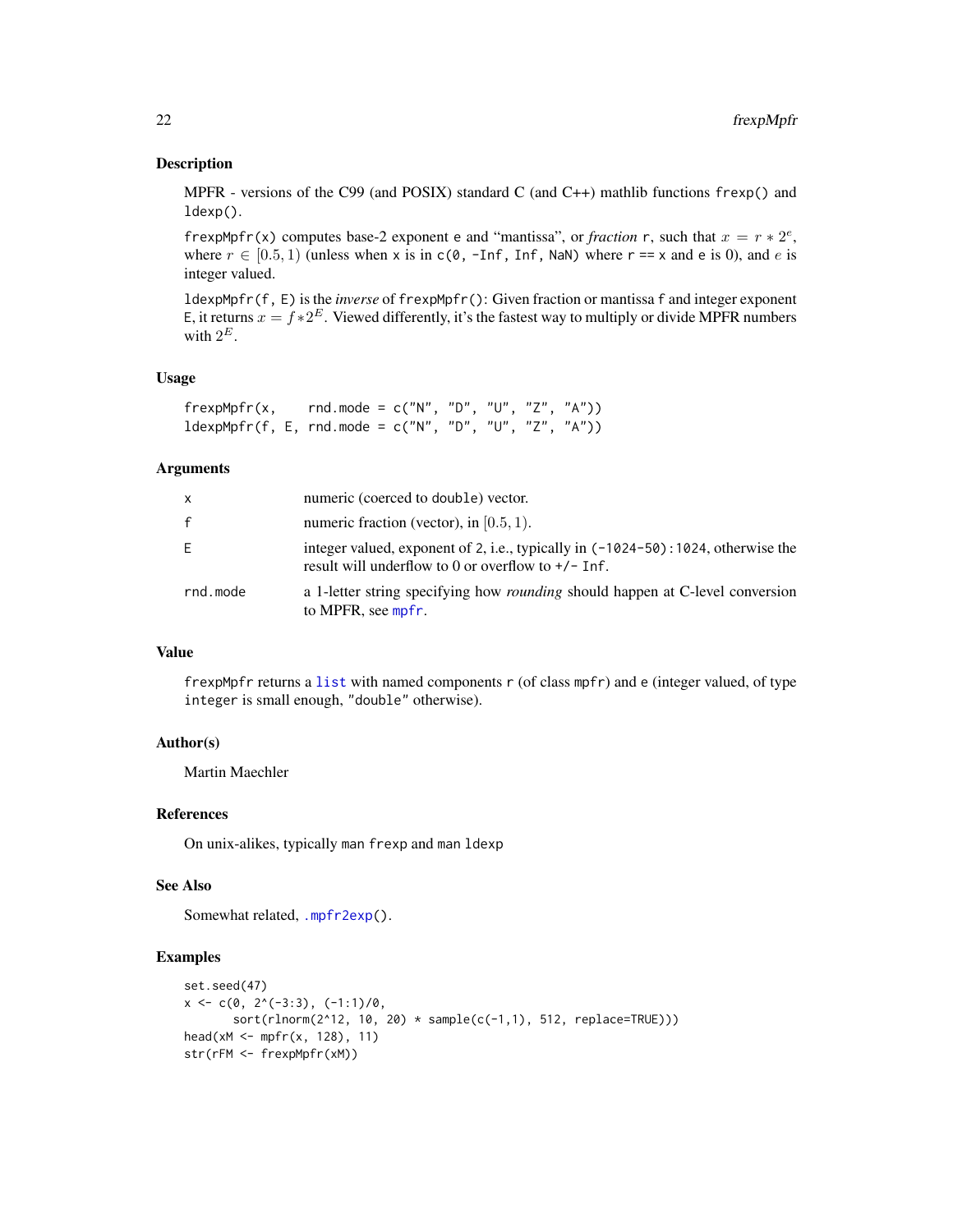# <span id="page-22-0"></span>gmp-conversions 23

```
d.fr <- with(rFM, data.frame(x=x, r=asNumeric(r), e=e))
head(d.fr , 16)
tail(d.fr)
ar <- abs(rFM$r)
stopifnot(0.5 \leq \text{ar}[is.finite(x) & x != 0], \text{ar}[is.finite(x)] < 1,
          is.integer(rFM$e))
ldx <- mpfr(with(rFM, ldexpMpfr(r, e)))
(iN < - which(is.na(x))) # 10
stopifnot(exprs = {
  all.equal(xM, ldx, tol = 2^-124) # allow 4 bits loss, but apart from the NA, even:
  identical(xM[-iN], ldx[-iN])
  is.na(xM [iN])
  is.na(ldx[iN])
})
```
gmp-conversions *Conversion Utilities gmp <-> Rmpfr*

#### Description

Coerce from and to big integers ([bigz](#page-0-0)) and [mpfr](#page-35-1) numbers.

Further, coerce from big rationals ([bigq](#page-0-0)) to [mpfr](#page-35-1) numbers.

#### Usage

```
.bigz2mpfr(x, precB = NULL, rnd.mode = c('N', 'D', 'U', 'Z', 'A')).bigq2mpfr(x, precB = NULL, rnd.mode = c('N', 'D', 'U', 'Z', 'A')).mpfr2bigz(x, mod = NA)
```
# Arguments

| $\mathsf{x}$ | an R object of class bigz, bigg or mpfr respectively.                                                                                   |
|--------------|-----------------------------------------------------------------------------------------------------------------------------------------|
| precB        | precision in bits for the result. The default, NULL, means to use the <i>minimal</i><br>precision necessary for correct representation. |
| rnd.mode     | a 1-letter string specifying how <i>rounding</i> should happen at C-level conversion<br>to MPFR, see details of mpfr.                   |
| mod          | a possible modulus, see as bigz in package gmp.                                                                                         |

# Details

Note that we also provide the natural  $(S4)$  coercions,  $as(x, "mpfr")$  for x inheriting from class "bigz" or "bigq".

#### Value

a numeric vector of the same length as x, of the desired class.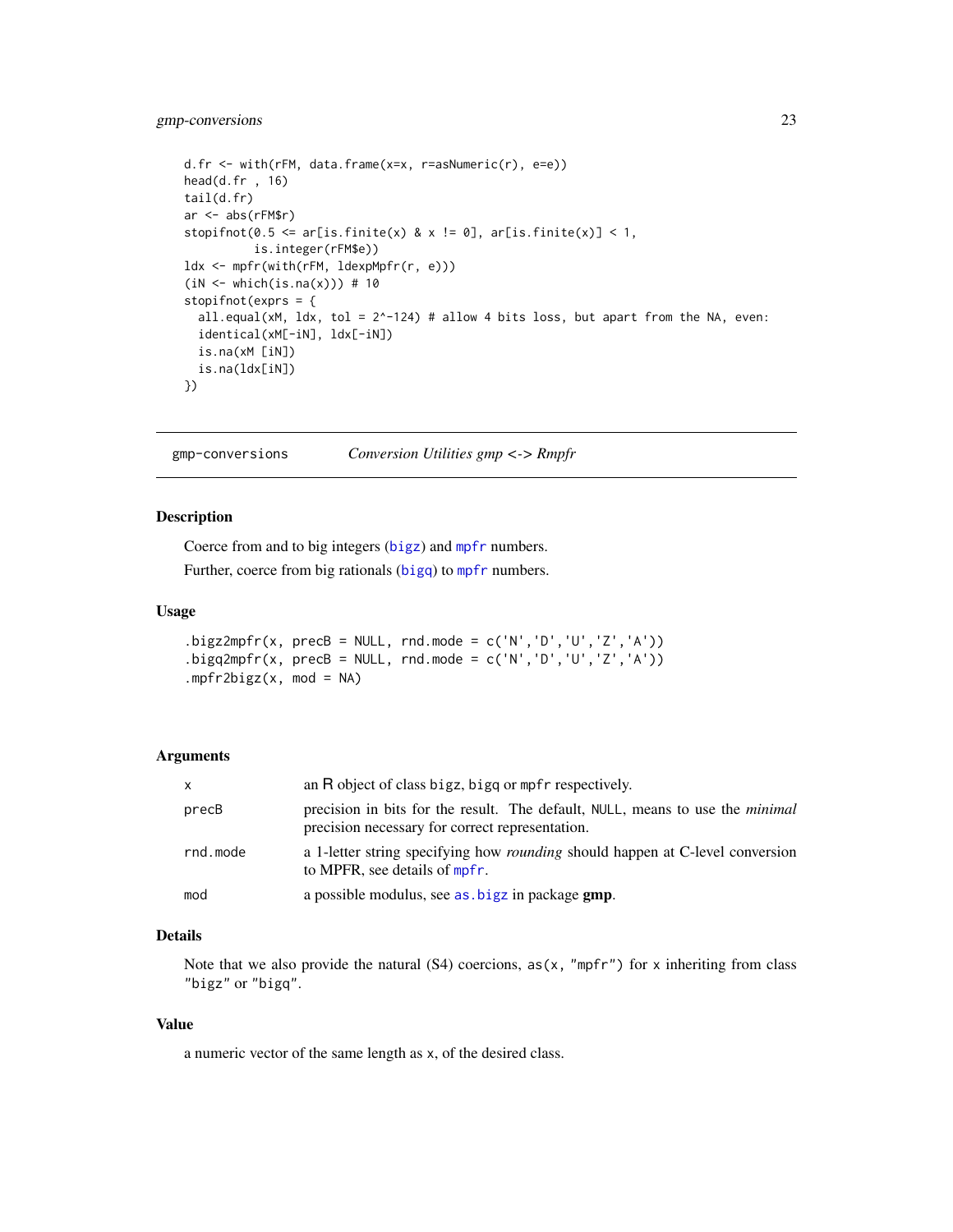# See Also

[mpfr\(](#page-35-1)), [as.bigz](#page-0-0) and [as.bigq](#page-0-0) in package gmp.

# Examples

```
S <- gmp::Stirling2(50,10)
show(S)
SS <- S * as.bigz(1:3)^128
stopifnot(all.equal(log2(SS[2]) - log2(S), 128, tolerance=1e-15),
         identical(SS, .mpfr2bigz(.bigz2mpfr(SS))))
.bigz2mpfr(S) # 148 bit precision
.bigz2mpfr(S, precB=256) # 256 bit
## rational --> mpfr:
sq <- SS / as.bigz(2)^100
MP <- as(sq, "mpfr")
stopifnot(identical(MP, .bigq2mpfr(sq)),
         SS == MP * as(2, "mpfr")^100
```
<span id="page-23-1"></span>

hjkMpfr *Hooke-Jeeves Derivative-Free Minimization R (working for MPFR)*

#### Description

An implementation of the Hooke-Jeeves algorithm for derivative-free optimization.

This is a slight adaption [hjk\(](#page-0-0)) from package **[dfoptim](https://CRAN.R-project.org/package=dfoptim)**.

#### Usage

```
hjkMpfr(par, fn, control = list(), ...)
```
# Arguments

| par     | Starting vector of parameter values. The initial vector may lie on the boundary.<br>If lower[i]=upper[i] for some i, the i-th component of the solution vector<br>will simply be kept fixed. |
|---------|----------------------------------------------------------------------------------------------------------------------------------------------------------------------------------------------|
| fn      | Nonlinear objective function that is to be optimized. A scalar function that takes<br>a real vector as argument and returns a scalar that is the value of the function at<br>that point.     |
| control | list of control parameters. See <b>Details</b> for more information.                                                                                                                         |
| $\cdot$ | Additional arguments passed to fn.                                                                                                                                                           |

<span id="page-23-0"></span>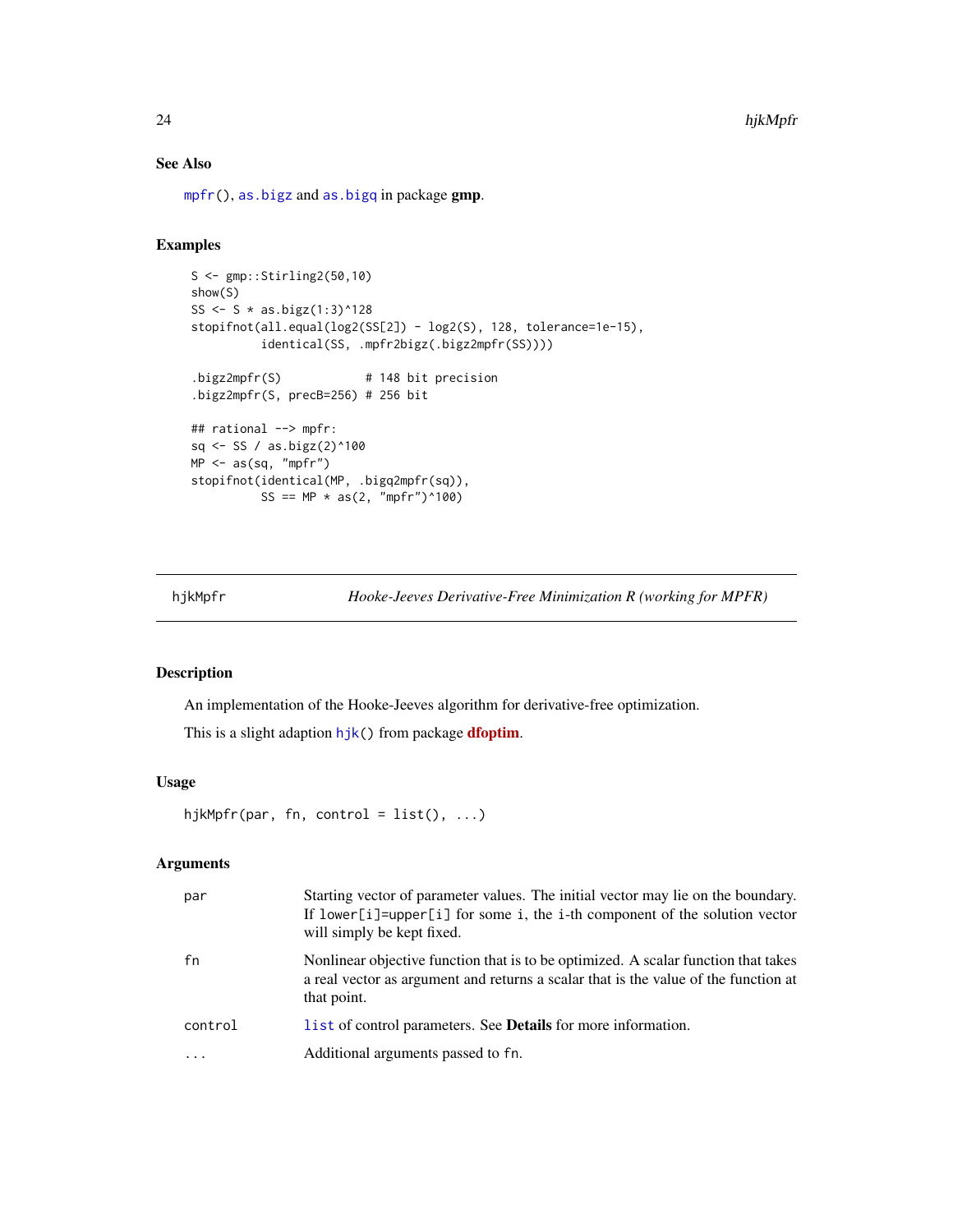#### hjkMpfr 25

# Details

Argument control is a list specifing changes to default values of algorithm control parameters. Note that parameter names may be abbreviated as long as they are unique.

The list items are as follows:

- tol Convergence tolerance. Iteration is terminated when the step length of the main loop becomes smaller than tol. This does *not* imply that the optimum is found with the same accuracy. Default is 1.e-06.
- maxfeval Maximum number of objective function evaluations allowed. Default is Inf, that is no restriction at all.
- maximize A logical indicating whether the objective function is to be maximized (TRUE) or minimized (FALSE). Default is FALSE.
- target A real number restricting the absolute function value. The procedure stops if this value is exceeded. Default is Inf, that is no restriction.
- info A logical variable indicating whether the step number, number of function calls, best function value, and the first component of the solution vector will be printed to the console. Default is FALSE.

If the minimization process threatens to go into an infinite loop, set either maxfeval or target.

# Value

A [list](#page-0-0) with the following components:

| par         | Best estimate of the parameter vector found by the algorithm. |
|-------------|---------------------------------------------------------------|
| value       | value of the objective function at termination.               |
| convergence | indicates convergence (TRUE) or not (FALSE).                  |
| feval       | number of times the objective fn was evaluated.               |
| niter       | number of iterations ("steps") in the main loop.              |

# Note

This algorithm is based on the Matlab code of Prof. C. T. Kelley, given in his book "Iterative methods for optimization". It has been implemented for package **dfoptim** with the permission of Prof. Kelley.

This version does not (yet) implement a cache for storing function values that have already been computed as searching the cache makes it slower.

#### Author(s)

Hans W Borchers <hwborchers@googlemail.com>; for **Rmpfr**: John Nash, June 2012. Modifications by Martin Maechler.

# References

C.T. Kelley (1999), Iterative Methods for Optimization, SIAM.

Quarteroni, Sacco, and Saleri (2007), Numerical Mathematics, Springer.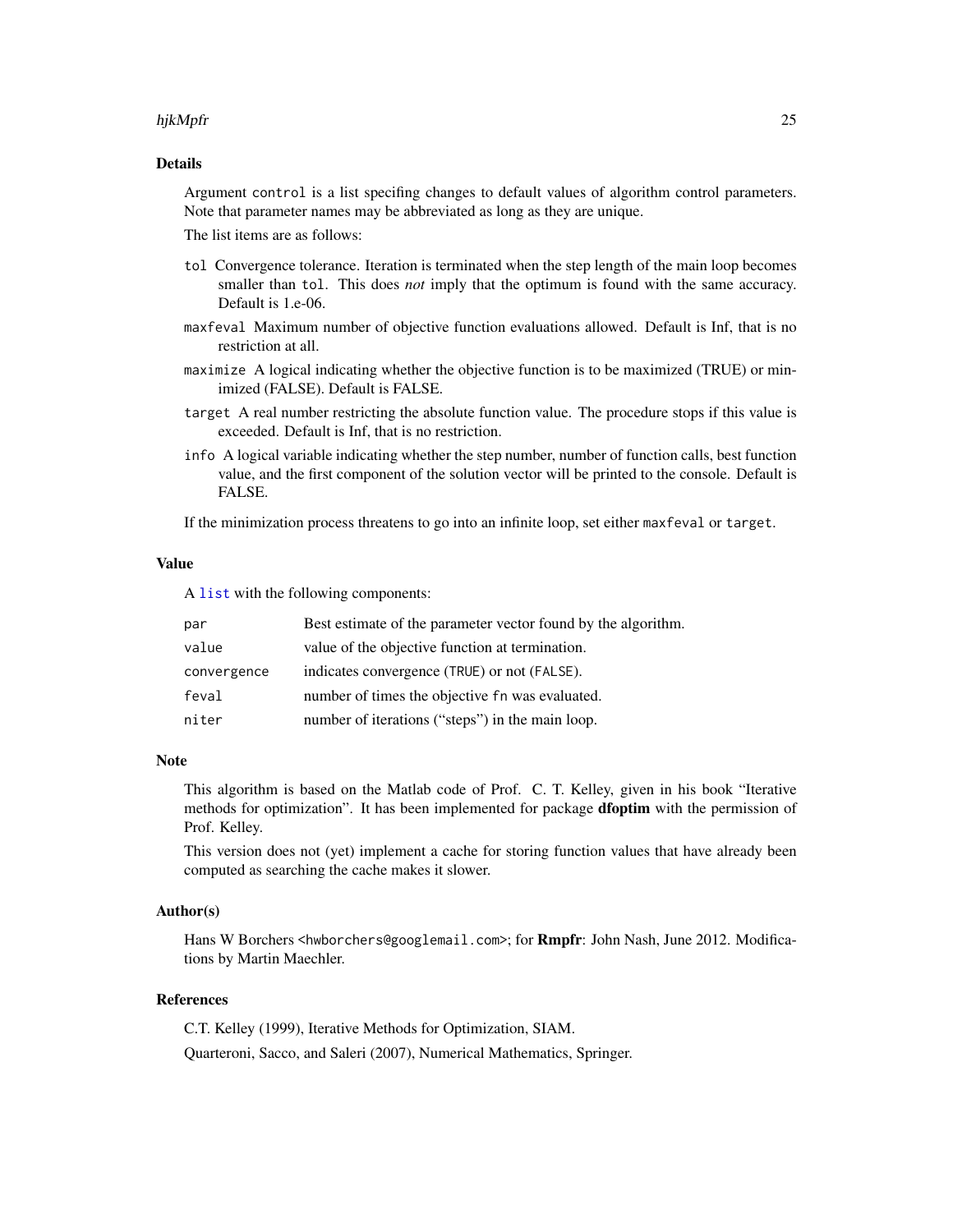#### <span id="page-25-0"></span>See Also

Standard R's [optim](#page-0-0); [optimizeR](#page-57-1) provides *one*-dimensional minimization methods that work with [mpfr](#page-37-1)-class numbers.

#### Examples

```
## simple smooth example:
ff \le function(x) sum((x - c(2:4))^2)
str(rr <- hjkMpfr(rep(mpfr(0,128), 3), ff, control=list(info=TRUE)))
## Hooke-Jeeves solves high-dim. Rosenbrock function {but slowly!}
rosenbrock \leq function(x) {
    n \leftarrow length(x)sum (100*(x1 \le x[1:(n-1)])^2 - x[2:n])^2 + (x1 - 1)^2)}
par0 <- rep(0, 10)
str(rb.db <- hjkMpfr(rep(0, 10), rosenbrock, control=list(info=TRUE)))
## rosenbrook() is quite slow with mpfr-numbers:
str(rb.M. <- hjkMpfr(mpfr(numeric(10), prec=128), rosenbrock,
                     control = list(to1 = 1e-8, info=True))## Hooke-Jeeves does not work well on non-smooth functions
nsf \leq function(x) {
  f1 <- x[1]^2 + x[2]^2f2 <- x[1]<sup>2</sup> + x[2]<sup>2</sup> + 10 * (-4*x[1] - x[2] + 4)
  f3 <- x[1]^2 + x[2]^2 + 10 * (-x[1] - 2*x[2] + 6)
  max(f1, f2, f3)
}
par0 <- c(1, 1) # true min 7.2 at (1.2, 2.4)
h.d \le hjkMpfr(par0, \qquad \qquadnsf) # fmin=8 at xmin=(2,2)
```

```
## and this is not at all better (but slower!)
h.M \leftarrow hjkMpfr(mpfr(c(1,1), 128), nsf, control = list(tol = 1e-15))
```
## --> demo(hjkMpfr) # -> Fletcher's chebyquad function m = n -- residuals

igamma *Incomplete Gamma Function*

#### Description

For MPFR version  $\geq$  3.2.0, the following MPFR library function is provided: mpfr\_gamma\_inc(a,x), the R interface of which is igamma( $a, x$ ), where igamma( $a, x$ ) is the "upper" incomplete gamma function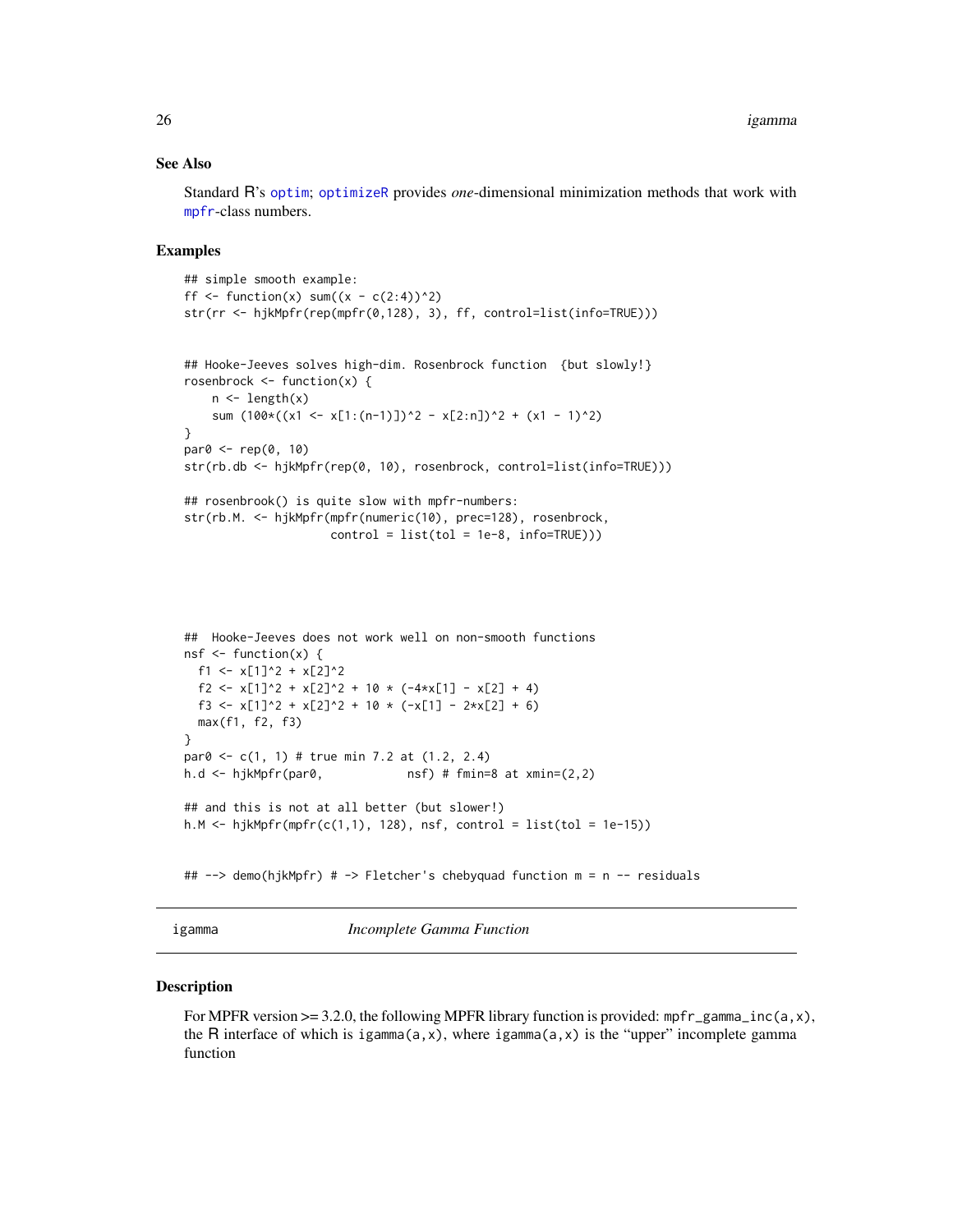#### igamma 27

$$
\Gamma(a, x) := \Gamma(a) - \gamma(a, x),
$$

where

$$
\gamma(a,x) := \int_0^x t^{a-1} e^{-t} dt,
$$

and hence

$$
\Gamma(a,x):=\int_x^\infty t^{a-1}e^{-t}dt,
$$

and

$$
\Gamma(a) := \gamma(a, \infty).
$$

As  $R$ 's pgamma $(x, a)$  is

$$
\text{pgamma}(x, a) := \gamma(a, x) / \Gamma(a),
$$

we get

$$
igamma(a, x) == gamma(a) * pgamma(x, a, lower.tail=False)
$$

Usage

igamma(a, x, rnd.mode =  $c("N", "D", "U", "Z", "A"))$ 

# Arguments

| a. x     | an object of class mpfr or numeric.                                                                        |
|----------|------------------------------------------------------------------------------------------------------------|
| rnd.mode | a 1-letter string specifying how <i>rounding</i> should happen at C-level conversion<br>to MPFR, see mpfr. |

# Value

a numeric vector of "common length", recyling along a and x.

# Author(s)

R interface: Martin Maechler

# References

NIST Digital Library of Mathematical Functions, section 8.2. <https://dlmf.nist.gov/8.2.i> Wikipedia (2019). *Incomplete gamma function*; [https://en.wikipedia.org/wiki/Incomplete\\_](https://en.wikipedia.org/wiki/Incomplete_gamma_function) [gamma\\_function](https://en.wikipedia.org/wiki/Incomplete_gamma_function)

# See Also

R's [gamma](#page-0-0) (function) and [pgamma](#page-0-0) (probability distribution).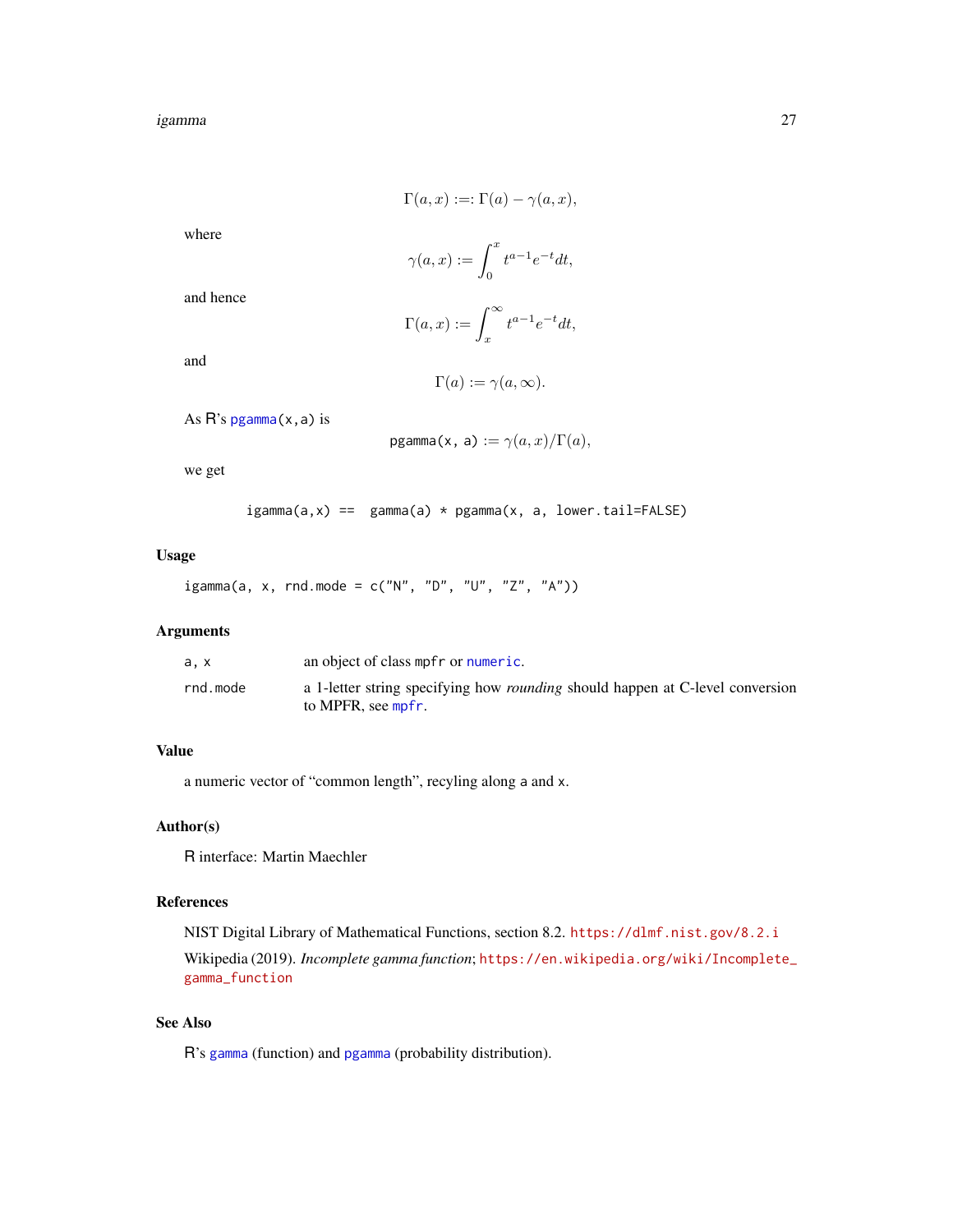# Examples

```
## show how close pgamma() is :
x \leq c(\text{seq}(0, 20, \text{ by} = 1/4), 21:50, \text{ seq}(55, 100, \text{ by} = 5))if(mpfrVersion() >= "3.2.0") { print(
all.equal(igamma(Const("pi", 80), x),
           pgamma(x, pi, lower.tail=FALSE) * gamma(pi),
           tol=0, formatFUN = function(., ...) format(., digits = 7)) #-> 3.13e-16
\lambda## and ensure *some* closeness:
stopifnot(exprs = {
   all.equal(igamma(Const("pi", 80), x),
              pgamma(x, pi, lower.tail=FALSE) * gamma(pi),
              tol = 1e-15})
} # only if MPFR version > = 3.2.0
```
<span id="page-27-1"></span>integrateR *One-Dimensional Numerical Integration - in pure R*

#### Description

Numerical integration of one-dimensional functions in pure R, with care so it also works for "mpfr"-numbers.

Currently, only classical Romberg integration of order ord is available.

# Usage

```
integrateR(f, lower, upper, ..., ord = NULL,
           rel.tol = .Machine$double.eps^0.25, abs.tol = rel.tol,
          max.ord = 19, verbose = FALSE)
```
#### Arguments

| $\mathbf{f}$ | an R function taking a numeric or "mpfr" first argument and returning a nu-<br>meric (or "mpfr") vector of the same length. Returning a non-finite element<br>will generate an error. |
|--------------|---------------------------------------------------------------------------------------------------------------------------------------------------------------------------------------|
| lower, upper | the limits of integration. Currently <i>must</i> be finite. Do use "mpfr"-numbers to<br>get higher than double precision, see the examples.                                           |
| $\ddotsc$    | additional arguments to be passed to f.                                                                                                                                               |
| ord          | integer, the order of Romberg integration to be used. If this is NULL, as per<br>default, and either rel.tol or absited are specified, the order is increased<br>until convergence.   |
| rel.tol      | relative accuracy requested. The default is 1.2e-4, about 4 digits only, see the<br>Note.                                                                                             |
| abs.tol      | absolute accuracy requested.                                                                                                                                                          |

<span id="page-27-0"></span>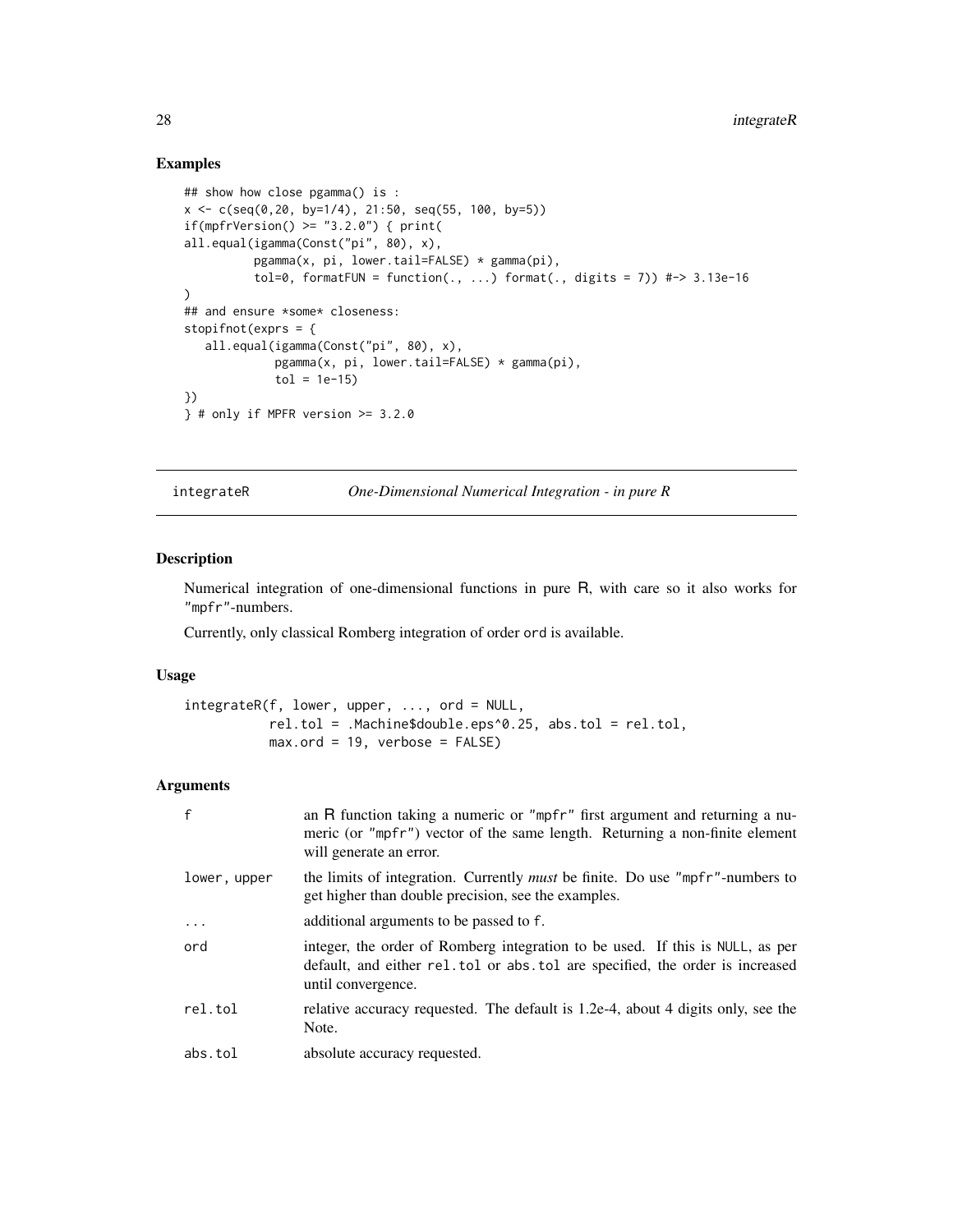# integrateR 29

| max.ord | only used, when neither ord or one of rel.tol, abs.tol are specified: Stop                          |
|---------|-----------------------------------------------------------------------------------------------------|
|         | Romberg iterations after the order reaches max, ord; may prevent infinite loops                     |
|         | or memory explosion.                                                                                |
| verbose | logical or integer, indicating if and how much information should be printed<br>during computation. |

#### Details

Note that arguments after ... must be matched exactly.

For convergence, *both* relative and absolute changes must be smaller than rel.tol and abs.tol, respectively.

rel.tol cannot be less than max(50\*.Machine\$double.eps, 0.5e-28) if abs.tol <= 0.

#### Value

A list of class "integrateR" (as from standard R's [integrate\(](#page-0-0))) with a [print](#page-0-0) method and components

| value        | the final estimate of the integral.                  |
|--------------|------------------------------------------------------|
| abs.error    | estimate of the modulus of the absolute error.       |
| subdivisions | for Romberg, the number of function evaluations.     |
| message      | "OK" or a character string giving the error message. |
| call         | the matched call.                                    |

#### Note

f must accept a vector of inputs and produce a vector of function evaluations at those points. The [Vectorize](#page-0-0) function may be helpful to convert f to this form.

If you want to use higher accuracy, you *must* set lower or upper to ["mpfr"](#page-35-1) numbers (and typically lower the relative tolerance, rel.tol), see also the examples.

Note that the default tolerances (rel.tol, abs.tol) are not very accurate, but the same as for [integrate](#page-0-0), which however often returns considerably more accurate results than requested. This is typically *not* the case for integrateR().

#### Note

We use practically the same print S3 method as [print.integrate](#page-0-0), provided by R, with a difference when the message component is not "Ok".

# Author(s)

Martin Maechler

# References

Bauer, F.L. (1961) Algorithm 60 – Romberg Integration, *Communications of the ACM* 4(6), p.255.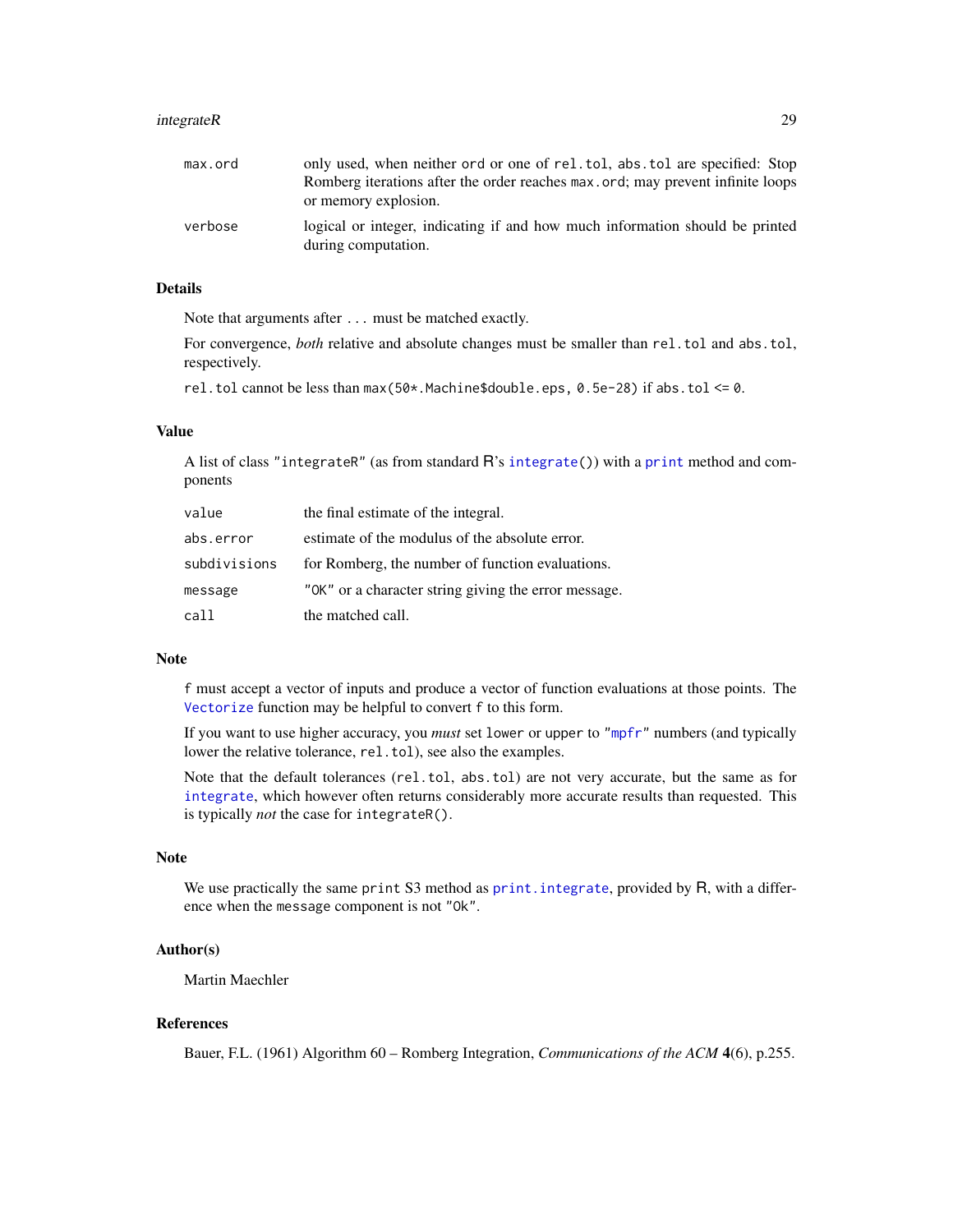#### <span id="page-29-0"></span>See Also

R's standard, [integrate](#page-0-0), is much more adaptive, also allowing infinite integration boundaries, and typically considerably faster for a given accuracy.

```
## See more from ?integrate
## this is in the region where integrate() can get problems:
integrateR(dnorm,0,2000)
integrateR(dnorm,0,2000, rel.tol=1e-15)
(Id <- integrateR(dnorm,0,2000, rel.tol=1e-15, verbose=TRUE))
Id$value == 0.5 # exactly
## Demonstrating that 'subdivisions' is correct:
Exp \le function(x) { \therefore N \le \le \cdot N+ length(x); exp(x) }
.N <- 0; str(integrateR(Exp, 0,1, rel.tol=1e-10), digits=15); .N
### Using high-precision functions -----
## Polynomials are very nice:
integerateR(function(x) (x-2)^4 - 3*(x-3)^2, 0, 5, verbose=TRUE)# n= 1, 2^n= 2 | I = 46.04, abs.err = 98.9583
\# n= 2, 2^n= 4 | I = 20, abs.err = 26.0417
# n= 3, 2^n= 8 | I = 20, abs.err = 7.10543e-15
## 20 with absolute error < 7.1e-15
## Now, using higher accuracy:
I <- integrateR(function(x) (x-2)^4 - 3*(x-3)^2, 0, mpfr(5,128),
               rel.tol = 1e-20, verbose=TRUE)
I ; I$value ## all fine
## with floats:
integrateR(exp, 0 , 1, rel.tol=1e-15, verbose=TRUE)
## with "mpfr":
(I <- integrateR(exp, mpfr(0,200), 1, rel.tol=1e-25, verbose=TRUE))
(I.true <- exp(mpfr(1, 200)) - 1)
## true absolute error:
stopifnot(print(as.numeric(I.true - I$value)) < 4e-25)
## Want absolute tolerance check only (=> set 'rel.tol' very high, e.g. 1):
(Ia <- integrateR(exp, mpfr(0,200), 1, abs.tol = 1e-6, rel.tol=1, verbose=TRUE))
## Set 'ord' (but no '*.tol') --> Using 'ord'; no convergence checking
(I \le integrateR(exp, mpfr(0,200), 1, ord = 13, verbose=TRUE))
```
<span id="page-29-1"></span>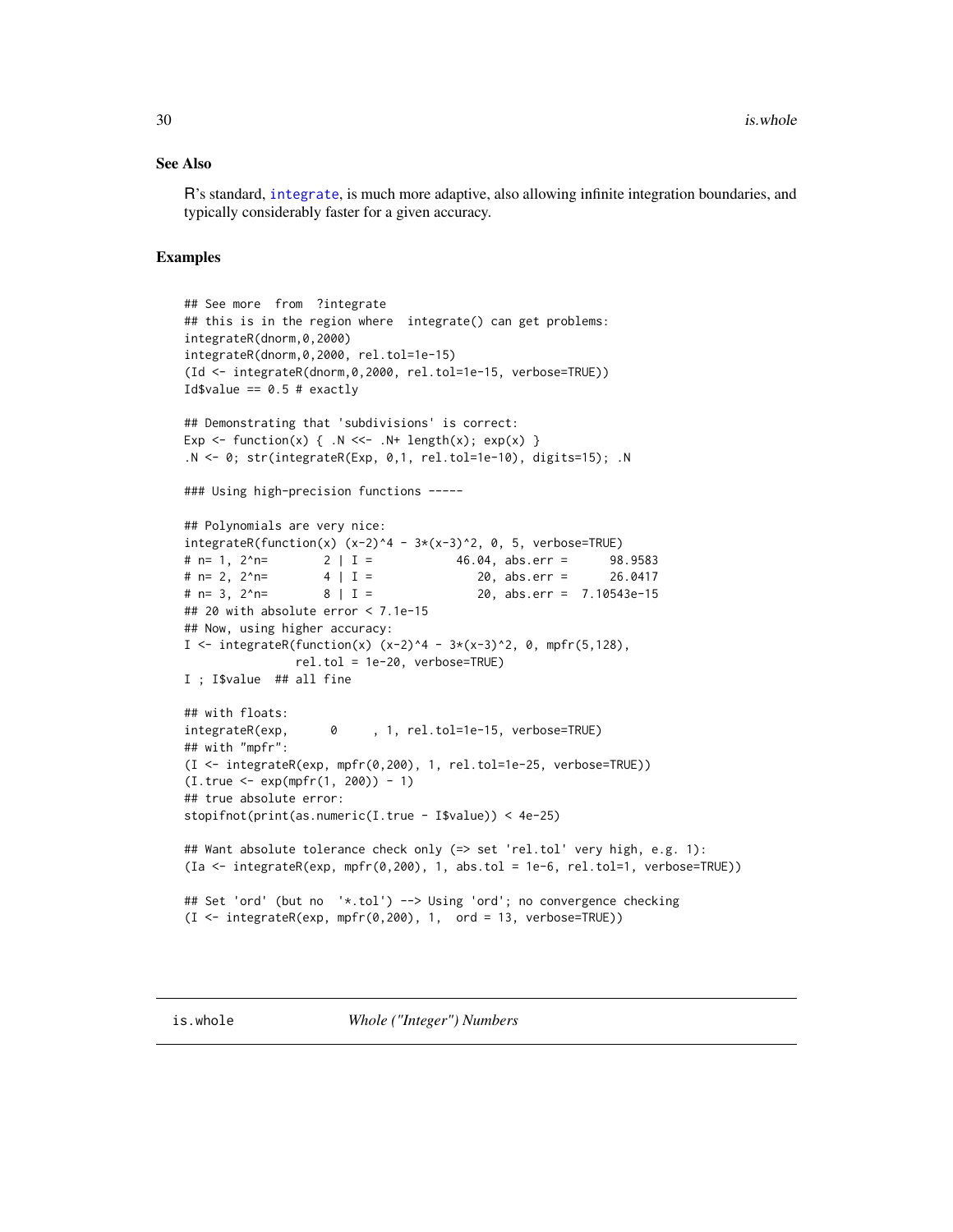#### <span id="page-30-0"></span> $log1$  mexp  $31$

# Description

Check which elements of  $x[\ ]$  are integer valued aka "whole" numbers, including MPFR numbers (class [mpfr](#page-37-1)).

#### Usage

## S3 method for class 'mpfr' is.whole(x)

# Arguments

x any R vector, here of [class](#page-0-0) [mpfr](#page-37-1).

# Value

logical vector of the same length as x, indicating where x[.] is integer valued.

#### Author(s)

Martin Maechler

# See Also

[is.integer\(](#page-0-0)x) (base package) checks for the *internal* mode or class, not if x[i] are integer valued.

The [is.whole\(](#page-29-1)) methods in package gmp.

# Examples

```
is.integer(3) # FALSE, it's internally a double
is.whole(3) # TRUE
x <- c(as(2,"mpfr") ^ 100, 3, 3.2, 1000000, 2^40)
is.whole(x) # one FALSE, only
```

```
log1mexp Compute f(a) = log(1 +/- exp(-a)) Numerically Optimally
```
# Description

Compute  $f(a) = log(1 - exp(-a))$ , respectively  $g(x) = log(1 + exp(x))$  quickly numerically accurately.

# Usage

 $log1$ mexp(a, cutoff =  $log(2)$ )  $log1pexp(x, c0 = -37, c1 = 18, c2 = 33.3)$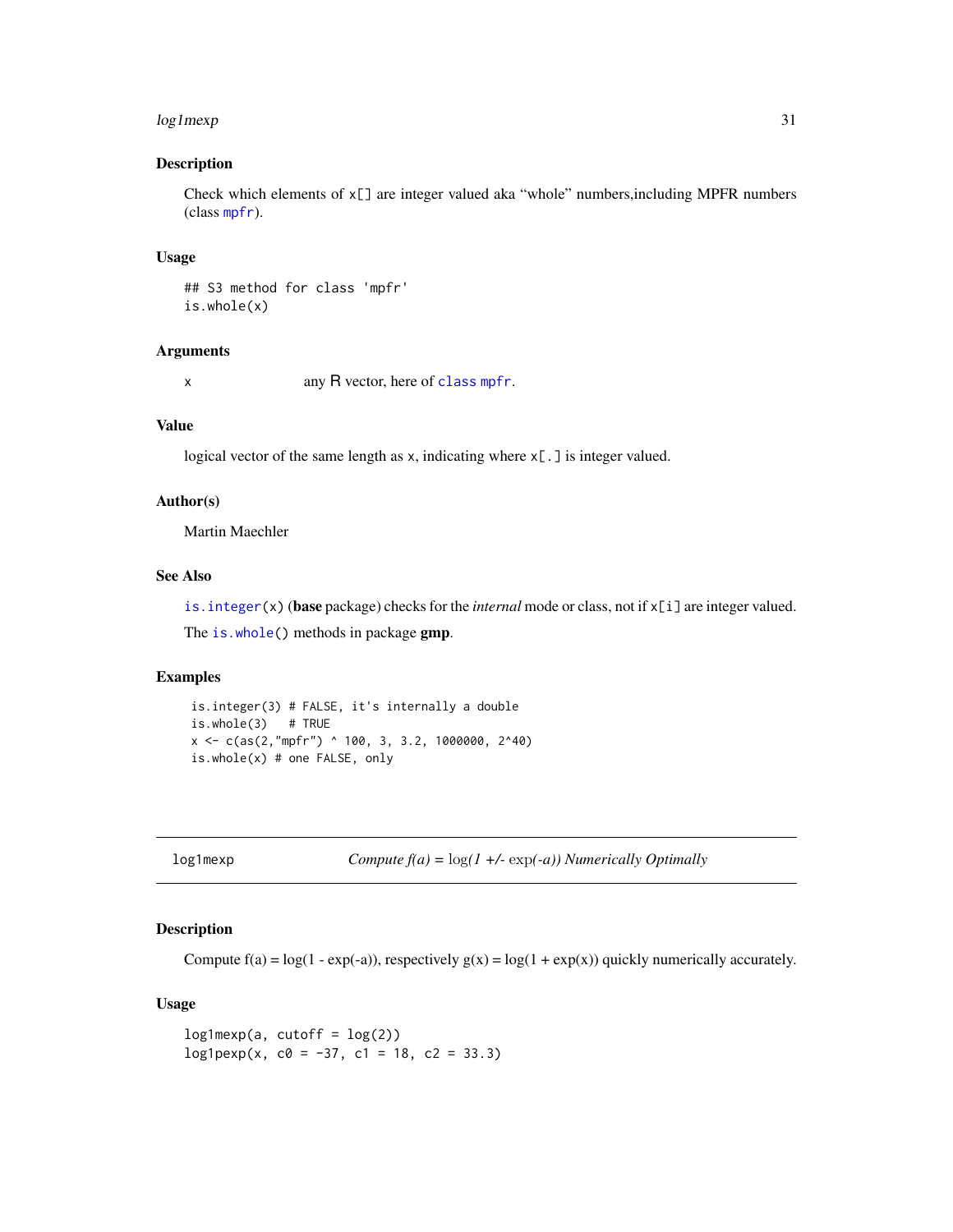#### Arguments

| a                     | numeric (or mpfr) vector of positive values.                            |
|-----------------------|-------------------------------------------------------------------------|
| x                     | numeric vector, may also be an "mpfr" object.                           |
| cutoff                | positive number; $log(2)$ is "optimal",                                 |
|                       | but the exact value is unimportant, and anything in $[0.5, 1]$ is fine. |
| $c\emptyset$ , c1, c2 | cutoffs for log1pexp; see below.                                        |

# Value

$$
log1mexp(a) := f(a) = log(1 - exp(-a)) = log1p(-exp(-a)) = log(-expm1(-a))
$$

or, respectively,

$$
log1pexp(x) := g(x) = log(1 + exp(x)) = log1p(exp(x))
$$

computed accurately and quickly.

#### Author(s)

Martin Maechler, May 2002; log1pexp() in 2012

#### References

Martin Mächler (2012). Accurately Computing  $log(1 - exp(-|a|))$ ; [https://CRAN.R-project.](https://CRAN.R-project.org/package=Rmpfr/vignettes/log1mexp-note.pdf) [org/package=Rmpfr/vignettes/log1mexp-note.pdf](https://CRAN.R-project.org/package=Rmpfr/vignettes/log1mexp-note.pdf).

```
fExpr <- expression(
         DEF = log(1 - exp(-a)),expm1 = log(-expm1(-a)),
         log1p = log1p(-exp(-a)),
         F = log1mexp(a)a. <- 2^seq(-58, 10, length = 256)
a <- a. ; str(fa <- do.call(cbind, as.list(fExpr)))
head(fa)# expm1() works here
tail(fa)# log1p() works here
## graphically:
lwd <- 1.5*(5:2); col <- adjustcolor(1:4, 0.4)
op <- par(mfcol=c(1,2), mgp = c(1.25, .6, 0), mar = .1+c(3,2,1,1))
  matplot(a, fa, type = "1", log = "x", col=col, lwd=1wd)
  legend("topleft", fExpr, col=col, lwd=lwd, lty=1:4, bty="n")
  # expm1() & log1mexp() work here
  matplot(a, -fa, type = "l", log = "xy", col=col, lwd=lwd)
  legend("left", paste("-",fExpr), col=col, lwd=lwd, lty=1:4, bty="n")
  # log1p() & log1mexp() work here
par(op)
```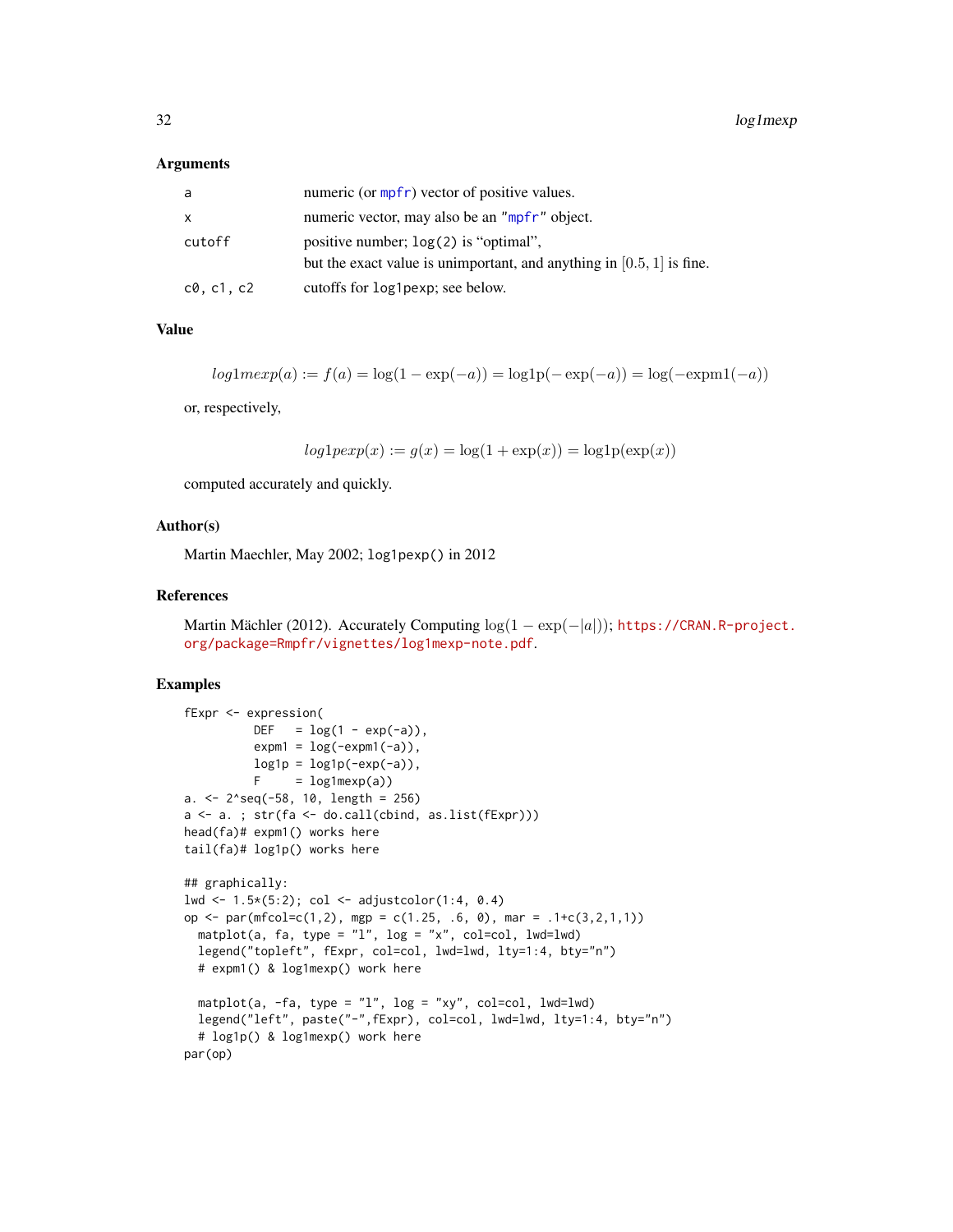```
aM \leq 2^seqMpfr(-58, 10, length=length(a.)) # => default prec = 128
a <- aM; dim(faM <- do.call(cbind, as.list(fExpr))) # 256 x 4, "same" as 'fa'
## Here, for small 'a' log1p() and even 'DEF' is still good enough
l_f <- asNumeric(log(-faM))
all.equal(l_f[,"F"], l_f[,"log1p"], tol=0) # see TRUE (Lnx 64-bit)
io <- a. < 80 # for these, the differences are small
all.equal(l_f[io,"F"], l_f[io,"expm1"], tol=0) # see 6.662e-9
all.equal(l_f[io,"F"], l_f[io, "DEF" ], tol=0)
stopifnot(exprs = {
 all.equal(l_f[,"F"], l_f[,"log1p"], tol= 1e-15)
 all.equal(l_f[io,"F"], l_f[io,"expm1"], tol= 1e-7)
 all.equal(l_f[io,"F"], l_f[io, "DEF" ], tol= 1e-7)
})
## For 128-bit prec, if we go down to 2^-130, "log1p" is no longer ok:
aM2 <- 2^seqMpfr(-130, 10, by = 1/2)
a <- aM2; fa2 <- do.call(cbind, as.list(fExpr))
head(asNumeric(fa2), 12)
tail(asNumeric(fa2), 12)
matplot(a, log(-fa2[,1:3]) -log(-fa2[,"F"]), type="l", log="x",
       lty=1:3, lwd=2*(3:1)-1, col=adjustcolor(2:4, 1/3))
legend("top", colnames(fa2)[1:3], lty=1:3, lwd=2*(3:1)-1, col=adjustcolor(2:4, 1/3))
cols <- adjustcolor(2:4, 1/3); lwd <- 2*(3:1)-1
matplot(a, 1e-40+abs(log(-fa2[,1:3]) -log(-fa2[,"F"])), type="o", log="xy",
       main = "log1mexp(a) -- approximation rel.errors, mpfr(*, prec=128)",
       pch=21:23, cex=.6, bg=5:7, lty=1:2, lwd=lwd, col=cols)
legend("top", colnames(fa2)[1:3], bty="n", lty=1:2, lwd=lwd, col=cols,
       pch=21:23, pt.cex=.6, pt.bg=5:7)
## -------------------------- log1pexp() [simpler] --------------------
curve(log1pexp, -10, 10, asp=1)
abline(0,1, h=0,v=0, lty=3, col="gray")
## Cutoff c1 for log1pexp() -- not often "needed":
curve(log1p(exp(x)) - log1pexp(x), 16, 20, n=2049)## need for *some* cutoff:
x <- seq(700, 720, by=2)
cbind(x, log1p(exp(x)), log1pexp(x))
## Cutoff c2 for log1pexp():
curve((x+exp(-x)) - x, 20, 40, n=1025)curve((x+exp(-x)) - x, 33.1, 33.5, n=1025)
```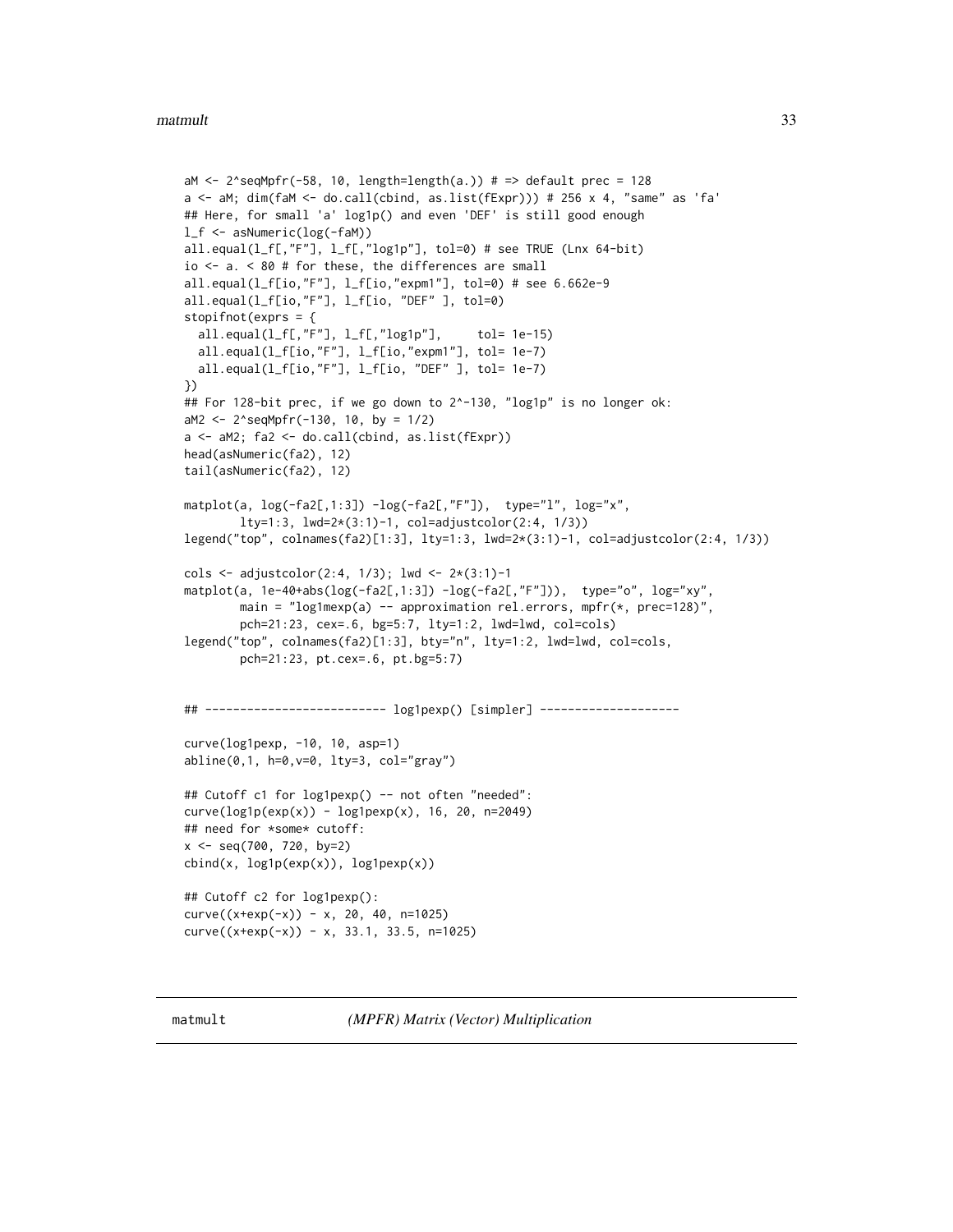# Description

Matrix / vector multiplication of [mpfr](#page-35-1) (and "simple" [numeric](#page-0-0)) matrices and vectors.

matmult  $(x, y, f$ Prec = 2) or crossprod $(x, y, f$ Prec = 2) use higher precision in underlying computations.

# Usage

 $mathrm{int}(\mathsf{x}, \mathsf{y}, \ldots)$ 

#### Arguments

| x, y     | numeric or mpfrMatrix-classed R objects, i.e. semantically numeric matrices<br>or vectors.                                                                                                                                                                                                       |
|----------|--------------------------------------------------------------------------------------------------------------------------------------------------------------------------------------------------------------------------------------------------------------------------------------------------|
| $\cdots$ | arguments passed to the hidden underlying .matmult.R() work horse which<br>is also underlying the $\frac{8 \times 8}{5}$ , crossprod(), and tcrossprod() methods, see the<br>mpfrMatrix class documentation:                                                                                     |
|          | <b>fPrec</b> a multiplication factor, a positive number determining the number of bits<br>precBits used for the underlying multiplication and summation arithmetic.<br>The default is $fPrec = 1$ . Setting $fPrec = 2$ doubles the precision which has<br>been recommended, e.g., by John Nash. |
|          | <b>precBits</b> the number of bits used for the underlying multiplication and summa-<br>tion arithmetic; by default precBits = $fPrec * max(getPrec(x), getPrec(y))$<br>which typically uses the same accuracy as regular mpfr-arithmetic would<br>use.                                          |
|          |                                                                                                                                                                                                                                                                                                  |

#### Value

a (base R) [matrix](#page-0-0) or [mpfrMatrix](#page-53-1), depending on the classes of x and y.

# Note

Using matmult(x,y) instead of  $x$  [%\\*%](#page-0-0) y, makes sense mainly *if* you use non-default fPrec or precBits arguments.

The [crossprod\(](#page-0-0)), and [tcrossprod\(](#page-0-0)) function have the *identical* optional arguments fPrec or precBits.

# Author(s)

Martin Maechler

# See Also

[%\\*%](#page-0-0), [crossprod](#page-0-0), [tcrossprod](#page-0-0).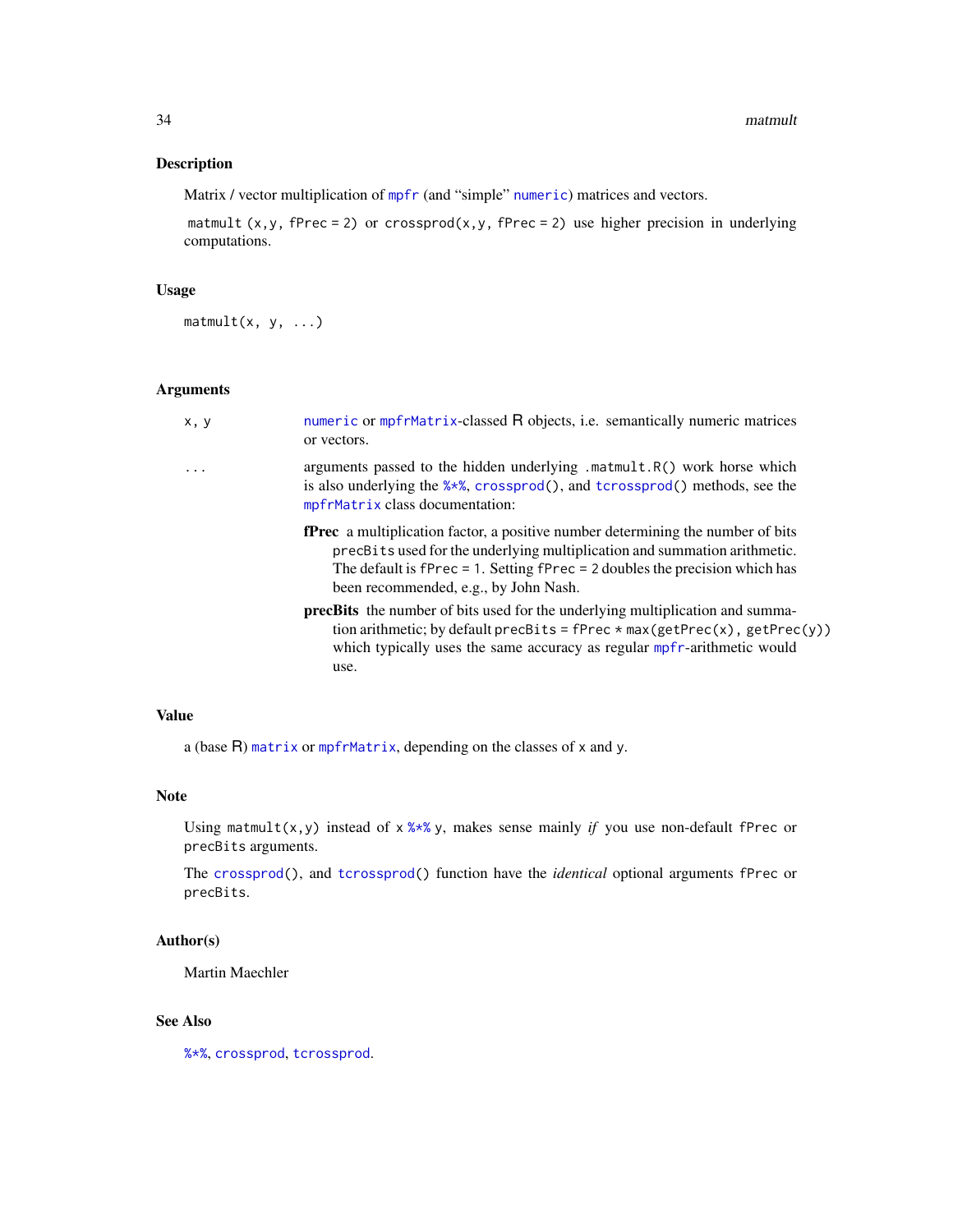#### <span id="page-34-0"></span>Mnumber-class 35

#### Examples

```
## FIXME: add example
## 1) matmult() <--> %*%
## 2) crossprod() , tcrossprod() %% <--> ./mpfrMatrix-class.Rd examples (!)
```
<span id="page-34-1"></span>Mnumber-class *Class "Mnumber" and "mNumber" of "mpfr" and regular numbers and arrays from them*

# **Description**

Classes "Mnumber" "mNumber" are class unions of ["mpfr"](#page-37-1) and regular numbers and arrays from them.

Its purpose is for method dispatch, notably defining a cbind(...) method where ... contains objects of one of the member classes of "Mnumber".

Classes "mNumber" is considerably smaller is it does *not* contain "matrix" and "array" since these also extend "character" which is not really desirable for generalized numbers. It extends the simple "numericVector" class by mpfr\* classes.

#### Methods

 $%$  \*% signature(x = "mpfrMatrix", y = "Mnumber"): ...

crossprod signature( $x = "mpfr", y = "Mnumber"$ ): ...

tcrossprod signature( $x =$  "Mnumber",  $y =$  "mpfr"): ...

etc. These are documented with the classes [mpfr](#page-37-1) and or [mpfrMatrix](#page-53-1).

# See Also

the [array\\_or\\_vector](#page-5-1) sub class; [cbind-methods](#page-10-1).

```
## "Mnumber" encompasses (i.e., "extends") quite a few
## "vector / array - like" classes:
showClass("Mnumber")
stopifnot(extends("mpfrMatrix", "Mnumber"),
         extends("array", "Mnumber"))
```

```
Mnsub <- names(getClass("Mnumber")@subclasses)
(mNsub <- names(getClass("mNumber")@subclasses))
## mNumber has *one* subclass which is not in Mnumber:
```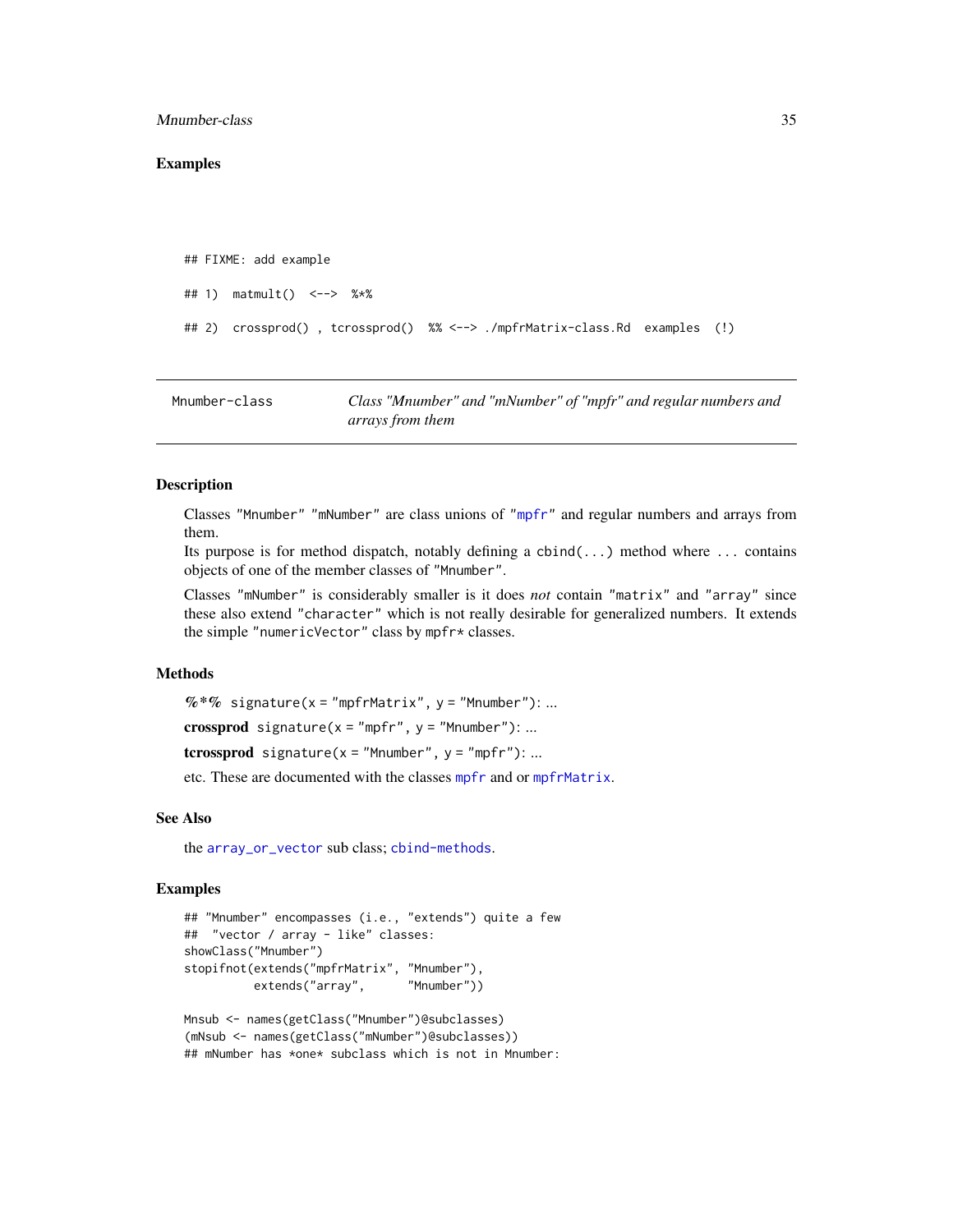```
setdiff(mNsub, Mnsub)# namely "numericVector"
## The following are only subclasses of "Mnumber", but not of "mNumber":
setdiff(Mnsub, mNsub)
```
# <span id="page-35-1"></span>mpfr *Create "mpfr" Numbers (Objects)*

# Description

Create multiple (i.e. typically *high*) precision numbers, to be used in arithmetic and mathematical computations with R.

# Usage

```
mpfr(x, precBits, ...)
## Default S3 method:
mpr(x, precBits, base = 10,rnd.mode = c("N","D","U","Z","A"), scientific = NA, ...)
Const(name = c("pi", "gamma", "catalan", "log2"), prec = 120L,
      rnd.mode = c("N","D","U","Z","A"))
```
is.mpfr(x)

#### Arguments

| $\times$       | a numeric, mpfr, bigz, bigq, or character vector or array.                                                                                                                                                                                                                                                                        |
|----------------|-----------------------------------------------------------------------------------------------------------------------------------------------------------------------------------------------------------------------------------------------------------------------------------------------------------------------------------|
| precBits, prec | a number, the maximal precision to be used, in <b>bits</b> ; i.e. 53 corresponds to<br>double precision. Must be at least 2. If missing, $getPrec(x)$ determines a<br>default precision.                                                                                                                                          |
| base           | (only when x is character) the base with respect to which $x[i]$ represent num-<br>bers; base <i>b</i> must fulfill $2 \le b \le 62$ .                                                                                                                                                                                            |
| rnd.mode       | a 1-letter string specifying how <i>rounding</i> should happen at C-level conversion<br>to MPFR, see details.                                                                                                                                                                                                                     |
| scientific     | (used only when x is the result of formatBin(), i.e., of class "Bcharacter":)<br>logical indicating that the binary representation of $x$ is in scientific notation.<br>When TRUE, mpfr() will substitute $\theta$ for $\overline{\ }$ ; when NA, mpfr() will guess, and use<br>TRUE when finding a "p" in x; see also formatBin. |
| name           | a string specifying the mpfrilib - internal constant computation. "gamma" is Eu-<br>ler's gamma $(\gamma)$ , and "catalan" Catalan's constant.                                                                                                                                                                                    |
| $\cdots$       | potentially further arguments passed to and from methods.                                                                                                                                                                                                                                                                         |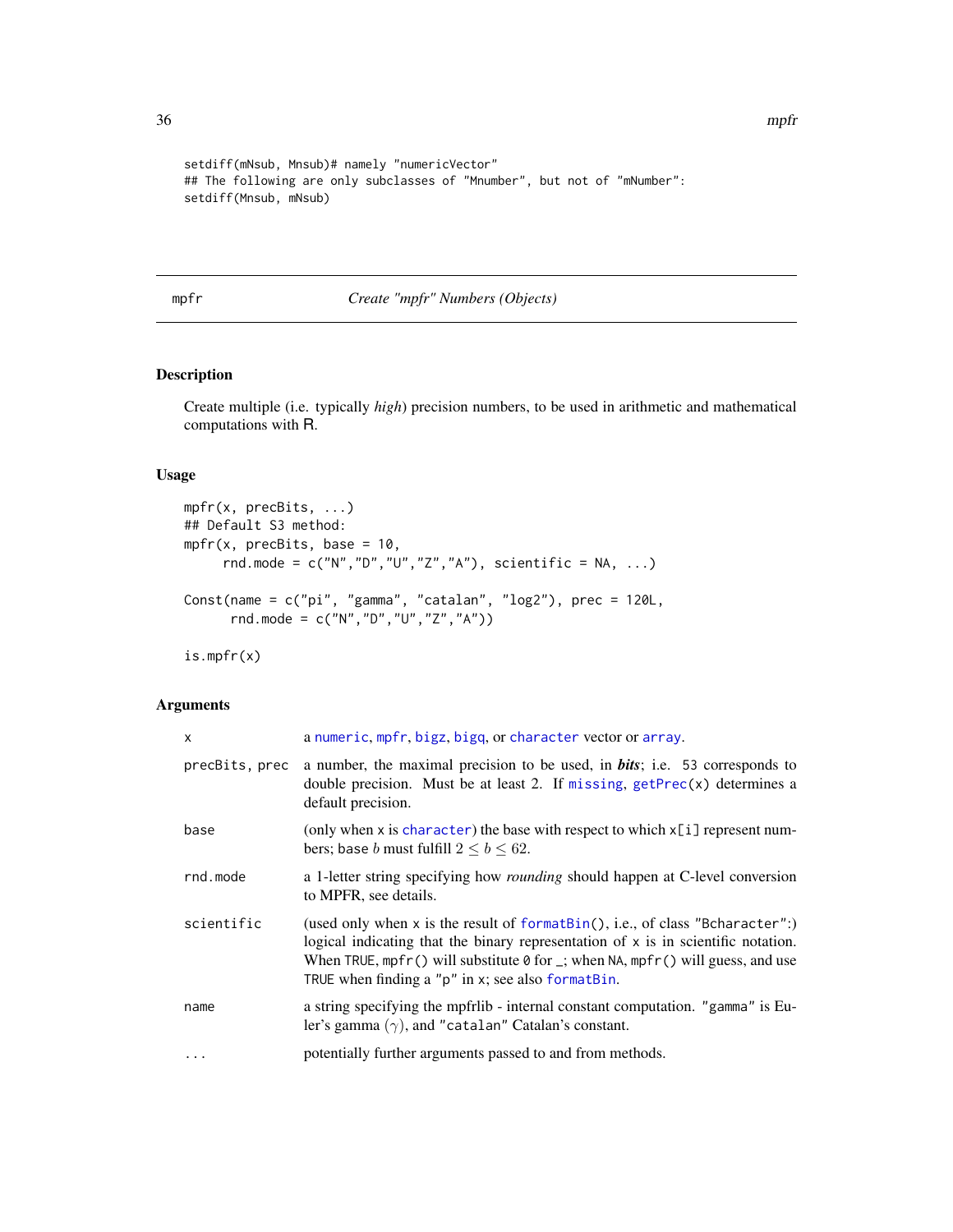mpfr 37

## Details

The ["mpfr"](#page-37-0) method of mpfr() is a simple wrapper around round Mpfr().

MPFR supports the following rounding modes,

GMP\_RNDN: round to nearest (roundTiesToEven in IEEE 754-2008).

GMP\_RNDZ: round toward zero (roundTowardZero in IEEE 754-2008).

GMP\_RNDU: round toward plus infinity ("Up", roundTowardPositive in IEEE 754-2008).

GMP\_RNDD: round toward minus infinity ("Down", roundTowardNegative in IEEE 754-2008).

GMP\_RNDA: round away from zero (new since MPFR 3.0.0).

The 'round to nearest' ("N") mode, the default here, works as in the IEEE 754 standard: in case the number to be rounded lies exactly in the middle of two representable numbers, it is rounded to the one with the least significant bit set to zero. For example, the number 5/2, which is represented by (10.1) in binary, is rounded to  $(10.0)=2$  with a precision of two bits, and not to  $(11.0)=3$ . This rule avoids the "drift" phenomenon mentioned by Knuth in volume 2 of The Art of Computer Programming (Section 4.2.2).

When x is [character](#page-0-0), mpfr() will detect the precision of the input object.

## Value

an object of  $(S4)$  class [mpfr](#page-37-0), or for mpfr $(x)$  when x is an array, [mpfrMatrix](#page-53-0), or [mpfrArray](#page-53-0) which the user should just as a normal numeric vector or array.

is.mpfr() returns TRUE or FALSE.

# Author(s)

Martin Maechler

# References

The MPFR team. (201x). *GNU MPFR – The Multiple Precision Floating-Point Reliable Library*; see <https://www.mpfr.org/mpfr-current/#doc> or directly [https://www.mpfr.org/mpfr-curr](https://www.mpfr.org/mpfr-current/mpfr.pdf)ent/ [mpfr.pdf](https://www.mpfr.org/mpfr-current/mpfr.pdf).

## See Also

The class documentation [mpfr](#page-37-0) contains more details. Use [asNumeric](#page-0-0) to transform back to double precision ("[numeric](#page-0-0)").

```
mpfr(pi, 120) ## the double-precision pi "translated" to 120-bit precision
pi. <- Const("pi", prec = 260) # pi "computed" to correct 260-bit precision
pi. # nicely prints 80 digits [260 * log10(2) \approx 78.3 \approx 80]Const("gamma", 128L) # 0.5772...
Const("catalan", 128L) # 0.9159...
```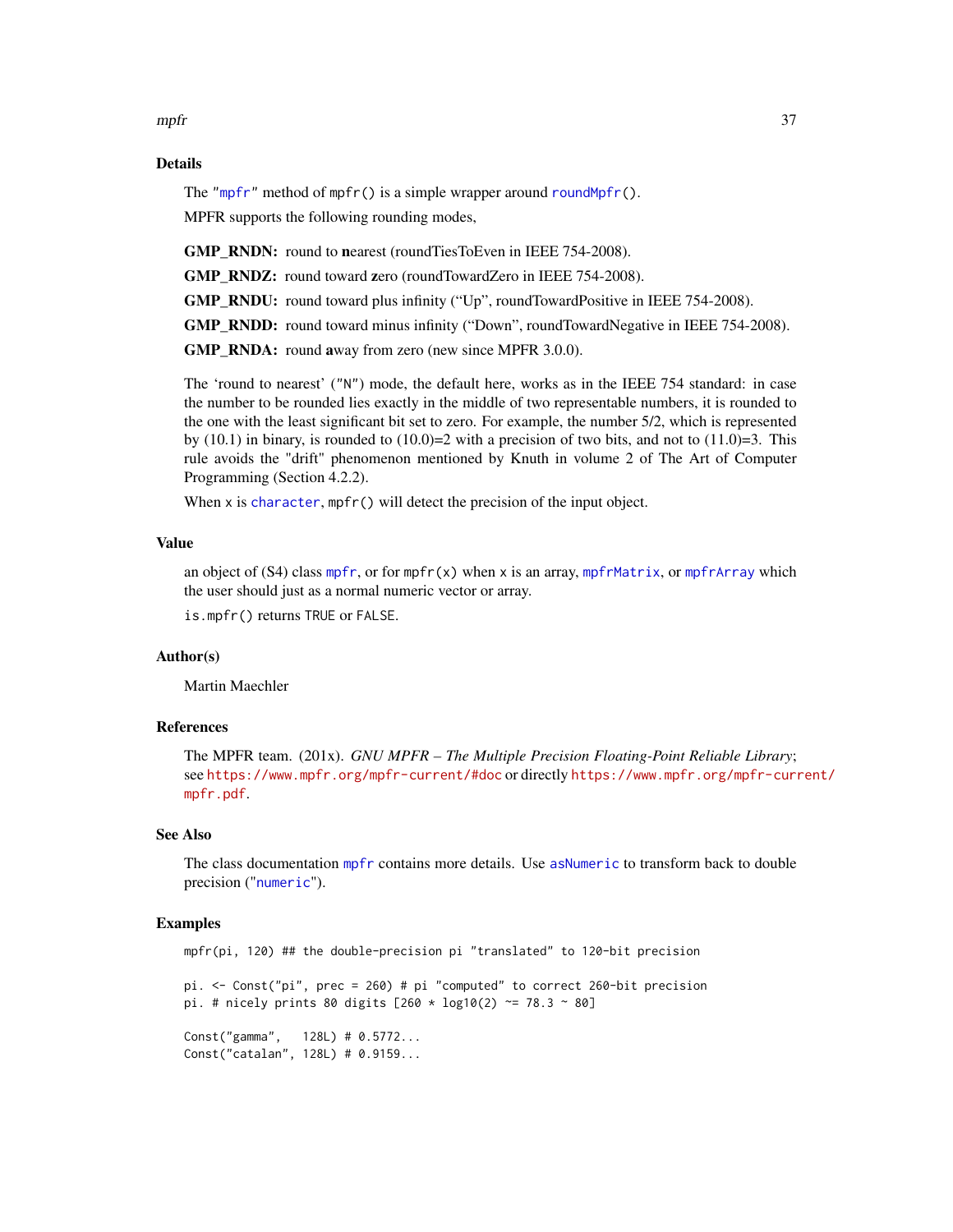```
x \le mpfr(0:7, 100)/7 # a more precise version of k/7, k=0,...,7x
1 / x
## character input :
mpfr("2.718281828459045235360287471352662497757") - exp(mpfr(1, 150))
## ~= -4 * 10^-40
## Also works for NA, NaN, ... :
cx <- c("1234567890123456", 345, "NA", "NaN", "Inf", "-Inf")
mpfr(cx)
## with some 'base' choices :
print(mpfr("111.1111", base=2)) * 2^4
mpfr("af21.01020300a0b0c", base=16)
## 68 bit prec. 44833.00393694653820642
mpr("ugi0", base = 32) == 10<sup>6</sup> # # TRUE## --- Large integers from package 'gmp':
Z \leftarrow \text{as}.\text{bigz}(7)^{(1:200)}head(Z, 40)
## mfpr(Z) by default chooses the correct *maximal* default precision:
mZ. < -mpfr(Z)## more efficiently chooses precision individually
m.Z \leftarrow mpfr(Z, precBits = frexpZ(Z)$exp)
## the precBits chosen are large enough to keep full precision:
stopifnot(identical(cZ <- as.character(Z),
                     as(mZ.,"character")),
          identical(cZ, as(m.Z,"character")))
## compare mpfr-arithmetic with exact rational one:
stopifnot(all.equal(mpfr(as.bigq(355,113), 99),
                    mpfr(355, 99) / 113,tol = 2^-98))
## look at different "rounding modes":
sapply(c("N", "D","U","Z","A"), function(RND)
       mpr(c(-1,1)/5, 20, rnd mode = RND), simplify=FALSE)symnum(sapply(c("N", "D","U","Z","A"),
              function(RND) mpfr(0.2, prec = 5:15, rnd.mode = RND) < 0.2 ))
```
<span id="page-37-0"></span>mpfr-class *Class "mpfr" of Multiple Precision Floating Point Numbers*

## <span id="page-37-1"></span>Description

"mpfr" is the class of Multiple Precision Floatingpoint numbers with Reliable arithmetic.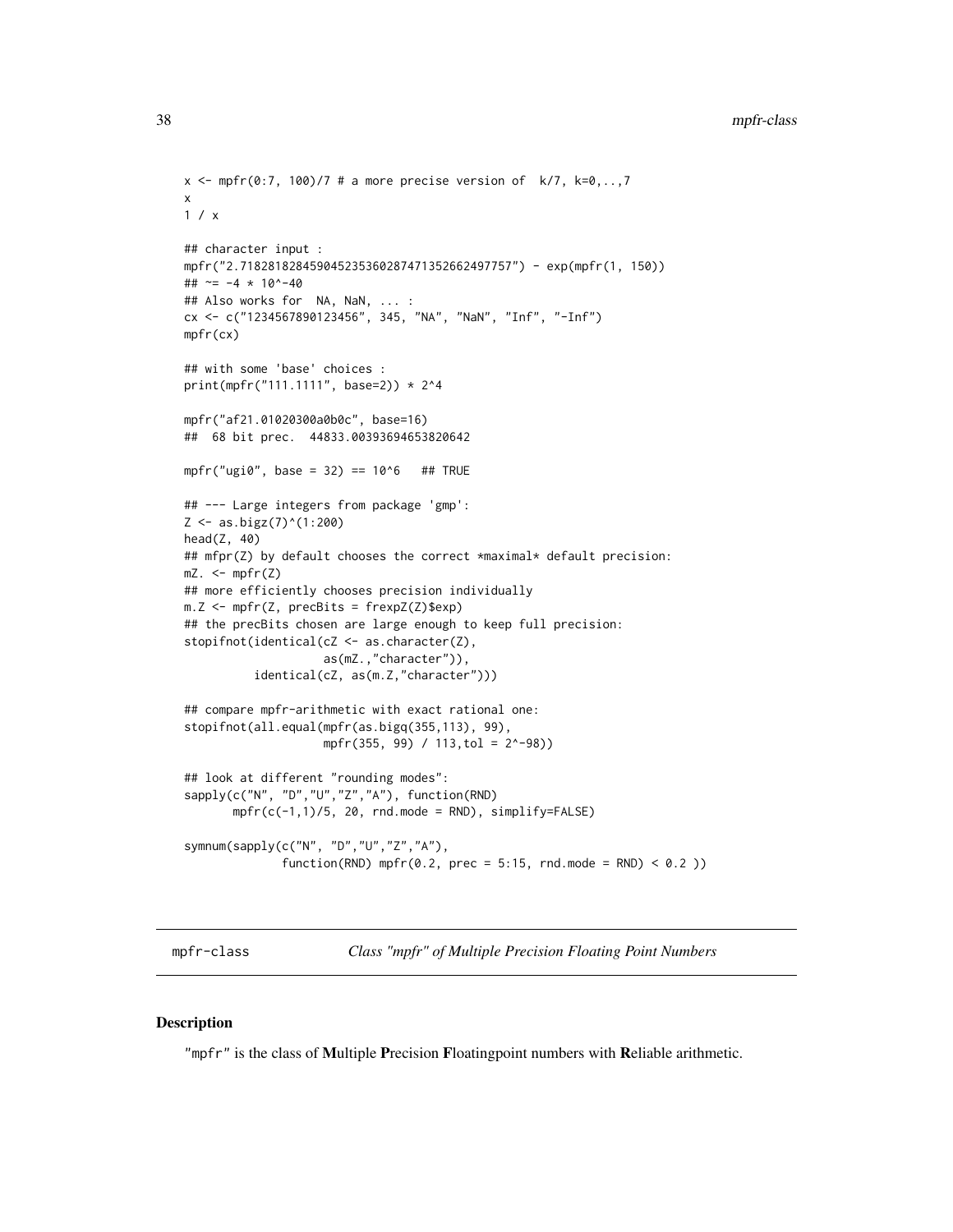#### mpfr-class 39

sFor the high-level user, "mpfr" objects should behave as standard R's [numeric](#page-0-0) *vectors*. They would just print differently and use the prespecified (typically high) precision instead of the double precision of 'traditional' R numbers (with [class\(](#page-0-0).) == "numeric" and [typeof\(](#page-0-0).) == "double").

hypot(x,y) computes the hypothenuse length z in a rectangular triangle with "leg" side lengths x and  $y$ , i.e.,

$$
z = hypot(x, y) = \sqrt{x^2 + y^2},
$$

in a numerically stable way.

## Usage

```
hypot(x,y, rnd.mode = c("N", "D", "U", "Z", "A"))
```
## Arguments

| X, V     | an object of class mpfr.                                                                                   |
|----------|------------------------------------------------------------------------------------------------------------|
| rnd.mode | a 1-letter string specifying how <i>rounding</i> should happen at C-level conversion<br>to MPFR, see mpfr. |

## Objects from the Class

Objects are typically created by [mpfr\(](#page-35-0)<number>, precBits).

summary(<mpfr>) returns an object of class "summaryMpfr" which contains "mpfr" but has its own [print](#page-0-0) method.

#### **Slots**

Internally, "mpfr" objects just contain standard R [list](#page-0-0)s where each list element is of class "mpfr1", representing *one* MPFR number, in a structure with four slots, very much parallelizing the C struc in the mpfr C library to which the Rmpfr package interfaces.

An object of class "mpfr1" has slots

prec: "integer" specifying the maxmimal precision in bits.

exp: "integer" specifying the base-2 exponent of the number.

sign: "integer", typically  $-1$  or 1, specifying the sign (i.e. [sign\(](#page-0-0).)) of the number.

d: an "integer" vector (of 32-bit "limbs") which corresponds to the full mantissa of the number.

## Methods

abs signature( $x = "mpfr"$ ): ...

atan2 signature( $y = "mpfr", x = "ANY"), and$ 

- atan2 signature( $x = "ANY"$ ,  $y = "mpfr")$ : compute the arc-tangent of two arguments: atan2( $y$ , x) returns the angle between the x-axis and the vector from the origin to  $(x, y)$ , i.e., for positive arguments  $atan2(y, x) ==  $atan(y/x)$ .$  $atan2(y, x) ==  $atan(y/x)$ .$  $atan2(y, x) ==  $atan(y/x)$ .$
- **lbeta** signature(a = "ANY", b = "mpfrArray"), is  $\log(|B(a, b)|)$  where  $B(a, b)$  is the Beta function, beta(a,b).

**beta** signature( $a = "mpfr", b = "ANY"),$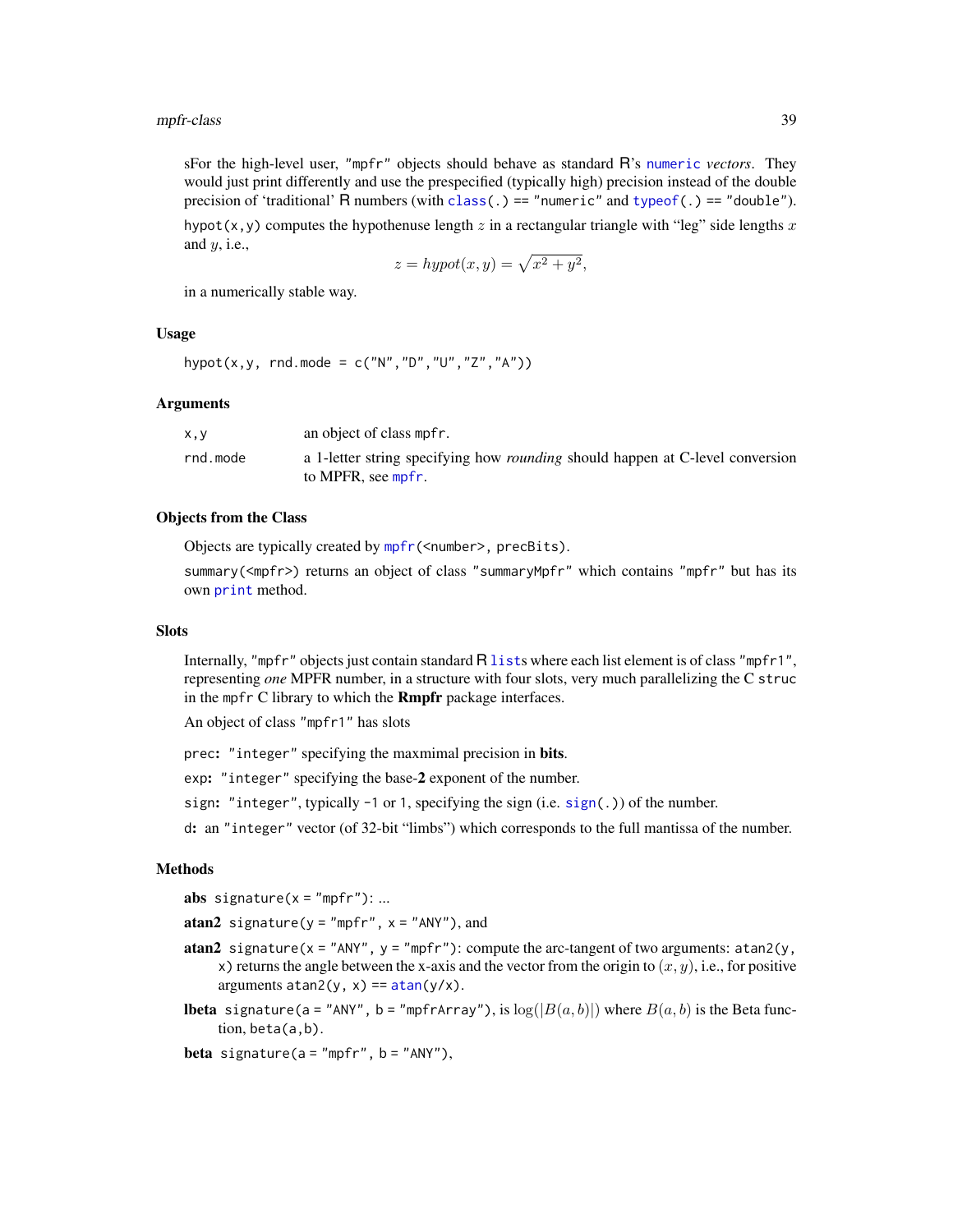**beta** signature(a = "mpfr", b = "mpfr"), ..., etc: Compute the beta function  $B(a, b)$ , using high precision, building on internal [gamma](#page-0-0) or 1 gamma. See the help for R's base function [beta](#page-0-0) for more. Currently, there,  $a, b \ge 0$  is required. Here, we provide (non-[NaN](#page-0-0)) for all numeric a, b.

When either a, b, or  $a + b$  is a negative *integer*,  $\Gamma(.)$  has a pole there and is undefined (NaN). However the Beta function can be defined there as "limit", in some cases. Following other software such as SAGE, Maple or Mathematica, we provide finite values in these cases. However, note that these are not proper limits (two-dimensional in  $(a, b)$ ), but useful for some applications. E.g.,  $B(a, b)$  is defined as zero when  $a + b$  is a negative integer, but neither a nor b is. Further, if  $a > b > 0$  are integers,  $B(-a, b) = B(b, -a)$  can be seen as  $(-1)^{b} * B(a-b+1, b)$ .

 $dim < dim < -$  signature(x = "mpfr"): Setting a dimension  $dim$  on an "mpfr" object makes it into an object of class ["mpfrArray"](#page-53-0) or (more specifically) "mpfrMatrix" for a length-2 dimension, see their help page; note that  $t(x)$  (below) is a special case of this.

Ops signature(e1 = "mpfr", e2 = "ANY"): ...

Ops signature(e1 = "ANY", e2 = "mpfr"): ...

Arith signature(e1 = "mpfr", e2 = "missing"): ...

Arith signature(e1 = "mpfr", e2 = "mpfr"): ...

Arith signature(e1 = "mpfr", e2 = "integer"): ...

Arith signature(e1 = "mpfr", e2 = "numeric"): ...

Arith signature(e1 = "integer", e2 = "mpfr"): ...

Arith signature(e1 = "numeric",  $e2 = "mpfr")$ : ...

Compare signature(e1 = "mpfr", e2 = "mpfr"): ...

Compare signature(e1 = "mpfr", e2 = "integer"): ...

Compare signature(e1 = "mpfr", e2 = "numeric"): ...

Compare signature(e1 = "integer", e2 = "mpfr"): ...

**Compare** signature(e1 = "numeric", e2 = "mpfr"): ...

Logic signature(e1 = "mpfr", e2 = "mpfr"): ...

**[Summary](#page-0-0)** signature( $x = "mpfr"$ ): The S4 Summary group functions, [max](#page-0-0), [min](#page-0-0), [range](#page-0-0), [prod](#page-0-0), [sum](#page-0-0), [any](#page-0-0), and [all](#page-0-0) are all defined for MPFR numbers. [mean\(](#page-0-0)x, trim) for non-0 trim works analogously to [mean.default](#page-0-0).

median signature( $x = "mpfr"$ ): works via

quantile signature( $x = "mpfr"$ ): a simple wrapper of the quantile.default method from stats.

- summary signature(object = "mpfr"): modeled after [summary.default](#page-0-0), ensuring to provide the full "mpfr" range of numbers.
- **[Math](#page-0-0)** signature( $x = "mpfr"$ ): All the S4 Math group functions are defined, using multiple precision (MPFR) arithmetic, from [getGroupMembers\(](#page-0-0)"Math"), these are (in alphabetical order): [abs](#page-0-0), [sign](#page-0-0), [sqrt](#page-0-0), [ceiling](#page-0-0), [floor](#page-0-0), [trunc](#page-0-0), [cummax](#page-0-0), [cummin](#page-0-0), [cumprod](#page-0-0), [cumsum](#page-0-0), [exp](#page-0-0), [expm1](#page-0-0), [log](#page-0-0), [log10](#page-0-0), [log2](#page-0-0), [log1p](#page-0-0), [cos](#page-0-0), [cosh](#page-0-0), [sin](#page-0-0), [sinh](#page-0-0), [tan](#page-0-0), [tanh](#page-0-0), [acos](#page-0-0), [acosh](#page-0-0), [asin](#page-0-0), [asinh](#page-0-0), [atan](#page-0-0), [atanh](#page-0-0), [cospi](#page-0-0), [sinpi](#page-0-0), [tanpi](#page-0-0), [gamma](#page-0-0), [lgamma](#page-0-0), [digamma](#page-0-0), and [trigamma](#page-0-0).

Currently, trigamma is not provided by the MPFR library and hence not yet implemented. Further, the cum\*() methods are *not yet* implemented.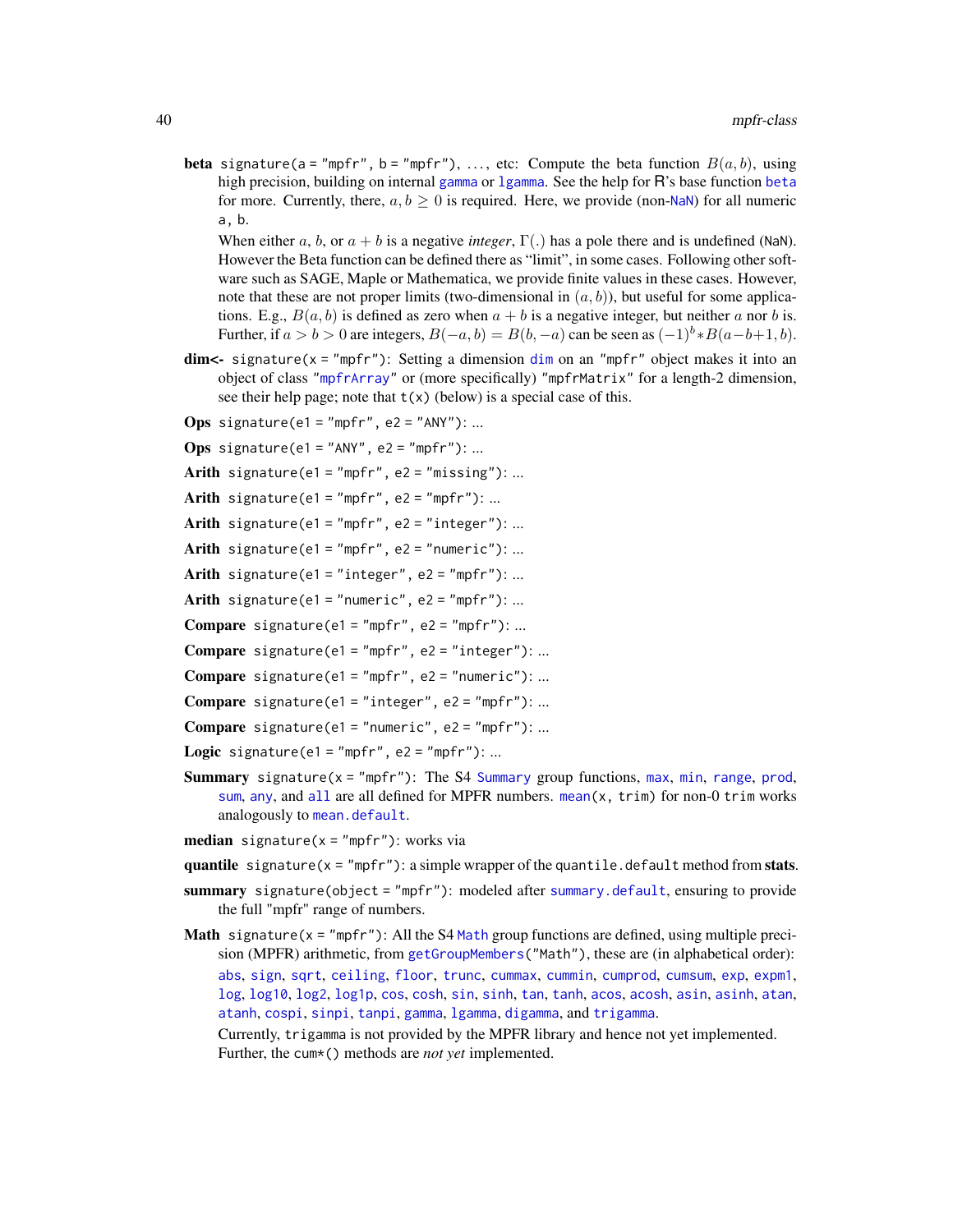#### mpfr-class 41

- factorial signature( $x = "mpfr"$ ): this will [round](#page-0-0) the result when x is integer valued. Note however that [factorialMpfr\(](#page-13-0)n) for integer n is slightly more efficient, using the MPFR function 'mpfr\_fac\_ui'.
- **Math2** signature(x = "mpfr"): [round\(](#page-0-0)x,digits) and [signif\(](#page-0-0)x, digits) methods. Note that these do not change the formal precision ('prec' slot), and you may often want to apply [roundMpfr\(](#page-64-0)) in addition or preference.

**as.numeric** signature( $x = "mpfr"$ ): ...

- **as.vector** signature( $x = "mpfrArrary"$ ): as for standard [array](#page-0-0)s, this "drops" the dim (and dimnames), i.e., transforms x into an 'MPFR' number vector, i.e., class [mpfr](#page-37-0).
- $[[$  signature(x = "mpfr", i = "ANY"), and
- [  $signature(x = "mpfr", i = "ANY", j = "missing", drop = "missing"); subsetting aka "index$ ing" happens as for numeric vectors.
- **format** signature( $x = "mpfr")$ , further arguments digits = NULL, scientific = NA, etc: returns [character](#page-0-0) vector of same length as x; when digits is NULL, with *enough* digits to recreate x accurately. For details, see [formatMpfr](#page-18-0).

**is.finite** signature( $x = "mpfr"$ ): ...

**is.infinite** signature( $x = "mpfr"$ ): ...

**is.na** signature( $x = "mpfr"$ ): ...

**is.nan** signature( $x = "mpfr"$ ): ...

- $log$  signature(x = "mpfr"): ...
- show signature(object = "mpfr"): ...
- $sign$  signature( $x = "mpr"$ ): ...
- **Re, Im** signature( $z = "mpfr"$ ): simply return z or  $\theta$  (as "mpfr" numbers of correct precision), as mpfr numbers are 'real' numbers.
- Arg, Mod, Conj signature( $z = "mpfr"$ ): these are trivial for our 'real' mpfr numbers, but defined to work correctly when used in R code that also allows complex number input.
- all.equal signature(target = "mpfr", current = "mpfr"),

all.equal signature(target = "mpfr", current = "ANY"), and

- all.equal signature(target = "ANY", current = "mpfr"): methods for numerical (approximate) equality, [all.equal](#page-0-0) of multiple precision numbers. Note that the default tolerance (argument) is taken to correspond to the (smaller of the two) precisions when both main arguments are of class "mpfr", and hence can be considerably less than double precision machine epsilon [.Machine\\$](#page-0-0)double.eps.
- coerce signature(from = "numeric", to = "mpfr"):  $as(., "mprr")$  $as(., "mprr")$  coercion methods are available for [character](#page-0-0) strings, [numeric](#page-0-0), [integer](#page-0-0), [logical](#page-0-0), and even [raw](#page-0-0). Note however, that [mpfr\(](#page-35-0)., precBits, base) is more flexible.

coerce signature(from = "mpfr", to = "[bigz](#page-0-0)"): coerces to biginteger, see bigz in package gmp.

coerce signature(from = "mpfr", to = "numeric"): ...

- coerce signature(from = "mpfr", to = "character"): ...
- **unique** signature( $x = "mpfr"$ ), and corresponding S3 method (such that unique( $\langle mpfr \rangle$ ) works inside base functions), see [unique](#page-0-0).

Note that [duplicated\(](#page-0-0)) works for "mpfr" objects without the need for a specific method.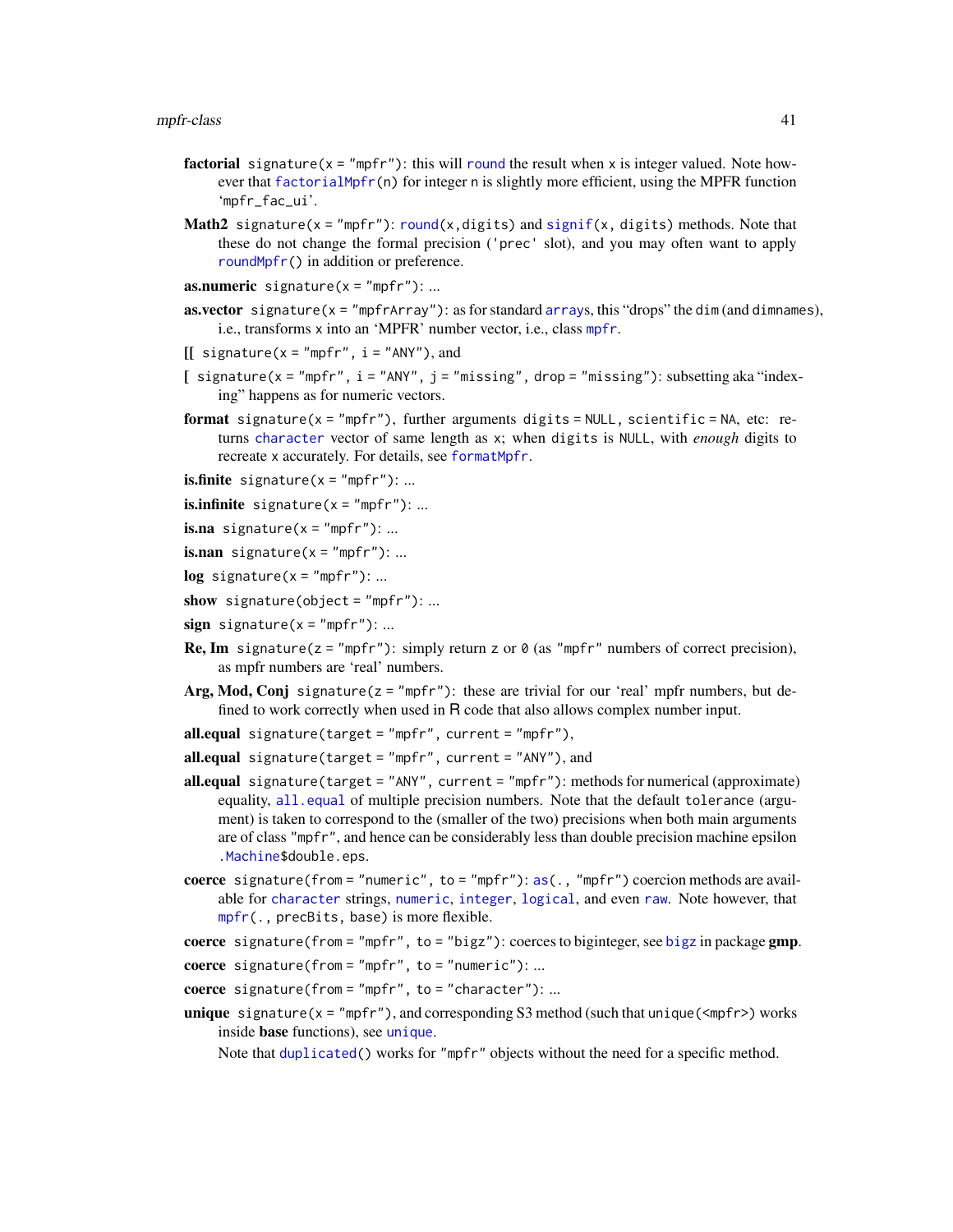```
t signature(x = "mpfr"): makes x into an n \times 1mpfrMatrix.
```
[which.min](#page-0-0) signature( $x = "mpfr"$ ): gives the index of the first minimum, see which.min. [which.max](#page-0-0) signature( $x = "mpfr"$ ): gives the index of the first maximum, see which.max.

## Note

Many more methods ("functions") automagically work for "mpfr" number vectors (and matrices, see the [mpfrMatrix](#page-53-0) class doc), notably [sort](#page-0-0), [order](#page-0-0), [quantile](#page-0-0), [rank](#page-0-0).

#### Author(s)

Martin Maechler

# See Also

The ["mpfrMatrix"](#page-53-0) class, which extends the "mpfr" one.

[roundMpfr](#page-64-0) to *change* precision of an "mpfr" object which is typically desirable *instead* of or in addition to signif() or round(); [is.whole\(](#page-29-0)) etc.

Special mathematical functions such as some Bessel ones, e.g., [jn](#page-9-0); further, [zeta\(](#page-44-0).) (= $\zeta(.)$ ), Ei() etc. [Bernoulli](#page-8-0) numbers and the Pochhammer function [pochMpfr](#page-11-0).

```
## 30 digit precision
(x \leq mpr(c(2:3, pi), prec = 30 * log2(10)))str(x) # str() displays *compact*ly => not full precision
x^2
x[1] / x[2] # 0.66666... ~ 30 digits## indexing - as with numeric vectors
stopifnot(exprs = {
   identical(x[2], x[[2]])
   ## indexing "outside" gives NA (well: "mpfr-NaN" for now):
   is.na(x[5])## whereas "[[" cannot index outside:
   inherits(tryCatch(x[[5]], error=identity), "error")
   ## and only select *one* element:
   inherits(tryCatch(x[[2:3]], error=identity), "error")
})
## factorial() & lfactorial would work automagically via [l]gamma(),
## but factorial() additionally has an "mpfr" method which rounds
f200 <- factorial(mpfr(200, prec = 1500)) # need high prec.!
f200
as.numeric(log2(f200))# 1245.38 -- need precBits > 1246 for full precision
##--> see factorialMpfr() for more such computations.
##--- "Underflow" **much** later -- exponents have 30(+1) bits themselves:
```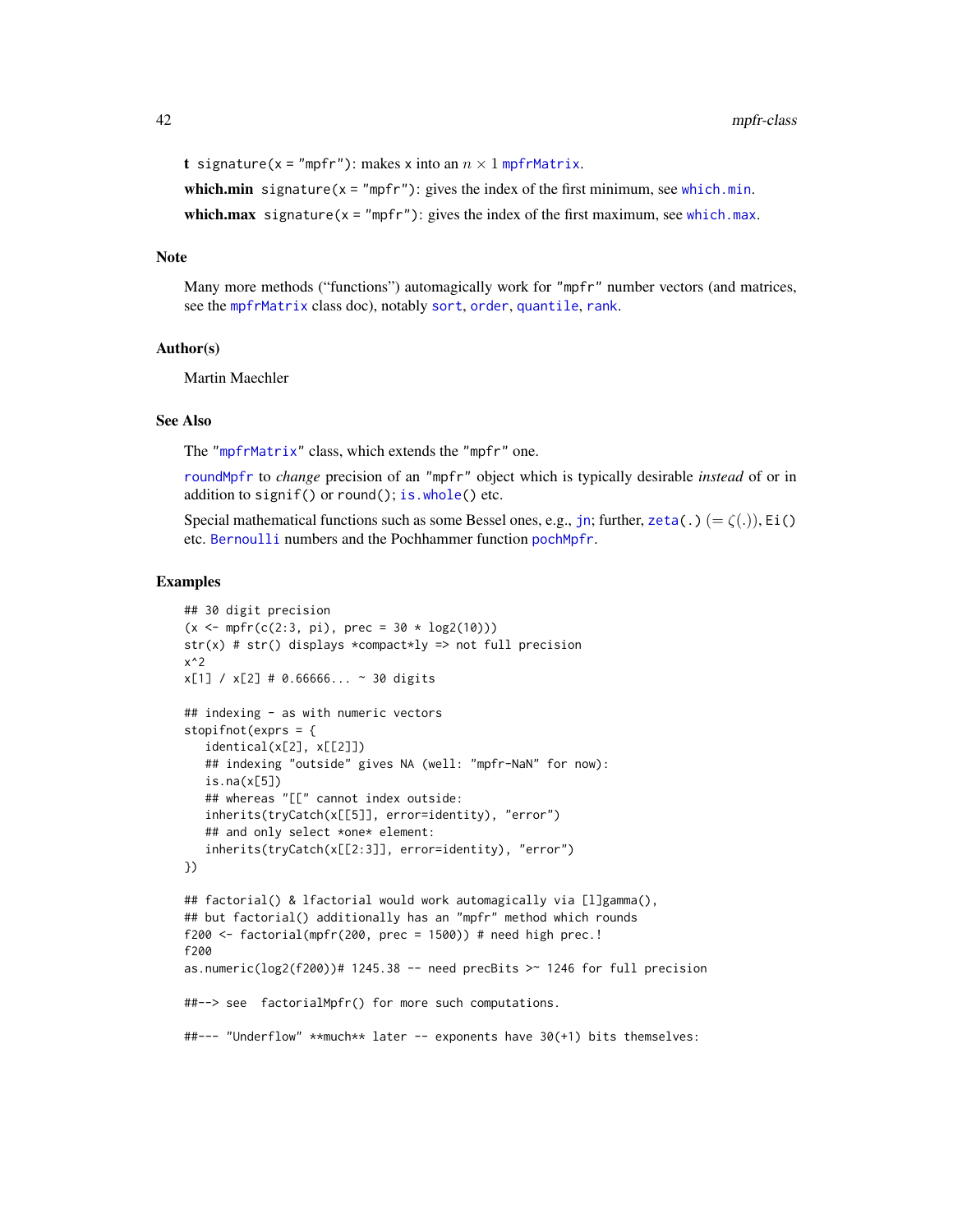#### mpfr-class 43

```
mpfr.min.exp2 <- - (2^30 + 1)two \leq mpfr(2, 55)
stopifnot(two ^ mpfr.min.exp2 == 0)
## whereas
two \land (mpfr.min.exp2 \star (1 - 1e-15))
## 2.38256490488795107e-323228497 ["typically"]
##--- "Assert" that {sort}, {order}, {quantile}, {rank}, all work :
p <- mpfr(rpois(32, lambda=500), precBits=128)^10
np <- as.numeric(log(p))
(sp <- summary(p))# using the print.summaryMpfr() method
stopifnot(all(diff(sort(p)) \ge 0),identical(order(p), order(np)),
   identical(rank (p), rank (np)),
   all.equal(sapply(1:9, function(Typ) quantile(np, type=Typ, names=FALSE)),
      sapply(lapply(1:9, function(Typ) quantile( p, type=Typ, names=FALSE)),
     function(x) as.numeric(log(x))),
      tol = 1e-3),# quantiles: interpolated in orig. \langle --> log scale
 TRUE)
m0 <- mpfr(numeric(), 99)
xy \le - expand.grid(x = -2:2, y = -2:2) ; x <- xy[,"x"] ; y <- xy[,"y"]
a2. \leftarrow atan2(y, x)stopifnot(identical(which.min(m0), integer(0)),
  identical(which.max(m0), integer(0)),
          all.equal(a2., atan2(as(y,"mpfr"), x)),
  max(m0) == mpr(-Inf, 53), # (53 is not a feature, but ok)min(m0) == mpr(+Inf, 53),sum(m0) == 0, prod(m0) == 1)## unique(), now even base::factor() "works" on <mpfr> :
set.seed(17)
p \le - rlnorm(20) * mpfr(10, 100)^-999
pp <- sample(p, 50, replace=TRUE)
str(unique(pp)) # length 18 .. (from originally 20)
## Class 'mpfr' [package "Rmpfr"] of length 18 and precision 100
## 5.56520587824e-999 4.41636588227e-1000 ..
facp <- factor(pp)
str(facp) # the factor *levels* are a bit verbose :
# Factor w/ 18 levels "new(\"mpfr1\", ...........)" ...
# At least *some* factor methods work :
stopifnot(exprs = {
  is.factor(facp)
  identical(unname(table(facp)),
            unname(table(asNumeric(pp * mpfr(10,100)^1000))))
})
## ((unfortunately, the expressions are wrong; should integer "L"))
#
## More useful: levels with which to *invert* factor() :
## -- this is not quite ok:
```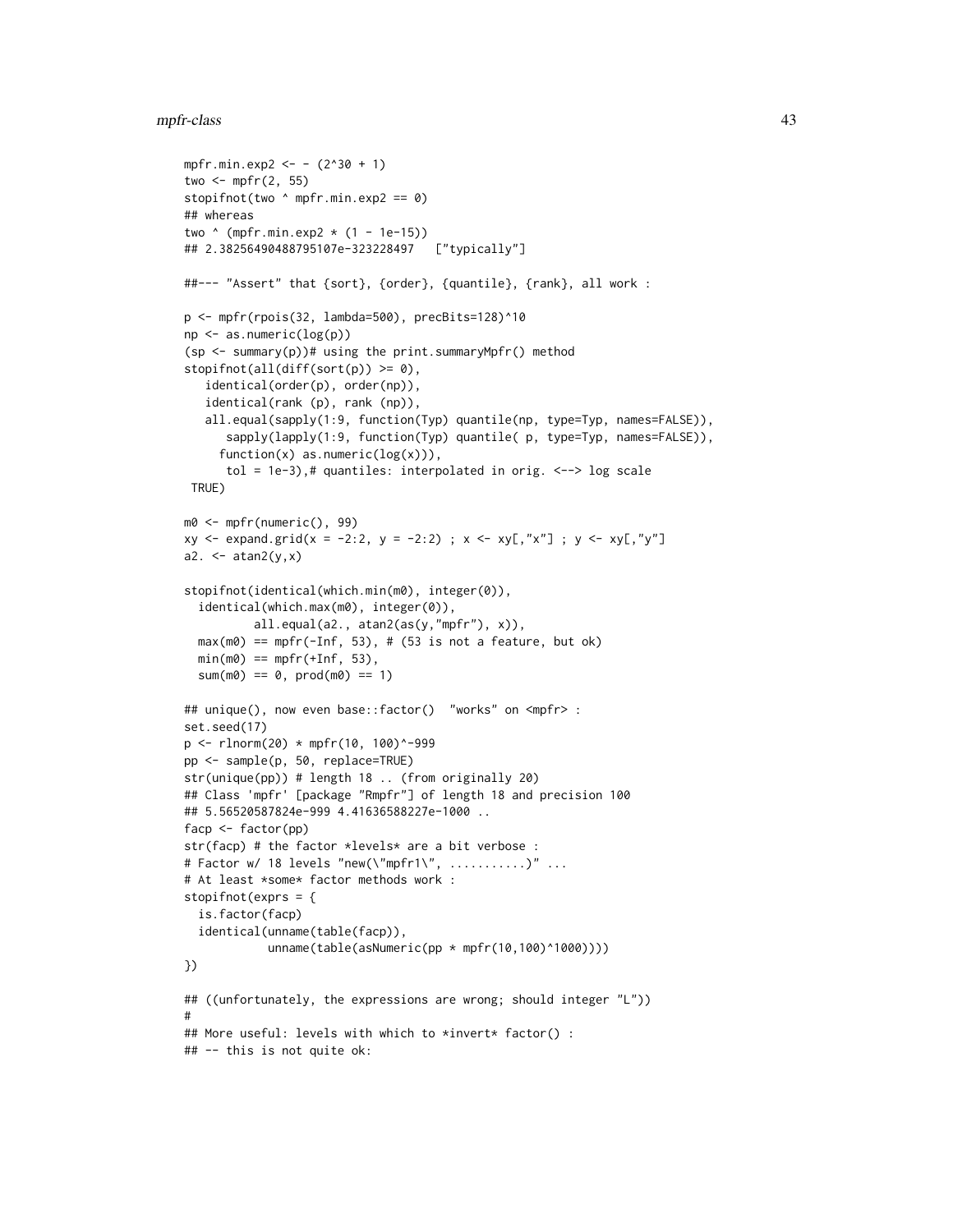```
## simplified from 'utils' :
deparse1 <- function(x, ...) paste(deparse(x, 500L, ...), collapse = " ")
if(FALSE) {
str(pp.levs <- vapply(unclass(sort(unique(pp))), deparse1, ""))
facp2 <- factor(pp, levels = pp.levs)
}
```
mpfr-distr-etc *Distribution Functions etc (MPFR)*

#### <span id="page-43-0"></span>Description

For some R standard (probability) density, distribution or quantile functions, we provide MPFR versions.

## Usage

```
dpois (x, \text{lambda}, \text{log} = \text{FALSE}, \text{useLog} = x)dbinom (x, size, prob, log = FALSE, useLog = )dnbinom(x, size, prob, mu, log = FALSE, useLog = any(x > 1e6))
dnorm (x, \text{mean} = 0, \text{ sd} = 1, \text{log} = \text{FALSE})dgamma(x, shape, rate = 1, scale = 1/rate, log = FALSE)dt (x, df, ncp, log = FALSE)
```
pnorm(q, mean =  $0$ , sd = 1, lower.tail = TRUE, log.p = FALSE)

## **Arguments**

|                        | x,q, lambda, size, prob, mu, mean, sd, shape, rate, scale, df, ncp                                                                                                                              |
|------------------------|-------------------------------------------------------------------------------------------------------------------------------------------------------------------------------------------------|
|                        | numeric or mpfr vectors. All of these are "recycled" to the length of the longest<br>one. For their meaning/definition, see the corresponding standard R ( <b>stats</b> pack-<br>age) function. |
| log, log.p, lower.tail |                                                                                                                                                                                                 |
|                        | logical, see pnorm, dpois, etc.                                                                                                                                                                 |
| useLog                 | logical with default depending on x etc, indicating if log-scale computation<br>should be used even when $log =$ FALSE, for performance or against overflow /<br>underflow.                     |

# Details

pnorm() is based on [erf\(](#page-44-0)) and erfc() which have direct MPFR counter parts and are both reparametrizations of pnorm,  $erf(x) = 2$ \*pnorm(sqrt(2)\*x) and  $erfc(x) = 2*$  pnorm(sqrt(2)\*x, lower=FALSE).

#### Value

A vector of the same length as the longest of  $x, q, \ldots$ , of class [mpfr](#page-37-0) with the high accuracy results of the corresponding standard R function.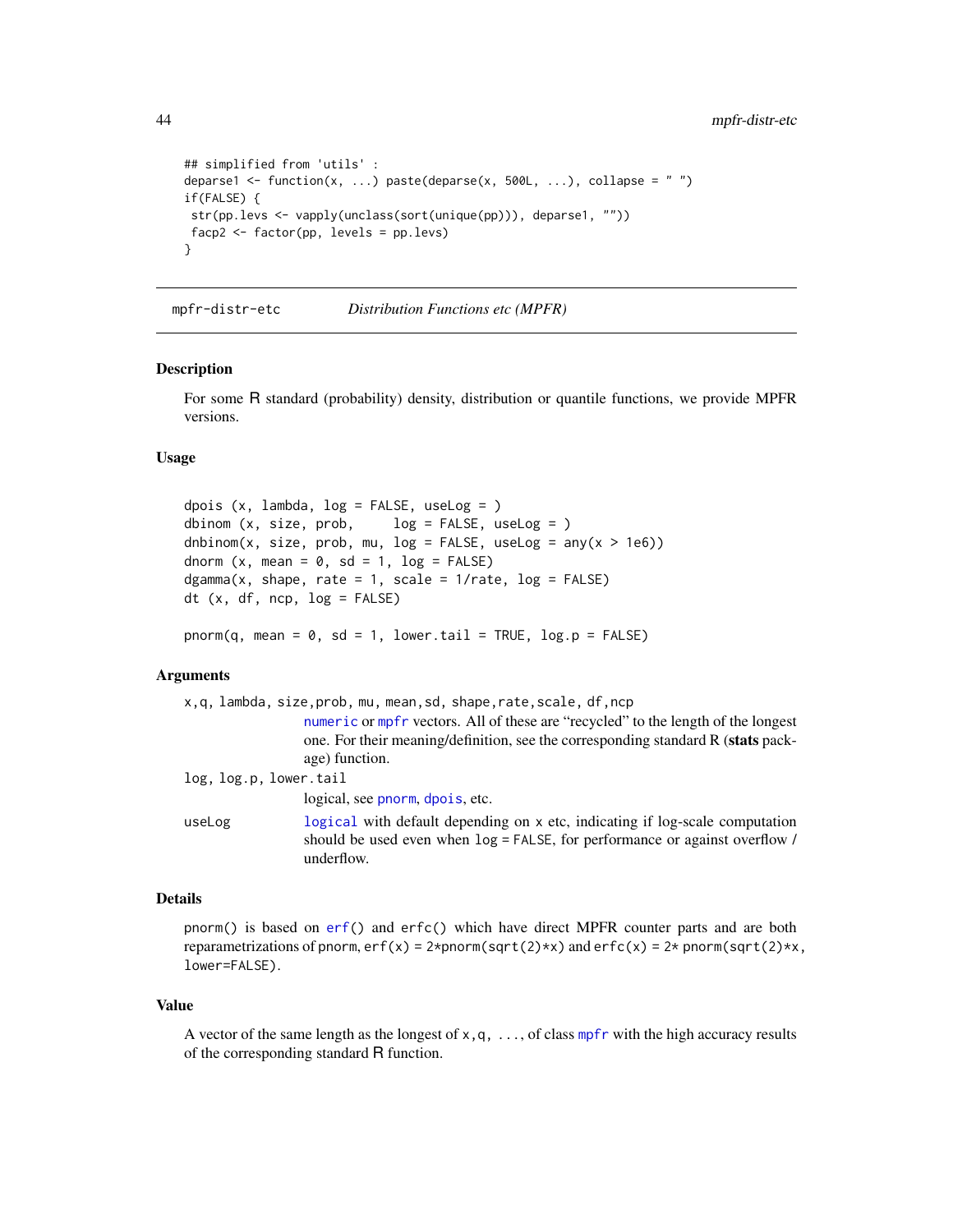## **Note**

E.g., for pnorm( $\star$ , log.p = TRUE) to be useful, i.e., not to underflow or overflow, you may want to extend the exponential range of MPFR numbers, using [.mpfr\\_erange\\_set\(](#page-46-0)), see the examples.

## See Also

[pnorm](#page-43-0), [dt](#page-43-0), [dbinom](#page-43-0), [dnbinom](#page-43-0), [dgamma](#page-43-0), [dpois](#page-43-0) in standard package stats.

[pbetaI\(](#page-60-0)x, a,b) is a [mpfr](#page-35-0) version of [pbeta](#page-0-0) only for *integer* a and b.

#### Examples

```
x <- 1400+ 0:10
print(dpois(x, 1000), digits =18) ## standard R's double precision
(px <- dpois(mpfr(x, 120), 1000))## more accuracy for the same
px. <- dpois(mpfr(x, 120), 1000, useLog=TRUE)# {failed in 0.8-8}
stopifnot(all.equal(px, px., tol = 1e-31))
dpois(0:5, mpfr(10000, 80)) ## very small exponents (underflowing in dbl.prec.)
print(dbinom(0:8, 8, pr = 4 / 5), digits=18)
      dbinom(0:8, 8, pr = 4/mpfr(5, 99)) -> dB; dB
print(dnorm( -5:5), digits=18)
      dnorm(mpfr(-5:5, prec=99))
## For pnorm() in the extreme tails, need an exponent range
## larger than the (MPFR and Rmpfr) default:
(old_eranges <- .mpfr_erange()) # typically -/+ 2^30
.mpfr_erange_set(value = (1-2^-52)*.mpfr_erange(c("min.emin","max.emax")))
tens <- mpfr(10^(4:7), 128)
pnorm(tens, lower.tail=FALSE, log.p=TRUE) # "works"
## reset to previous
.mpfr_erange_set( , old_eranges)
pnorm(tens, lower.tail=FALSE, log.p=TRUE) # all but first underflow to -Inf
```
mpfr-special-functions

*Special Mathematical Functions (MPFR)*

# <span id="page-44-0"></span>Description

Special Mathematical Functions, supported by the MPFR Library.

Note that additionally, all the [Math](#page-0-0) and [Math2](#page-0-0) group member functions are "mpfr-ified", too; ditto, for many more standard R functions. See see the methods listed in [mpfr](#page-37-0) (aka?[`mpfr-class`](#page-37-0)).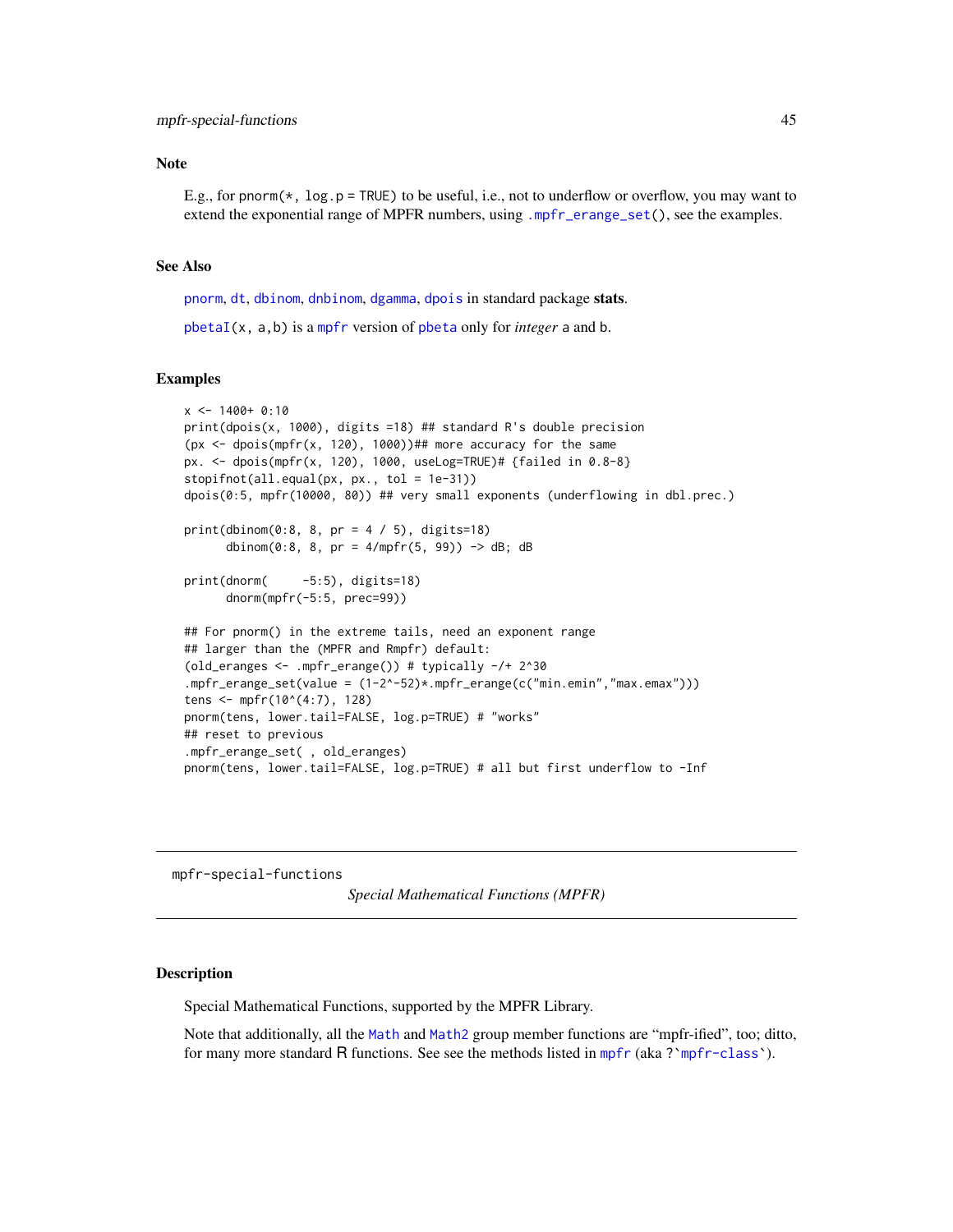#### Usage

zeta(x) Ei(x)  $Li2(x)$ erf(x) erfc(x)

# Arguments

x a [numeric](#page-0-0) or [mpfr](#page-37-0) vector.

# Details

zeta(x) computes Riemann's Zeta function  $\zeta(x)$  important in analytical number theory and related fields. The traditional definition is

$$
\zeta(x) = \sum_{n=1}^{\infty} \frac{1}{n^x}.
$$

 $Ei(x)$  computes the exponential integral,

$$
\int_{-\infty}^{x} \frac{e^t}{t} dt.
$$

 $Li2(x)$  computes the dilogarithm,

$$
\int_0^x \frac{-\log(1-t)}{t} \, dt.
$$

erf(x) and erfc(x) are the error, respectively complementary error function which are both reparametrizations of [pnorm](#page-43-0),  $erf(x) = 2*$ pnorm(sqrt(2)\*x) and  $erfc(x) = 2*$  pnorm(sqrt(2)\*x, lower=FALSE), and hence Rmpfr provides its own version of [pnorm](#page-43-0).

# Value

A vector of the same length as x, of class [mpfr](#page-37-0).

## See Also

[pnorm](#page-43-0) in standard package stats; the class description [mpfr](#page-37-0) mentioning the generic arithmetic and mathematical functions (sin, log, ..., etc) for which "mpfr" methods are available.

Note the (integer order, non modified) Bessel functions  $j_0(), y_n(),$  etc, named [j0,](#page-9-0) [yn](#page-9-0) etc, and Airy function  $Ai()$  in [Bessel\\_mpfr.](#page-9-1)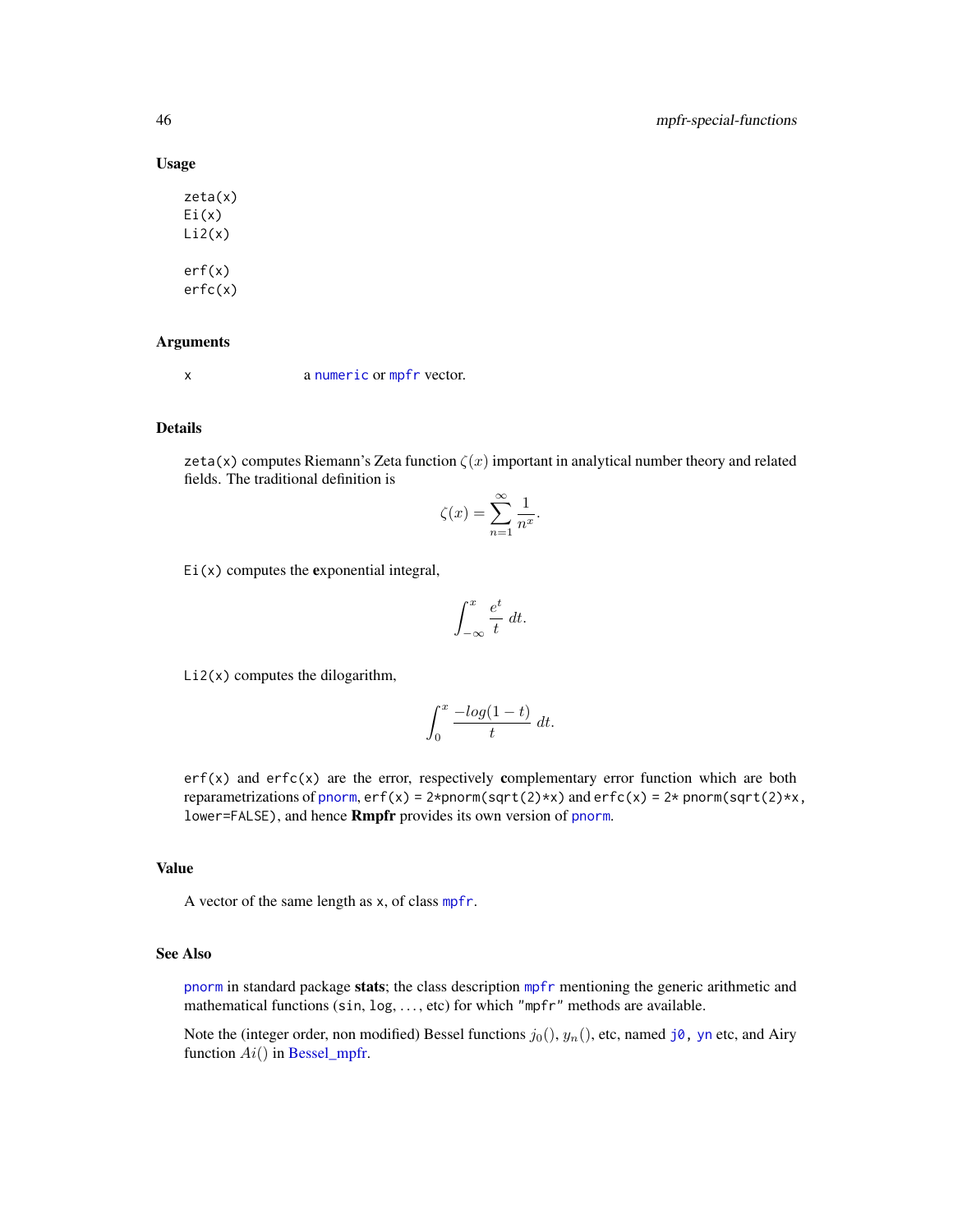#### mpfr-utils 47

## Examples

```
curve(Ei, 0, 5, n=2001)
## As we now require (mpfrVersion() > = "2.4.0"):
curve(Li2, 0, 5, n=2001)
curve(Li2, -2, 13, n=2000); abline(h=0,v=0, lty=3)
curve(Li2, -200,400, n=2000); abline(h=0,v=0, lty=3)
curve(erf, -3, 3, col = "red", ylim = c(-1, 2))curve(erfc, add = TRUE, col = "blue")abline(h=0, v=0, lty=3)
legend(-3,1, c("erf(x)", "erfc(x)", col = c("red", "blue"), lty=1)
```
mpfr-utils *Rmpfr – Utilities for Precision Setting, Printing, etc*

# <span id="page-46-0"></span>Description

This page documents utilities from package **Rmpfr** which are typically not called by the user, but may come handy in some situations.

Notably, the (base-2) maximal (and minimal) precision and the "erange", the range of possible (base-2) exponents of [mpfr](#page-35-0)-numbers can be queried and partly extended.

# Usage

```
getPrec(x, base = 10, dolumeric = TRUE, is.mpfr = NA, bigq. = 128L).getPrec(x)
getD(x)
mpfr_default_prec(prec)
## S3 method for class 'mpfrArray'
print(x, digits = NULL, drop0trailing = FALSE,right = TRUE,max.digits = getOption("Rmpfr.print.max.digits", 999L),
      exponent.plus = getOption("Rmpfr.print.exponent.plus", TRUE),
      ...)
## S3 method for class 'mpfr'
print(x, digits = NULL, drop0trailing = TRUE,right = TRUE,max.digits = getOption("Rmpfr.print.max.digits", 999L),
      exponent.plus = getOption("Rmpfr.print.exponent.plus", TRUE),
      ...)
toNum(from, rnd.mode = c('N', 'D', 'U', 'Z', 'A'))mpfr2array(x, dim, dimnames = NULL, check = FALSE).mpfr2list(x, names = FALSE)
mpfrXport(x, names = FALSE)
```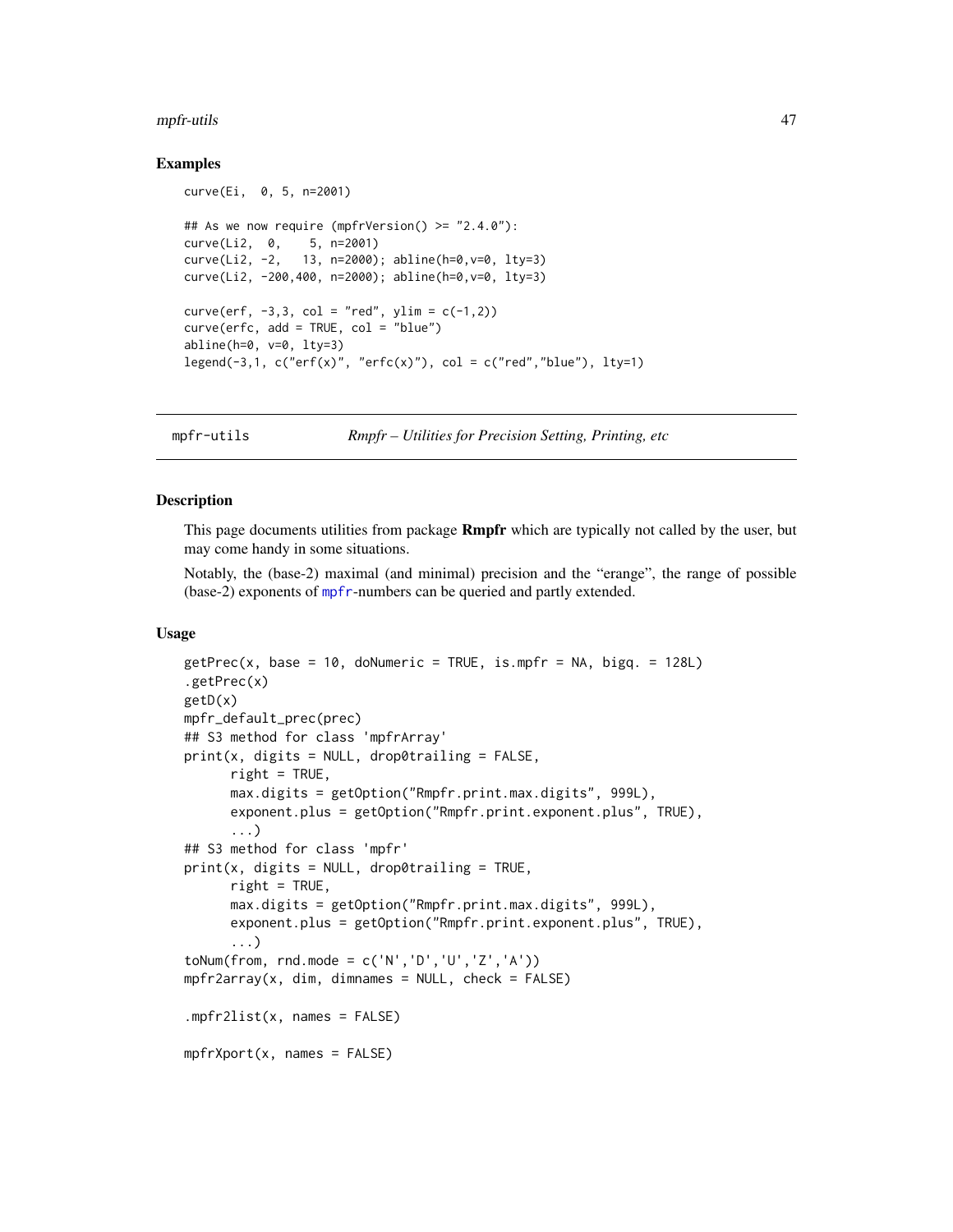# 48 mpfr-utils

```
mpfrImport(mxp)
.mpfr_formatinfo(x)
.mpfr2exp(x)
.mpfr_erange(kind = c("Emin", "Emax"), names = TRUE)
.mpfr_erange_set(kind = c("Emin", "Emax"), value)
.mpfr_erange_kinds
.mpfr_erange_is_int()
.mpfr_maxPrec()
.mpfr_minPrec()
```
# Arguments

| x, from         | typically, an R object of class "mpfr", or "mpfrArray", respectively. For getPrec(),<br>any number-like R object, or NULL.                                                                                                                    |
|-----------------|-----------------------------------------------------------------------------------------------------------------------------------------------------------------------------------------------------------------------------------------------|
| base            | (only when x is character) the base with respect to which $x[i]$ represent num-<br>bers; base <i>b</i> must fulfill $2 \le b \le 62$ .                                                                                                        |
| doNumeric       | logical indicating integer or double typed x should be accepted and a default<br>precision be returned. Should typically be kept at default TRUE.                                                                                             |
| is.mpfr         | logical indicating if $class(x)$ is already known to be "mpfr"; typically should<br>be kept at default, NA.                                                                                                                                   |
| bigq.           | for getPrec(), the precision to use for a big rational (class "bigq"); if not<br>specified gives warning when used.                                                                                                                           |
| prec            | a positive integer, or missing.                                                                                                                                                                                                               |
| drop0trailing   | logical indicating if trailing "0"s should be omitted.                                                                                                                                                                                        |
| right           | logical indicating print()ing should right justify the strings; see print.default()<br>to which it is passed.                                                                                                                                 |
| digits, $\dots$ | further arguments to print methods.                                                                                                                                                                                                           |
| max.digits      | a number (possibly Inf) to limit the number of (mantissa) digits to be printed,<br>simply passed to formatMpfr(). The default is finite to protect from printing<br>very long strings which is often undesirable, notably in interactive use. |
| exponent.plus   | logical, simply passed to formatMpfr(). Was FALSE hardwired in Rmpfr ver-<br>sions before 0.8-0, and hence is allowed to be tweaked by an options () setting.                                                                                 |
| rnd.mode        | a 1-letter string specifying how <i>rounding</i> should happen at C-level conversion<br>to MPFR, see details of mpfr.                                                                                                                         |
| dim, dimnames   | for "mpfrArray" construction.                                                                                                                                                                                                                 |
| check           | logical indicating if the mpfrArray construction should happen with internal<br>safety check. Previously, the implicit default used to be true.                                                                                               |
| names           | (for .mpfr2list()) logical or character vector, indicating if the list returned<br>should have names. If character, it specifies the names; if true, the names are set<br>to format $(x)$ .                                                   |
| mxp             | an "mpfrXport" object, as resulting from mpfrXport().                                                                                                                                                                                         |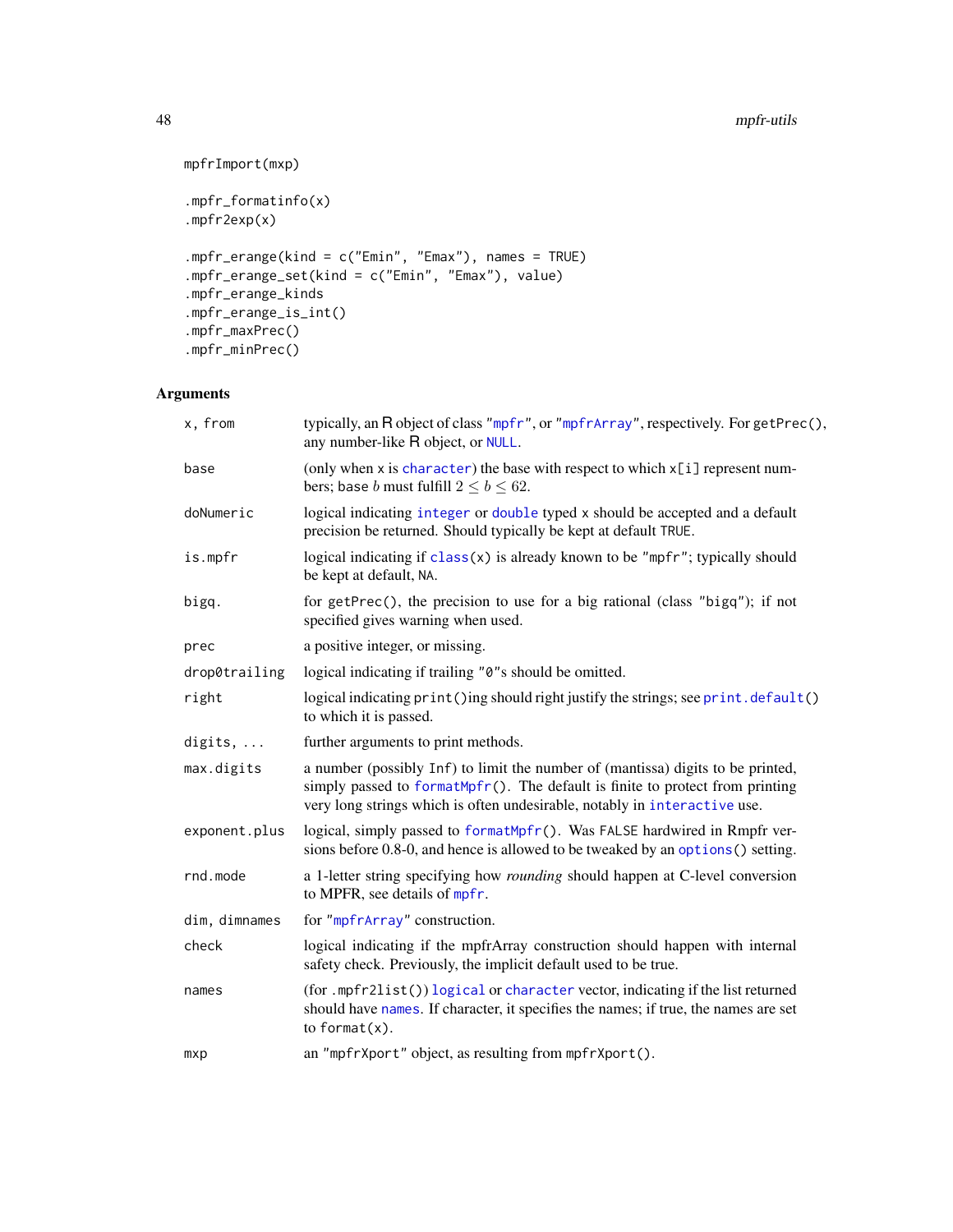| kind  | a character string or vector, specifying the kind of "erange" value; must be |
|-------|------------------------------------------------------------------------------|
|       | an element of .mpfr_erange_kinds, i.e., one of "Emin", "Emax", "min.emin",   |
|       | "max.emin","min.emax","max.emax".                                            |
| value | numeric, for .mpfr_erange_set() one number per kind. Must be in range        |
|       | specified by the $\star$ . "emin" and $\star$ . "emax" erange values.        |

# Details

The print method is currently built on the [format](#page-0-0) method for class [mpfr](#page-37-0). This, currently does *not* format columns jointly which leads to suboptimally looking output. There are plans to change this.

Note that [formatMpfr\(](#page-18-0)) which is called by  $print()$  (or show() or R's implicit printing) uses max.digits = Inf, differing from our print()'s default on purpose. If you do want to see the full accuracy even in cases it is large, use [options\(](#page-0-0)Rmpfr.print.max.digits = Inf) or (.. = 1e7), say.

The .mpfr\_erange\* functions (and variable) allow to query and set the allowed range of values for the base-2 *exponents* of "mpfr" numbers. See the examples below and GNU MPFR library documentation on the C functions mpfr\_get\_emin(), mpfr\_set\_emin(.), mpfr\_get\_emin\_min(), and mpfr\_get\_emin\_max(), (and those four with '\_emin' replaced by '\_emax' above).

#### Value

 $getPrec(x)$  returns a [integer](#page-0-0) vector of length one or the same length as x when that is positive, whereas getPrec(NULL) returns mpfr\_default\_prec(), see below.

If you need to *change* the precision of x, i.e., need something like "setPrec", use [roundMpfr\(](#page-64-0)).

.getPrec(x) is a simplified version of getPrec() which only works for "mpfr" objects x.

 $getD(x)$  is intended to be a fast version of  $x \in D$ . Data, and should not be used outside of lower level functions.

mpfr\_default\_prec() returns the current MPFR default precision, an [integer](#page-0-0). This is currently not made use of much in package **Rmpfr**, where functions have their own default precision where needed, and otherwise we'd rather not be dependent of such a *global* setting.

mpfr\_default\_prec(prec) *sets* the current MPFR default precision and returns the previous one; see above.

.mpfr\_maxPrec() and (less interestingly) .mpfr\_minPrec() give the maximal and minimal base-2 precision allowed in the current version of the MPFR library linked to by R package **Rmpfr**. The maximal precision is typically  $2^{63}$ , i.e.,

```
all.equal(.mpfr_maxPrec(), 2^63)
```
is typically true.

toNum(m) returns a numeric [array](#page-0-0) or [matrix](#page-0-0), when m is of class ["mpfrArray"](#page-53-0) or ["mpfrMatrix"](#page-53-0), respectively. It should be equivalent to as(m, "array") or ... "matrix". Note that the slightly more general [asNumeric\(](#page-0-0)) is preferred now.

mpfr2array() a slightly more flexible alternative to  $dim(.) \leq -dd$ .

.mpfr2exp(x) returns the base-2 (integer valued) exponents of x, i.e., it is the R interface to MPFR C's mpfr\_get\_exp(). The result is [integer](#page-0-0) iff .mpfr\_erange\_is\_int() is true, otherwise [double](#page-0-0). Note that the MPFR (4.0.1) manual says about mpfr\_get\_exp(): *The behavior for NaN, infinity or zero is undefined*.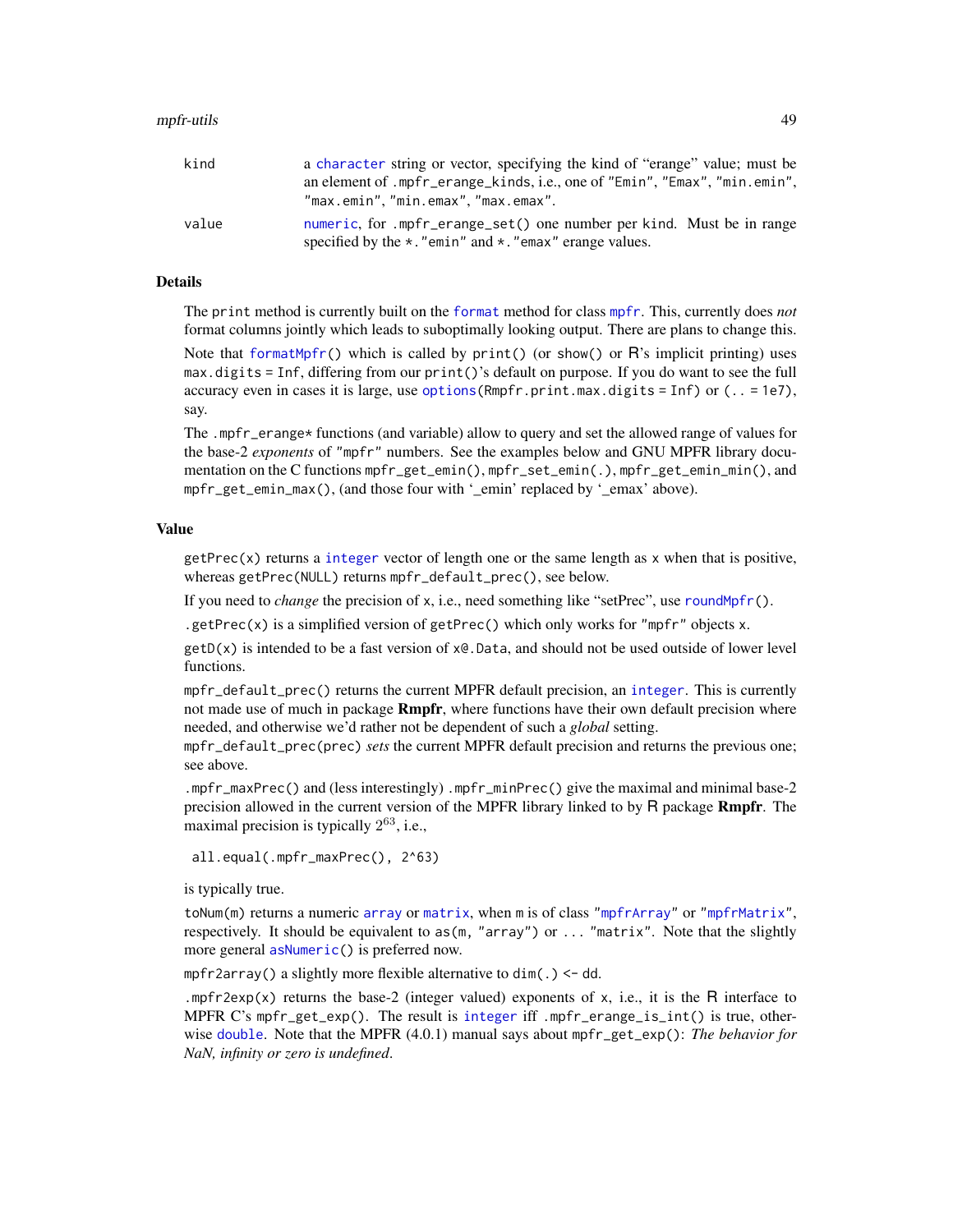.mpfr\_erange\_is\_int() returns TRUE iff the .mpfr\_erange(c("Emin","Emax")) range lies inside the range of R's [integer](#page-0-0) limits, i.e., has absolute values not larger than . Machine \$integer. max  $(= 2^{31} - 1).$ 

.mpfr\_erange\_set() *invisibly* (see [invisible\(](#page-0-0))) returns TRUE iff the change was successful.

.mpfr\_formatinfo(x) returns conceptually a subset of [.mpfr2str\(](#page-18-1))'s result, a list with three components

| exp    | the base-2 exponents of x, identical to $.mpfr2exp(x)$ .                                    |
|--------|---------------------------------------------------------------------------------------------|
| finite | logical identical to is $finite(x)$ .                                                       |
| is.0   | logical indicating if the corresponding $x[i]$ is zero; identical to $mpfrIs\emptyset(x)$ . |
|        |                                                                                             |

(Note that [.mpfr2str\(](#page-18-1)x, .., base)\$exp is wrt base *and* is not undefined but

## Note

mpfrXport() and mpfrImport() are **experimental** and used to explore reported platform incompatibilities of [save\(](#page-0-0))d and [load\(](#page-0-0))ed "mpfr" objects between Windows and non-Windows platforms.

In other words, the format of the result of mpfrXport() and hence the mxp argument to mpfrImport() are considered internal, not part of the API and subject to change.

## See Also

Start using  $mpr(c)$ , and compute with these numbers.

[mpfrArray\(](#page-52-0)x) is for numeric ("non-mpfr") x, whereas mpfr2array(x) is for "mpfr" classed x, only.

## Examples

m

```
getPrec(as(c(1,pi), "mpfr")) # 128 for both
```

```
(opr <- mpfr_default_prec()) ## typically 53, the MPFR system default
stopifnot(opr == (oprec <- mpfr_default_prec(70)),
         70 == mpfr_default_prec())
## and reset it:
mpfr_default_prec(opr)
## Explore behavior of rounding modes 'rnd.mode':
x \le mpfr(10,99)^512 # too large for regular (double prec. / numeric):
sapply(c("N", "D", "U", "Z", "A"), function(RM)
     sapply(list(-x,x), function(.) toNum(., RM)))
## N D U Z A
## -Inf -Inf -1.797693e+308 -1.797693e+308 -Inf
## Inf 1.797693e+308 Inf 1.797693e+308 Inf
## Printing of "MPFR" matrices is less nice than R's usual matrix printing:
m \le - outer(c(1, 3.14, -1024.5678), c(1, 1e-3, 10,100))
m[3,3] <- round(m[3,3])
```
mpfr(m, 50)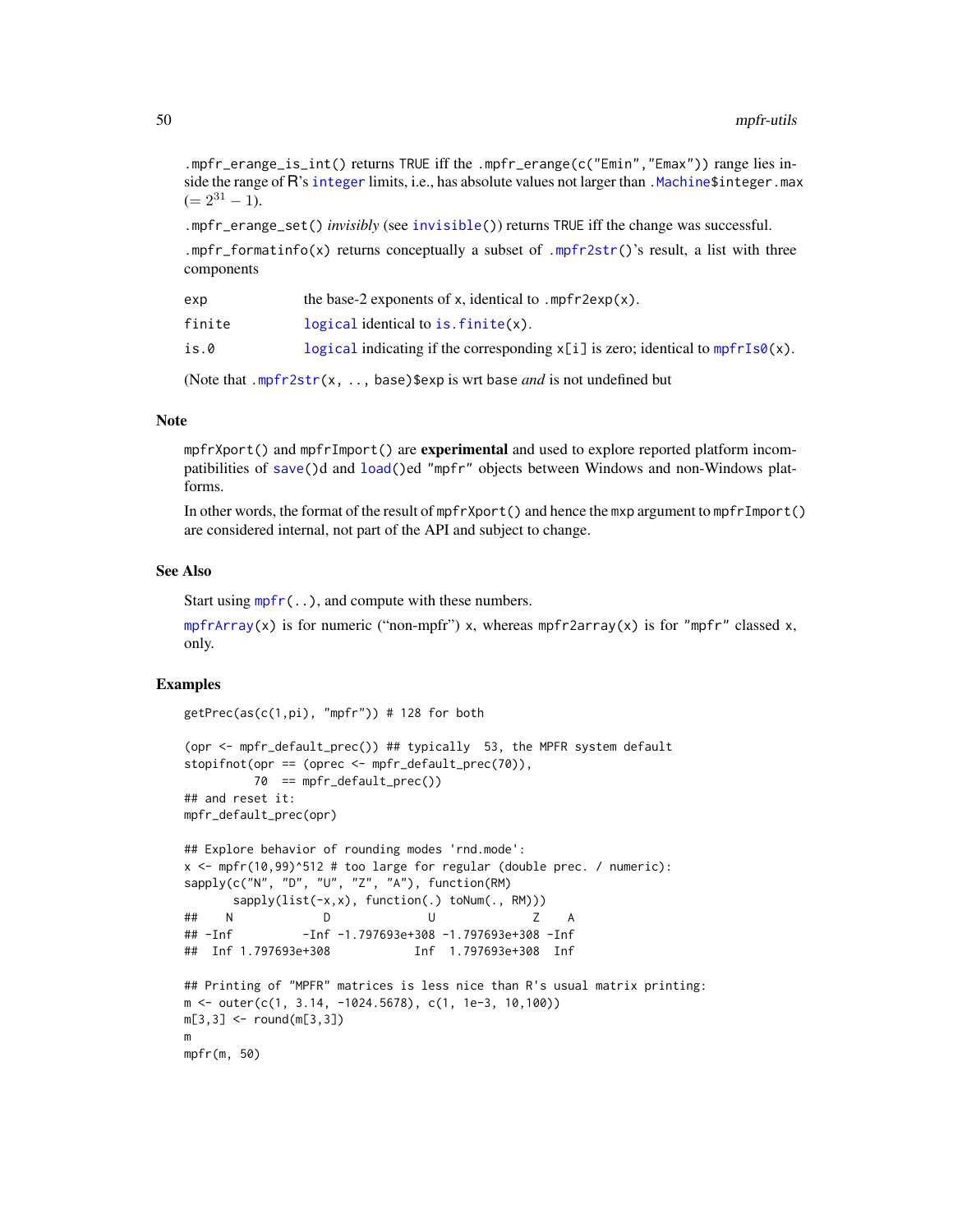```
B6 \leq mpfr2array(Bernoulli(1:6, 60), c(2,3),
                 dimnames = list(LETTERS[1:2], letters[1:3]))
B6
## Ranges of (base 2) exponents of MPFR numbers:
.mpfr_erange() # the currently active range of possible base 2 exponents:
## A factory fresh setting fulfills
.mpfr_erange(c("Emin","Emax")) == c(-1,1) * (2^30 - 1)
## There are more 'kind's, the latter 4 showing how you could change the first two :
.mpfr_erange_kinds
.mpfr_erange(.mpfr_erange_kinds)
eLimits <- .mpfr_erange(c("min.emin", "max.emin", "min.emax", "max.emax"))
## Typically true in "current" MPFR versions:
eLimits == c(-1,1,-1,1) * (2^62 - 1)
## Looking at internal representation [for power users only!]:
i8 < - mpfr(-2:5, 32)
x4 <- mpfr(c(NA, NaN, -Inf, Inf), 32)
## The output of the following depends on the GMP "numb" size
## (32 bit vs. 64 bit), and may be even more platform specific:
str( .mpfr2list(i8) )
str( .mpfr2list(x4, names = TRUE) )
str(xp4 <- mpfrXport(x4, names = TRUE))
stopifnot(identical(x4, mpfrImport(mpfrXport(x4))),
          identical(i8, mpfrImport(mpfrXport(i8))))
## FIXME, need c(.), as dim(.) "get lost":
stopifnot(identical(c(B6), mpfrImport(mpfrXport(B6))))
```
mpfr.utils *MPFR Number Utilities*

#### <span id="page-50-0"></span>Description

mpfrVersion() returns the version of the MPFR library which **Rmpfr** is currently linked to.

 $c(x,y,...)$  $c(x,y,...)$  can be used to combine MPFR numbers in the same way as regular numbers IFF the first argument  $x$  is of class [mpfr](#page-37-0).

mpfrIs $\theta$ (.) uses the MPFR library in the documented way to check if (a vector of) MPFR numbers are zero. It was called mpfr.is.0 which is strongly deprecated now.

.mpfr.is.whole(x) uses the MPFR library in the documented way to check if (a vector of) MPFR numbers is integer *valued*. This is equivalent to  $x = \text{round}(x)$ , but *not* at all to is. integer(as(x, "numeric")).

You should typically rather use (the "mpfr" method of the generic function) is. whole(x) instead. The former name mpfr.is.integer is deprecated now.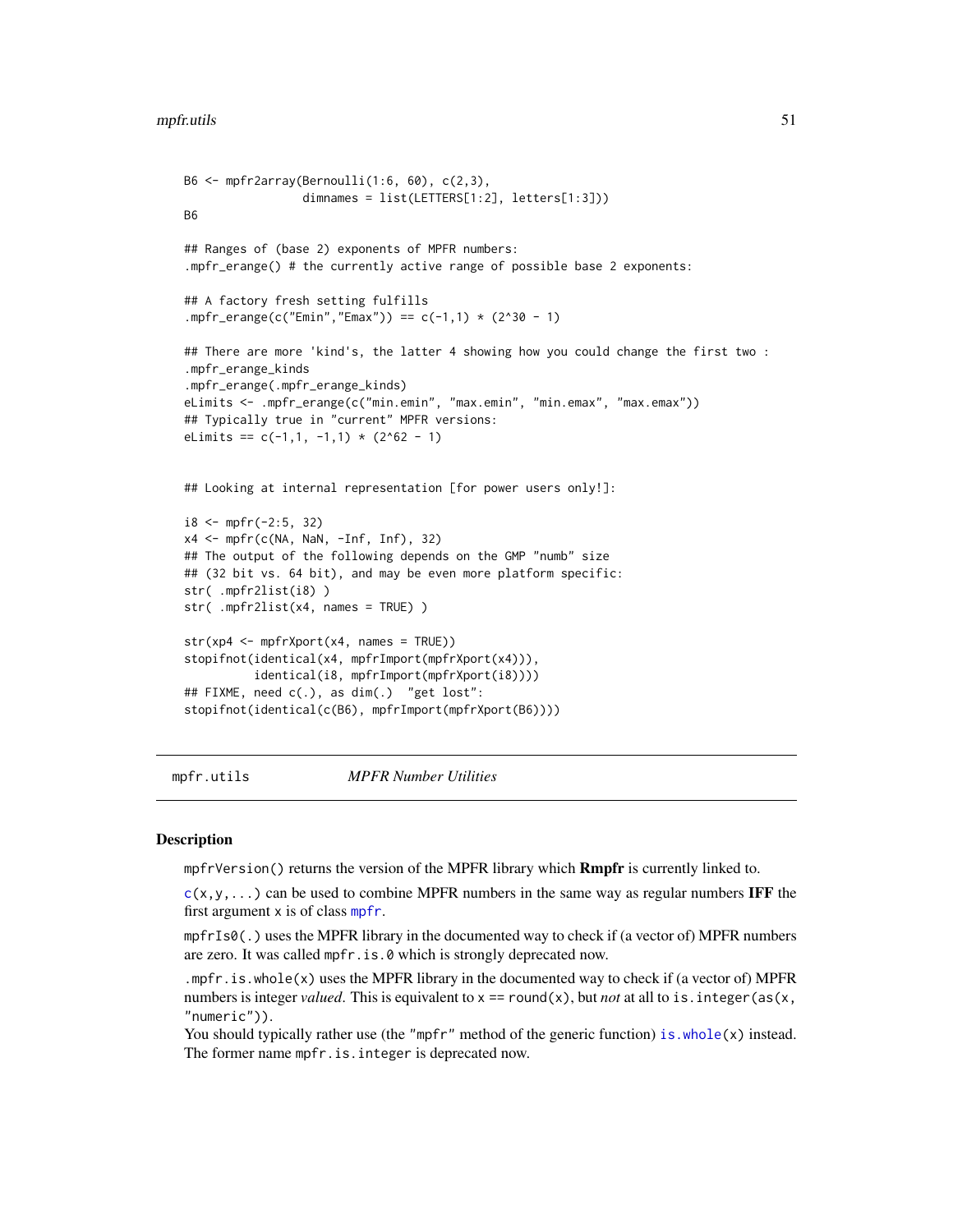## Usage

```
mpfrVersion()
mpfrIs0(x)
## S3 method for class 'mpfr'
c(\ldots)## S3 method for class 'mpfr'
diff(x, \text{lag} = 1L, differences = 1L, ...)
```
## Arguments

| $\mathsf{X}$            | an object of class mpfr.                                                                                                                  |
|-------------------------|-------------------------------------------------------------------------------------------------------------------------------------------|
| $\cdot$ $\cdot$ $\cdot$ | for diff, further mpfr class objects or simple numbers (numeric vectors) which<br>are coerced to mpfr with default precision of 128 bits. |
|                         |                                                                                                                                           |

lag, differences

for diff(): exact same meaning as in [diff\(](#page-0-0))'s default method, [diff.default](#page-0-0).

# Value

mpfrIs0 returns a logical vector of length length(x) with values TRUE iff the corresponding  $x[i]$ is an MPFR representation of zero  $(0)$ .

Similarly, .mpfr.is.whole and is.whole return a logical vector of length length(x).

mpfrVersion returns an object of S3 class ["numeric\\_version"](#page-0-0), so it can be used in comparisons.

The other functions return MPFR number (vectors), i.e., extending class [mpfr](#page-37-0).

# See Also

[str.mpfr](#page-67-0) for the [str](#page-0-0) method. [erf](#page-44-0) for special mathematical functions on MPFR.

The class description [mpfr](#page-37-0) page mentions many generic arithmetic and mathematical functions for which "mpfr" methods are available.

```
mpfrVersion()
```

```
(x \le c(Const("pi", 64), mpr(-2:2, 64)))mpfrIs0(x) # one of them is
x[mpfrIs0(x)] # but it may not have been obvious..
str(x)
x \leq -rep(-2:2, 5)stopifnot(is.whole(mpfr(2, 500) ^ (1:200)),
          all.equal(diff(x), diff(as.numeric(x))))
```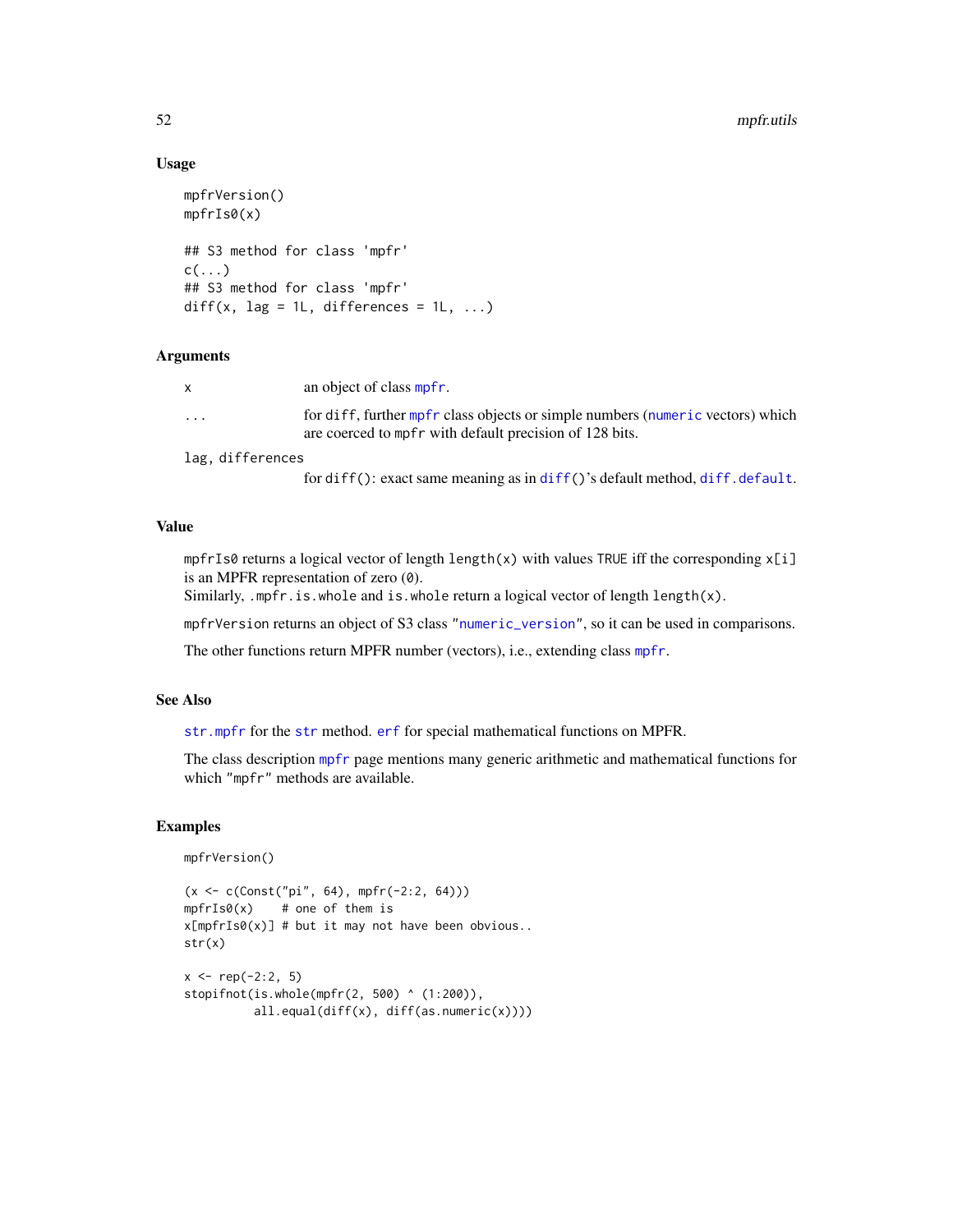<span id="page-52-0"></span>

## Description

Utility to construct an R object of class [mpfrArray](#page-53-0), very analogously to the numeric [array](#page-0-0) function.

## Usage

```
mpfrArray(x, precBits, dim = length(x), dimmans = NULL,rnd.mode = c("N","D","U","Z","A"))
```
## Arguments

| $\mathsf{x}$ | numeric(like) vector, typically of length prod(dim) or shorter in which case it<br>is recycled.                                                                                           |
|--------------|-------------------------------------------------------------------------------------------------------------------------------------------------------------------------------------------|
| precBits     | a number, the maximal precision to be used, in <b>bits</b> ; i.e., 53 corresponds to<br>double precision. Must be at least 2.                                                             |
| dim          | the dimension of the array to be created, that is a vector of length one or more<br>giving the maximal indices in each dimension.                                                         |
| dimnames     | either NULL or the names for the dimensions. This is a list with one component<br>for each dimension, either NULL or a character vector of the length given by dim<br>for that dimension. |
| rnd.mode     | a 1-letter string specifying how <i>rounding</i> should happen at C-level conversion<br>to MPFR, see details of mpfr.                                                                     |

# Value

an object of class ["mpfrArray"](#page-53-0), specifically ["mpfrMatrix"](#page-53-0) when length(dim) == 2.

#### See Also

[mpfr](#page-35-0), [array](#page-0-0); [asNumeric\(](#page-0-0)) as "inverse" of mpfrArray(), to get back a numeric array. [mpfr2array\(](#page-46-0)x) is for "mpfr" classed x, only, whereas mpfrArray(x) is for numeric ("non-mpfr")

```
x.
```

```
## preallocating is possible here too
ma \leq mpfrArray(NA, prec = 80, dim = 2:4)
validObject(A2 <- mpfrArray(1:24, prec = 64, dim = 2:4))
## recycles, gives an "mpfrMatrix" and dimnames :
mat \leq mpfrArray(1:5, 64, dim = c(5,3), dimnames=list(NULL, letters[1:3]))
mat
asNumeric(mat)
stopifnot(identical(asNumeric(mat),
```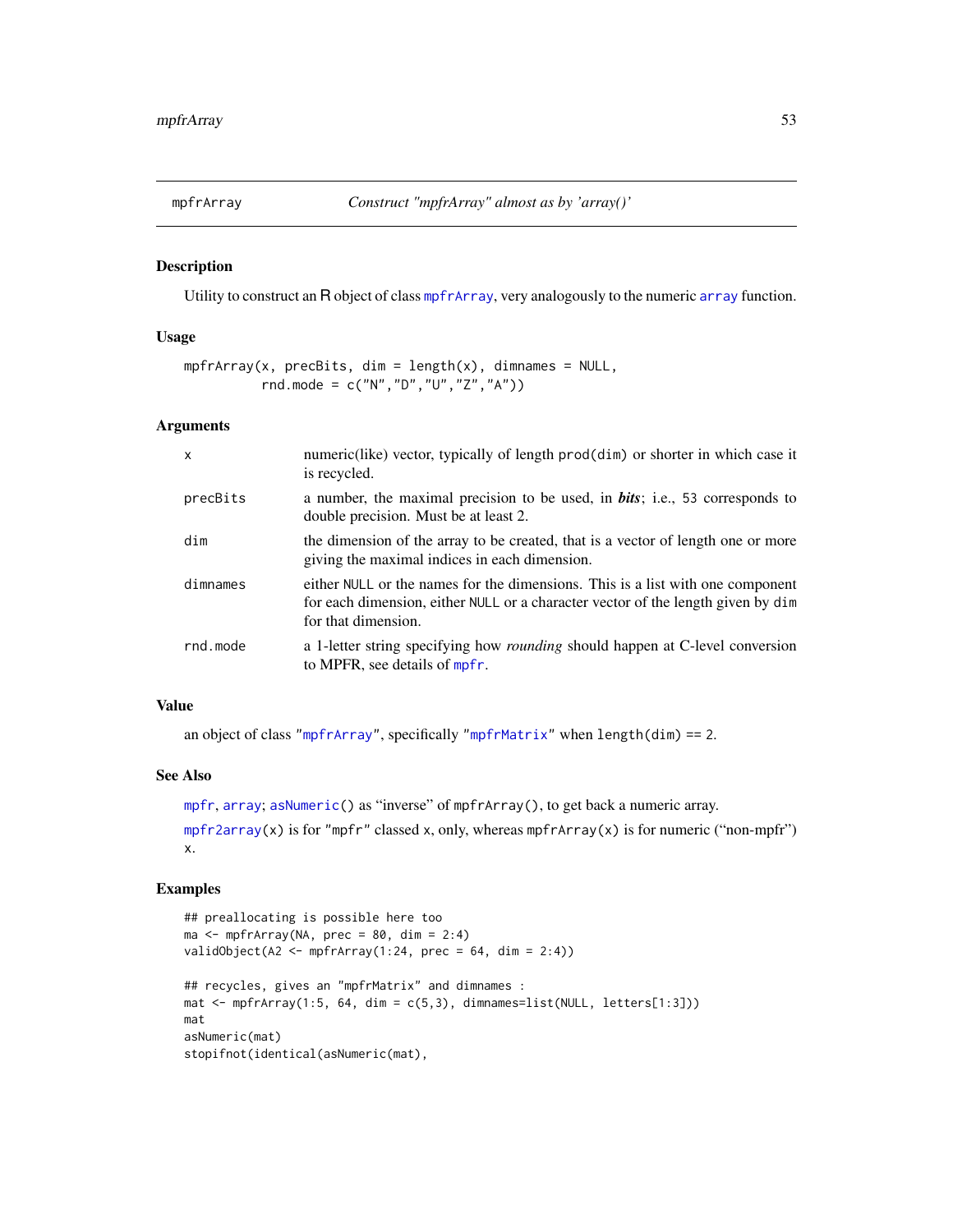$matrix(1:5 +0, 5, 3, dimension 5)$ 

```
## Testing the apply() method :
apply(mat, 2, range)
apply(A2, 1:2, range)
apply(A2, 2:3, max)
(fA2 <- apply(A2, 2, fivenum))
a2 \leftarrow as(A2, 'array')stopifnot(as(apply(A2, 2, range), "matrix") ==
             apply(a2, 2, range)
        , all.equal(fA2, apply(a2, 2, fivenum))
        , all.equal(apply(A2, 2, quantile),
                    apply(a2, 2, quantile))
        , all.equal(A2, apply(A2, 2:3, identity) -> aA2, check.attributes=FALSE)
        , dim(A2) == dim(aA2))
```
mpfrMatrix *Classes "mpfrMatrix" and "mpfrArray"*

#### <span id="page-53-0"></span>Description

The classes "mpfrMatrix" and "mpfrArray" are, analogously to the **base** [matrix](#page-0-0) and [array](#page-0-0) functions and classes simply "numbers" of class [mpfr](#page-37-0) with an additional Dim and Dimnames slot.

## Objects from the Class

Objects should typically be created by [mpfrArray\(](#page-52-0)), but can also be created by new("mpfrMatrix", ...) or new("mpfrArray", ...), or also by t(x), dim(x) <- dd, or [mpfr2array\(](#page-46-0)x, dim=dd) where x is a an [mpfr](#page-37-0) "number vector".

A (slightly more flexible) alternative to  $dim(x) < -$  dd is [mpfr2array\(](#page-46-0)x, dd, dimnames).

# **Slots**

.Data: as for the [mpfr](#page-37-0) class, a "list" of [mpfr1](#page-37-1) numbers.

Dim: of class "integer", specifying the array dimension.

Dimnames: of class "list" and the same length as Dim, each list component either [NULL](#page-0-0) or a [character](#page-0-0) vector of length Dim[j].

#### Extends

Class "mpfrMatrix" extends "mpfrArray", directly.

Class "mpfrArray" extends class ["mpfr"](#page-37-0), by class "mpfrArray", distance 2; class ["list"](#page-0-0), by class "mpfrArray", distance 3; class ["vector"](#page-0-0), by class "mpfrArray", distance 4.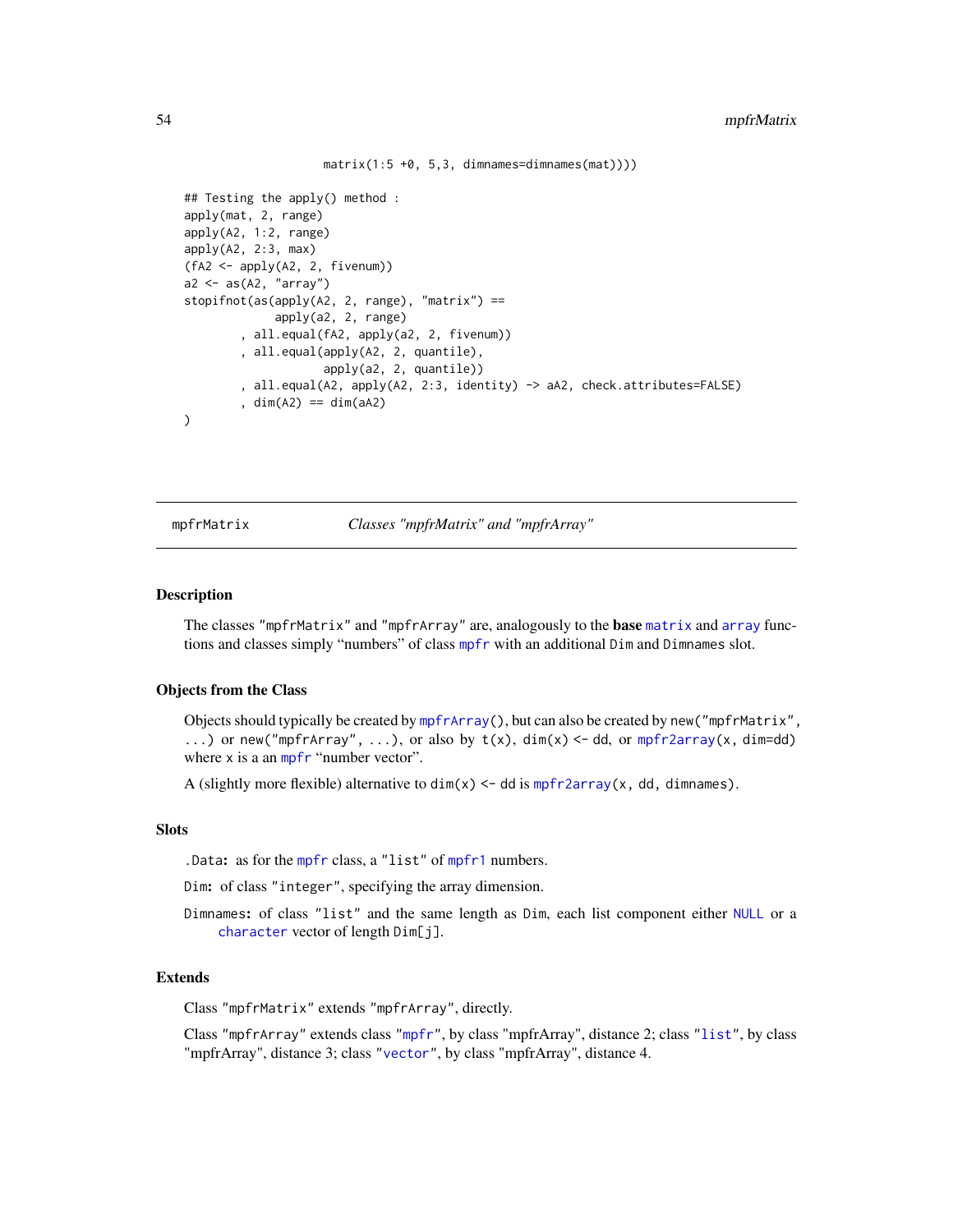#### mpfrMatrix 55

## **Methods**

- Arith signature(e1 = "mpfr", e2 = "mpfrArray"): ...
- Arith signature(e1 = "numeric",  $e2 =$  "mpfrArray"): ...
- Arith signature(e1 = "mpfrArray", e2 = "mpfrArray"): ...
- Arith signature(e1 = "mpfrArray", e2 = "mpfr"): ...
- Arith signature(e1 = "mpfrArray", e2 = "numeric"): ...
- **as.vector** signature( $x =$ "mpfrArray", mode = "missing"): drops the dimension 'attribute', i.e., transforms x into a simple [mpfr](#page-37-0) vector. This is an inverse of  $t(.)$  or  $\dim(.)$   $\leq \in \ast$  on such a vector.
- $atan2$  signature( $y = "ANY", x = "mpfrArray")$ : ...
- $atan2$  signature(y = "mpfrArray",  $x =$  "mpfrArray"): ...
- atan2 signature( $y = "mpfrArray"$ ,  $x = "ANY"$ ): ...
- $\left[ \left\langle -\right\rangle$  signature(x = "mpfrArray", i = "ANY", j = "ANY", value = "ANY"): ...
- $[$  signature(x = "mpfrArray", i = "ANY", j = "ANY", drop = "ANY"): ...
- $[$  signature(x = "mpfrArray",  $i =$  "ANY",  $j =$  "missing", drop = "missing"): "mpfrArray"s can be subset ("indexed") as regular R [array](#page-0-0)s.
- $%$ \*% signature(x = "mpfr", y = "mpfrMatrix"): Compute the matrix/vector product xy when the [dim](#page-0-0)ensions (dim) of x and y match. If x is not a matrix, it is treated as a 1-row or 1-column matrix (aka "row vector" or "column vector") depending on which one makes sense, see the documentation of the base function [%\\*%](#page-0-0).
- $%$  \*% signature(x = "[mpfr](#page-37-0)", y = "Mnumber"): method definition for cases with one mpfr and any "number-like" argument are to use MPFR arithmetic as well.
- $%$  \*% signature(x = "mpfrMatrix", y = "mpfrMatrix"),
- $%$  \*% signature(x = "mpfrMatrix", y = "mpfr"), etc. Further method definitions with identical semantic.
- crossprod signature(x = "mpfr", y = "missing"): Computes  $x'x$ , i.e.,  $t(x)$  %\*% x, typically more efficiently.
- crossprod signature(x = "mpfr", y = "mpfrMatrix"): Computes  $x'y$ , i.e., t(x) %\*% y, typically more efficiently.
- crossprod signature( $x = "mpfrMatrix", y = "mpfrMatrix"); ...$
- crossprod signature( $x =$ "mpfrMatrix",  $y =$ "mpfr"): ...
- **tcrossprod** signature(x = "mpfr", y = "missing"): Computes  $xx'$ , i.e., x %\*% t(x), typically more efficiently.
- **tcrossprod** signature(x = "mpfrMatrix", y = "mpfrMatrix"): Computes  $xy'$ , i.e., x %\*% t(y), typically more efficiently.
- tcrossprod signature( $x =$ "mpfrMatrix",  $y =$ "mpfr"): ...

tcrossprod signature( $x = "mpfr", y = "mpfrMatrix")$ : ...

- coerce signature(from = "mpfrArray", to = "array"): coerces from to a *numeric* array of the same dimension.
- coerce signature(from = "mpfrArray", to = "vector"): as for standard [array](#page-0-0)s, this "drops" the dim (and dimnames), i.e., returns an [mpfr](#page-37-0) vector.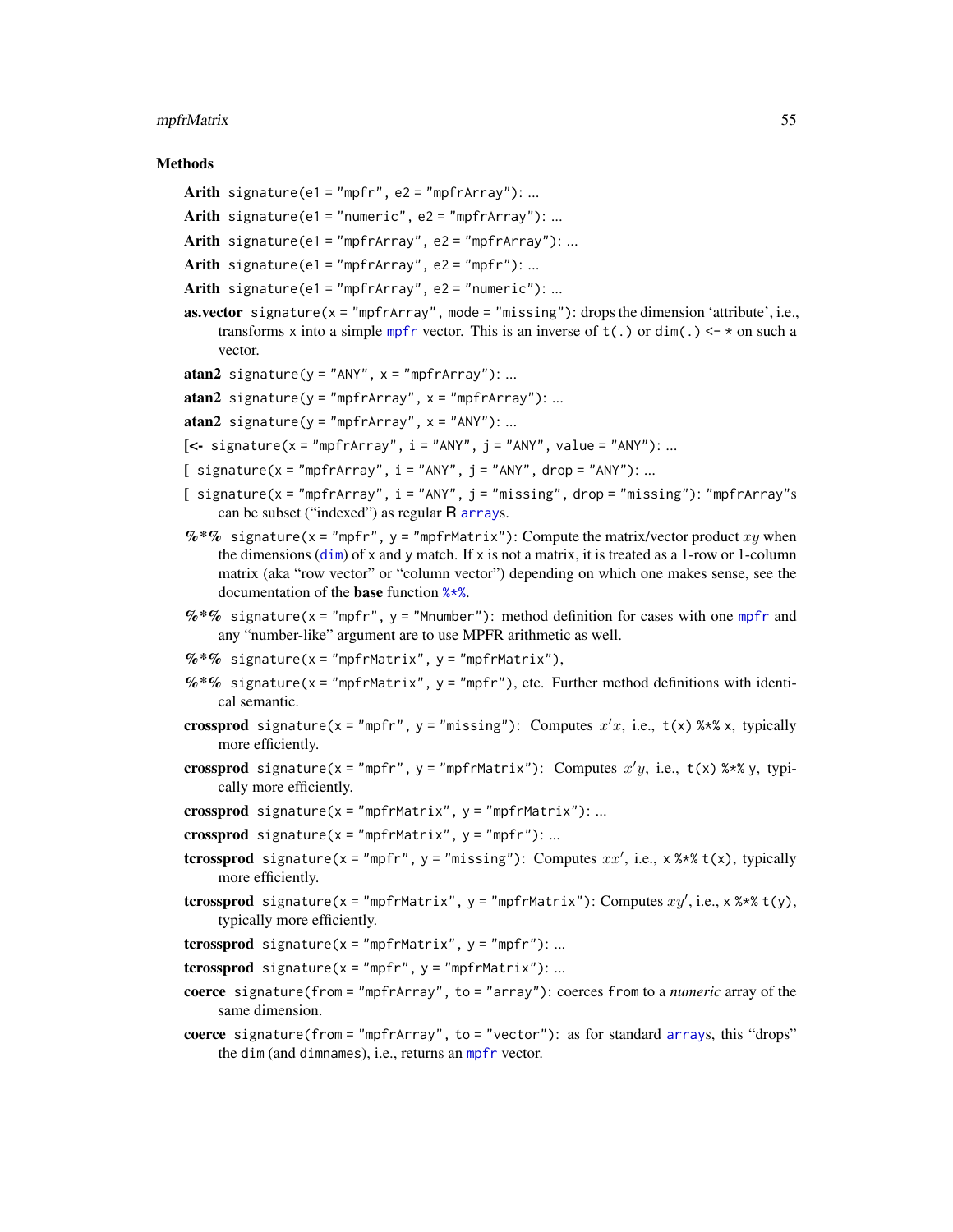```
Compare signature(e1 = "mpfr", e2 = "mpfrArray"): ...
```
**Compare** signature(e1 = "numeric", e2 = "mpfrArray"): ...

```
Compare signature(e1 = "mpfrArray", e2 = "mpfr"): ...
```
**Compare** signature(e1 = "mpfrArray", e2 = "numeric"): ...

 $dim$  signature( $x = "mpfrArray")$ : ...

 $dimnames < -signature(x = "mpfrArray")$ : ...

```
dimnames signature(x = "mpfrArray"): ...
```

```
show signature(object = "mpfrArray"): ...
```
- sign signature( $x = "mpfrArray")$ : ...
- norm signature( $x = "mpfrMatrix"$ , type = "character"): computes the matrix norm of x, see [norm](#page-0-0) or the one in package Matrix.
- t signature( $x = "mpfrMatrix"$ ): tranpose the mpfrMatrix.
- aperm signature(a = "mpfrArray"): aperm(a,perm) is a generalization of t(.) to *perm*ute the dimensions of an mpfrArray; it has the same semantics as the standard [aperm\(](#page-0-0)) method for simple R [array](#page-0-0)s.

## Author(s)

Martin Maechler

# See Also

[mpfrArray](#page-52-0), also for more examples.

```
showClass("mpfrMatrix")
validObject(mm <- new("mpfrMatrix"))
validObject(aa <- new("mpfrArray"))
v6 \le mpr(1:6, 128)m6 \le mew("mpfrMatrix", v6, Dim = c(2L, 3L))validObject(m6)
m6
which(m6 == 3, arr.ind = TRUE) # |--> (1, 2)
## Coercion back to "vector": Both of these work:
stopifnot(identical(as(m6, "mpfr"), v6),
  identical(as.vector(m6), v6)) # < but this is a "coincidence"
S2 <- m6[,-3] # 2 x 2
S3 <- rbind(m6, c(1:2,10)); s3 <- asNumeric(S3)det(S2)
str(determinant(S2))
det(S3)
stopifnot(all.equal(det(S2), det(asNumeric(S2)), tol=1e-15),
  all.equal(det(S3), det(s3), tol=1e-15))
```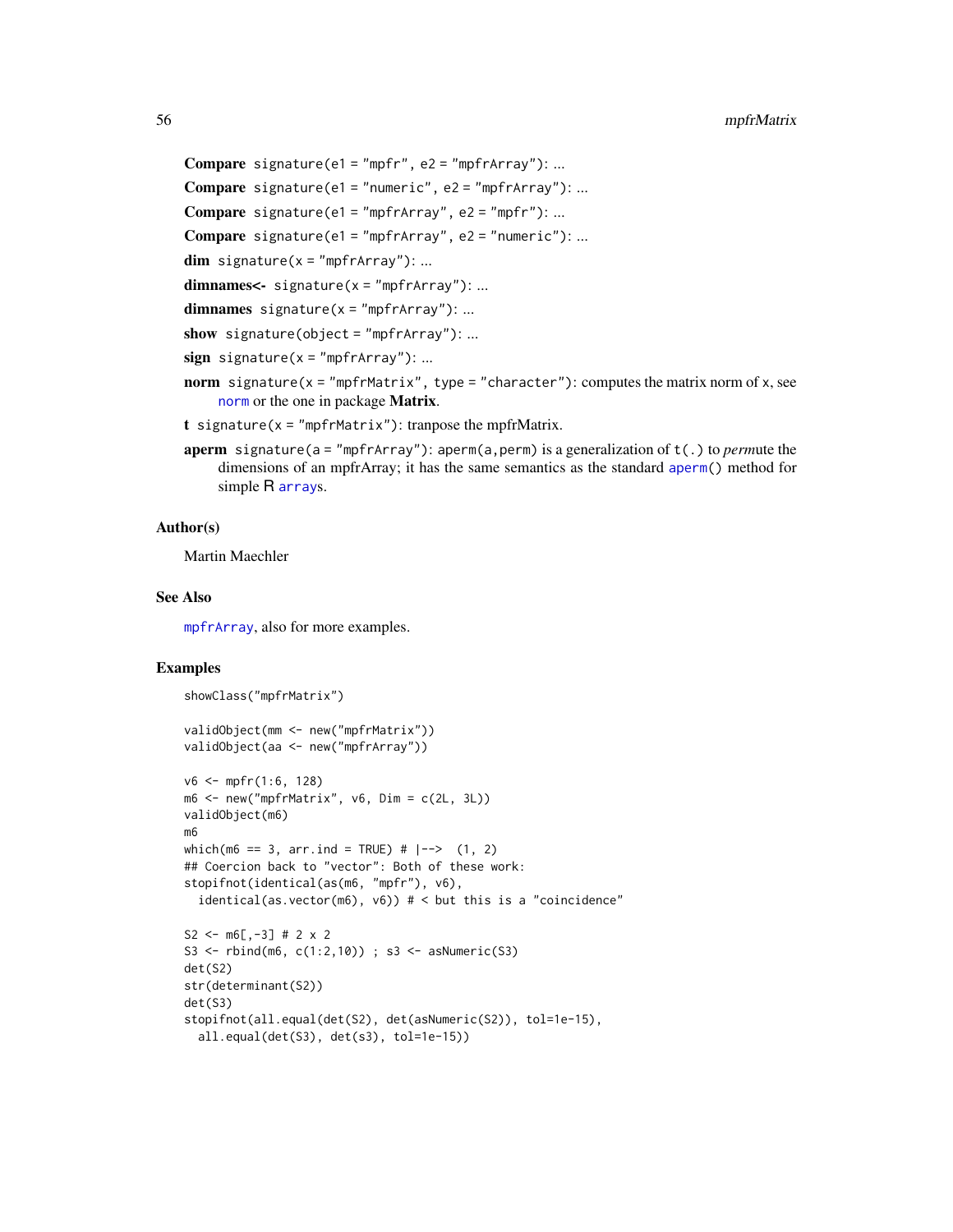## mpfrMatrix-utils 57

```
## 2-column matrix indexing and replacement:
(sS <- S3[i2 <- cbind(1:2, 2:3)])
stopifnot(identical(asNumeric(sS), s3[i2]))
C3 \le - S3; C3 \le - S3C3[i2] <- 10:11
c3[i2] <- 10:11
stopifnot(identical(asNumeric(C3), c3))
AA <- new("mpfrArray", as.vector(cbind(S3, -S3)), Dim=c(3L,3:2))
stopifnot(identical(AA[,,1] , S3), identical(AA[,,2] , -S3))
aa <- asNumeric(AA)
i3 <- cbind(3:1, 1:3, c(2L, 1:2))
ii3 <- Rmpfr:::.mat2ind(i3, dim(AA), dimnames(AA))
stopifnot(aa[i3] == new("mpfr", getD(AA)[ii3]))
stopifnot(identical(aa[i3], asNumeric(AA[i3])))
CA <- AA; ca <- aa
ca[i3] <- ca[i3] ^ 3
CA[i3] <- CA[i3] ^ 3
## scale():
S2. \leftarrow scale(S2)
stopifnot(all.equal(abs(as.vector(S2.)), rep(sqrt(1/mpfr(2, 128)), 4),
    tol = 1e-30)## norm() :
norm(S2)
stopifnot(identical(norm(S2), norm(S2, "1")),
          norm(S2, "I") == 6,norm(S2, "M") == 4,
          abs(norm(S2, "F") - 5.477225575051661) < 1e-15)
```
mpfrMatrix-utils *Functions for mpfrMatrix Objects*

## Description

determinant(x, ..) computes the determinant of the mpfr square matrix x. May work via coercion to "numeric", i.e., compute determinant[\(asNumeric\(](#page-0-0)x), logarithm), if asNumeric is true, by default, if the dimension is larger than three. Otherwise, use precision precBits for the "accumulator" of the result, and use the recursive mathematical definition of the determinant (with computational complexity  $n!$ , where n is the matrix dimension, i.e., very inefficient for all but small matrices!)

#### Usage

```
## S3 method for class 'mpfrMatrix'
determinant(x, logarithm = TRUE,asNumeric = (d[1] > 3), precBits = max(.getPrec(x)), ...)
```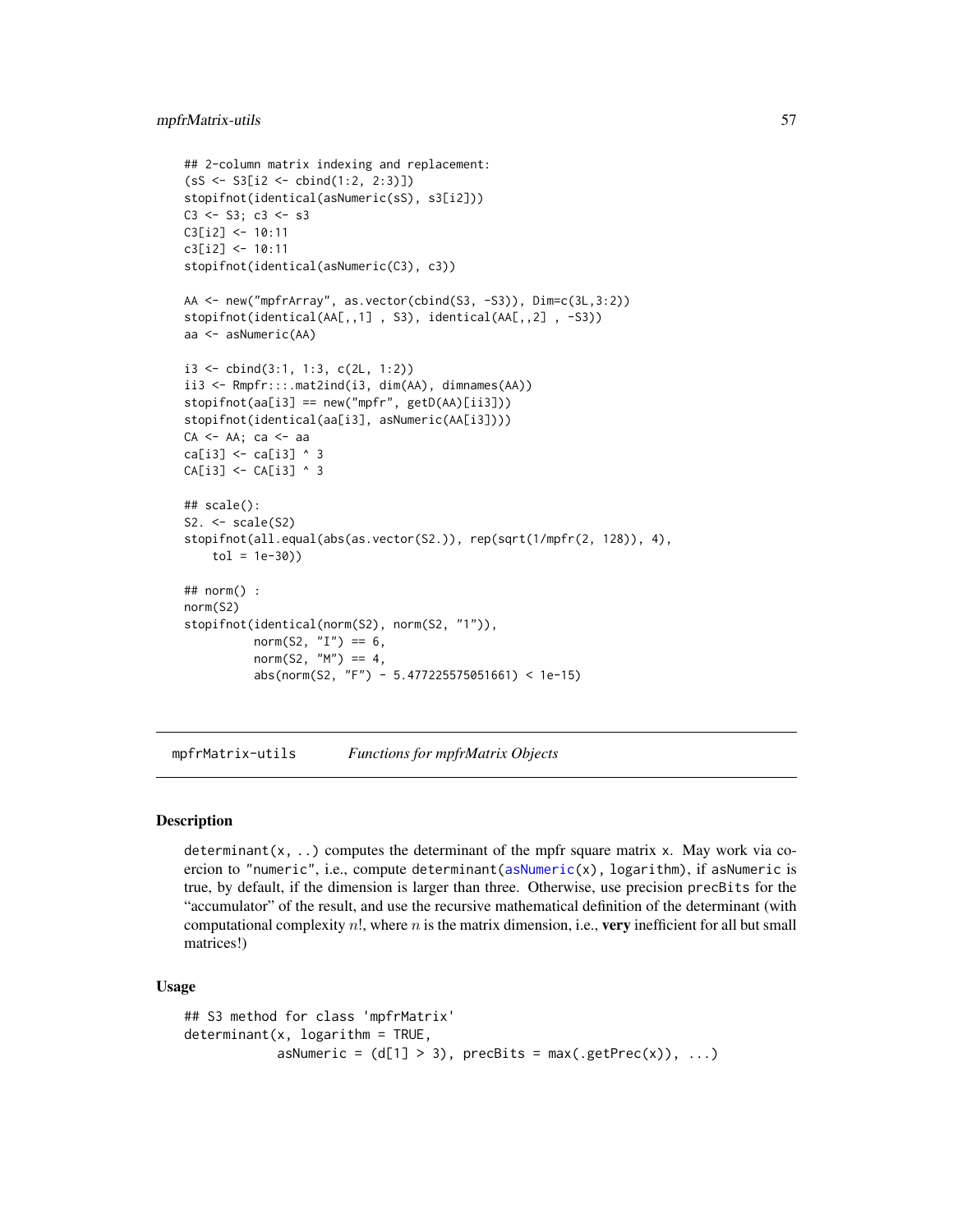## Arguments

| X.        | an mpfrMatrix object of <i>square</i> dimension.                                 |
|-----------|----------------------------------------------------------------------------------|
| logarithm | logical indicating if the log of the absolute determinant should be returned.    |
| asNumeric | logical  if rather determinant (as Numeric(x),  ) should be computed.            |
| precBits  | the number of binary digits for the result (and the intermediate accumulations). |
| $\ddotsc$ | unused (potentially further arguments passed to methods).                        |

# Value

|         | as determinant(), an object of S3 class "det", a list with components |
|---------|-----------------------------------------------------------------------|
| modulus | the (logarithm of) the absolute value (abs) of the determinant of x.  |
| sign    | the sign of the determinant.                                          |

## Author(s)

Martin Maechler

# See Also

[determinant](#page-0-0) in base R, which relies on a fast LU decomposition. [mpfrMatrix](#page-53-0)

#### Examples

```
m6 \le m6 frarray(1:6, prec=128, dim = c(2L, 3L))
m6
S2 <- m6[,-3] # 2 x 2
S3 <- rbind(m6, c(1:2,10))
det(S2)
str(determinant(S2))
det(S3)
stopifnot(all.equal(det(S2), det(asNumeric(S2)), tolerance=1e-15),
  all.equal(det(S3), det(asNumeric(S3)), tolerance=1e-15))
```
optimizeR *High Precision One-Dimensional Optimization*

#### Description

optimizeR searches the interval from lower to upper for a minimum of the function f with respect to its first argument.

# Usage

```
optimizeR(f, lower, upper, ..., tol = 1e-20,
         method = c("Brent", "GoldenRatio"),
         maximum = FALSE,precFactor = 2.0, precBits = -log2(tol) * precFactor,
         maxiter = 1000, trace = FALSE)
```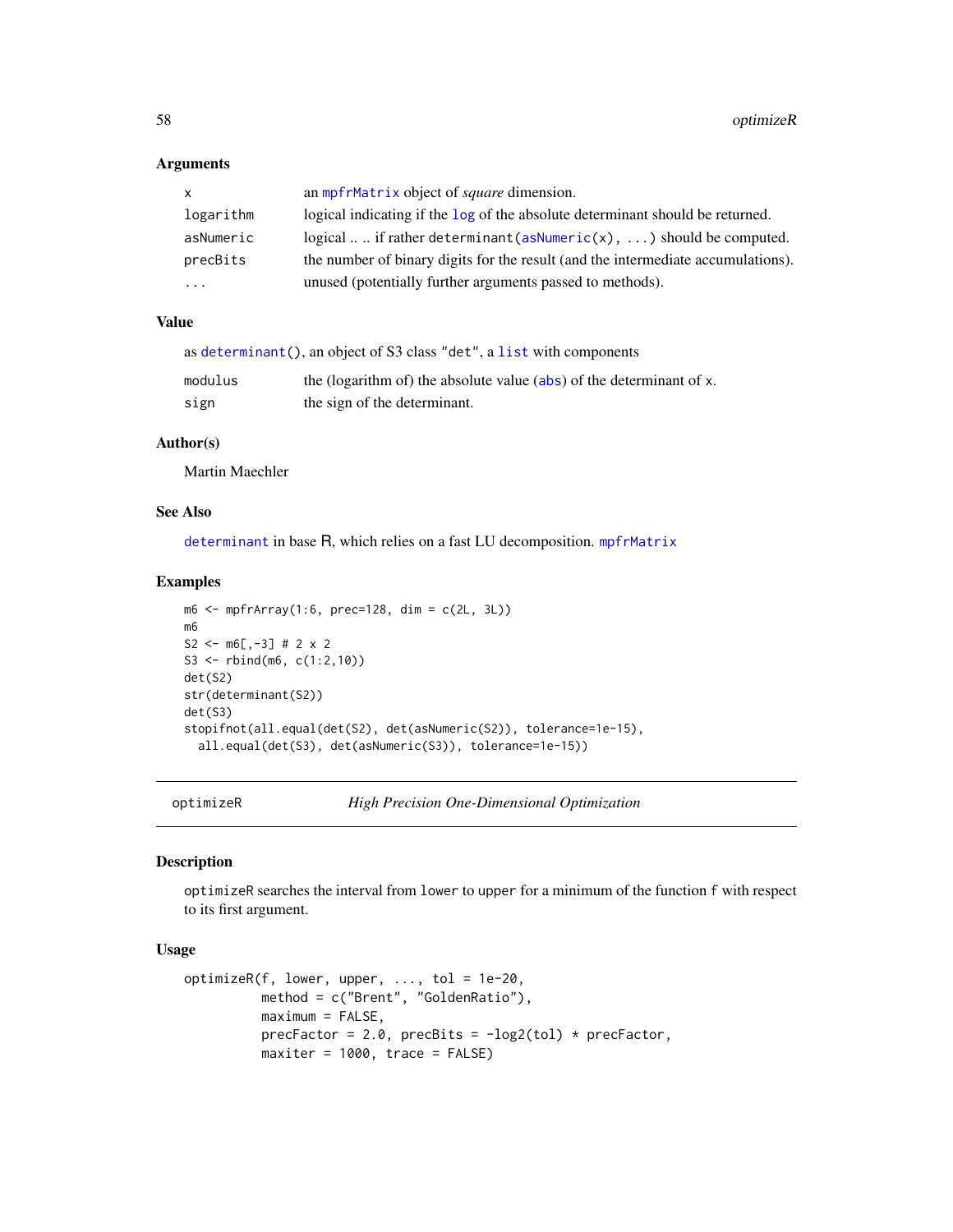#### optimizeR 59

#### **Arguments**

| $\mathsf{f}$ | the function to be optimized. $f(x)$ must work "in <b>Rmpfr</b> arithmetic" for optimizer()<br>to make sense. The function is either minimized or maximized over its first ar-<br>gument depending on the value of maximum. |
|--------------|-----------------------------------------------------------------------------------------------------------------------------------------------------------------------------------------------------------------------------|
| $\cdots$     | additional named or unnamed arguments to be passed to f.                                                                                                                                                                    |
| lower        | the lower end point of the interval to be searched.                                                                                                                                                                         |
| upper        | the upper end point of the interval to be searched.                                                                                                                                                                         |
| tol          | the desired accuracy, typically higher than double precision, i.e., $tol < 2e-16$ .                                                                                                                                         |
| method       | character string specifying the optimization method.                                                                                                                                                                        |
| maximum      | logical indicating if $f()$ should be maximized or minimized (the default).                                                                                                                                                 |
| precFactor   | only for default precBits construction: a factor to multiply with the number of<br>bits directly needed for tol.                                                                                                            |
| precBits     | number of bits to be used for mpfr numbers used internally.                                                                                                                                                                 |
| maxiter      | maximal number of iterations to be used.                                                                                                                                                                                    |
| trace        | integer or logical indicating if and how iterations should be monitored; if an<br>integer $k$ , print every $k$ -th iteration.                                                                                              |

# Details

"Brent": Brent(1973)'s simple and robust algorithm is a hybrid, using a combination of the golden ratio and local quadratic ("parabolic") interpolation. This is the same algorithm as standard R's [optimize\(](#page-0-0)), adapted to high precision numbers.

In smooth cases, the convergence is considerably faster than the golden section or Fibonacci ratio algorithms.

"GoldenRatio": The golden ratio method, aka 'golden-section search' works as follows: from a given interval containing the solution, it constructs the next point in the golden ratio between the interval boundaries.

## Value

A [list](#page-0-0) with components minimum (or maximum) and objective which give the location of the minimum (or maximum) and the value of the function at that point; iter specifiying the number of iterations, the logical convergence indicating if the iterations converged and estim.prec which is an estimate or an upper bound of the final precision (in  $x$ ). method the string of the method used.

## Author(s)

"GoldenRatio" is based on Hans Werner Borchers' [golden\\_ratio](#page-0-0) (package [pracma](https://CRAN.R-project.org/package=pracma)); modifications and "Brent" by Martin Maechler.

#### See Also

R's standard [optimize](#page-0-0); for multivariate optimization, Rmpfr's [hjkMpfr\(](#page-23-0)); for root finding, Rmpfr's [unirootR](#page-70-0).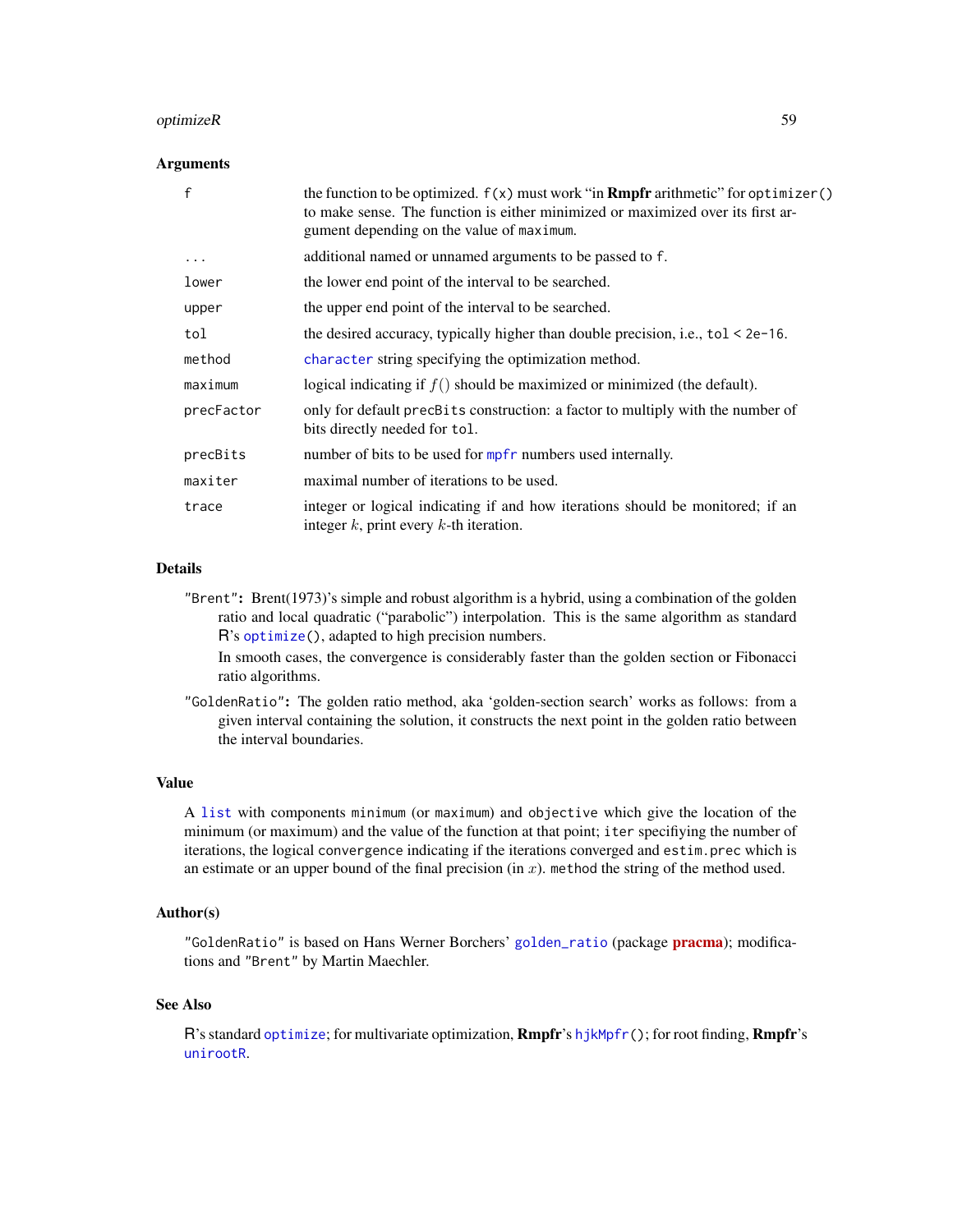```
## The minimum of the Gamma (and lgamma) function (for x > 0):
Gmin <- optimizeR(gamma, .1, 3, tol = 1e-50)
str(Gmin, digits = 8)
## high precision chosen for "objective"; minimum has "estim.prec" = 1.79e-50
Gmin[c("minimum","objective")]
## it is however more accurate to 59 digits:
asNumeric(optimizeR(gamma, 1, 2, tol = 1e-100)$minimum - Gmin$minimum)
iG5 <- function(x) -exp(-(x-5)^2/2)curve(iG5, 0, 10, 200)
o.dp \le optimize (iG5, c(0, 10)) #-> 5 of course
oM.gs <- optimizeR(iG5, 0, 10, method="Golden")
oM.Br <- optimizeR(iG5, 0, 10, method="Brent", trace=TRUE)
oM.gs$min ; oM.gs$iter
oM.Br$min ; oM.Br$iter
(doExtras <- Rmpfr:::doExtras())
if(doExtras) {## more accuracy {takes a few seconds}
oM.gs <- optimizeR(iG5, 0, 10, method="Golden", tol = 1e-70)
oM.Br <- optimizeR(iG5, 0, 10, tol = 1e-70)
}
rbind(Golden = c(err = as.numeric(OM.gssmin -5), iter = oM.gssiter),Brent = c(err = as.numeric(OM.Br$min -5), iter = oM.Br$iter))## ==> Brent is orders of magnitude more efficient !
## Testing on the sine curve with 40 correct digits:
sol \le optimizeR(sin, 2, 6, tol = 1e-40)
str(sol)
sol \le optimizeR(sin, 2, 6, tol = 1e-50,
                 precFactor = 3.0, trace = TRUE)
pi.. <- 2*sol$min/3
print(pi.., digits=51)
stopifnot(all.equal(pi.., Const("pi", 256), tolerance = 10*1e-50))
if(doExtras) { # considerably more expensive
## a harder one:
f.sq <- function(x) sin(x-2)^4 + sqrt(pmax(0,(x-1)*(x-4)))*(x-2)^2
curve(f.sq, 0, 4.5, n=1000)
msg \leftarrow optimizeR(f.sq, 0, 5, tol = 1e-50, trace=5)str(msq) # ok
stopifnot(abs(msq$minimum - 2) < 1e-49)
## find the other local minimum: -- non-smooth ==> Golden ratio -section is used
msg2 \leq optimizeR(f.sq, 3.5, 5, tol = 1e-50, trace=10)stopifnot(abs(msq2$minimum - 4) < 1e-49)
## and a local maximum:
msq3 <- optimizeR(f.sq, 3, 4, maximum=TRUE, trace=2)
stopifnot(abs(msq3$maximum - 3.57) < 1e-2)
```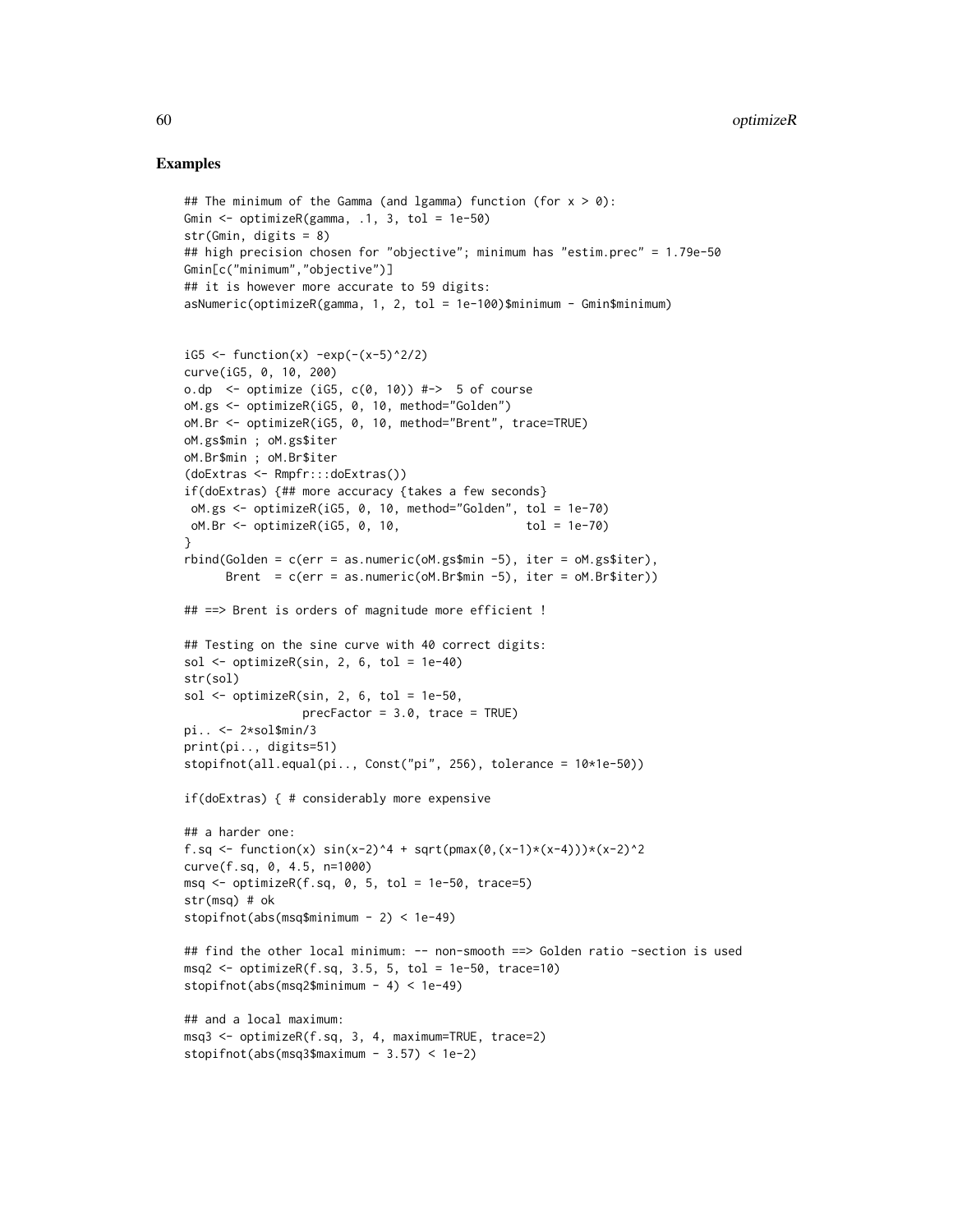#### pbetaI 61

}#end {doExtras}

```
##----- "impossible" one to get precisely ------------------------
ff \le function(x) exp(-1/(x-8)^2)
curve(exp(-1/(x-8)^2), -3, 13, n=1001)
(opt. \le optimizeR(function(x) exp(-1/(x-8)^2), -3, 13, trace = 5))
## -> close to 8 {but not very close!}
ff(opt.$minimum) # gives 0
if(doExtras) {
## try harder ... in vain ..
str(opt1 <- optimizeR(ff, -3,13, tol = 1e-60, precFactor = 4))
print(opt1$minimum, digits=20)
## still just 7.99998038 or 8.000036655 {depending on method}
}
```
<span id="page-60-0"></span>pbetaI *Accurate Incomplete Beta / Beta Probabilities For Integer Shapes*

## Description

For integers a, b,  $I_x(a, b)$  aka pbeta(x, a,b) is a polynomial in x with rational coefficients, and hence arbitarily accurately computable.

TODO (*not yet*): It's sufficient for *one* of a, b to be integer such that the result is a *finite sum* (but the coefficients will no longer be rational, see Abramowitz and Stegun, 26.5.6 and \*.7, p.944).

## Usage

```
pbetaI(q, shape1, shape2, ncp = 0, lower.tail = TRUE, log.p = FALSE,precBits = NULL,
      useRational = !log.p && !is.mpfr(q) && is.null(precBits) && int2,
      rnd.mode = c("N","D","U","Z","A"))
```
# Arguments

| q              | called x, above; vector of quantiles, in [0, 1]; can be numeric, or of class "mpfr"<br>or also "bigq" ("big rational" from package $gmp$ ); in the latter case, if $log.p =$<br>FALSE as by default, all computations are exact, using big rational arithmetic. |
|----------------|-----------------------------------------------------------------------------------------------------------------------------------------------------------------------------------------------------------------------------------------------------------------|
| shape1, shape2 | the positive Beta "shape" parameters, called $a, b$ , above. <b>Must</b> be integer valued<br>for this function.                                                                                                                                                |
| ncp            | unused, only for compatibility with pheta, must be kept at its default, 0.                                                                                                                                                                                      |
| lower.tail     | logical; if TRUE (default), probabilities are $P[X \le x]$ , otherwise, $P[X > x]$ .                                                                                                                                                                            |
| log.p          | logical; if TRUE, probabilities $p$ are given as $log(p)$ .                                                                                                                                                                                                     |
| precBits       | the precision (in number of bits) to be used in $sumBinomMpfr()$ .                                                                                                                                                                                              |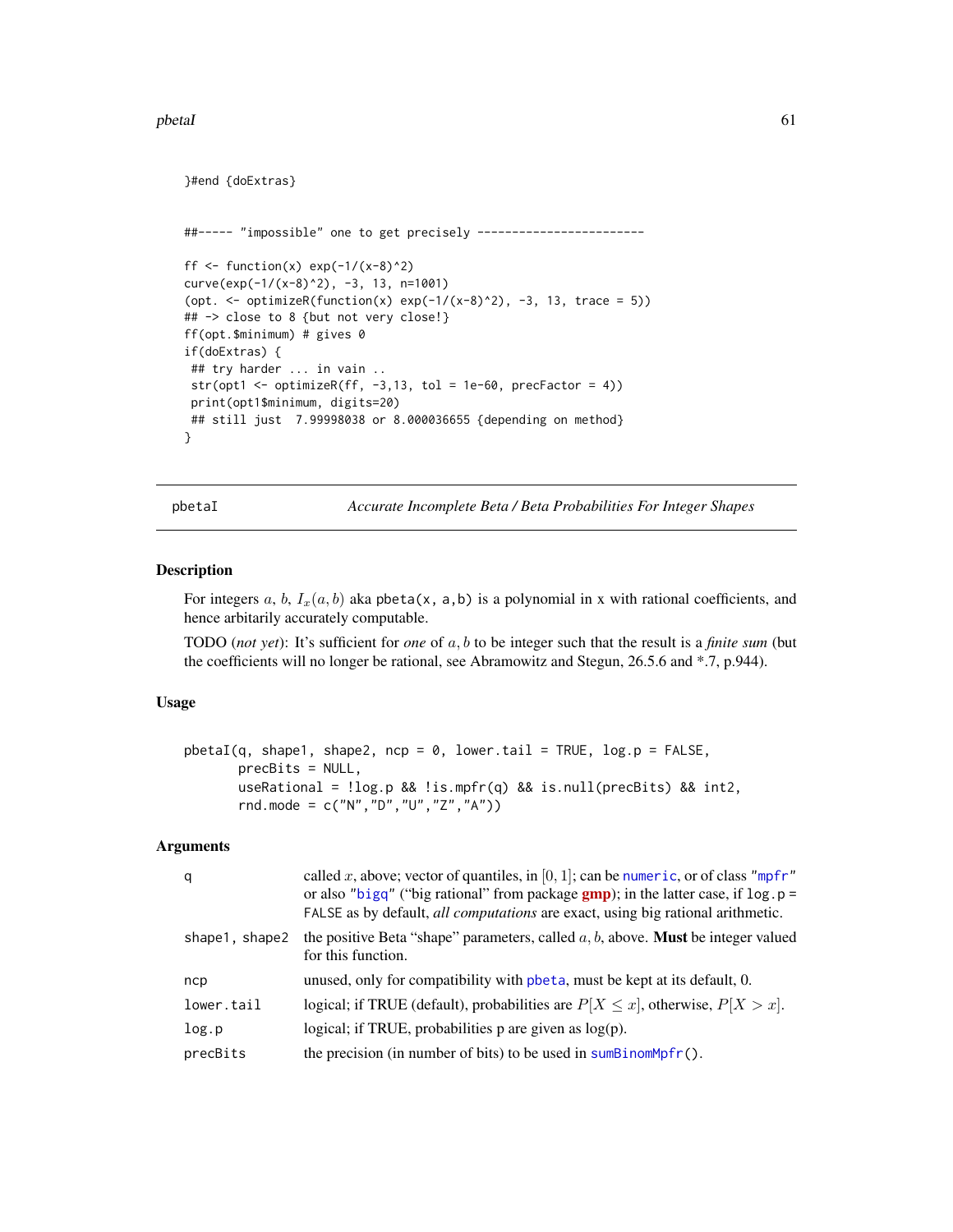| useRational | optional logical, specifying if we should try to do everything in exact rational<br><i>arithmetic</i> , i.e., using package <b>gmp</b> functionality only, and return bigq numbers |
|-------------|------------------------------------------------------------------------------------------------------------------------------------------------------------------------------------|
|             | instead of mpfr numbers.                                                                                                                                                           |
| rnd.mode    | a 1-letter string specifying how <i>rounding</i> should happen at C-level conversion<br>to MPFR, see mpfr.                                                                         |

## Value

an ["mpfr"](#page-37-0) vector of the same length as q.

## Note

For upper tail probabilities, i.e., when lower.tail=FALSE, we may need large precBits, because the implicit or explicit  $1 - P$  computation suffers from severe cancellation.

#### Author(s)

Martin Maechler

## References

Abramowitz, M. and Stegun, I. A. (1972) *Handbook of Mathematical Functions*. New York: Dover. [https://en.wikipedia.org/wiki/Abramowitz\\_and\\_Stegun](https://en.wikipedia.org/wiki/Abramowitz_and_Stegun) provides links to the full text which is in public domain.

#### See Also

[pbeta](#page-0-0), [sumBinomMpfr](#page-68-0) [chooseZ](#page-0-0).

```
x \le -(0.12)/16 # not all the way up ..
a \leftarrow 7; b \leftarrow 788p. \leq pbetaI(x, a, b) ## a bit slower:
system.time(
pp \leq pbetaI(x, a, b, precBits = 2048)
) # 0.23 - 0.50 sec
## Currently, the lower.tail=FALSE are computed "badly":
lp \leq log(pp) ## = pbetaI(x, a, b, log.p=TRUE)
llp \leftarrow log1p(-pp) # = pbetaI(x, a, b, lowert) = FALSE, log.p = TRUE)Ip \leftarrow 1 - pp ## = pbetaI(x, a, b, lower.tail=FALSE)
if(Rmpfr:::doExtras()) { ## somewhat slow
   stopifnot(
     all.equal(lp, pbetaI(x, a, b, precBits = 2048, log.p=TRUE)),
     all.equal(lIp, pbetaI(x, a, b, precBits = 2048, lower.tail=FALSE, log.p=TRUE),
               tol = 1e-230),
     all.equal( Ip, pbetaI(x, a, b, precBits = 2048, lower.tail=FALSE))
   )
}
```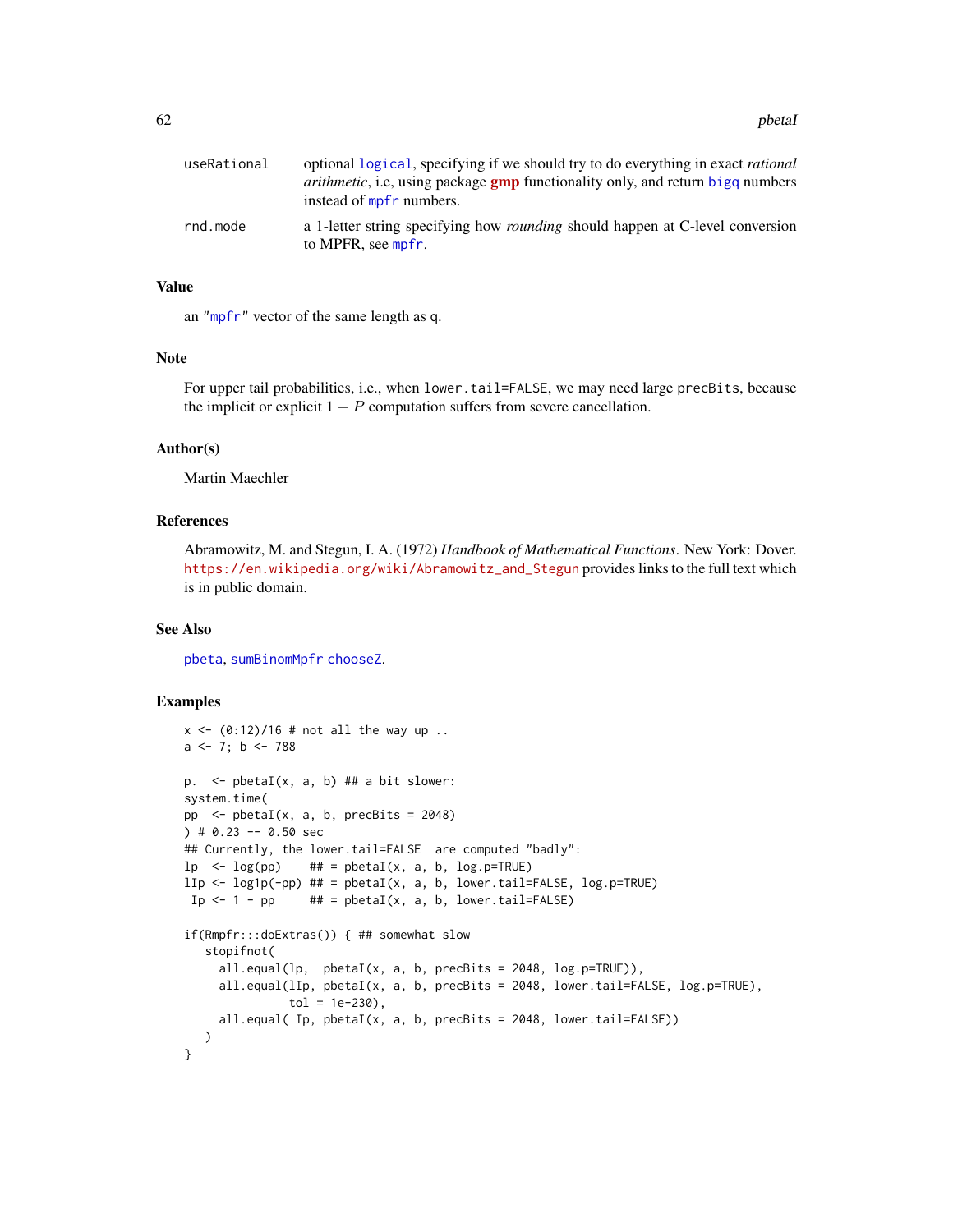```
rErr <- function(approx, true, eps = 1e-200) {
    true <- as.numeric(true) # for "mpfr"
   ifelse(Mod(true) >= eps,
           ## relative error, catching '-Inf' etc :
   ifelse(true == approx, 0, 1 - approx / true),## else: absolute error (e.g. when true=0)
   true - approx)
}
rErr(pbeta(x, a, b), pp)
rErr(pbeta(x, a, b, lower=FALSE), Ip)
rErr(pbeta(x, a, b, log = TRUE), lp)rErr(\text{pbeta}(x, a, b, lower=False, log = TRUE), llp)a.EQ <- function(..., tol=1e-15) all.equal(..., tolerance=tol)
stopifnot(
 a.EQ(pp, pbeta(x, a, b)),
 a.EQ(lp, pbeta(x, a, b, log.p=TRUE)),
 a.EQ(lIp, pbeta(x, a, b, lower.tail=FALSE, log.p=TRUE)),
 a.EQ( Ip, pbeta(x, a, b, lower.tail=FALSE))
\lambda## When 'q' is a bigrational (i.e., class "bigq", package 'gmp'), everything
## is computed *exactly* with bigrational arithmetic:
(q4 \leq a s \cdot bigq(1, 2^(0:4)))pb4 <- pbetaI(q4, 10, 288, lower.tail=FALSE)
stopifnot( is.bigq(pb4) )
mpb4 \leq as(ph4, "mpfr")mpb4[1:2]
getPrec(mpb4) # 128 349 1100 1746 2362
(pb. <- pbeta(asNumeric(q4), 10, 288, lower.tail=FALSE))
stopifnot(mpb4[1] == 0,all.equal(mpb4, pb., tol=4e-15))
qbetaI. <- function(p, shape1, shape2, ncp = 0, lower.tail = TRUE, log.p = FALSE,
   precBits = NULL, rnd.mode = c("N", "D", "U", "Z", "A"),tolerance = 1e-20, ...{
   if(is.na(a <- as.integer(shape1))) stop("a = shape1 is not coercable to finite integer")
  if(is.na(b <- as.integer(shape2))) stop("b = shape2 is not coercable to finite integer")
   unirootR(function(q) pbetaI(q, a, b, lower.tail=lower.tail, log.p=log.p,
                                precBits=precBits, rnd.mode=rnd.mode) - p,
             interval = if(log.p) c(-double.xmax, 0) else 0:1,tol = tolerance, ...} # end{qbetaI}
(p <- 1 - mpfr(1,128)/20) # 'p' must be high precision
q95.1.3 \leq qbetaI.(p, 1,3, tolerance = 1e-29) # -> ~29 digits accuracy
str(q95.1.3); roundMpfr(q95.1.3$root, precBits = 29 * log2(10))
## relative error is really small:
(relE <- asNumeric(1 - pbetaI(q95.1.3$root, 1,3) / p))
stopifnot(abs(relE) < 1e-28)
```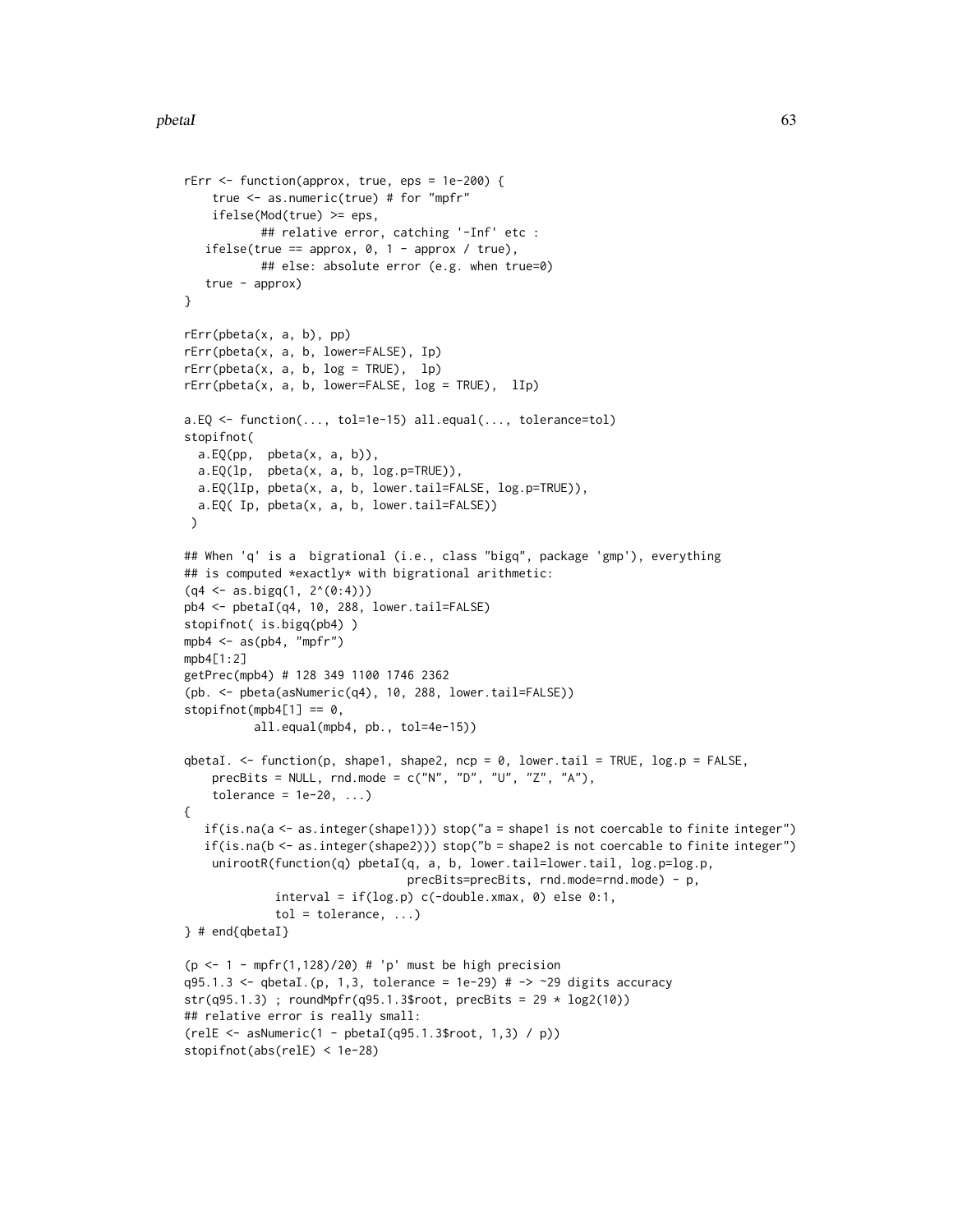## <span id="page-63-1"></span><span id="page-63-0"></span>Description

Returns the parallel maxima and minima of the input values.

The functions pmin and pmax have been made S4 generics, and this page documents the "... method for class "mNumber"", i.e., for arguments that are numeric or from [class](#page-0-0) ["mpfr"](#page-37-0).

#### Usage

 $pmax(..., na.rm = FALSE)$  $pmin(..., na.rm = FALSE)$ 

## **Arguments**

| .     | numeric or arbitrary precision numbers (class mpfr).           |
|-------|----------------------------------------------------------------|
| na.rm | a logical indicating whether missing values should be removed. |

## Details

See [pmax](#page-63-0), the documentation of the base functions, i.e., default methods.

## Value

vector-like, of length the longest of the input vectors; typically of class [mpfr](#page-37-0), for the methods here.

#### Methods

 $\ldots$  = "ANY" the default method, really just base:: pmin or base:: pmax, respectively.

 $\ldots$  = "mNumber" the method for [mpfr](#page-37-0) arguments, mixed with numbers; designed to follow the same semantic as the default method.

# See Also

The documentation of the **base** functions, [pmin](#page-63-1) and pmax; also [min](#page-0-0) and max; further,

[range](#page-0-0) (*both* min and max).

## Examples

(pm <- pmin(1.35, mpfr(0:10, 77)))  $stopifnot(pm == pmin(1.35, 0:10))$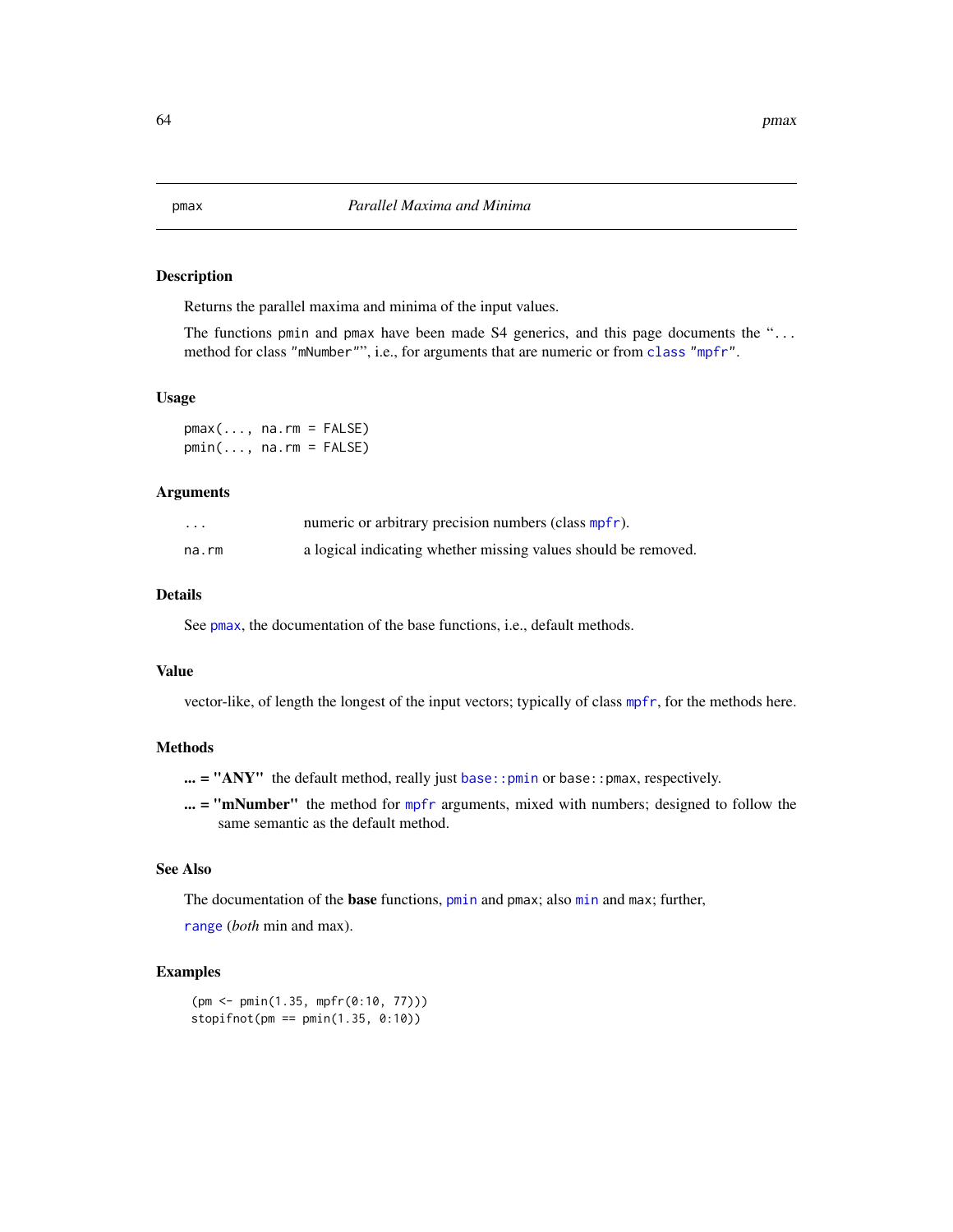Rmpfr-workarounds *Base Functions etc, as an Rmpfr version*

#### <span id="page-64-1"></span>Description

Functions from base etc which need a *copy* in the Rmpfr namespace so they correctly dispatch.

## Usage

outer(X, Y, FUN =  $"*", \ldots)$ 

# Arguments

X, Y, FUN, ... See base package help: [outer](#page-64-1).

# See Also

[outer](#page-64-1).

## Examples

outer(1/mpfr(1:10, 70), 0:2)

<span id="page-64-0"></span>roundMpfr *Rounding to Binary bits, "mpfr-internally"*

## Description

Rounding to binary bits, not decimal digits. Closer to the number representation, this also allows to *increase* or decrease a number's precBits. In other words, it acts as setPrec(), see [getPrec\(](#page-46-0)).

## Usage

```
roundMpfr(x, precBits, rnd.mode = c("N", "D", "U", "Z", "A"))
```
## Arguments

| X        | an mpfr number (vector)                                                                                    |
|----------|------------------------------------------------------------------------------------------------------------|
| precBits | integer specifying the desired precision in bits.                                                          |
| rnd.mode | a 1-letter string specifying how <i>rounding</i> should happen at C-level conversion<br>to MPFR, see mpfr. |

# Value

an mpfr number as x but with the new 'precBits' precision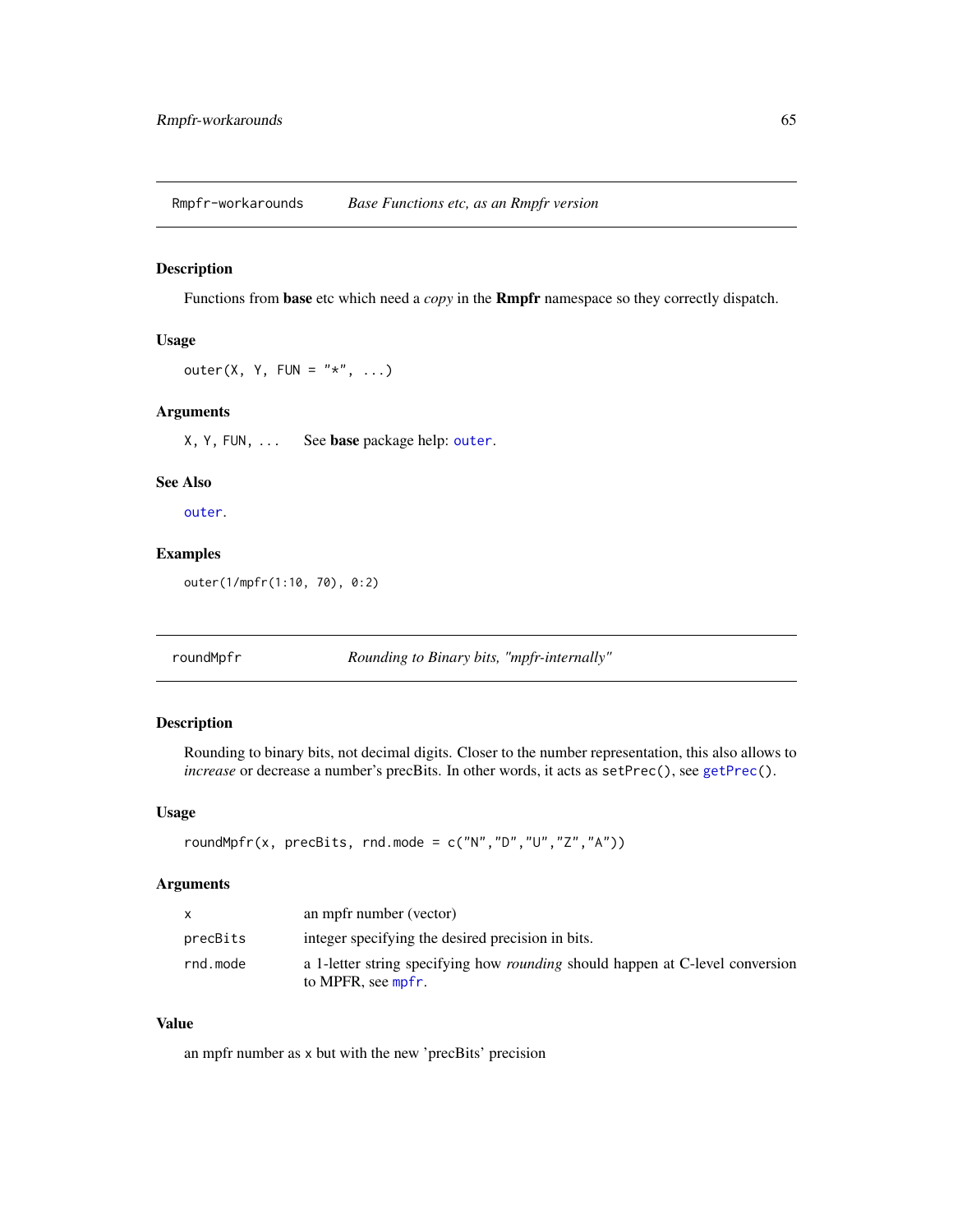# See Also

The [mpfr](#page-37-0) class group method Math2 implements a method for round $(x,$  digits) which rounds to *decimal* digits.

# Examples

```
(p1 <- Const("pi", 100)) # 100 bit prec
roundMpfr(p1, 120) # 20 bits more, but "random noise"
Const("pi", 120) # same "precision", but really precise
```
sapplyMpfr *Apply a Function over a "mpfr" Vector*

# Description

Users may be disappointed to note that [sapply\(](#page-0-0)) or [vapply\(](#page-0-0)) typically do not work with "mpfr" numbers.

This is a simple (but strong) approach to work around the problem, based on [lapply\(](#page-0-0)).

Note that this is not yet as flexible as [sapply\(](#page-0-0)) for atomic vectors.

#### Usage

sapplyMpfr(X, FUN, ...)

## Arguments

|                         | a vector, possibly of class "mpfr".                                                                                         |
|-------------------------|-----------------------------------------------------------------------------------------------------------------------------|
| FUN                     | a function returning an "mpfr" number. (TODO: A function returning a <i>vector</i><br>of mpfr numbers or even "mpfrArray"). |
| $\cdot$ $\cdot$ $\cdot$ | further arguments passed to lapply, typically further arguments to FUN.                                                     |

## Value

an ["mpfr"](#page-37-0) vector, typically of the same length as X.

## Note

Another workaround could be to use

```
res \leq lapply(\ldots)sapply(res, asNumeric)
```
# Author(s)

Martin Maechler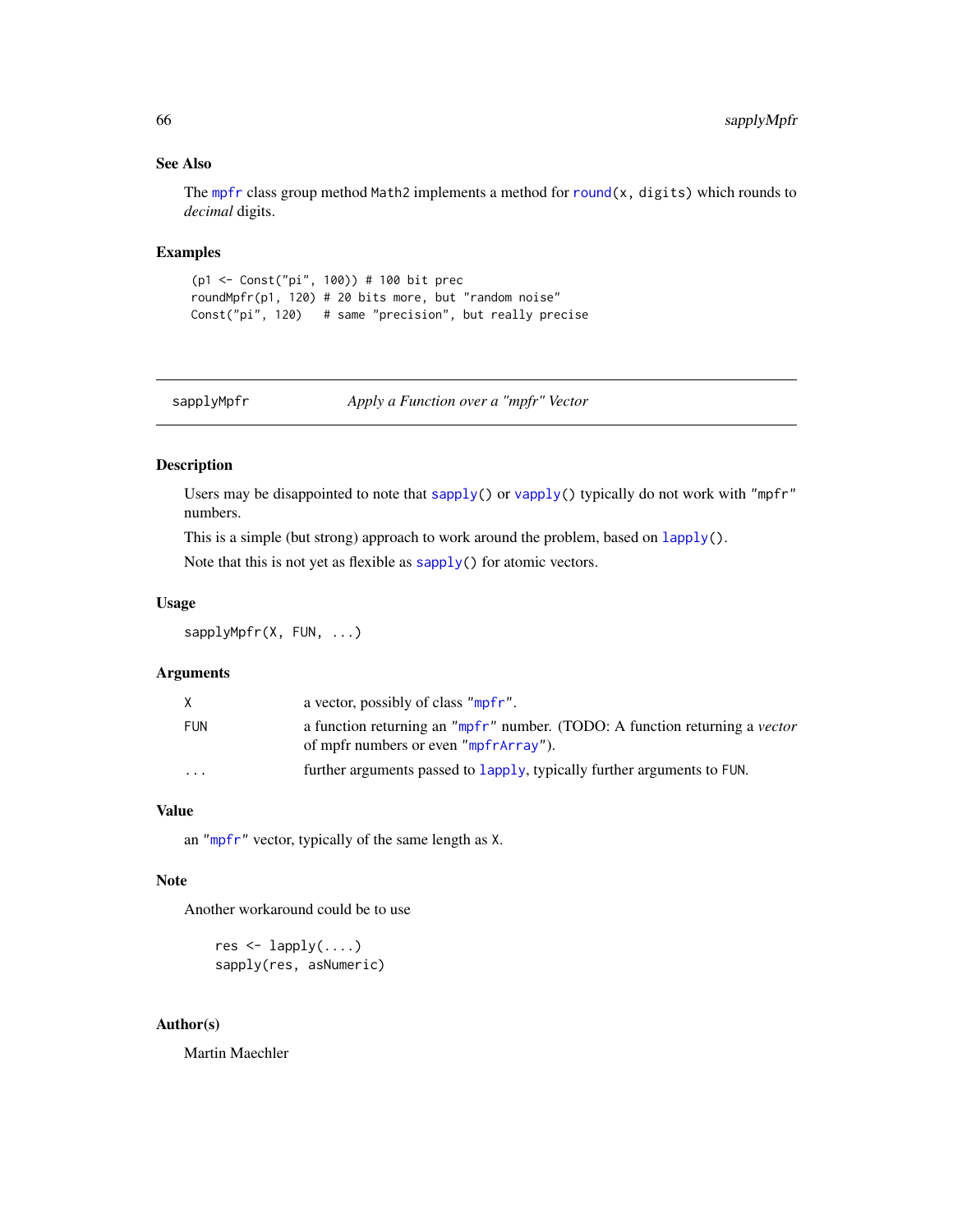#### $seqMpfr$  67

# Examples

```
## The function is simply defined as
function (X, FUN, ...)
 new("mpfr", unlist(lapply(X, FUN, ...), recursive = FALSE))
if(require("Bessel")) # here X, is simple
 bImp <- sapplyMpfr(0:4, function(k)
                    besselI.nuAsym(mpfr(1.31e9, 128), 10, expon.scaled=TRUE, k.max=k))
```
## seqMpfr *"mpfr" Sequence Generation*

# Description

Generate 'regular', i.e., arithmetic sequences. This is in lieu of methods for [seq](#page-0-0) (dispatching on all three of from, to, and by.

## Usage

 $seqMpfr(from = 1, to = 1, by = ((to - from)/(length.out - 1)),$ length.out =  $NULL$ , along.with =  $NULL$ , ...)

## Arguments

| from, to   | the starting and (maximal) end value (numeric or "mpfr") of the sequence.                         |
|------------|---------------------------------------------------------------------------------------------------|
| by         | number (numeric or "mpfr"): increment of the sequence.                                            |
| length.out | desired length of the sequence. A non-negative number, which will be rounded<br>up if fractional. |
| along.with | take the length from the length of this argument.                                                 |
| $\cdots$   | arguments passed to or from methods.                                                              |

## Details

see [seq](#page-0-0) (default method in package base), whose semantic we want to replicate (almost).

# Value

a 'vector' of class ["mpfr"](#page-37-0), when one of the first three arguments was.

## Author(s)

Martin Maechler

# See Also

The documentation of the base function [seq](#page-0-0); [mpfr](#page-35-0)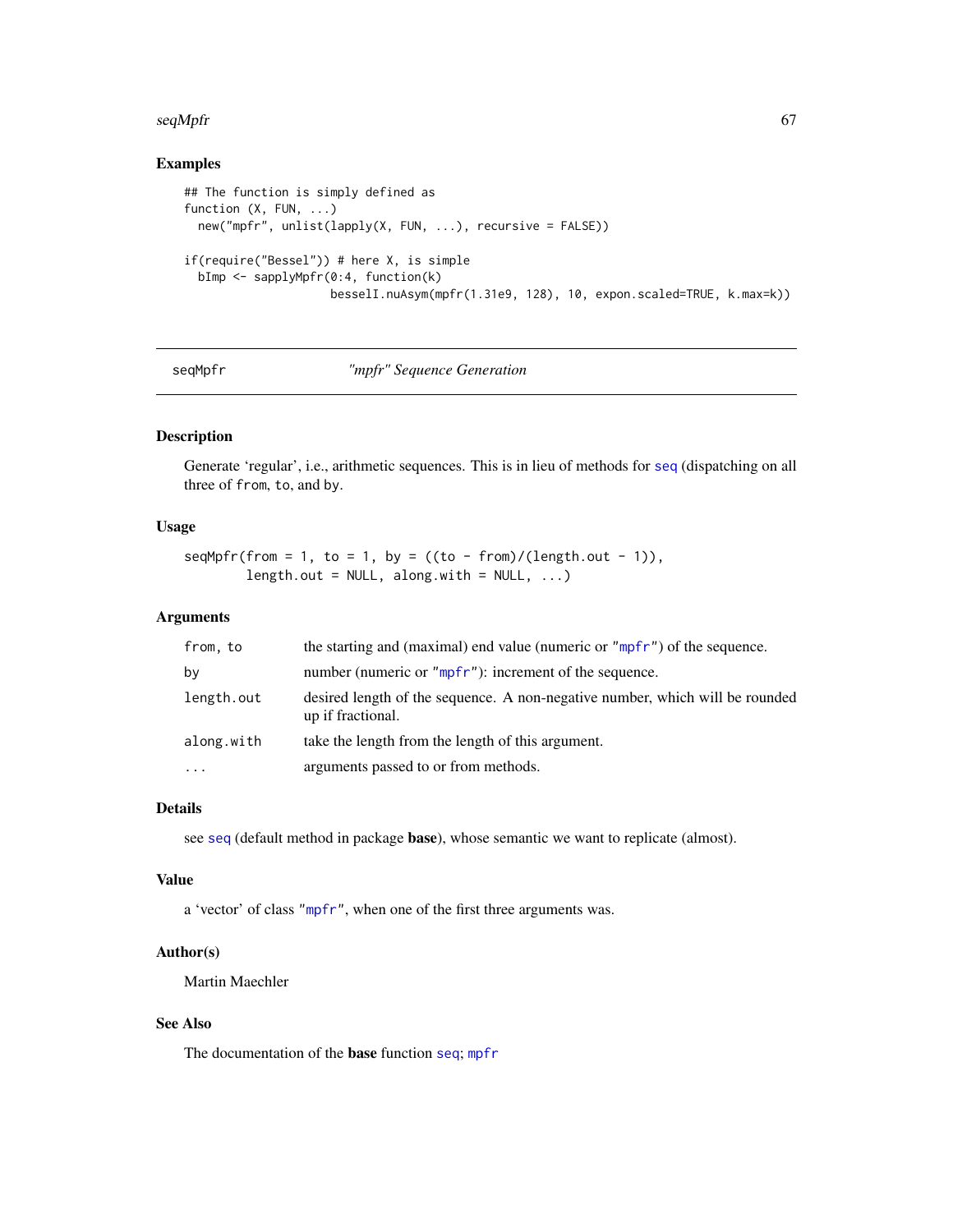## Examples

 $seqMpfr(0, 1, by = mpfr(0.25, prec=88))$ 

 $seqMpfr(7, 3)$  # -> default prec.

<span id="page-67-0"></span>str.mpfr *Compactly Show STRucture of Rmpfr Number Object*

| Compactly Show STRucture of Rmpfr Number Object |  |  |  |
|-------------------------------------------------|--|--|--|
|-------------------------------------------------|--|--|--|

# Description

The [str](#page-0-0) method for objects of class [mpfr](#page-37-0) produces a bit more useful output than the default method [str.default](#page-0-0).

# Usage

```
## S3 method for class 'mpfr'
str(object, nest.lev, internal = FALSE,
   give.head = TRUE, digits.d = 12, vec.len = NULL, drop0trailing=TRUE,
   width = getOption("width"), ...)
```
# Arguments

| object        | an object of class mpfr.                                                                                                                                                                                                                                   |
|---------------|------------------------------------------------------------------------------------------------------------------------------------------------------------------------------------------------------------------------------------------------------------|
| nest.lev      | for $str()$ , typically only used when called by a higher level $str()$ .                                                                                                                                                                                  |
| internal      | logical indicating if the low-level internal structure should be shown; if true (not<br>by default), uses str(object@.Data).                                                                                                                               |
| give.head     | logical indicating if the "header" should be printed.                                                                                                                                                                                                      |
| digits.d      | the number of digits to be used, will be passed format Mpfr() and hence NULL<br>will use "as many as needed", i.e. often too many. If this is a number, as<br>per default, less digits will be used in case the precision (getPrec(object))<br>is smaller. |
| vec.len       | the number of <i>elements</i> that will be shown. The default depends on the precision<br>of object and width (since <b>Rmpfr</b> 0.6-0, it was 3 previously).                                                                                             |
| drop0trailing | logical, passed to formatMpfr() (with a different default here).                                                                                                                                                                                           |
| width         | the (approximately) desired width of output, see options (width = $.$ ).                                                                                                                                                                                   |
| .             | further arguments, passed to formatMpfr().                                                                                                                                                                                                                 |
|               |                                                                                                                                                                                                                                                            |

## See Also

[.mpfr2list\(](#page-46-0)) puts the internal structure into a [list](#page-0-0), and its help page documents many more (low level) utilities.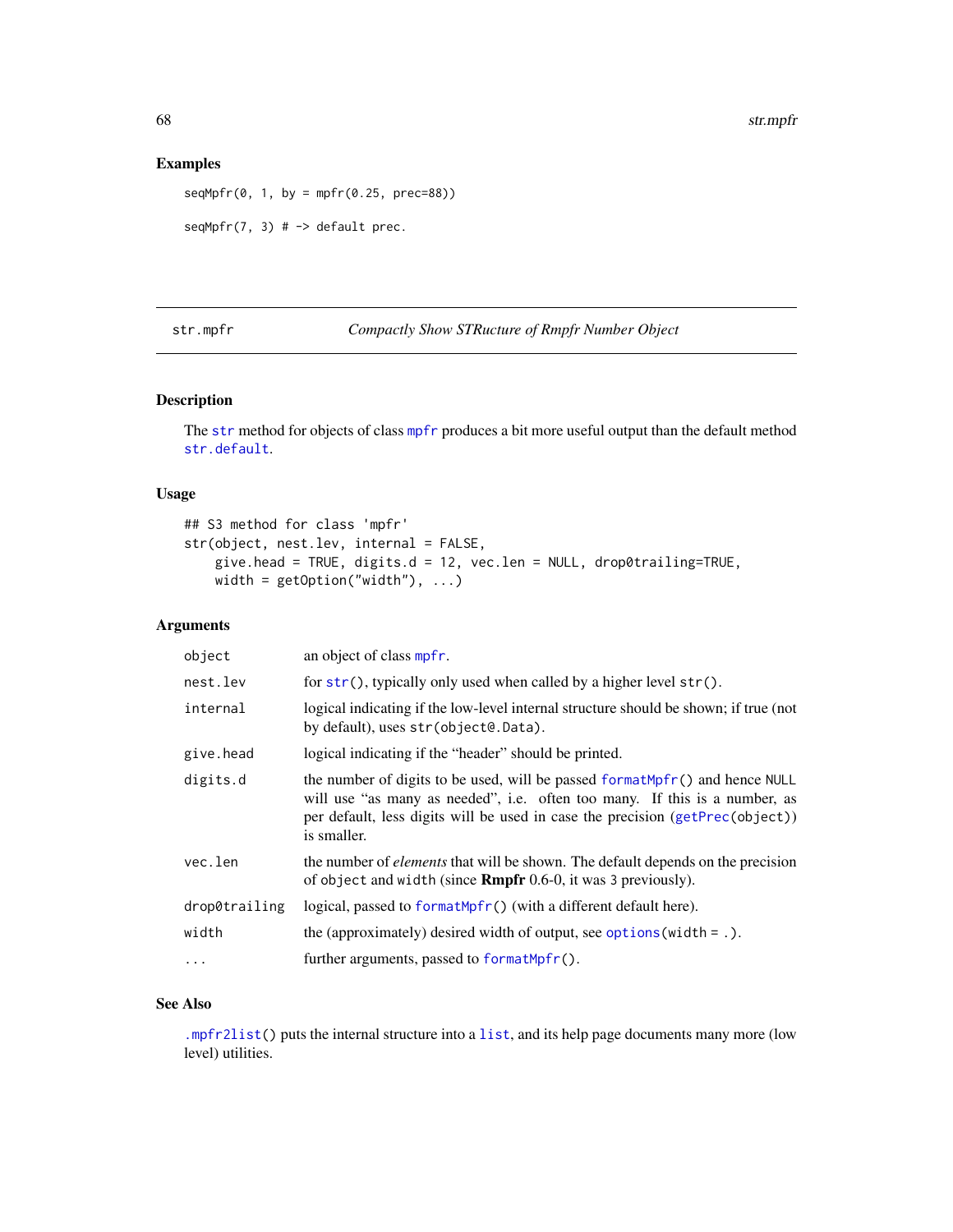# sumBinomMpfr 69

## Examples

```
(x <- c(Const("pi", 64), mpfr(-2:2, 64)))
str(x)
str(list(pi = pi, x.mpfr = x))str(x ^ 1000)
str(x ^ -1e4, digits=NULL) # full precision
str(x, internal = TRUE) # internal low-level (for experts)
uu <- Const("pi", 16)# unaccurate
str(uu) # very similar to just 'uu'
```
<span id="page-68-0"></span>sumBinomMpfr *(Alternating) Binomial Sums via Rmpfr*

## Description

Compute (alternating) binomial sums via high-precision arithmetic. If  $sBn(f, n)$  :=sumBinomMpfr(n, f), (default alternating is true, and  $n\theta = \theta$ ),

$$
sBn(f,n) = \sum_{k=n0}^{n} (-1)^{(n-k)} {n \choose k} \cdot f(k) = \Delta^n f,
$$

see Details for the n-th forward difference operator  $\Delta^n f$ . If alternating is false, the  $(-1)^n(n-k)$ factor is dropped (or replaced by 1) above.

Such sums appear in different contexts and are typically challenging, i.e., currently impossible, to evaluate reliably as soon as *n* is larger than around  $50 - -70$ .

# Usage

```
sumBinomMpfr(n, f, n0 = 0, alternating = TRUE, precBits = 256,
            f.k = f(mpfr(k, precBits=precBits)))
```
# Arguments

| n            | upper summation index (integer).                                                                                              |
|--------------|-------------------------------------------------------------------------------------------------------------------------------|
| $\mathsf{f}$ | function to be evaluated at k for k in $n\theta$ : n (and which must return <i>one</i> value<br>per k).                       |
| n0           | lower summation index, typically $\theta$ (= default) or 1.                                                                   |
| alternating  | logical indicating if the sum is alternating, see below.                                                                      |
| precBits     | the number of bits for MPFR precision, see mpfr.                                                                              |
| f.k          | can be specified instead of f and precBits, and must contain the equivalent of<br>its default, f(mpfr(k, precBits=precBits)). |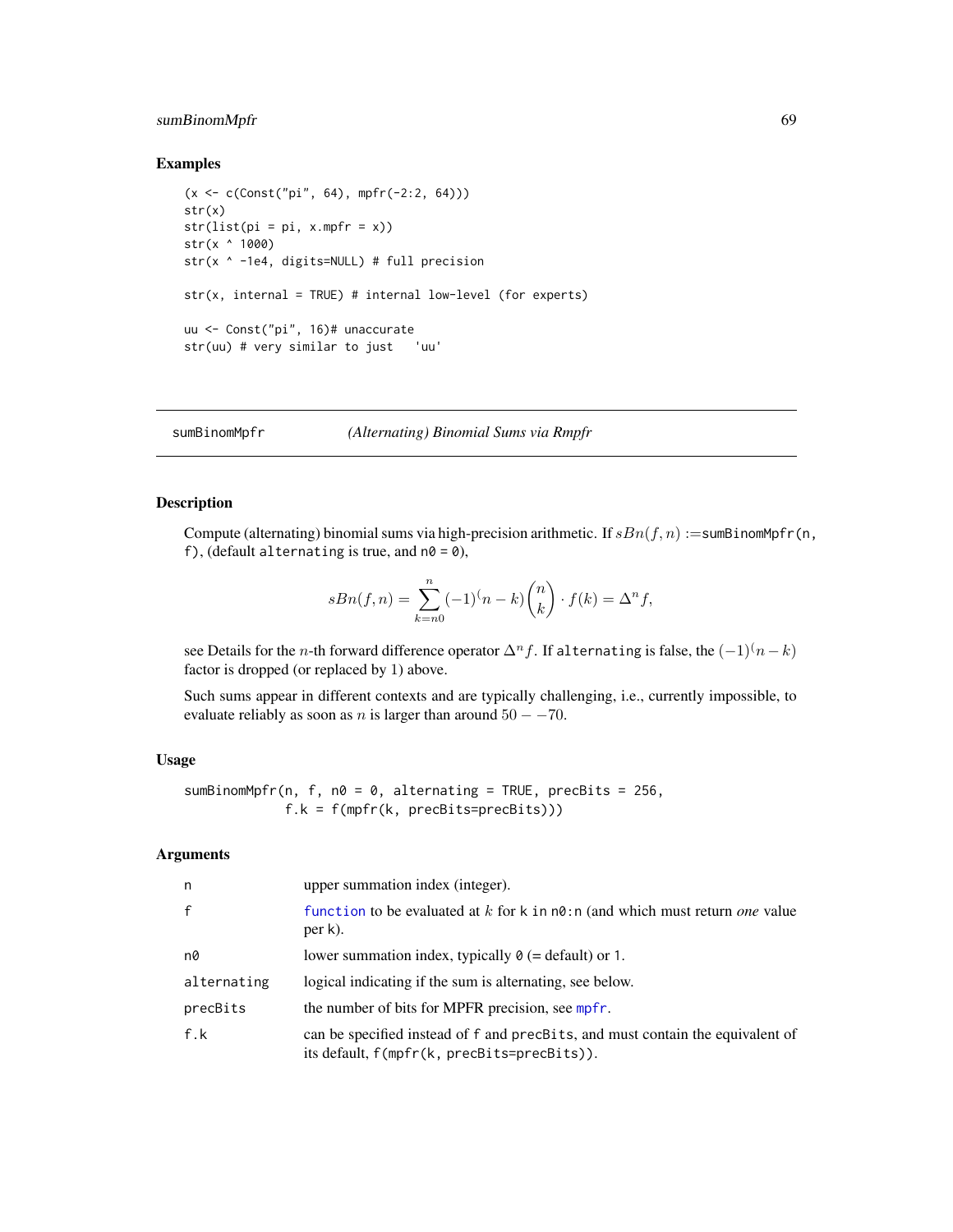#### Details

The alternating binomial sum  $sB(f, n) := sumBinom(n, f, n) = 0$  is equal to the *n*-th forward difference operator  $\Delta^n f$ ,

$$
sB(f, n) = \Delta^n f,
$$

where

$$
\Delta^n f = \sum_{k=0}^n (-1)^{n-k} \binom{n}{k} \cdot f(k),
$$

is the *n*-fold iterated forward difference  $\Delta f(x) = f(x+1) - f(x)$  (for  $x = 0$ ).

The current implementation might be improved in the future, notably for the case where  $sB(f, n) = \text{sumBinomMpfr}(n,$ f,  $\star$ ) is to be computed for a whole sequence  $n = 1, \ldots, N$ .

#### Value

an [mpfr](#page-37-0) number of precision precBits. s. If alternating is true (as per default),

$$
s = \sum_{k=n0}^{n} (-1)^k \binom{n}{k} \cdot f(k),
$$

if alternating is false, the  $(-1)^k$  factor is dropped (or replaced by 1) above.

#### Author(s)

Martin Maechler, after conversations with Christophe Dutang.

## References

Wikipedia (2012) The N\"orlund-Rice integral, [https://en.wikipedia.org/wiki/Rice\\_integral](https://en.wikipedia.org/wiki/Rice_integral)

Flajolet, P. and Sedgewick, R. (1995) Mellin Transforms and Asymptotics: Finite Differences and Rice's Integrals, *Theoretical Computer Science* 144, 101–124.

## See Also

[chooseMpfr](#page-11-1), [chooseZ](#page-0-0) from package gmp.

```
## "naive" R implementation:
sumBinom \leq function(n, f, n0=0, ...) {
  k <- n0:n
  sum( choose(n, k) * (-1)^{(n-k)} * f(k, ...)}
## compute sumBinomMpfr(.) for a whole set of 'n' values:
sumBin.all \leq function(n, f, n0=0, precBits = 256, ...)
{
 N <- length(n)
  precBits <- rep(precBits, length = N)
  ll <- lapply(seq_len(N), function(i)
```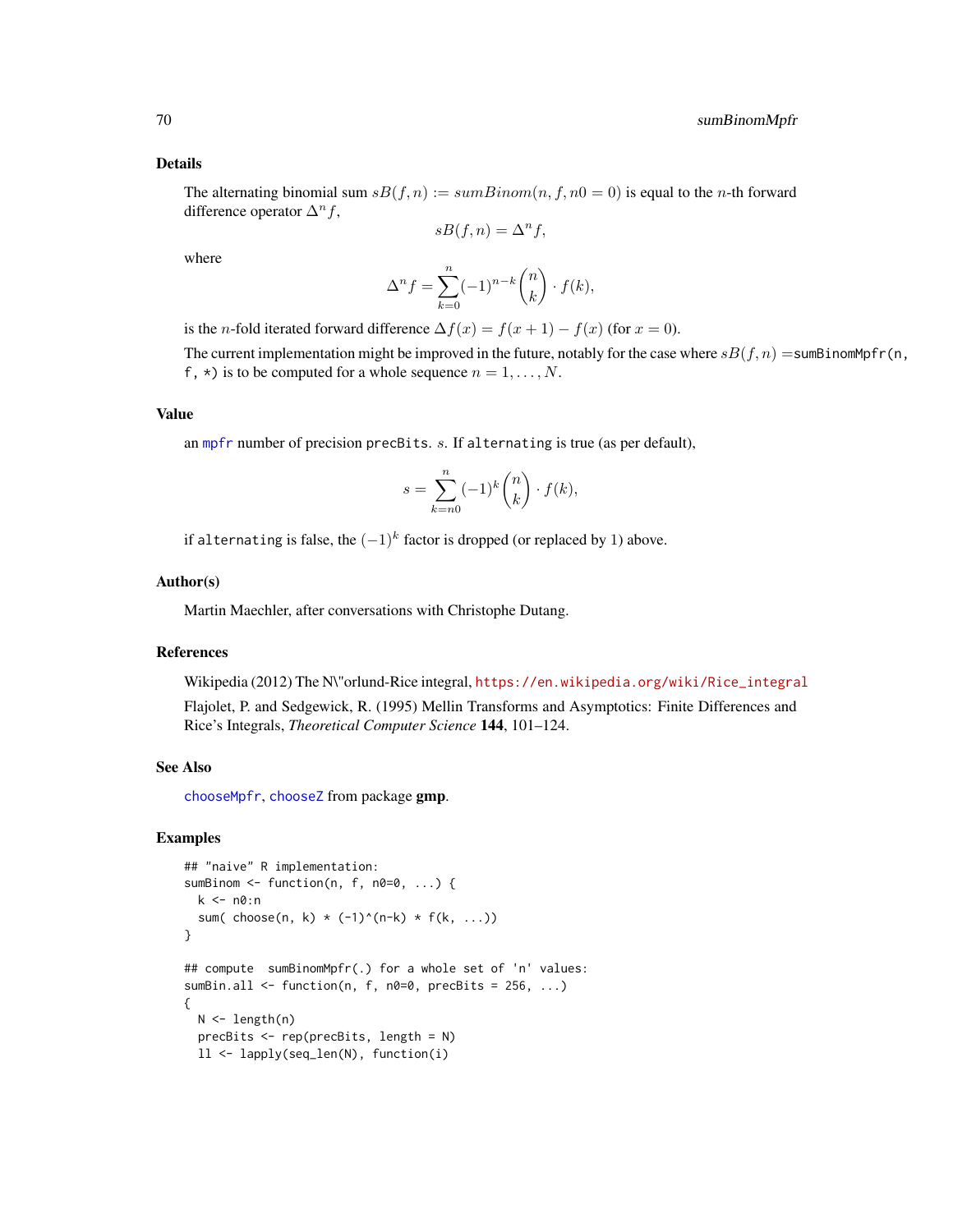#### uniroot $R$  71

```
sumBinomMpfr(n[i], f, n0=n0, precBits=precBits[i], ...))
 sapply(ll, as, "double")
}
sumBin.all.R \leq function(n, f, n0=0, ...)
  sapply(n, sumBinom, f=f, n0=n0, ...)n.set <- 5:80
system.time(res.R <- sumBin.all.R(n.set, f = sqrt)) ## instantaneous..
system.time(resMpfr <- sumBin.all (n.set, f = sqrt)) ## ~ 0.6 seconds
matplot(n.set, cbind(res.R, resMpfr), type = "l", lty=1,
       ylim = extendrange(resMpfr, f = 0.25), xlab = "n",
       main = "sumBinomMpr(n, f = sqrt) vs. R double precision")
legend("topleft", leg=c("double prec.", "mpfr"), lty=1, col=1:2, bty = "n")
```
<span id="page-70-0"></span>unirootR *One Dimensional Root (Zero) Finding – in pure* R

## Description

The function unirootR searches the interval from lower to upper for a root (i.e., zero) of the function f with respect to its first argument.

unirootR() is "clone" of [uniroot\(](#page-0-0)), written entirely in R, in a way that it works with [mpfr](#page-37-0)numbers as well.

# Usage

```
unirootR(f, interval, ...,
       lower = min(interval), upper = max(interval),
       f.lower = f(lower, ...), f.upper = f(upper, ...),verbose = FALSE,
       tol = .Machine$double.eps^0.25, maxiter = 1000,
       warn.no.convergence = TRUE,
       epsC = NULL
```
# Arguments

| $\mathsf{f}$     | the function for which the root is sought.                                                                                                                                                  |
|------------------|---------------------------------------------------------------------------------------------------------------------------------------------------------------------------------------------|
| interval         | a vector containing the end-points of the interval to be searched for the root.                                                                                                             |
| .                | additional named or unnamed arguments to be passed to f                                                                                                                                     |
| lower, upper     | the lower and upper end points of the interval to be searched.                                                                                                                              |
| f.lower, f.upper |                                                                                                                                                                                             |
|                  | the same as f(upper) and f(lower), respectively. Passing these values from the<br>caller where they are often known is more economical as soon as f() contains<br>non-trivial computations. |
| verbose          | logical (or integer) indicating if (and how much) verbose output should be pro-<br>duced during the iterations.                                                                             |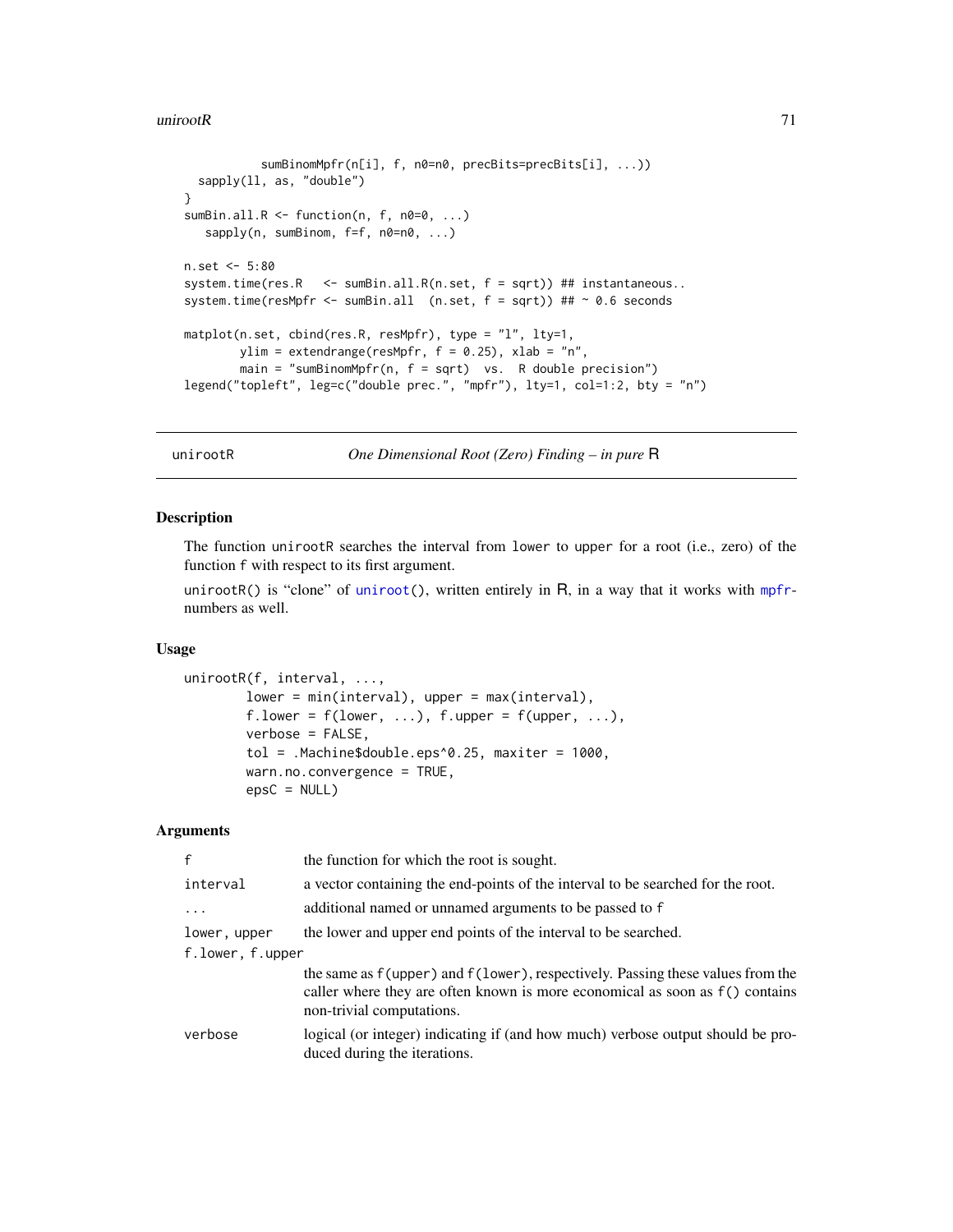| tol                            | the desired accuracy (convergence tolerance).                                                                                                                                                                                    |
|--------------------------------|----------------------------------------------------------------------------------------------------------------------------------------------------------------------------------------------------------------------------------|
| maxiter<br>warn.no.convergence | the maximum number of iterations.                                                                                                                                                                                                |
|                                | if set to FALSE there's no warning about non-convergence. Useful to just run a<br>few iterations.                                                                                                                                |
| epsC                           | positive number or NULL in which case a smart default is sought. This should<br>specify the "achievable machine precision" for the given numbers and their<br>arithmetic.                                                        |
|                                | The default will set this to .Machine\$double.eps for double precision num-<br>bers, and will basically use $2^{\wedge}$ - min(getPrec(f.lower), getPrec(f.upper))<br>when that works (as, e.g., for $mpfr$ -numbers) otherwise. |
|                                | This is factually a lower bound for the achievable lower bound, and hence, set-<br>ting tol smaller than epsC is typically non-sensical sense and produces a warn-<br>ing.                                                       |

#### Details

Note that arguments after ... must be matched exactly.

Either interval or both lower and upper must be specified: the upper endpoint must be strictly larger than the lower endpoint. The function values at the endpoints must be of opposite signs (or zero).

The function only uses R code with basic arithmetic, such that it should also work with "generalized" numbers (such as [mpfr](#page-37-0)-numbers) as long the necessary [Ops](#page-0-0) methods are defined for those.

The underlying algorithm assumes a continuous function (which then is known to have at least one root in the interval).

Convergence is declared either if  $f(x) = 0$  or the change in x for one step of the algorithm is less than tol (plus an allowance for representation error in x).

If the algorithm does not converge in maxiter steps, a warning is printed and the current approximation is returned.

f will be called as  $f(x, \ldots)$  for a (generalized) numeric value of x.

# Value

A list with four components: root and f.root give the location of the root and the value of the function evaluated at that point. iter and estim.prec give the number of iterations used and an approximate estimated precision for root. (If the root occurs at one of the endpoints, the estimated precision is NA.)

# Source

Based on zeroin() (in package rootoned) by John Nash who manually translated the C code in R's zeroin.c and on [uniroot\(](#page-0-0)) in R's sources.

## **References**

Brent, R. (1973), see [uniroot](#page-0-0).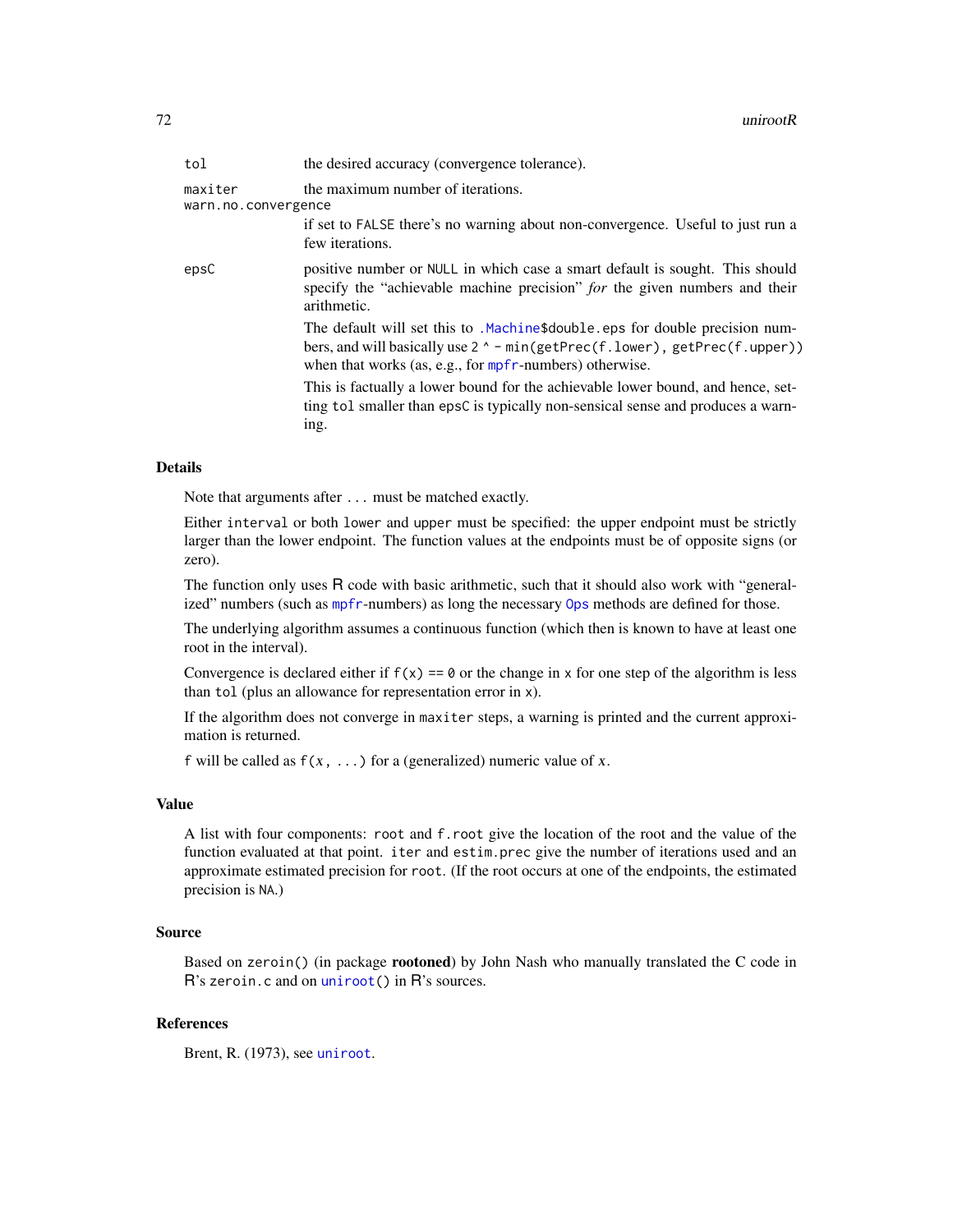### <span id="page-72-0"></span>uniroot $R$  73

## See Also

[polyroot](#page-0-0) for all complex roots of a polynomial; [optimize](#page-0-0), [nlm](#page-0-0).

#### Examples

```
require(utils) # for str
## some platforms hit zero exactly on the first step:
## if so the estimated precision is 2/3.
f \le function (x, a) x - astr(xmin <- unirootR(f, c(0, 1), tol = 0.0001, a = 1/3))
## handheld calculator example: fixpoint of cos(.):
rc \le unirootR(function(x) cos(x) - x, lower=-pi, upper=pi, tol = 1e-9)
rc$root
## the same with much higher precision:
rcM \le unirootR(function(x) cos(x) - x,
                 interval= mpfr(c(-3,3), 300), tol = 1e-40)rcM
x0 <- rcM$root
stopifnot(all.equal(cos(x0), x0,
                    tol = 1e-40))## 40 digits accurate!
str(unirootR(function(x) x*(x^2-1) + .5, lower = -2, upper = 2,
            tol = 0.0001), digits.d = 10)
str(unirootR(function(x) x*(x^2-1) + .5, lower = -2, upper = 2,
            tol = 1e-10), digits.d = 10)
## A sign change of f(.), but not a zero but rather a "pole":
tan. <- function(x) tan(x * (Const("pi", 200)/180))# == tan( <angle>)
(rtan <- unirootR(tan., interval = mpfr(c(80, 100), 200), tol = 1e-40))## finds 90 {"ok"}, and now gives a warning
## Find the smallest value x for which exp(x) > 0 (numerically):
r <- unirootR(function(x) 1e80*exp(x)-1e-300, c(-1000,0), tol = 1e-15)
str(r, digits.d = 15) ##> around -745, depending on the platform.
exp(r\text{\$root}) # = 0, but not for r$root * 0.999...
minexp \leq r$root \star (1 - 10*. Machine$double.eps)
exp(minexp) # typically denormalized
## --- using mpfr-numbers :
## Find the smallest value x for which exp(x) > 0 ("numerically");
## Note that mpfr-numbers underflow *MUCH* later than doubles:
## one of the smallest mpfr-numbers {see also ?mpfr-class } :
(ep.M \le mpr(2, 55) ^ - ((2^30 + 1) * (1 - 1e-15)))r <- unirootR(function(x) 1e99* exp(x) - ep.M, mpfr(c(-1e20, 0), 200))
r # 97 iterations; f.root is very similar to ep.M
```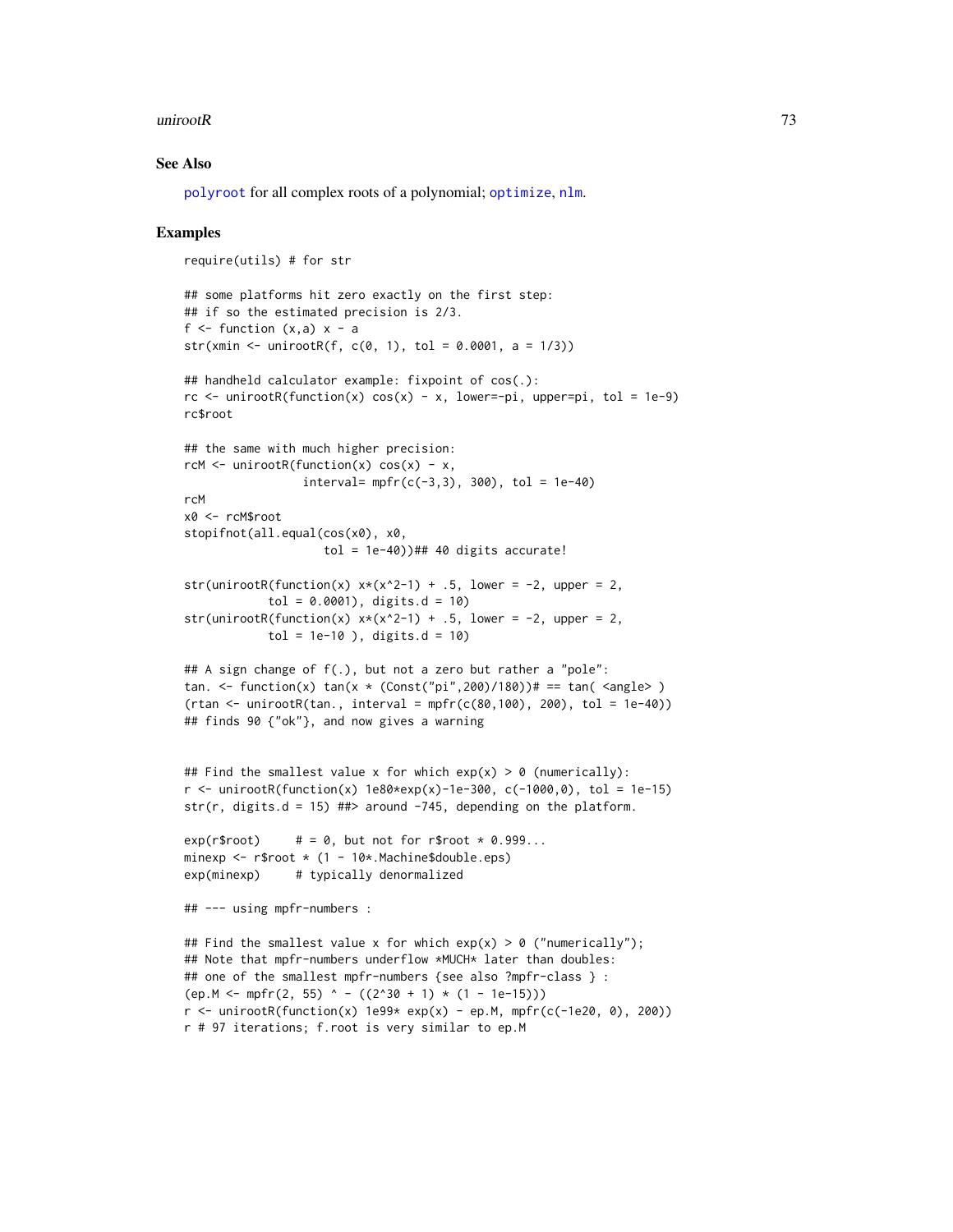# Index

∗ Forward Difference sumBinomMpfr, [69](#page-68-0) ∗ Rice integral sumBinomMpfr, [69](#page-68-0) ∗ arithmetic frexpMpfr, [21](#page-20-0) ∗ arith Bernoulli, [9](#page-8-0) chooseMpfr, [12](#page-11-0) factorialMpfr, [14](#page-13-0) formatHex, [16](#page-15-0) gmp-conversions, [23](#page-22-0) matmult, [33](#page-32-0) mpfr.utils, [51](#page-50-0) pbetaI, [61](#page-60-0) pmax, [64](#page-63-0) roundMpfr, [65](#page-64-0) sumBinomMpfr, [69](#page-68-0) ∗ array mpfrArray, [53](#page-52-0) mpfrMatrix-utils, [57](#page-56-0) ∗ character formatMpfr, [19](#page-18-0) ∗ classes array\_or\_vector-class, [6](#page-5-0) atomicVector-class, [8](#page-7-0) Mnumber-class, [35](#page-34-0) mpfr, [36](#page-35-0) mpfr-class, [38](#page-37-0) mpfrMatrix, [54](#page-53-0) ∗ distribution mpfr-distr-etc, [44](#page-43-0) pbetaI, [61](#page-60-0) ∗ manip sapplyMpfr, [66](#page-65-0) seqMpfr, [67](#page-66-0) ∗ math Bessel\_mpfr, [10](#page-9-0) igamma, [26](#page-25-0)

integrateR, [28](#page-27-0) is.whole, [30](#page-29-0) log1mexp, [31](#page-30-0) mpfr-special-functions, [45](#page-44-0) ∗ methods asNumeric-methods, [7](#page-6-0) bind-methods, [11](#page-10-0) pmax, [64](#page-63-0) ∗ misc Rmpfr-workarounds, [65](#page-64-0) ∗ optimize hjkMpfr, [24](#page-23-0) optimizeR, [58](#page-57-0) unirootR, [71](#page-70-0) ∗ package Rmpfr-package, [3](#page-2-0) ∗ print formatMpfr, [19](#page-18-0) ∗ univar pmax, [64](#page-63-0) ∗ utilities frexpMpfr, [21](#page-20-0) integrateR, [28](#page-27-0) mpfr-utils, [47](#page-46-0) str.mpfr, [68](#page-67-0) .Machine, *[41](#page-40-0)*, *[50](#page-49-0)*, *[72](#page-71-0)* .bigq2mpfr *(*gmp-conversions*)*, [23](#page-22-0) .bigz2mpfr *(*gmp-conversions*)*, [23](#page-22-0) .getPrec *(*mpfr-utils*)*, [47](#page-46-0) .matmult.R *(*matmult*)*, [33](#page-32-0) .mpfr.is.whole *(*mpfr.utils*)*, [51](#page-50-0) .mpfr2bigz *(*gmp-conversions*)*, [23](#page-22-0) .mpfr2exp, *[21,](#page-20-0) [22](#page-21-0)* .mpfr2exp *(*mpfr-utils*)*, [47](#page-46-0) .mpfr2list, *[68](#page-67-0)* .mpfr2list *(*mpfr-utils*)*, [47](#page-46-0) .mpfr2str, *[19](#page-18-0)*, *[50](#page-49-0)* .mpfr2str *(*formatMpfr*)*, [19](#page-18-0) .mpfr\_erange *(*mpfr-utils*)*, [47](#page-46-0)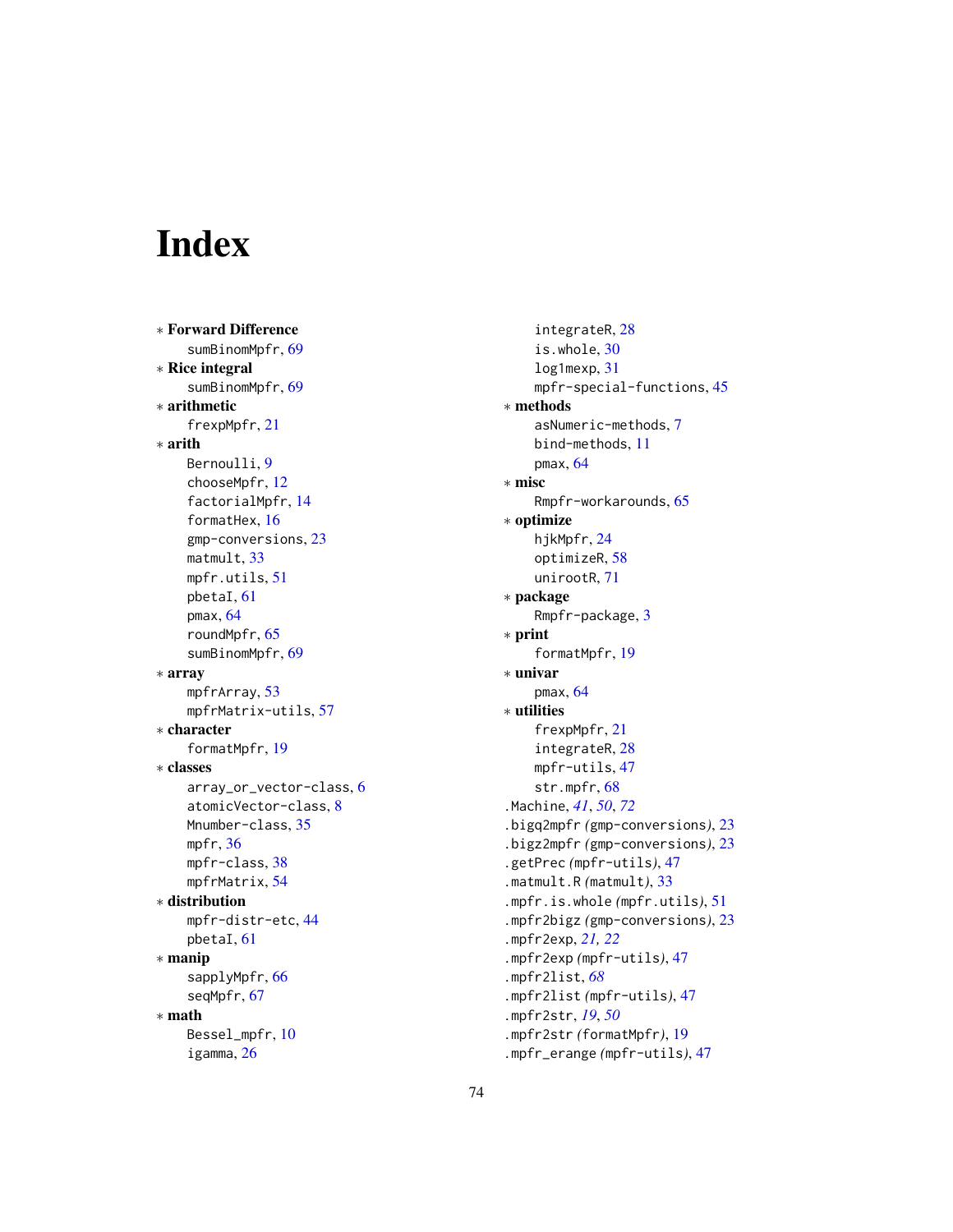.mpfr\_erange\_is\_int *(*mpfr-utils*)*, [47](#page-46-0) .mpfr\_erange\_kinds *(*mpfr-utils*)*, [47](#page-46-0) .mpfr\_erange\_set, *[45](#page-44-0)* .mpfr\_erange\_set *(*mpfr-utils*)*, [47](#page-46-0) .mpfr\_formatinfo, *[21](#page-20-0)* .mpfr\_formatinfo *(*mpfr-utils*)*, [47](#page-46-0) .mpfr\_maxPrec *(*mpfr-utils*)*, [47](#page-46-0) .mpfr\_minPrec *(*mpfr-utils*)*, [47](#page-46-0) [,mpfr,ANY,missing,missing-method *(*mpfr-class*)*, [38](#page-37-0) [,mpfrArray,ANY,ANY,ANY-method *(*mpfrMatrix*)*, [54](#page-53-0) [,mpfrArray,ANY,missing,missing-method *(*mpfrMatrix*)*, [54](#page-53-0) [,mpfrArray,matrix,missing,missing-method *(*mpfrMatrix*)*, [54](#page-53-0) [<-,mpfr,ANY,missing,ANY-method *(*mpfr-class*)*, [38](#page-37-0) [<-,mpfr,ANY,missing,mpfr-method *(*mpfr-class*)*, [38](#page-37-0) [<-,mpfr,missing,missing,ANY-method *(*mpfr-class*)*, [38](#page-37-0) [<-,mpfrArray,ANY,ANY,ANY-method *(*mpfrMatrix*)*, [54](#page-53-0) [<-,mpfrArray,ANY,ANY,mpfr-method *(*mpfrMatrix*)*, [54](#page-53-0) [<-,mpfrArray,ANY,missing,ANY-method *(*mpfrMatrix*)*, [54](#page-53-0) [<-,mpfrArray,ANY,missing,mpfr-method *(*mpfrMatrix*)*, [54](#page-53-0) [<-,mpfrArray,matrix,missing,ANY-method *(*mpfrMatrix*)*, [54](#page-53-0) [<-,mpfrArray,matrix,missing,mpfr-method *(*mpfrMatrix*)*, [54](#page-53-0) [<-,mpfrArray,missing,ANY,ANY-method *(*mpfrMatrix*)*, [54](#page-53-0) [<-,mpfrArray,missing,ANY,mpfr-method *(*mpfrMatrix*)*, [54](#page-53-0) [<-,mpfrArray,missing,missing,ANY-method *(*mpfrMatrix*)*, [54](#page-53-0) [<-,mpfrArray,missing,missing,mpfr-method *(*mpfrMatrix*)*, [54](#page-53-0) [[,mpfr-method *(*mpfr-class*)*, [38](#page-37-0) %\*%,Mnumber,mpfr-method *(*mpfrMatrix*)*, [54](#page-53-0) %\*%,array\_or\_vector,mpfr-method *(*mpfr-class*)*, [38](#page-37-0) %\*%,mpfr,Mnumber-method *(*mpfrMatrix*)*, [54](#page-53-0) %\*%,mpfr,array\_or\_vector-method

*(*mpfr-class*)*, [38](#page-37-0) %\*%,mpfr,mpfr-method *(*mpfrMatrix*)*, [54](#page-53-0) %\*%,mpfr,mpfrMatrix-method *(*mpfrMatrix*)*, [54](#page-53-0) %\*%,mpfrMatrix,mpfr-method *(*mpfrMatrix*)*, [54](#page-53-0) %\*%,mpfrMatrix,mpfrMatrix-method *(*mpfrMatrix*)*, [54](#page-53-0) %\*%, *[34](#page-33-0)*, *[55](#page-54-0)* abs, *[40](#page-39-0)*, *[58](#page-57-0)* abs,mpfr-method *(*mpfr-class*)*, [38](#page-37-0) acos, *[40](#page-39-0)* acosh, *[40](#page-39-0)* Ai *(*Bessel\_mpfr*)*, [10](#page-9-0) all, *[40](#page-39-0)* all.equal, *[41](#page-40-0)* all.equal,ANY,mpfr-method *(*mpfr-class*)*, [38](#page-37-0) all.equal,mpfr,ANY-method *(*mpfr-class*)*, [38](#page-37-0) all.equal,mpfr,mpfr-method *(*mpfr-class*)*, [38](#page-37-0) any, *[40](#page-39-0)* aperm, *[56](#page-55-0)* aperm,mpfrArray-method *(*mpfrMatrix*)*, [54](#page-53-0) apply,mpfrArray-method *(*mpfrMatrix*)*, [54](#page-53-0) Arg,mpfr-method *(*mpfr-class*)*, [38](#page-37-0) Arith,array,mpfr-method *(*mpfr-class*)*, [38](#page-37-0) Arith,integer,mpfr-method *(*mpfr-class*)*, [38](#page-37-0) Arith,mpfr,array-method *(*mpfr-class*)*, [38](#page-37-0) Arith,mpfr,integer-method *(*mpfr-class*)*, [38](#page-37-0) Arith,mpfr,missing-method *(*mpfr-class*)*, [38](#page-37-0) Arith,mpfr,mpfr-method *(*mpfr-class*)*, [38](#page-37-0) Arith,mpfr,mpfrArray-method *(*mpfrMatrix*)*, [54](#page-53-0) Arith,mpfr,numeric-method *(*mpfr-class*)*, [38](#page-37-0) Arith,mpfrArray,mpfr-method *(*mpfrMatrix*)*, [54](#page-53-0) Arith,mpfrArray,mpfrArray-method *(*mpfrMatrix*)*, [54](#page-53-0) Arith,mpfrArray,numeric-method *(*mpfrMatrix*)*, [54](#page-53-0) Arith,numeric,mpfr-method *(*mpfr-class*)*, [38](#page-37-0)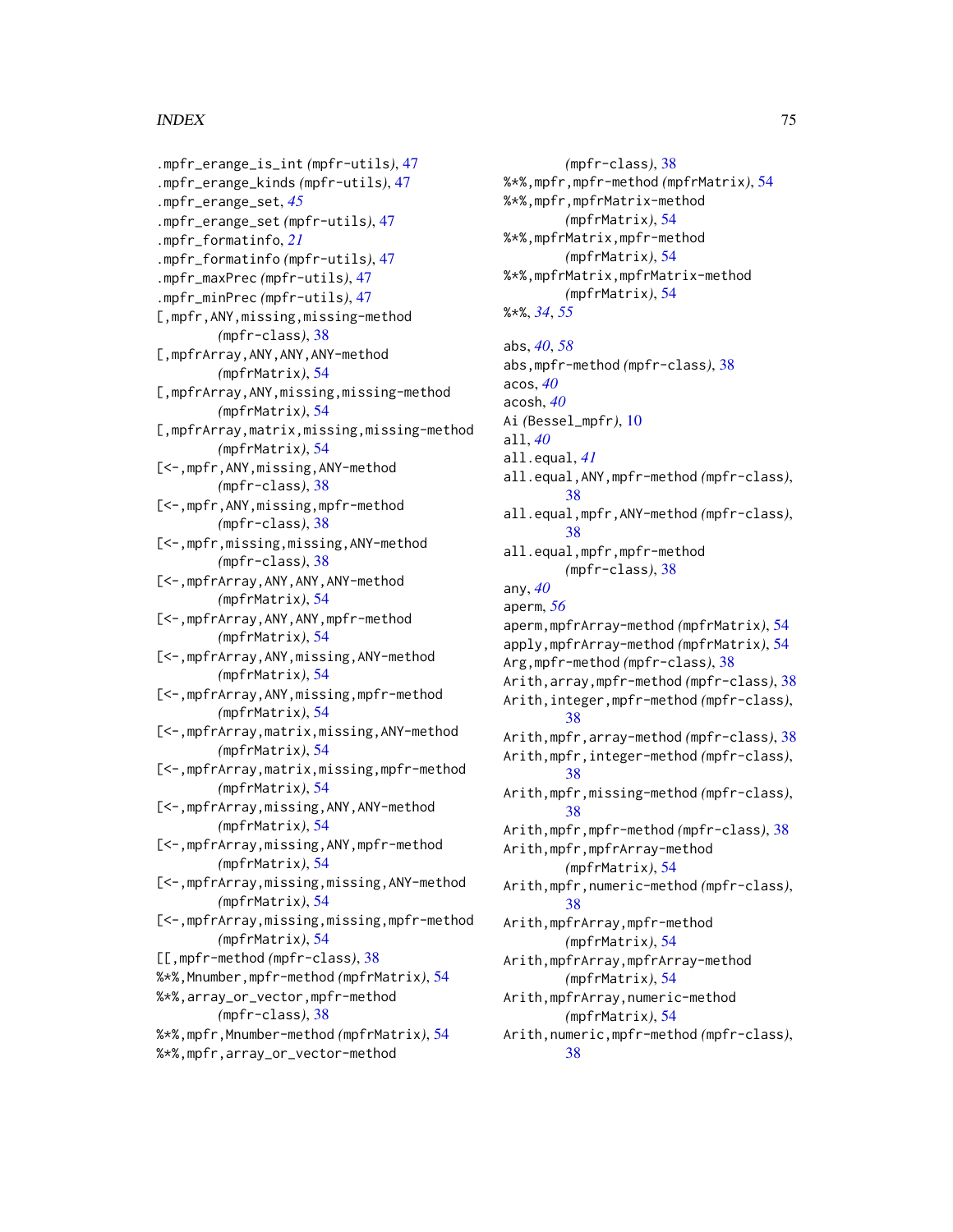Arith,numeric,mpfrArray-method *(*mpfrMatrix*)*, [54](#page-53-0) array, *[5](#page-4-0)*, *[7](#page-6-0)*, *[20](#page-19-0)*, *[36](#page-35-0)*, *[41](#page-40-0)*, *[49](#page-48-0)*, *[53–](#page-52-0)[56](#page-55-0)* array\_or\_vector, *[35](#page-34-0)* array\_or\_vector-class, [6](#page-5-0) as, *[41](#page-40-0)* as.bigq, *[24](#page-23-0)* as.bigz, *[23,](#page-22-0) [24](#page-23-0)* as.integer,mpfr-method *(*mpfr-class*)*, [38](#page-37-0) as.numeric, *[7](#page-6-0)* as.numeric,mpfr-method *(*mpfr-class*)*, [38](#page-37-0) as.vector,mpfrArray,missing-method *(*mpfrMatrix*)*, [54](#page-53-0) as.vector,mpfrArray-method *(*mpfr-class*)*, [38](#page-37-0) asin, *[40](#page-39-0)* asinh, *[40](#page-39-0)* asNumeric, *[7](#page-6-0)*, *[37](#page-36-0)*, *[49](#page-48-0)*, *[53](#page-52-0)*, *[57,](#page-56-0) [58](#page-57-0)* asNumeric,mpfr-method *(*asNumeric-methods*)*, [7](#page-6-0) asNumeric,mpfrArray-method *(*asNumeric-methods*)*, [7](#page-6-0) asNumeric-methods, [7](#page-6-0) atan, *[39,](#page-38-0) [40](#page-39-0)* atan2,ANY,mpfr-method *(*mpfr-class*)*, [38](#page-37-0) atan2,ANY,mpfrArray-method *(*mpfr-class*)*, [38](#page-37-0) atan2,mpfr,ANY-method *(*mpfr-class*)*, [38](#page-37-0) atan2,mpfr,mpfr-method *(*mpfr-class*)*, [38](#page-37-0) atan2,mpfr,numeric-method *(*mpfr-class*)*, [38](#page-37-0) atan2,mpfrArray,ANY-method *(*mpfr-class*)*, [38](#page-37-0) atan2,mpfrArray,mpfrArray-method *(*mpfr-class*)*, [38](#page-37-0) atan2,numeric,mpfr-method *(*mpfr-class*)*, [38](#page-37-0) atanh, *[40](#page-39-0)* atomicVector-class, [8](#page-7-0) base::pmin, *[64](#page-63-0)* Bernoulli, *[5](#page-4-0)*, [9,](#page-8-0) *[42](#page-41-0)* Bessel\_mpfr, *[5](#page-4-0)*, [10,](#page-9-0) *[46](#page-45-0)* besselJ, *[10](#page-9-0)* besselY, *[10](#page-9-0)* beta, *[40](#page-39-0)* beta,ANY,mpfr-method *(*mpfr-class*)*, [38](#page-37-0) beta,ANY,mpfrArray-method *(*mpfr-class*)*, [38](#page-37-0)

beta,mpfr,ANY-method *(*mpfr-class*)*, [38](#page-37-0) beta,mpfr,mpfr-method *(*mpfr-class*)*, [38](#page-37-0) beta,mpfr,numeric-method *(*mpfr-class*)*, [38](#page-37-0) beta,mpfrArray,ANY-method *(*mpfr-class*)*, [38](#page-37-0) beta,mpfrArray,mpfrArray-method *(*mpfr-class*)*, [38](#page-37-0) beta,numeric,mpfr-method *(*mpfr-class*)*, [38](#page-37-0) bigq, *[23](#page-22-0)*, *[36](#page-35-0)*, *[61,](#page-60-0) [62](#page-61-0)* bigrational, *[6](#page-5-0)* bigz, *[23](#page-22-0)*, *[36](#page-35-0)*, *[41](#page-40-0)* bind-methods, [11](#page-10-0)

# c, *[51](#page-50-0)*

c.mpfr, *[5](#page-4-0)* c.mpfr *(*mpfr.utils*)*, [51](#page-50-0) cbind, *[5](#page-4-0)*, *[11,](#page-10-0) [12](#page-11-0)* cbind *(*bind-methods*)*, [11](#page-10-0) cbind,ANY-method *(*bind-methods*)*, [11](#page-10-0) cbind,Mnumber-method *(*bind-methods*)*, [11](#page-10-0) cbind-methods *(*bind-methods*)*, [11](#page-10-0) cbind2, *[12](#page-11-0)* ceiling, *[40](#page-39-0)* character, *[36,](#page-35-0) [37](#page-36-0)*, *[41](#page-40-0)*, *[48,](#page-47-0) [49](#page-48-0)*, *[54](#page-53-0)*, *[59](#page-58-0)* choose, *[12,](#page-11-0) [13](#page-12-0)* chooseMpfr, *[5](#page-4-0)*, [12,](#page-11-0) *[70](#page-69-0)* chooseZ, *[12,](#page-11-0) [13](#page-12-0)*, *[62](#page-61-0)*, *[70](#page-69-0)* class, *[8](#page-7-0)*, *[12](#page-11-0)*, *[17](#page-16-0)*, *[31](#page-30-0)*, *[39](#page-38-0)*, *[48](#page-47-0)*, *[64](#page-63-0)* coerce,array,mpfr-method *(*mpfr-class*)*, [38](#page-37-0) coerce,array,mpfrArray-method *(*mpfrMatrix*)*, [54](#page-53-0) coerce,bigq,mpfr-method *(*gmp-conversions*)*, [23](#page-22-0) coerce,bigz,mpfr-method *(*gmp-conversions*)*, [23](#page-22-0) coerce, character, mpfr-method *(*mpfr-class*)*, [38](#page-37-0) coerce,integer,mpfr-method *(*mpfr-class*)*, [38](#page-37-0) coerce,logical,mpfr-method *(*mpfr-class*)*, [38](#page-37-0) coerce,matrix,mpfrMatrix-method *(*mpfrMatrix*)*, [54](#page-53-0) coerce,mpfr,bigz-method *(*mpfr-class*)*, [38](#page-37-0) coerce,mpfr,character-method *(*mpfr-class*)*, [38](#page-37-0)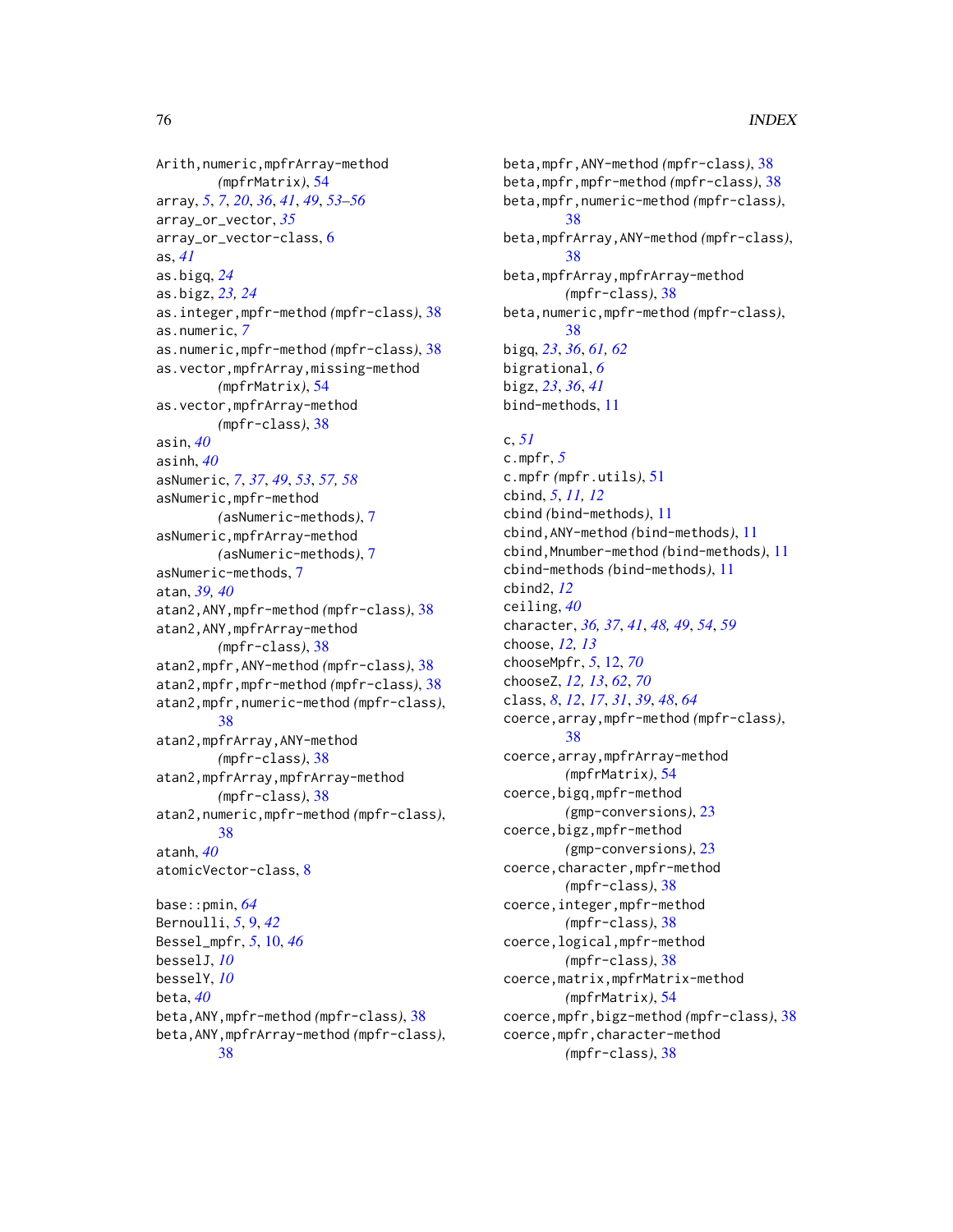coerce,mpfr,integer-method *(*mpfr-class*)*, [38](#page-37-0) coerce,mpfr,mpfr1-method *(*mpfr-class*)*, [38](#page-37-0) coerce,mpfr,numeric-method *(*mpfr-class*)*, [38](#page-37-0) coerce,mpfr1,mpfr-method *(*mpfr-class*)*, [38](#page-37-0) coerce,mpfr1,numeric-method *(*mpfr-class*)*, [38](#page-37-0) coerce,mpfrArray,array-method *(*mpfrMatrix*)*, [54](#page-53-0) coerce,mpfrArray,matrix-method *(*mpfrMatrix*)*, [54](#page-53-0) coerce,mpfrArray,vector-method *(*mpfrMatrix*)*, [54](#page-53-0) coerce,mpfrMatrix,matrix-method *(*mpfrMatrix*)*, [54](#page-53-0) coerce,numeric,mpfr-method *(*mpfr-class*)*, [38](#page-37-0) coerce,numeric,mpfr1-method *(*mpfr-class*)*, [38](#page-37-0) coerce,raw,mpfr-method *(*mpfr-class*)*, [38](#page-37-0) coerce<-,mpfrArray,vector-method *(*mpfrMatrix*)*, [54](#page-53-0) colMeans,mpfrArray-method *(*mpfrMatrix*)*, [54](#page-53-0) colSums,mpfrArray-method *(*mpfrMatrix*)*, [54](#page-53-0) Compare,array,mpfr-method *(*mpfr-class*)*, [38](#page-37-0) Compare,integer,mpfr-method *(*mpfr-class*)*, [38](#page-37-0) Compare,mpfr,array-method *(*mpfr-class*)*, [38](#page-37-0) Compare,mpfr,integer-method *(*mpfr-class*)*, [38](#page-37-0) Compare,mpfr,mpfr-method *(*mpfr-class*)*, [38](#page-37-0) Compare,mpfr,mpfrArray-method *(*mpfrMatrix*)*, [54](#page-53-0) Compare,mpfr,numeric-method *(*mpfr-class*)*, [38](#page-37-0) Compare,mpfrArray,mpfr-method *(*mpfrMatrix*)*, [54](#page-53-0) Compare,mpfrArray,numeric-method *(*mpfrMatrix*)*, [54](#page-53-0) Compare, numeric, mpfr-method

*(*mpfr-class*)*, [38](#page-37-0) Compare, numeric, mpfrArray-method *(*mpfrMatrix*)*, [54](#page-53-0) complex, *[8](#page-7-0)* Conj,mpfr-method *(*mpfr-class*)*, [38](#page-37-0) Const *(*mpfr*)*, [36](#page-35-0) cos, *[40](#page-39-0)* cosh, *[40](#page-39-0)* cospi, *[40](#page-39-0)* crossprod, *[34](#page-33-0)* crossprod,array\_or\_vector,mpfr-method *(*mpfr-class*)*, [38](#page-37-0) crossprod,Mnumber,mpfr-method *(*mpfrMatrix*)*, [54](#page-53-0) crossprod,mpfr,array\_or\_vector-method *(*mpfr-class*)*, [38](#page-37-0) crossprod,mpfr,missing-method *(*mpfrMatrix*)*, [54](#page-53-0) crossprod,mpfr,Mnumber-method *(*mpfrMatrix*)*, [54](#page-53-0) crossprod,mpfr,mpfr-method *(*mpfrMatrix*)*, [54](#page-53-0) crossprod,mpfr,mpfrMatrix-method *(*mpfrMatrix*)*, [54](#page-53-0) crossprod,mpfrMatrix,mpfr-method *(*mpfrMatrix*)*, [54](#page-53-0) crossprod,mpfrMatrix,mpfrMatrix-method *(*mpfrMatrix*)*, [54](#page-53-0) cummax, *[40](#page-39-0)* cummin, *[40](#page-39-0)* cumprod, *[40](#page-39-0)* cumsum, *[40](#page-39-0)*

dbinom, *[45](#page-44-0)* dbinom *(*mpfr-distr-etc*)*, [44](#page-43-0) determinant, *[58](#page-57-0)* determinant.mpfrMatrix *(*mpfrMatrix-utils*)*, [57](#page-56-0) dgamma, *[45](#page-44-0)* dgamma *(*mpfr-distr-etc*)*, [44](#page-43-0) diag,mpfrMatrix-method *(*mpfrMatrix*)*, [54](#page-53-0) diag<-,mpfrMatrix-method *(*mpfrMatrix*)*, [54](#page-53-0) diff, *[52](#page-51-0)* diff.default, *[52](#page-51-0)* diff.mpfr *(*mpfr.utils*)*, [51](#page-50-0) digamma, *[5](#page-4-0)*, *[40](#page-39-0)* dim, *[7](#page-6-0)*, *[20](#page-19-0)*, *[40](#page-39-0)*, *[55](#page-54-0)* dim,mpfrArray-method *(*mpfrMatrix*)*, [54](#page-53-0)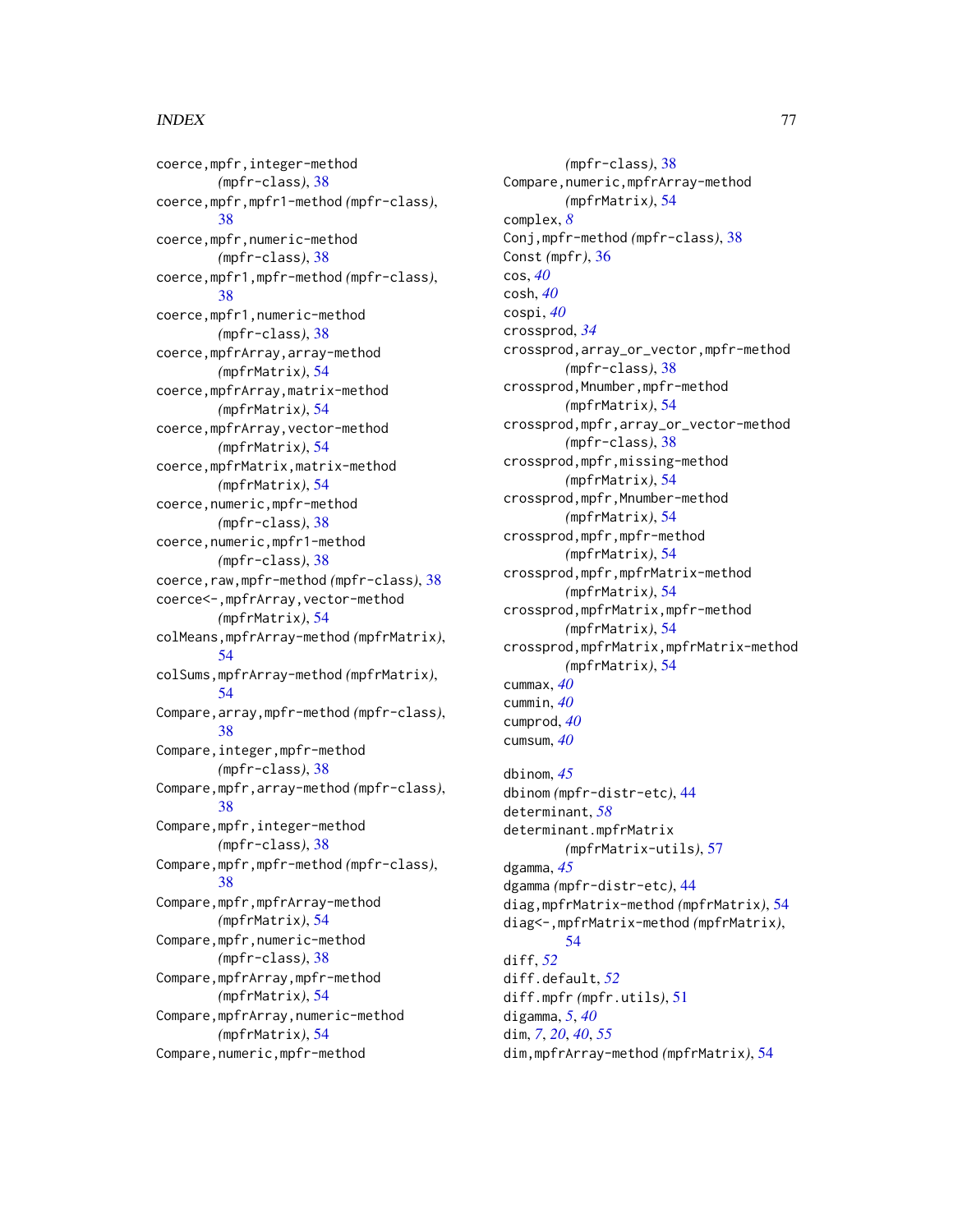dim<-,mpfr-method *(*mpfr-class*)*, [38](#page-37-0) dimnames, *[20](#page-19-0)* dimnames,mpfrArray-method *(*mpfrMatrix*)*, [54](#page-53-0) dimnames<-,mpfrArray-method *(*mpfrMatrix*)*, [54](#page-53-0) dnbinom, *[45](#page-44-0)* dnbinom *(*mpfr-distr-etc*)*, [44](#page-43-0) dnorm *(*mpfr-distr-etc*)*, [44](#page-43-0) dotsMethods, *[11](#page-10-0)* double, *[48,](#page-47-0) [49](#page-48-0)* dpois, *[44,](#page-43-0) [45](#page-44-0)* dpois *(*mpfr-distr-etc*)*, [44](#page-43-0) dt, *[45](#page-44-0)* dt *(*mpfr-distr-etc*)*, [44](#page-43-0) duplicated, *[41](#page-40-0)* Ei *(*mpfr-special-functions*)*, [45](#page-44-0) erf, *[44](#page-43-0)*, *[52](#page-51-0)* erf *(*mpfr-special-functions*)*, [45](#page-44-0) erfc *(*mpfr-special-functions*)*, [45](#page-44-0) exp, *[40](#page-39-0)* expm1, *[40](#page-39-0)* factorial, *[13](#page-12-0)*, *[15](#page-14-0)* factorial,mpfr-method *(*mpfr-class*)*, [38](#page-37-0) factorialMpfr, *[5](#page-4-0)*, *[13](#page-12-0)*, [14,](#page-13-0) *[41](#page-40-0)* factorialZ, *[15](#page-14-0)* floor, *[40](#page-39-0)* format, *[16,](#page-15-0) [17](#page-16-0)*, *[19](#page-18-0)[–21](#page-20-0)*, *[49](#page-48-0)* format,mpfr-method *(*mpfr-class*)*, [38](#page-37-0) formatBin, *[36](#page-35-0)* formatBin *(*formatHex*)*, [16](#page-15-0) formatDec *(*formatHex*)*, [16](#page-15-0) formatHex, [16](#page-15-0) formatMpfr, *[5](#page-4-0)*, *[17](#page-16-0)*, [19,](#page-18-0) *[41](#page-40-0)*, *[48,](#page-47-0) [49](#page-48-0)*, *[68](#page-67-0)* formatN, *[21](#page-20-0)* formatN.mpfr *(*formatMpfr*)*, [19](#page-18-0) frexpMpfr, [21](#page-20-0) function, *[69](#page-68-0)*

gamma, *[5](#page-4-0)*, *[13](#page-12-0)*, *[15](#page-14-0)*, *[27](#page-26-0)*, *[40](#page-39-0)* getD *(*mpfr-utils*)*, [47](#page-46-0) getGroupMembers, *[40](#page-39-0)* getPrec, *[5](#page-4-0)*, *[16](#page-15-0)*, *[36](#page-35-0)*, *[65](#page-64-0)*, *[68](#page-67-0)* getPrec *(*mpfr-utils*)*, [47](#page-46-0) gmp, *[6](#page-5-0)* gmp-conversions, [23](#page-22-0) golden\_ratio, *[59](#page-58-0)*

hjk, *[24](#page-23-0)* hjkMpfr, *[5](#page-4-0)*, [24,](#page-23-0) *[59](#page-58-0)* hypot *(*mpfr-class*)*, [38](#page-37-0)

igamma, [26](#page-25-0) Im,mpfr-method *(*mpfr-class*)*, [38](#page-37-0) integer, *[8](#page-7-0)*, *[13](#page-12-0)*, *[41](#page-40-0)*, *[48](#page-47-0)[–50](#page-49-0)* integrate, *[29,](#page-28-0) [30](#page-29-0)* integrateR, *[5](#page-4-0)*, [28](#page-27-0) interactive, *[48](#page-47-0)* invisible, *[50](#page-49-0)* is.atomic, *[8](#page-7-0)* is.finite, *[50](#page-49-0)* is.finite,mpfr-method *(*mpfr-class*)*, [38](#page-37-0) is.finite,mpfrArray-method *(*mpfr-class*)*, [38](#page-37-0) is.infinite,mpfr-method *(*mpfr-class*)*, [38](#page-37-0) is.infinite,mpfrArray-method *(*mpfr-class*)*, [38](#page-37-0) is.integer, *[31](#page-30-0)* is.mpfr *(*mpfr*)*, [36](#page-35-0) is.na,mpfr-method *(*mpfr-class*)*, [38](#page-37-0) is.na,mpfrArray-method *(*mpfr-class*)*, [38](#page-37-0) is.nan,mpfr-method *(*mpfr-class*)*, [38](#page-37-0) is.nan,mpfrArray-method *(*mpfr-class*)*, [38](#page-37-0) is.whole, [30,](#page-29-0) *[31](#page-30-0)*, *[42](#page-41-0)*, *[51](#page-50-0)*

j0, *[46](#page-45-0)* j0 *(*Bessel\_mpfr*)*, [10](#page-9-0) j1 *(*Bessel\_mpfr*)*, [10](#page-9-0) jn, *[42](#page-41-0)* jn *(*Bessel\_mpfr*)*, [10](#page-9-0)

```
lapply, 66
lbeta,ANY,mpfr-method (mpfr-class), 38
lbeta,ANY,mpfrArray-method
        (mpfr-class), 38
lbeta,mpfr,ANY-method (mpfr-class), 38
lbeta,mpfr,mpfr-method (mpfr-class), 38
lbeta,mpfr,numeric-method (mpfr-class),
        38
lbeta,mpfrArray,ANY-method
        (mpfr-class), 38
lbeta,mpfrArray,mpfrArray-method
        (mpfr-class), 38
lbeta,numeric,mpfr-method (mpfr-class),
        38
ldexpMpfr (frexpMpfr), 21
lgamma, 40
```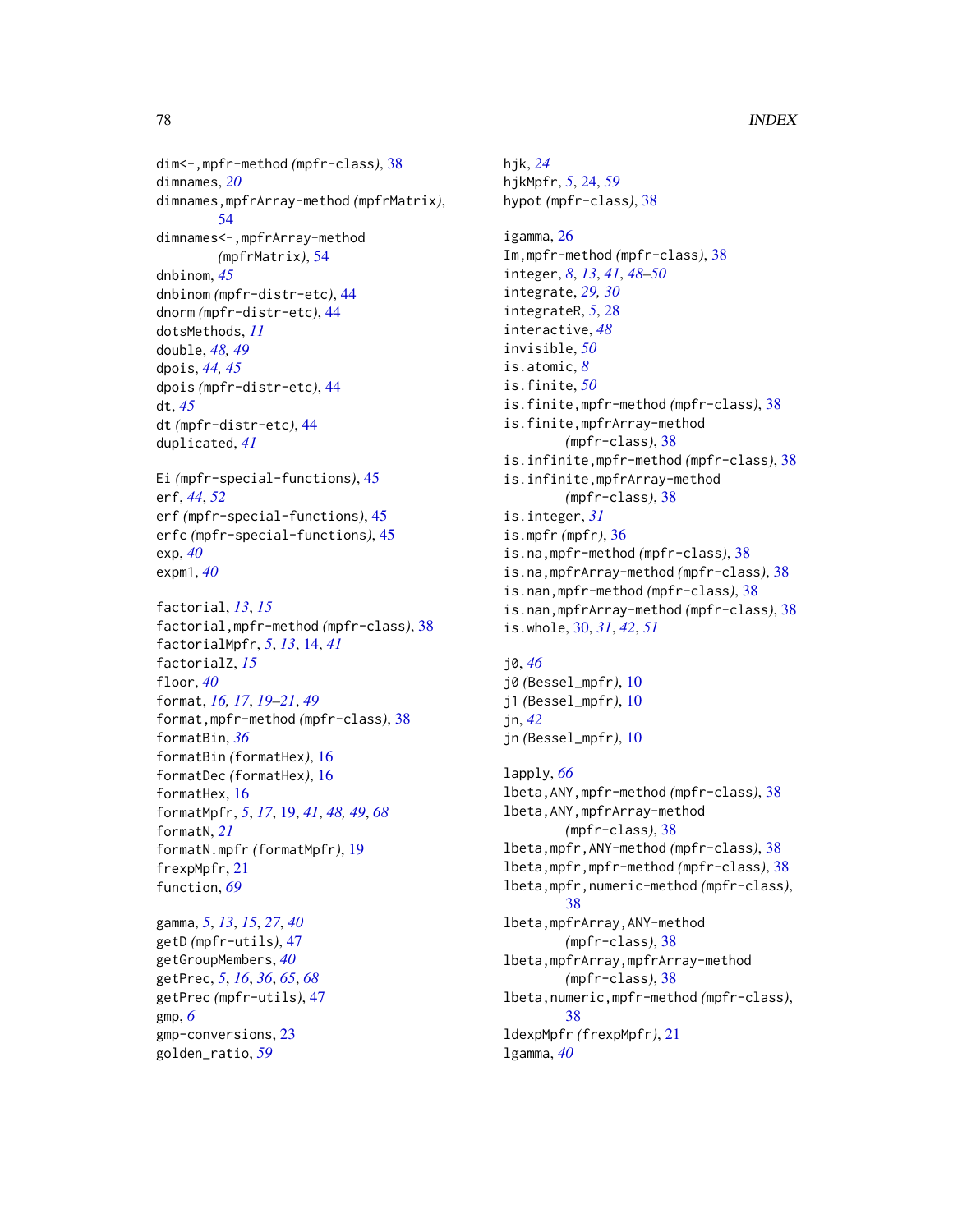```
Li2 (mpfr-special-functions), 45
list, 22, 24, 25, 39, 54, 58, 59, 68
load, 50
log, 40, 58
log,mpfr-method (mpfr-class), 38
log10, 40
log1mexp, 31
log1p, 40
log1pexp (log1mexp), 31
log2, 40
Logic,mpfr,mpfr-method (mpfr-class), 38
Logic,mpfr,numeric-method (mpfr-class),
         38
Logic,numeric,mpfr-method (mpfr-class),
         38
logical, 16, 19, 20, 41, 44, 48, 50, 62
Math, 40, 45
Math,mpfr-method (mpfr-class), 38
Math2, 45
Math2,mpfr-method (mpfr-class), 38
matmult, 33
matrix, 7, 34, 49, 54
max, 40
mean, 40
mean,mpfr-method (mpfr-class), 38
mean.default, 40
median,mpfr-method (mpfr-class), 38
min, 40, 64
missing, 36
Mnumber, 11
Mnumber-class, 35
mNumber-class (Mnumber-class), 35
Mod,mpfr-method (mpfr-class), 38
mpfr, 5, 7, 9–13, 15–17, 19, 21–24, 26, 27, 29,
         31, 32, 34–36, 36, 37, 39, 41, 44–55,
         59, 61, 62, 64–72
mpfr-class, 5, 38
mpfr-distr (mpfr-distr-etc), 44
mpfr-distr-etc, 44
mpfr-special-functions, 45
mpfr-utils, 47
mpfr.is.0 (mpfr.utils), 51
mpfr.is.integer (mpfr.utils), 51
mpfr.utils, 51
mpfr1, 54
mpfr1-class (mpfr-class), 38
mpfr2array, 53, 54
mpfr2array (mpfr-utils), 47
```
mpfr\_default\_prec *(*mpfr-utils*)*, [47](#page-46-0) mpfrArray, *[5](#page-4-0)*, *[7](#page-6-0)*, *[20](#page-19-0)*, *[37](#page-36-0)*, *[40](#page-39-0)*, *[48](#page-47-0)[–50](#page-49-0)*, *[53](#page-52-0)*, [53,](#page-52-0) *[54](#page-53-0)*, *[56](#page-55-0)*, *[66](#page-65-0)* mpfrArray-class *(*mpfrMatrix*)*, [54](#page-53-0) mpfrImport *(*mpfr-utils*)*, [47](#page-46-0) mpfrIs0, *[50](#page-49-0)* mpfrIs0 *(*mpfr.utils*)*, [51](#page-50-0) mpfrMatrix, *[7](#page-6-0)*, *[11,](#page-10-0) [12](#page-11-0)*, *[34,](#page-33-0) [35](#page-34-0)*, *[37](#page-36-0)*, *[42](#page-41-0)*, *[49](#page-48-0)*, *[53](#page-52-0)*, [54,](#page-53-0) *[58](#page-57-0)* mpfrMatrix-class, *[5](#page-4-0)* mpfrMatrix-class *(*mpfrMatrix*)*, [54](#page-53-0) mpfrMatrix-utils, [57](#page-56-0) mpfrVersion *(*mpfr.utils*)*, [51](#page-50-0) mpfrXport *(*mpfr-utils*)*, [47](#page-46-0) names, *[48](#page-47-0)* NaN, *[40](#page-39-0)* nlm, *[73](#page-72-0)*

norm, *[56](#page-55-0)* norm,ANY,missing-method *(*mpfrMatrix*)*, [54](#page-53-0) norm,mpfrMatrix,character-method *(*mpfrMatrix*)*, [54](#page-53-0) NULL, *[48](#page-47-0)*, *[54](#page-53-0)* numeric, *[8](#page-7-0)*, *[10](#page-9-0)*, *[27](#page-26-0)*, *[34](#page-33-0)*, *[36,](#page-35-0) [37](#page-36-0)*, *[39](#page-38-0)*, *[41](#page-40-0)*, *[44](#page-43-0)*, *[46](#page-45-0)*, *[49](#page-48-0)*, *[52](#page-51-0)*, *[61](#page-60-0)* numeric\_version, *[52](#page-51-0)* numericVector-class *(*Mnumber-class*)*, [35](#page-34-0)

## Ops, *[72](#page-71-0)*

```
Ops,ANY,mpfr-method (mpfr-class), 38
Ops,array,mpfr-method (mpfr-class), 38
Ops,bigq,mpfr-method (mpfr-class), 38
Ops,bigz,mpfr-method (mpfr-class), 38
Ops,mpfr,ANY-method (mpfr-class), 38
Ops,mpfr,array-method (mpfr-class), 38
Ops,mpfr,bigq-method (mpfr-class), 38
Ops,mpfr,bigz-method (mpfr-class), 38
Ops,mpfr,vector-method (mpfr-class), 38
Ops,vector,mpfr-method (mpfr-class), 38
optim, 26
optimize, 59, 73
optimizeR, 5, 26, 58
options, 19, 48, 49, 68
order, 42
outer, 65
outer (Rmpfr-workarounds), 65
```
pbeta, *[45](#page-44-0)*, *[61,](#page-60-0) [62](#page-61-0)* pbetaI, *[45](#page-44-0)*, [61](#page-60-0)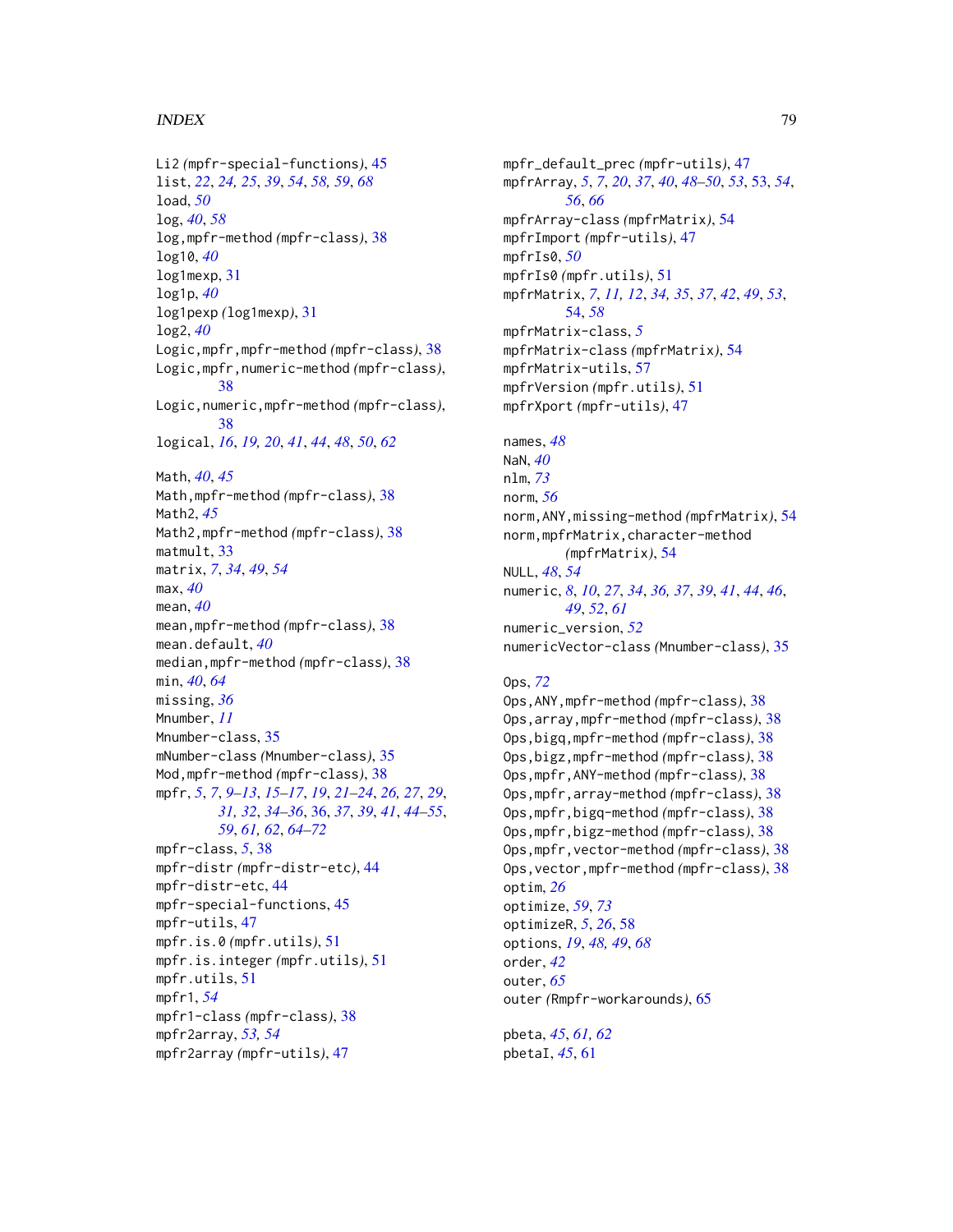pgamma, *[27](#page-26-0)* pmax, *[64](#page-63-0)*, [64](#page-63-0) pmax,ANY-method *(*pmax*)*, [64](#page-63-0) pmax,mNumber-method *(*pmax*)*, [64](#page-63-0) pmax-methods *(*pmax*)*, [64](#page-63-0) pmin, *[64](#page-63-0)* pmin *(*pmax*)*, [64](#page-63-0) pmin,ANY-method *(*pmax*)*, [64](#page-63-0) pmin,mNumber-method *(*pmax*)*, [64](#page-63-0) pmin-methods *(*pmax*)*, [64](#page-63-0) pnorm, *[5](#page-4-0)*, *[44](#page-43-0)[–46](#page-45-0)* pnorm *(*mpfr-distr-etc*)*, [44](#page-43-0) pochMpfr, *[15](#page-14-0)*, *[42](#page-41-0)* pochMpfr *(*chooseMpfr*)*, [12](#page-11-0) polyroot, *[73](#page-72-0)* prettyNum, *[20,](#page-19-0) [21](#page-20-0)* print, *[17](#page-16-0)*, *[19](#page-18-0)*, *[29](#page-28-0)*, *[39](#page-38-0)* print.default, *[48](#page-47-0)* print.integrate, *[29](#page-28-0)* print.integrateR *(*integrateR*)*, [28](#page-27-0) print.mpfr *(*mpfr-utils*)*, [47](#page-46-0) print.mpfr1 *(*mpfr-class*)*, [38](#page-37-0) print.mpfrArray *(*mpfr-utils*)*, [47](#page-46-0) print.Ncharacter *(*formatHex*)*, [16](#page-15-0) print.summaryMpfr *(*mpfr-class*)*, [38](#page-37-0) prod, *[40](#page-39-0)*

quantile, *[42](#page-41-0)* quantile,mpfr-method *(*mpfr-class*)*, [38](#page-37-0)

range, *[40](#page-39-0)*, *[64](#page-63-0)* rank, *[42](#page-41-0)* raw, *[41](#page-40-0)* rbind, *[11](#page-10-0)* rbind *(*bind-methods*)*, [11](#page-10-0) rbind,ANY-method *(*bind-methods*)*, [11](#page-10-0) rbind,Mnumber-method *(*bind-methods*)*, [11](#page-10-0) rbind-methods *(*bind-methods*)*, [11](#page-10-0) Re,mpfr-method *(*mpfr-class*)*, [38](#page-37-0) Rmpfr *(*Rmpfr-package*)*, [3](#page-2-0) Rmpfr-package, [3](#page-2-0) Rmpfr-workarounds, [65](#page-64-0) round, *[41](#page-40-0)*, *[66](#page-65-0)* roundMpfr, *[5](#page-4-0)*, *[37](#page-36-0)*, *[41,](#page-40-0) [42](#page-41-0)*, *[49](#page-48-0)*, [65](#page-64-0) rowMeans,mpfrArray-method *(*mpfrMatrix*)*, [54](#page-53-0) rowSums,mpfrArray-method *(*mpfrMatrix*)*, [54](#page-53-0)

sapply, *[66](#page-65-0)* sapplyMpfr, [66](#page-65-0) save, *[50](#page-49-0)* seq, *[67](#page-66-0)* seqMpfr, *[5](#page-4-0)*, [67](#page-66-0) setPrec *(*roundMpfr*)*, [65](#page-64-0) show,integrateR-method *(*integrateR*)*, [28](#page-27-0) show,mpfr-method *(*mpfr-class*)*, [38](#page-37-0) show,mpfr1-method *(*mpfr-class*)*, [38](#page-37-0) show,mpfrArray-method *(*mpfrMatrix*)*, [54](#page-53-0) show,summaryMpfr-method *(*mpfr-class*)*, [38](#page-37-0) sign, *[39,](#page-38-0) [40](#page-39-0)* sign,mpfr-method *(*mpfr-class*)*, [38](#page-37-0) sign,mpfrArray-method *(*mpfrMatrix*)*, [54](#page-53-0) signif, *[41](#page-40-0)* sin, *[40](#page-39-0)* sinh, *[40](#page-39-0)* sinpi, *[40](#page-39-0)* sort, *[42](#page-41-0)* sprintf, *[16,](#page-15-0) [17](#page-16-0)*, *[20](#page-19-0)* sqrt, *[40](#page-39-0)* str, *[52](#page-51-0)*, *[68](#page-67-0)* str.default, *[68](#page-67-0)* str.mpfr, *[52](#page-51-0)*, [68](#page-67-0) sum, *[40](#page-39-0)* sumBinomMpfr, *[5](#page-4-0)*, *[13](#page-12-0)*, *[61,](#page-60-0) [62](#page-61-0)*, [69](#page-68-0) Summary, *[40](#page-39-0)* Summary,mpfr-method *(*mpfr-class*)*, [38](#page-37-0) summary,mpfr-method *(*mpfr-class*)*, [38](#page-37-0) summary.default, *[40](#page-39-0)* summaryMpfr-class *(*mpfr-class*)*, [38](#page-37-0) t,mpfr-method *(*mpfr-class*)*, [38](#page-37-0) t,mpfrMatrix-method *(*mpfrMatrix*)*, [54](#page-53-0) tan, *[40](#page-39-0)* tanh, *[40](#page-39-0)* tanpi, *[40](#page-39-0)* tcrossprod, *[34](#page-33-0)* tcrossprod,array\_or\_vector,mpfr-method *(*mpfr-class*)*, [38](#page-37-0) tcrossprod,Mnumber,mpfr-method *(*mpfrMatrix*)*, [54](#page-53-0) tcrossprod,mpfr,array\_or\_vector-method *(*mpfr-class*)*, [38](#page-37-0) tcrossprod,mpfr,missing-method *(*mpfrMatrix*)*, [54](#page-53-0) tcrossprod,mpfr,Mnumber-method *(*mpfrMatrix*)*, [54](#page-53-0)